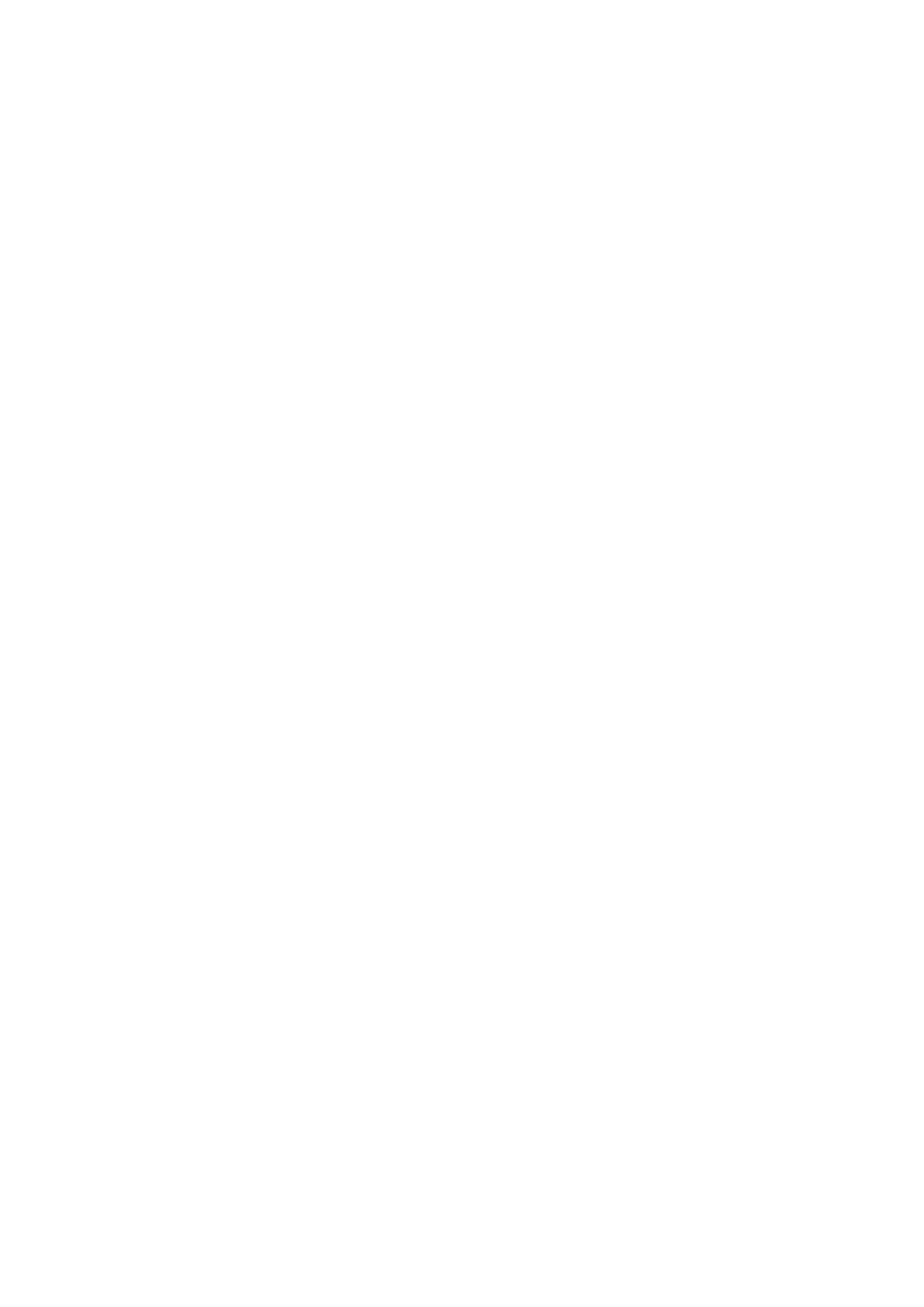Western Australia

# **Prisons Regulations 1982**

### **Contents**

# **Part I — Preliminary**

| 1.<br>2.<br>2A. | Citation and commencement<br>Terms used in these regulations | 1<br>1         |
|-----------------|--------------------------------------------------------------|----------------|
|                 | Certain regulations not applicable to contract<br>workers    | 2              |
|                 | Part II — Engagement and                                     |                |
|                 | conditions of prison officers                                |                |
| 3.              | Qualifications for and engagement of prison                  |                |
|                 | officers                                                     |                |
| 4.              | Ranks of prison officers                                     | $\frac{3}{3}$  |
| 5.              | Discharge of prison officers                                 | $\overline{4}$ |
| 6.              | Notice prior to termination of service of prison             |                |
|                 | officers                                                     | 5              |
| 7.              | Occupation of quarters                                       | 6              |
| 9.              | Requirements as to uniforms                                  | 7              |
|                 | <b>Part III — Functions of officers and</b>                  |                |
|                 | prison officers                                              |                |
| 12.             | Duty on taking charge of prisoners                           | 8              |
| 13.             | Duty on escape of prisoner                                   | 8              |
| 14.             | Duty regarding prisoner absent from prison                   | 8              |
| 15.             | Duty to warn loiterers                                       | 9              |
| 16.             | Duty to prevent interference with prisoners                  | 9              |
| 17.             | Duties as to keys and security procedures                    | 9              |
| 18.             | Miscellaneous duties                                         | 9              |
| 19.             | Officer not to receive visitors                              | 10             |

As at 12 Feb 2022 Version 05-k0-00 page i Published on www.legislation.wa.gov.au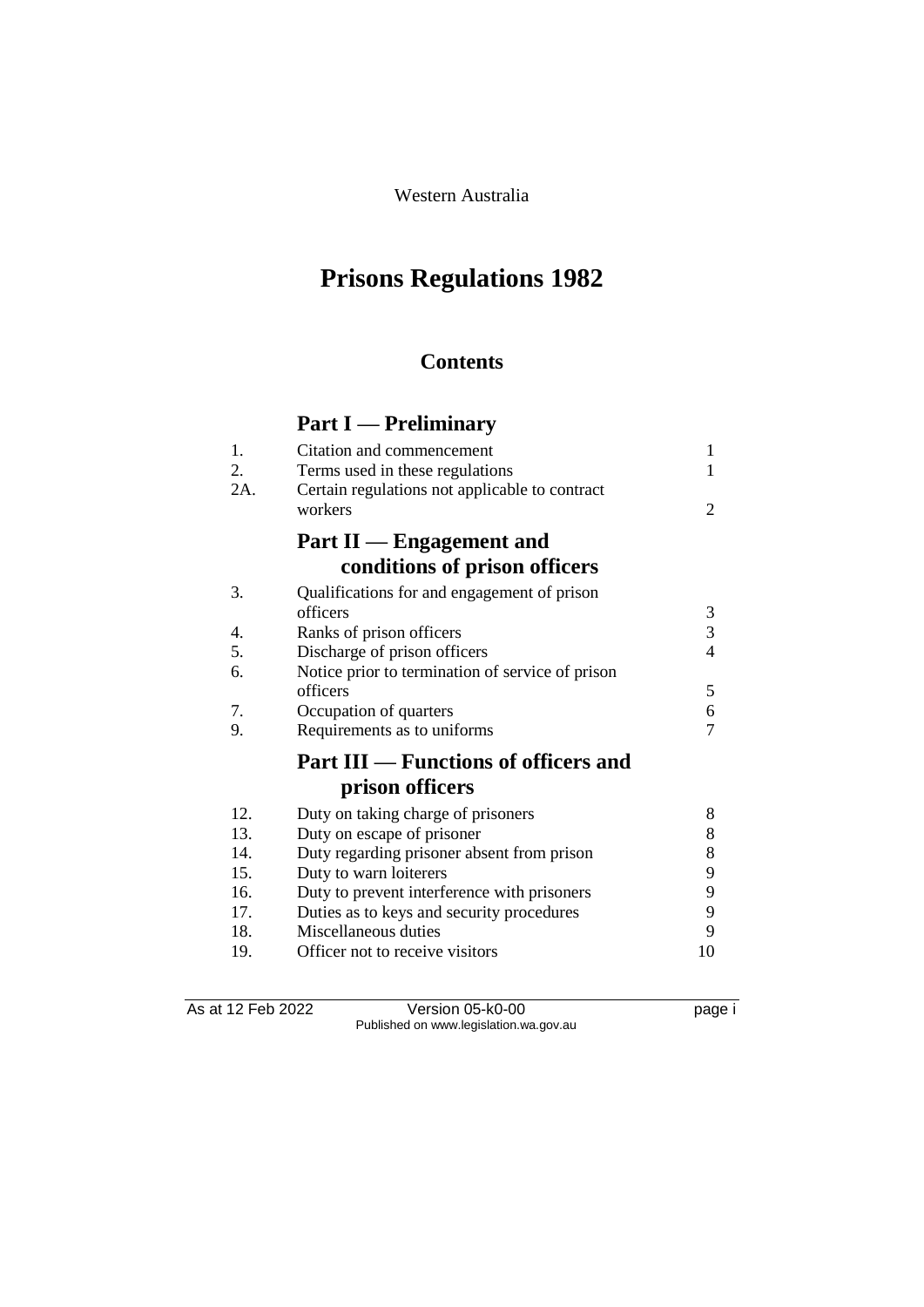#### **Contents**

| 20.  | Restriction on entering prison or leaving area of | 10 |
|------|---------------------------------------------------|----|
| 21.  | duty<br>Certificates of good service              | 10 |
| 22.  | Restrictions on conduct of prison officers        | 10 |
| 23.  | Grievances                                        | 12 |
| 24.  | Responsibility when carrying firearms             | 12 |
| 25.  | Procedure before the use of firearms              | 13 |
|      | Part IIIA — Alcohol and drug                      |    |
|      | related aggravated prison                         |    |
|      | offences                                          |    |
| 26.  | Terms used in this Part                           | 15 |
| 26A. | Prison officer who suspects aggravated drug or    |    |
|      | alcohol offence to inform superintendent          | 15 |
| 26B. | Superintendent may direct that samples are to be  |    |
|      | taken                                             | 15 |
| 26C. | How samples of blood, breath and sweat are to be  |    |
|      | taken                                             | 16 |
| 26D. | Prisoner may be required to provide body sample   | 17 |
| 26E. | Prisoner to submit to having sample taken when    |    |
|      | requested to do so                                | 17 |
| 26F. | Medical attention may be required                 | 18 |
| 26G. | Other samples may be taken for analysis           | 18 |
| 26H. | Samples to be sealed, labelled and delivered to   |    |
|      | approved analysis agent                           | 18 |
| 27.  | Analyst to give certificate                       | 19 |
| 28.  | Admissibility of analyst's certificate            | 19 |
| 28A. | Approval of analysis agent                        | 19 |
| 29.  | Admissibility of results of breath tests          | 20 |
|      | Part 3B — Inspection and disclosure               |    |
|      | of medical records and                            |    |
|      | mandatory taking of blood or                      |    |
|      | other body samples                                |    |
|      | Division 1 - Preliminary                          |    |
| 29A. | Terms used                                        | 21 |
| 29B. | COVID-19 prescribed as infectious disease         | 22 |
|      |                                                   |    |

page ii Version 05-k0-00 As at 12 Feb 2022 Published on www.legislation.wa.gov.au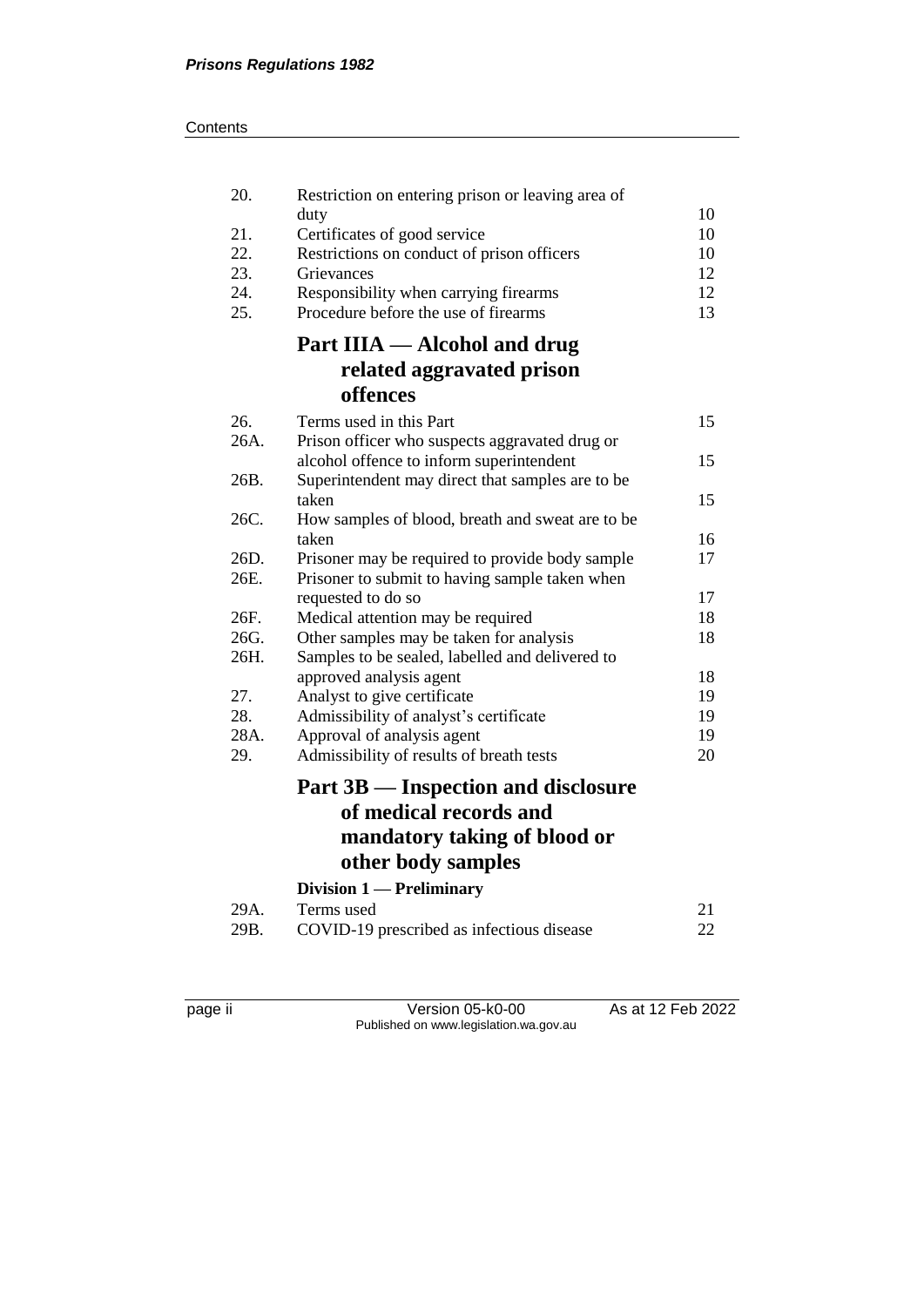|      | Division 2 — Inspection and disclosure of            |    |
|------|------------------------------------------------------|----|
|      | medical records                                      |    |
| 29C. | Inspection and disclosure of prisoner's medical      |    |
|      | records                                              | 22 |
| 29D. | Chief executive officer may direct medical officer   |    |
|      | to provide report on presence of infectious disease  | 22 |
|      | Division 3 - Mandatory testing of blood or           |    |
|      | other body samples                                   |    |
| 29E. | Duty to notify of suspected transfer of bodily fluid | 23 |
| 29F. | Test authorisation notice                            | 23 |
| 29G. | Effect of test authorisation notice                  | 24 |
| 29H. | How samples are to be taken                          | 24 |
| 29I. | Samples to be sealed, labelled and delivered to      |    |
|      | approved organisation                                | 25 |
| 29J. | Testing of samples                                   | 25 |
| 29K. | Disclosure of results of test                        | 26 |
| 29L. | Admissibility of results of test                     | 27 |
|      | <b>Part IV — Removal of prison officers</b>          |    |
| 30.  | Terms used                                           | 28 |
| 31.  | Application of this Part                             | 29 |
| 32A. | Appointment of review officer                        | 29 |
| 32B. | Role of review officer                               | 30 |
| 32C. | Provision of material to chief executive officer     | 30 |
| 32D. | Notice of loss of confidence                         | 31 |
| 32E. | Access to material                                   | 32 |
| 32F. | Chief executive officer's assessment of prison       |    |
|      | officer's submissions                                | 33 |
| 32G. | Further ground for removal                           | 34 |
| 32H. | Notice of chief executive officer's decision on      |    |
|      | removal action and material relied on                | 35 |
| 32I. | Service of notices or documents                      | 36 |
| 32J. | Application                                          | 37 |
| 32K. | Restriction on suspending prison officer's pay       | 37 |
|      | $Part V \rightarrow Prisons$ management              |    |
|      | provisions                                           |    |
|      | Division 1 — Prisoner property                       |    |
| 32.  | Prison clothing                                      | 38 |
|      |                                                      |    |

As at 12 Feb 2022 Version 05-k0-00 page iii Published on www.legislation.wa.gov.au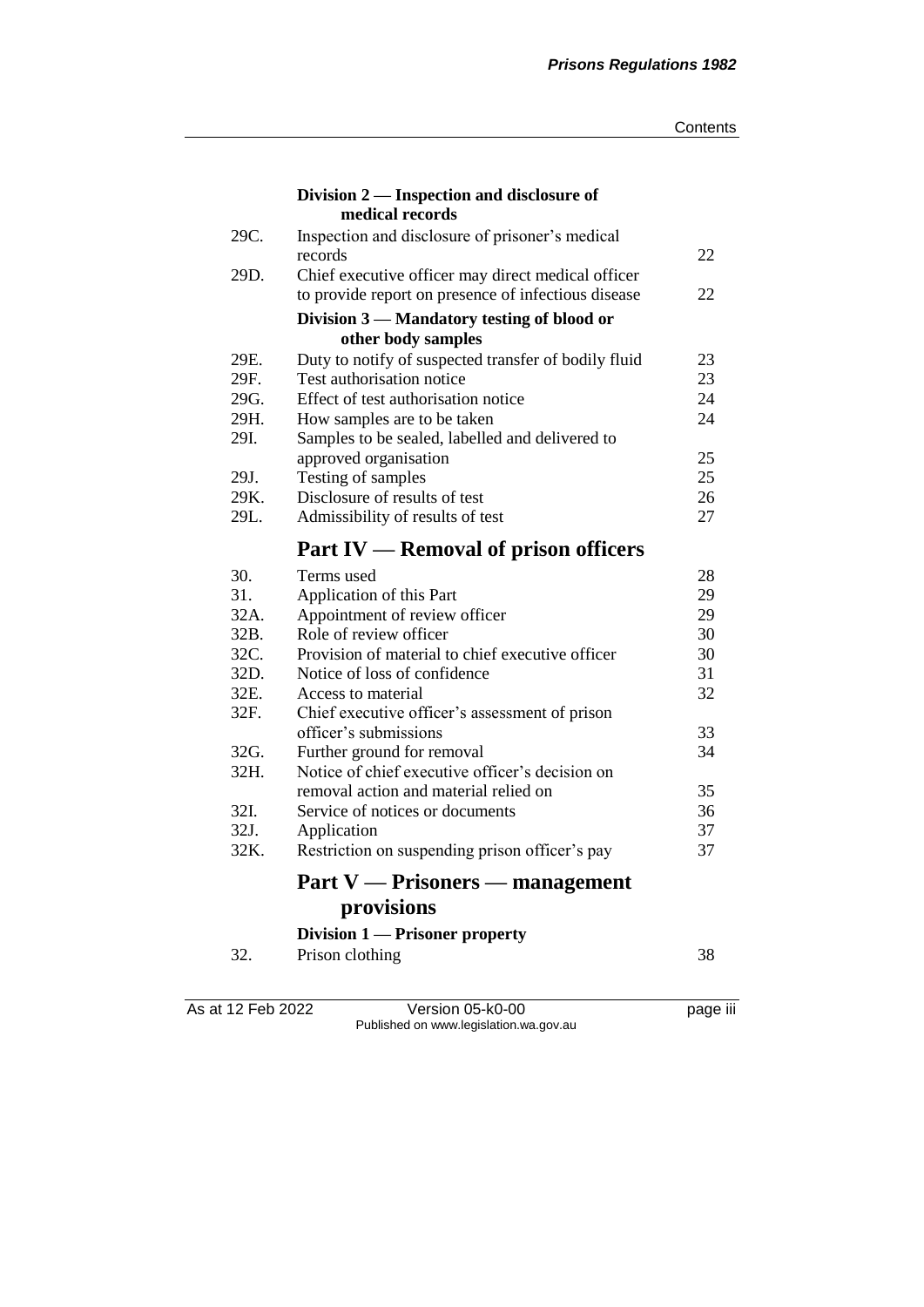#### **Contents**

| 33.  | Clothing during absence from prison                  | 38 |
|------|------------------------------------------------------|----|
| 34.  | Clothing on discharge                                | 38 |
| 35.  | Prisoner's property                                  | 38 |
| 36.  | Safekeeping of prisoner's property                   | 39 |
| 36A. | Prisoner's property brought by other people          | 40 |
| 36B. | Refusing to store property                           | 40 |
| 36C. | Release of property                                  | 41 |
| 36D. | Transfer of property between prisons                 | 41 |
| 37.  | Disposal of unclaimed property                       | 42 |
|      | <b>Division 2 – Prisoner records</b>                 |    |
| 38.  | Recording of prisoners' particulars                  | 43 |
| 39.  | Confidentiality of records                           | 44 |
|      | Division 3 - Prisoner conduct                        |    |
| 40.  | Duty to obey orders                                  | 45 |
| 41.  | Conduct in personal matters                          | 45 |
| 42.  | Remaining in prison                                  | 45 |
|      | <b>Division 4 – Prisoner work</b>                    |    |
| 43.  | Work                                                 | 46 |
| 44.  | Classification of labour performed by prisoners      | 46 |
|      |                                                      |    |
|      | Division 5 — Prisoner gratuities and other           |    |
|      | moneys                                               |    |
| 45.  | Gratuities that may be credited to prisoners         | 47 |
| 45A. | Chief executive officer to determine level of labour | 47 |
| 45B. | No gratuity for non allocated prisoners or prisoners |    |
|      | confined as punishment                               | 48 |
| 45C. | Medically unfit prisoner                             | 48 |
| 45D. | Proportionate payment and public holiday             | 49 |
| 45E. | Extra or lower gratuities                            | 49 |
| 46.  | Classification and gratuity records                  | 49 |
| 47.  | Expenditure of gratuities                            | 50 |
| 48.  | Restriction on money held for prisoner               | 50 |
| 49.  | Deductions for damage etc. to property of            |    |
|      | Government or contractor                             | 51 |
| 50.  | Payment of gratuities on discharge                   | 51 |
|      | Division 6 — Information provided to prisoners       |    |
| 51.  | Provision of information to prisoners                | 51 |
|      | <b>Division 7 – Visitors</b>                         |    |
| 52.  | Visits to sentenced prisoners                        | 52 |

page iv Version 05-k0-00 As at 12 Feb 2022 Published on www.legislation.wa.gov.au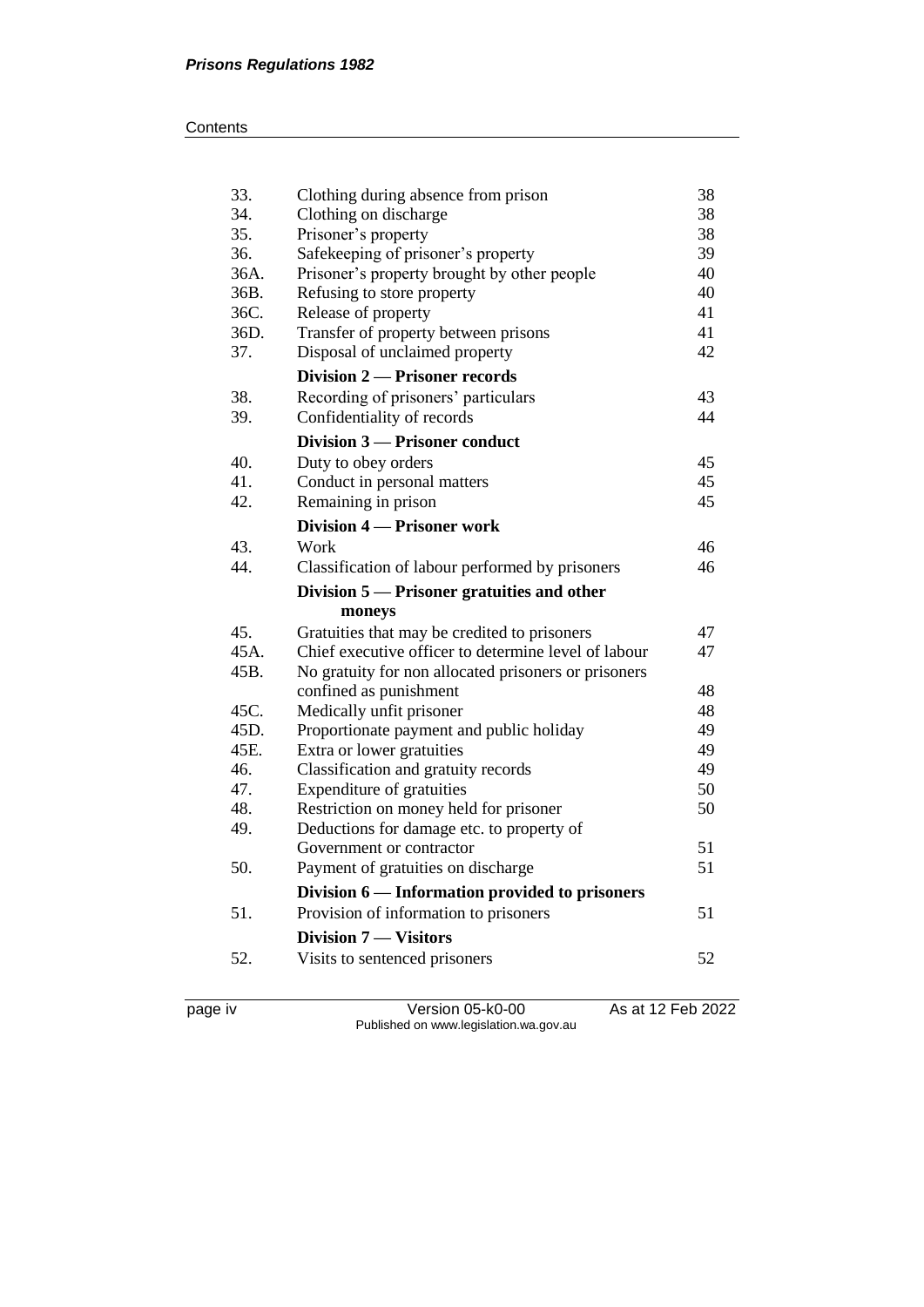| 53.          | $Visits$ - general                                           | 52       |
|--------------|--------------------------------------------------------------|----------|
| 53A.         | Visitors may be required to produce evidence of              |          |
| 53B.         | identity<br>Confirmation of visitor's identity               | 53<br>53 |
| 54.          | Form of visitor's declaration                                | 54       |
| 54B.         | Circumstances in which and periods for which                 |          |
|              | persons may be banned from prison visits                     | 54       |
| 54BA.        | Reasons that are not required to be given for the            |          |
|              | purposes of section $66(6)$ of the Act                       | 56       |
|              | Division 8 – Separation of prisoners                         |          |
| 54C.         | Separation of prisoners                                      | 57       |
|              |                                                              |          |
|              | Division 9 — Absence permits                                 |          |
| 54D.         | Prescribed purposes or circumstances for absence             |          |
|              | permits                                                      | 58       |
| 54E.<br>54F. | Duration of absence permit                                   | 59       |
|              | Eligibility for absence permit                               | 60       |
| 54G.         | Arrangements relating to accommodation and<br>community work |          |
| 54H.         | Terms of paid employment of prisoner on an                   | 61       |
|              | absence permit                                               | 61       |
| 54I.         | Appointment of escorts and supervisors                       | 62       |
| 54J.         | Restrictions on giving absence permits                       | 62       |
| 54K.         | Standard conditions of absence permits                       | 62       |
| 54L.         | Amounts deducted from moneys paid to a prisoner              |          |
|              | on an absence permit                                         | 63       |
|              | Division 10 — Interstate absence permits                     |          |
| 54M.         | Terms used in this Division                                  | 63       |
| 54N.         |                                                              | 64       |
| 54O.         | Corresponding laws<br>Interstate absence permit              | 65       |
| 54P.         | Notice to participating State or Territory                   | 65       |
| 54Q.         | WA escorts                                                   | 65       |
| 54R.         | Interstate escorts                                           | 66       |
| 54S.         | Arrest of interstate prisoners                               | 66       |
| 54T.         | Return of arrested interstate prisoners to State or          |          |
|              | Territory of origin                                          | 67       |
| 54U.         | Status of detained interstate prisoners                      | 68       |
|              | Division $11$ - Bring up orders                              |          |
| 54V.         | Superintendent authorised to issue bring up order            |          |
| 54W.         | Custody of prisoners on bring up orders                      | 68<br>68 |
|              |                                                              |          |

As at 12 Feb 2022 Version 05-k0-00 page v Published on www.legislation.wa.gov.au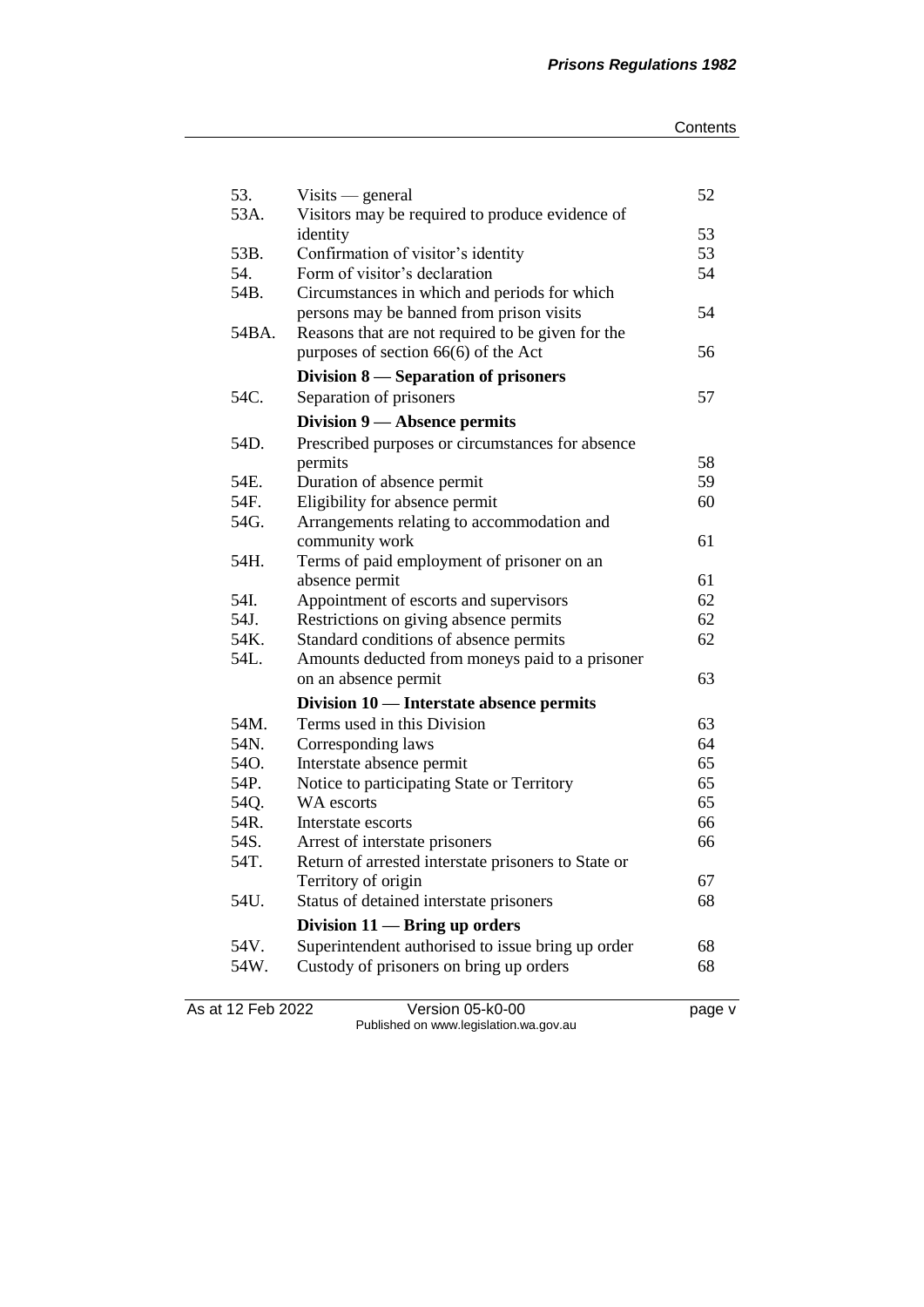#### **Contents**

# **Part VI — Remand prisoners**

| 55.  | Remand prisoners                                  | 70 |
|------|---------------------------------------------------|----|
| 56.  | Visits to remand prisoners                        | 70 |
| 57.  | Separation of remand prisoners                    | 70 |
| 58.  | Request for reclassification by remand prisoners  | 71 |
| 59.  | Exercise by remand prisoners                      | 71 |
| 60.  | Clothing of remand prisoners                      | 71 |
| 61.  | Remand prisoner to clean cell                     | 71 |
| 62.  | Haircuts etc. of remand prisoners                 | 71 |
|      | <b>Part VIII — Prison offences</b>                |    |
| 66.  | Determination of prison offences                  | 73 |
| 67.  | Conduct of proceedings                            | 73 |
| 68.  | Separate confinement in punishment cell           | 74 |
| 69.  | Calculation of separate confinement in punishment |    |
|      | cell                                              | 74 |
| 70.  | Confinement in sleeping quarters                  | 74 |
| 71.  | Calculation of confinement in sleeping quarters   | 74 |
| 72.  | Separate confinement under section 43             | 74 |
| 73.  | Penalties of restitution and cancellation of      |    |
|      | gratuities                                        | 75 |
|      | Part $IX$ — Death of prisoner                     |    |
| 74.  | Procedure on death of prisoner                    | 76 |
| 75.  | Notice of death of prisoner                       | 76 |
|      | Part $X$ — Independent prison visitors            |    |
| 76.  | Visits by independent prison visitors             | 77 |
| 77.  | Interviews by independent prison visitors         | 77 |
|      | <b>Part XI</b> — Searches and                     |    |
|      | examinations                                      |    |
| 78.  | Duties as to search of prisoners                  | 78 |
| 79.  | Examination of articles under section 49          | 79 |
| 80.  | Searching persons under section 49                | 79 |
| 81.  | Regulation of strip searches under section 49     | 80 |
|      | <b>Part XIA — Canine section</b>                  |    |
| 81A. | Terms used in this Part                           | 82 |
|      |                                                   |    |

page vi Version 05-k0-00 As at 12 Feb 2022 Published on www.legislation.wa.gov.au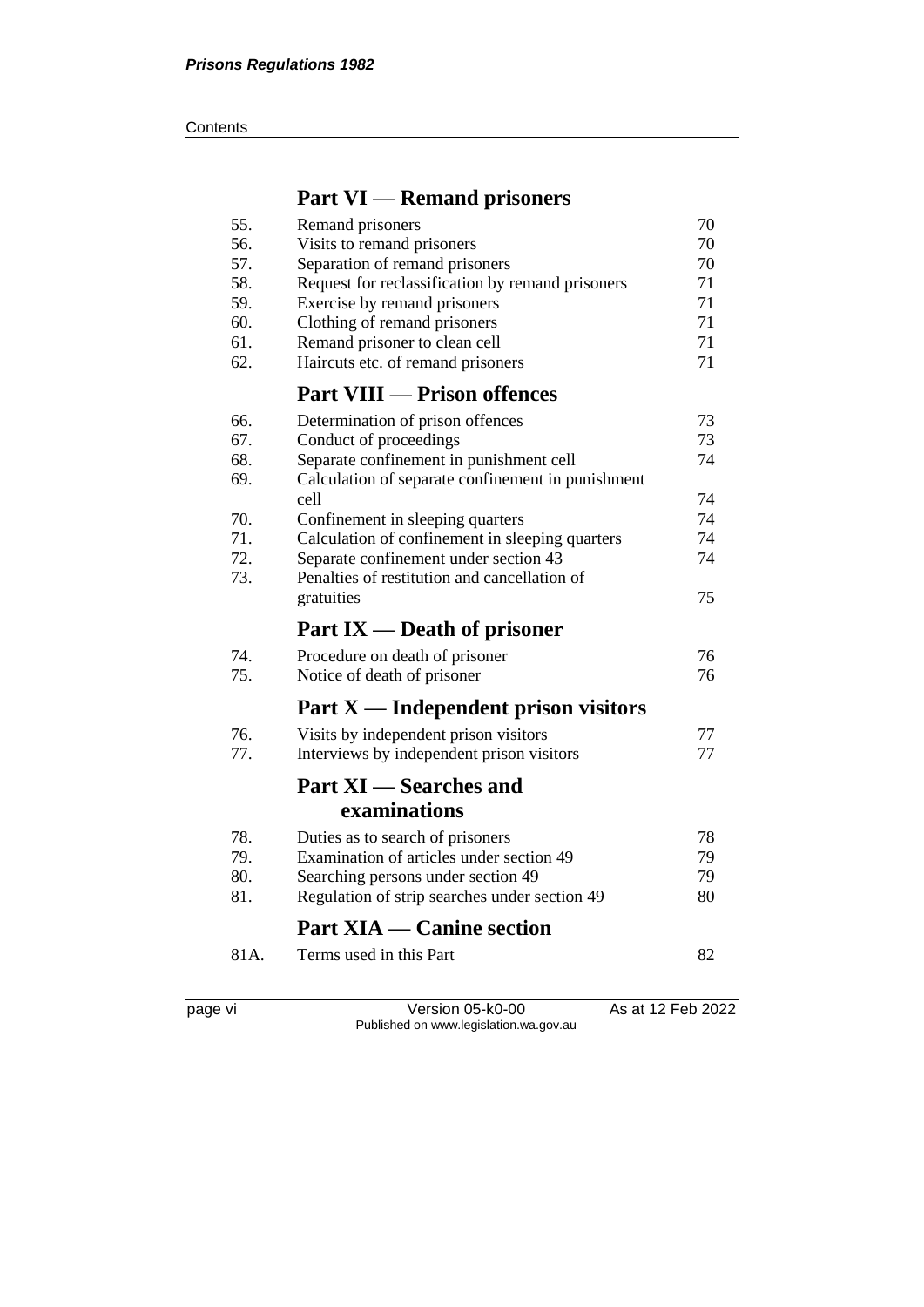| 81B. | The canine section                                   | 82 |
|------|------------------------------------------------------|----|
| 81C. | Prison dogs                                          | 83 |
| 81D. | Authorised manner for prison officer to use prison   |    |
|      | dog                                                  | 83 |
| 81E. | Particular duties of dog handlers                    | 83 |
| 81F. | Periodic inspections of operations of canine section | 84 |
|      | Part XII — Inquiries under section 9                 |    |
|      | of Act                                               |    |
| 82.  | Appearance before section 9 inquiry                  | 85 |
| 83.  | Conduct of section 9 inquiry                         | 85 |
| 84.  | Duty of reporting officer                            | 86 |
|      | <b>Part XIII — Miscellaneous</b>                     |    |
| 85.  | Responsibility for prisoners in lock-ups             | 87 |
| 85A. | Identification system for persons entering specified |    |
|      | prisons                                              | 87 |
| 86.  | Publication of contracts: s. $15G(5)(b)$             | 88 |
| 87.  | Restriction of access to exchange information:       |    |
|      | s. $113(9)(b)$                                       | 88 |
| 88.  | Prescribed kinds of information disclosed to         |    |
|      | victims                                              | 89 |
|      |                                                      |    |
|      | <b>Schedule</b>                                      |    |
|      | <b>Notes</b>                                         |    |
|      | Compilation table                                    | 95 |
|      | Other notes                                          | 98 |
|      |                                                      |    |

# **Defined terms**

As at 12 Feb 2022 Version 05-k0-00 page vii Published on www.legislation.wa.gov.au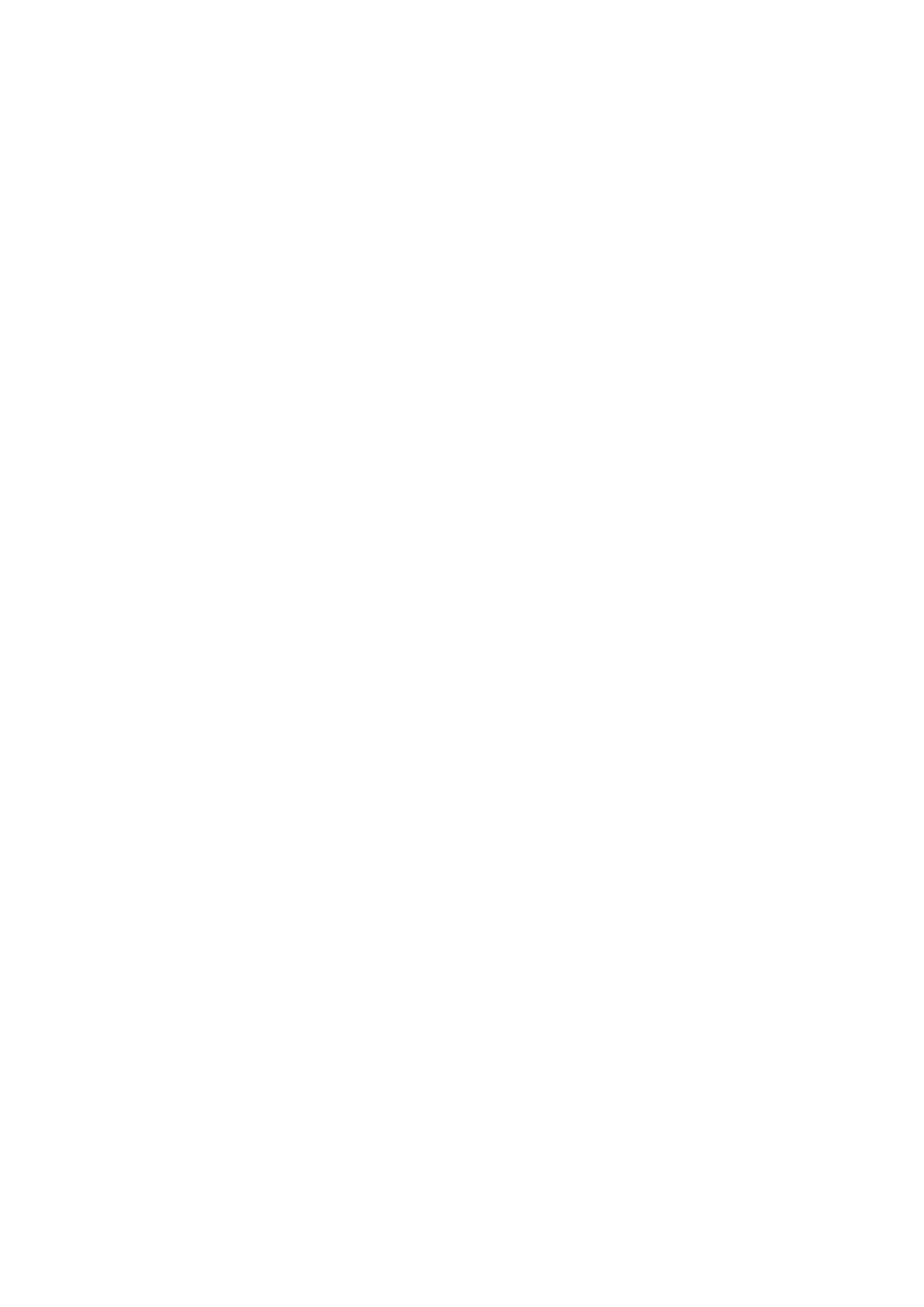Prisons Act 1981

# **Prisons Regulations 1982**

## **Part I — Preliminary**

#### **1. Citation and commencement**

These regulations may be cited as the *Prisons Regulations 1982* and shall come into operation on the day upon which the *Prisons Act 1981* comes into operation.

#### **2. Terms used in these regulations**

(1) In these regulations unless the contrary intention appears —

*analyst* means a person approved under regulation 27(3);

*approved* means approved in writing by the chief executive officer;

*approved analysis agent* in respect of a body sample of a particular type, means an organisation approved from time to time under regulation 28A in respect of that type of sample;

*contact visit* means a visit to a prisoner where there is no physical barrier between the prisoner and the visitor but physical contact between them is limited, and supervised by a prison officer;

*contract worker* means a contract worker as defined in section 15A of the Act;

*non-contact visit* means a visit to a prisoner where there is a physical barrier between the prisoner and the visitor but they are able to see each other and to communicate verbally;

As at 12 Feb 2022 Version 05-k0-00 Page 1 Published on www.legislation.wa.gov.au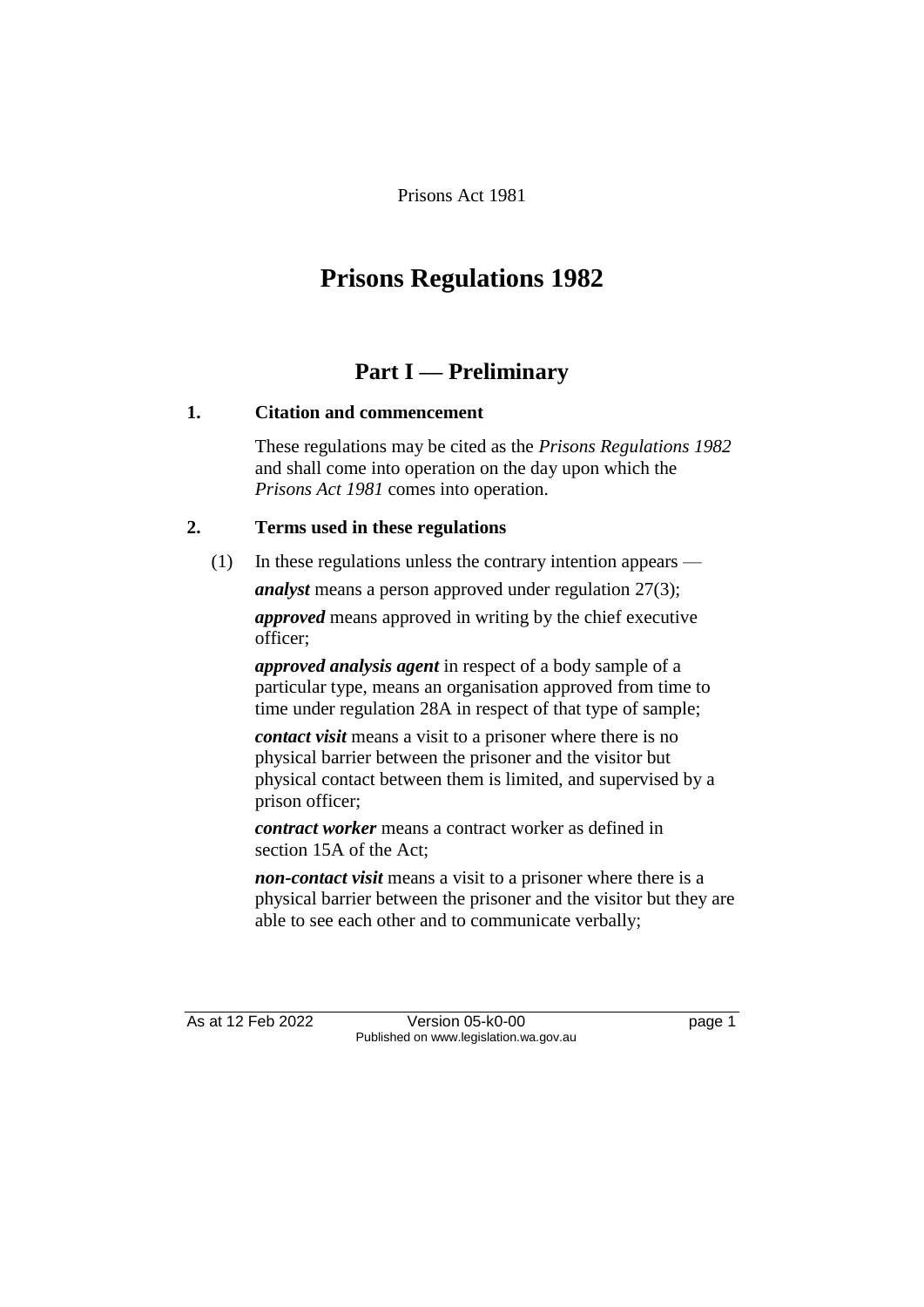*organisation* includes a person and a government department or agency;

*supervision* by a person of a prisoner does not require the person to be in the physical presence of the prisoner.

- (2) In these regulations a reference to
	- (a) a person being "in charge" of a prisoner; or
	- (b) a prisoner being "in the charge" of a person,

is a reference to the person being in the physical presence of the prisoner and having reasonable control over him or her.

*[Regulation 2 inserted: Gazette 13 Sep 1996 p. 4569; amended: Gazette 2 Nov 1999 p. 5473; 7 Apr 2000 p. 1819; 12 Apr 2001 p. 2098; 3 Apr 2007 p. 1493-4; 9 May 2008 p. 1845; 10 Jan 2017 p. 186.]*

#### **2A. Certain regulations not applicable to contract workers**

A reference to a prison officer or any other officer in a provision of these regulations that is specified in the Table to this regulation does not include a reference to a contract worker.

|      | <b>Table</b> |         |
|------|--------------|---------|
| r. 3 | r. 7         | r. 23   |
| r. 4 | r. $9(1)$    | r. 24   |
| r. 5 | r. $9(5)$    | r. 25   |
| r. 6 | r. $9(6)$    | Part IV |

*[Regulation 2A inserted: Gazette 12 Apr 2001 p. 2099.]*

page 2 Version 05-k0-00 As at 12 Feb 2022 Published on www.legislation.wa.gov.au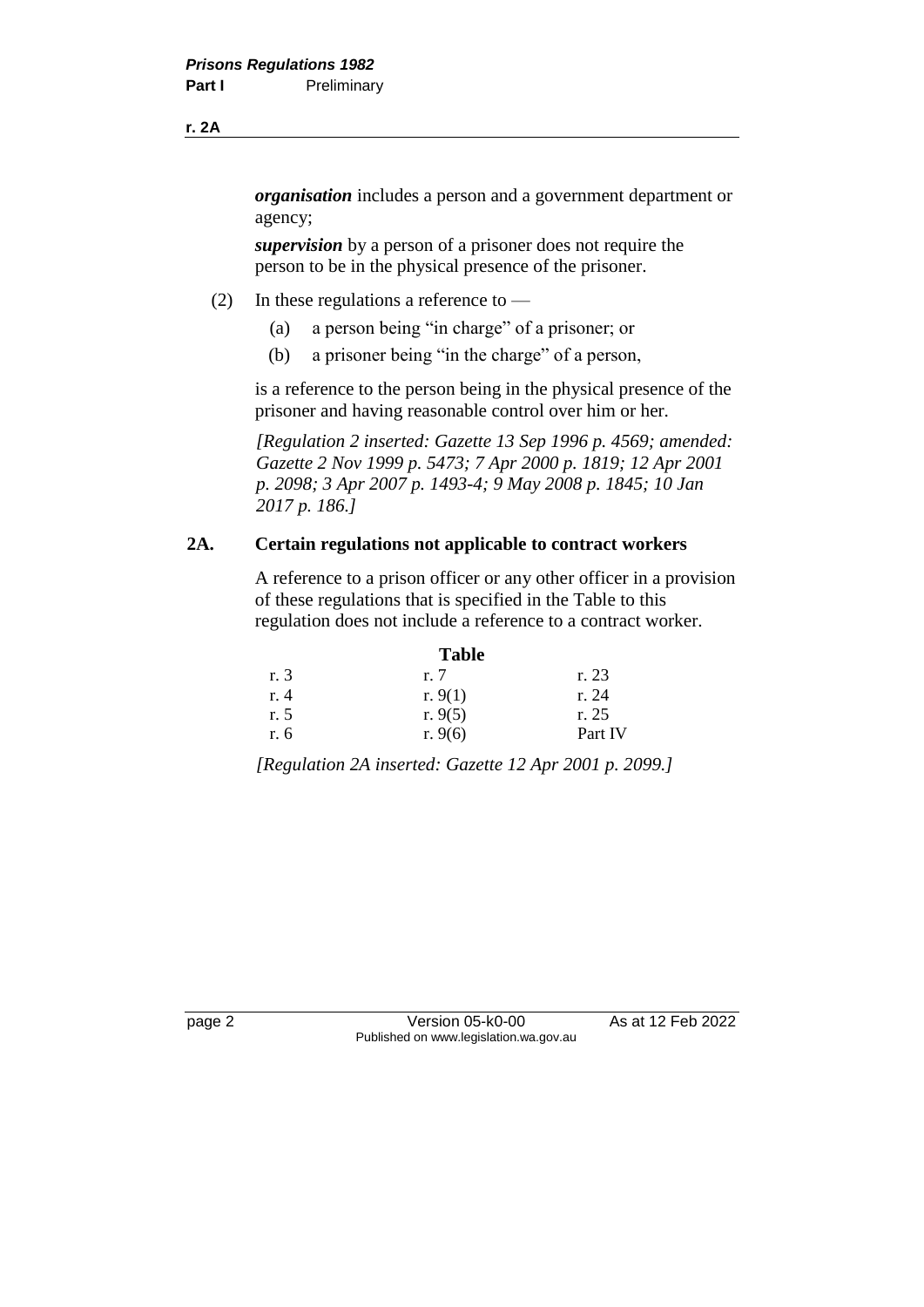### **Part II — Engagement and conditions of prison officers**

#### **3. Qualifications for and engagement of prison officers**

- (1) A person is not eligible to be engaged as a prison officer unless he —
	- (a) is in a good condition of physical and mental health;
	- (b) satisfies the chief executive officer that he is an Australian citizen, or that he has permanent residence status in Australia;
	- (c) is educated to a standard set down by the chief executive officer from time to time;
	- (d) meets such other requirements as are laid down by the chief executive officer from time to time; and
	- (e) has no conviction for an offence which, in the opinion of the chief executive officer, is an offence which is relevant to the performance of the duties of a prison officer or his fitness to hold office.
- (2) Notwithstanding the provisions of subregulation (1) (but subject to paragraph (e) of that subregulation) in special circumstances or in a special case, the Minister may engage any person to be a prison officer.
- (3) The engagement of a prison officer is to the prison service generally and not to any particular prison.
- (4) Upon his engagement in the prison service, a prison officer shall serve a 9 month period of probation.

*[Regulation 3 amended: Gazette 11 Dec 1987 p. 4369; 2 Nov 1999 p. 5475.]* 

#### **4. Ranks of prison officers**

- (1) The ranks of prison officers appointed under section 13 of the Act in the prison service shall be in ascending order —
	- (a) prison officer; and
	- (b) assistant senior prison officer; and

As at 12 Feb 2022 Version 05-k0-00 Page 3 Published on www.legislation.wa.gov.au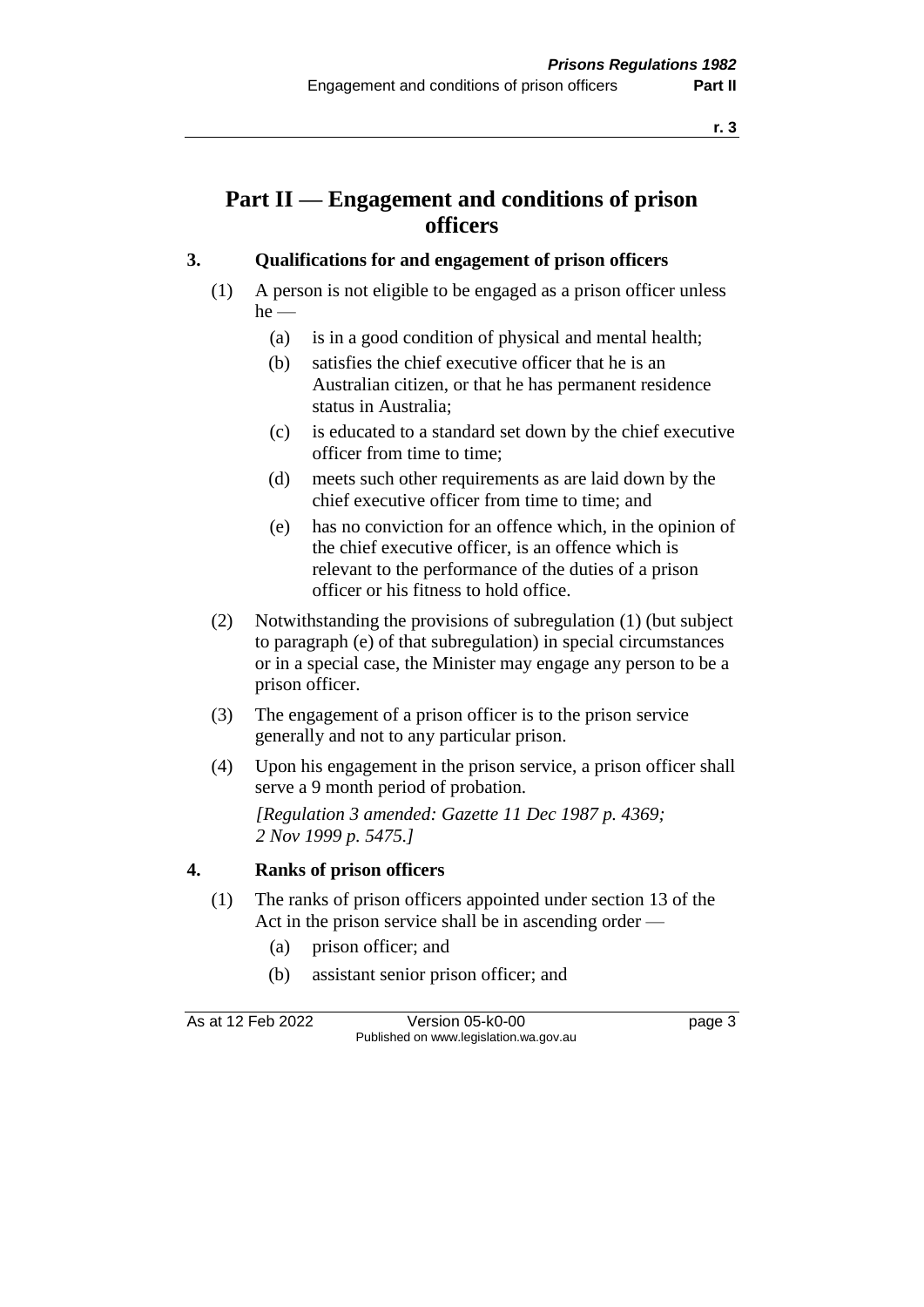**r. 5**

- (c) senior prison officer; and
- (d) principal officer.
- (2) A prison officer shall be eligible for promotion to the higher rank after he has met any criteria laid down from time to time by the chief executive officer and applicable to that higher rank.
- (3) A prison officer may be promoted only by the chief executive officer.

*[Regulation 4 amended: Gazette 11 Dec 1987 p. 4369; 2 Nov 1999 p. 5475; 28 Mar 2008 p. 907.]* 

#### **5. Discharge of prison officers**

- (1) A prison officer who is, in the opinion of the chief executive officer, unable to perform his duties properly by reason of his physical or mental health may be required by the chief executive officer to submit himself to a medical examination by a board consisting of a medical practitioner nominated by the prison officer and 2 medical practitioners appointed by the Chief Health Officer.
- (1a) If, 7 days prior to the day of examination, the prison officer has not nominated a medical practitioner who has consented to attend the medical examination, the Chief Health Officer may appoint a medical practitioner who shall, for the purposes of subregulation (1), be deemed to have been nominated by the prison officer.
- (2) If a board constituted under subregulation (1), or the majority of the members of such a board, reports to the chief executive officer that a prison officer is unable to perform his duties properly by reason of his physical or mental health, the chief executive officer may, with the consent of the Minister discharge the prison officer.
- (3) A prison officer who provided false, incomplete or misleading information in or with respect to his application for engagement

page 4 Version 05-k0-00 As at 12 Feb 2022 Published on www.legislation.wa.gov.au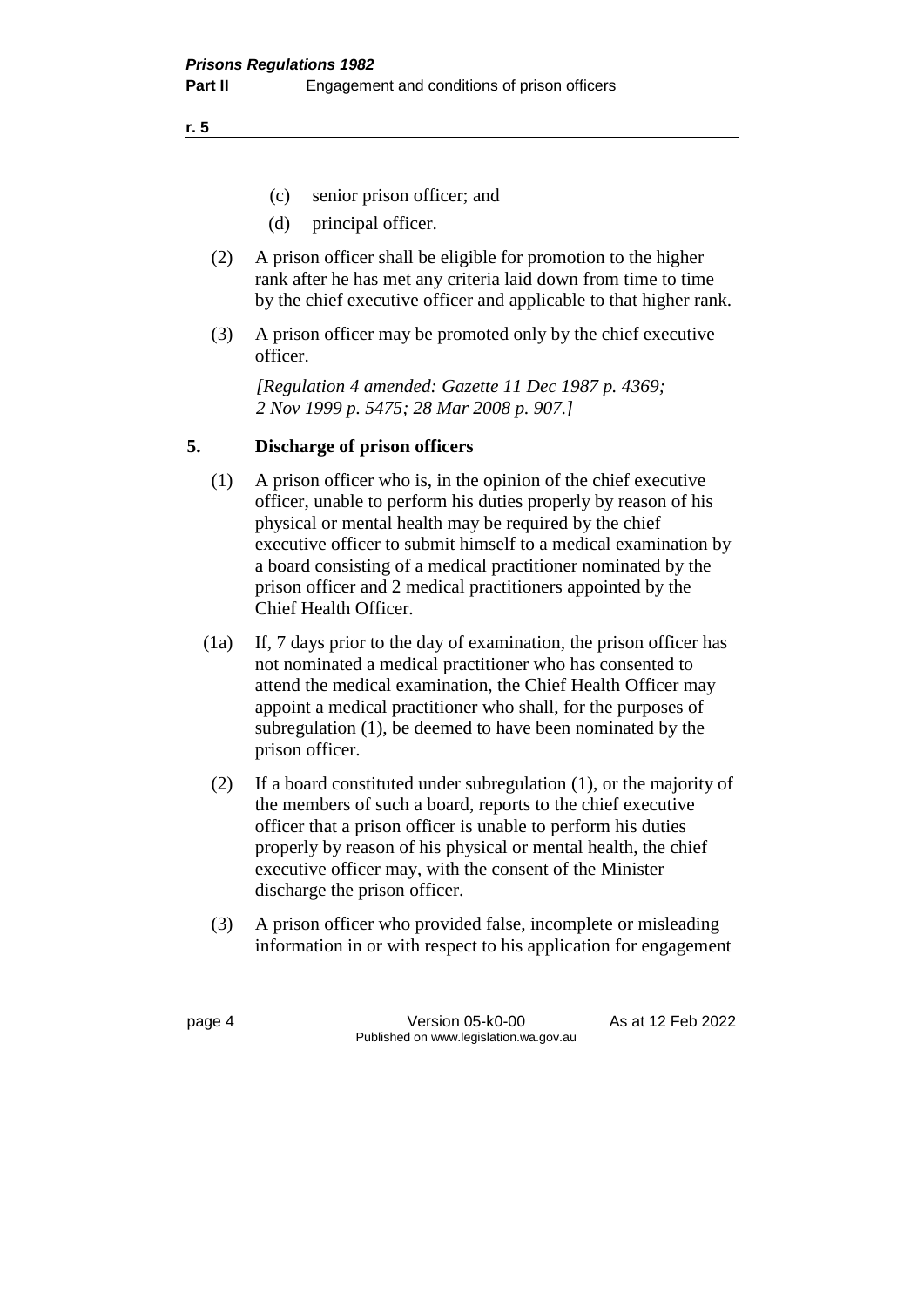as a prison officer may, with the consent of the Minister, be discharged by the chief executive officer.

- (4) Where the chief executive officer is of the opinion during or at the end of the period of probation of a prison officer that the prison officer is unsatisfactory in the performance of his duties or unsuitable to be a prison officer, the chief executive officer may discharge that prison officer.
- (5) The chief executive officer may extend the period of a prison officer's probation.

*[Regulation 5 amended: Gazette 24 Dec 1982 p. 4906; 17 Aug 1984 p. 2449; 11 Dec 1987 p. 4369; 20 May 1988 p. 1668; 2 Nov 1999 p. 5475; 10 Jan 2017 p. 186.]* 

#### **6. Notice prior to termination of service of prison officers**

- (1) A prison officer who is discharged under regulation 5(2) shall be entitled to one month's notice or to one month's pay in lieu of notice.
- (2) A prison officer who leaves the prison service of his own accord shall give one month's notice in writing or forfeit one month's pay.
- (3) A prison officer on probation shall give 2 weeks' notice of his intention to leave the prison service, or shall forfeit 2 weeks' pay.
- (4) If a prison officer on probation is discharged for reasons other than misconduct, he shall be given 2 weeks' notice or 2 weeks' pay in lieu of notice.
- (5) Where a period of notice is required to be given under this regulation, the chief executive officer may, without prejudice to the entitlement of the prison officer to pay, abridge or dispense with such notice.

*[Regulation 6 amended: Gazette 11 Dec 1987 p. 4369; 2 Nov 1999 p. 5475.]* 

As at 12 Feb 2022 Version 05-k0-00 Page 5 Published on www.legislation.wa.gov.au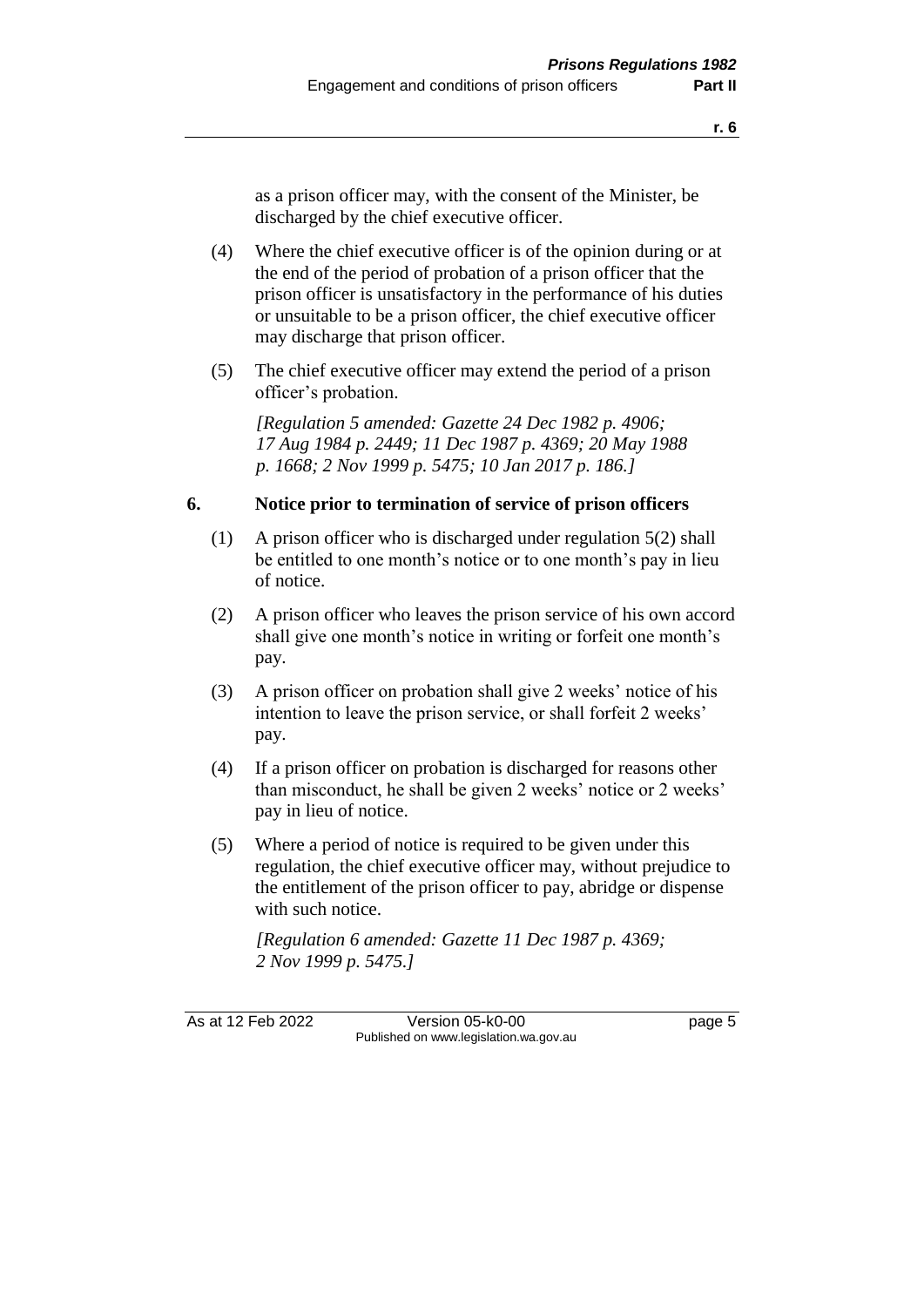#### **7. Occupation of quarters**

- (1) The chief executive officer may make quarters available for occupation by officers on such terms and conditions as he deems fit.
- (2) An officer occupying quarters shall
	- (a) keep the quarters in good order and condition and in a thorough state of cleanliness;
	- (b) subject to fair wear and tear, keep the quarters, outbuildings and yards in a state of good repair; and
	- (c) where the quarters are on a farming property, not keep any animal without the approval of the superintendent.
- (3) An officer who breaches any term or condition of his occupancy or who breaches an obligation under this regulation shall be liable to be deprived of his quarters and for the costs of replacement or repair of any Government property which has been neglected, damaged, destroyed or lost by reason of any act or default on his part.
- (4) An officer shall on the date of his discharge or transfer to another prison give vacant possession of his quarters to the superintendent.
- (5) If an officer gives vacant possession of his quarters in a dirty condition or leaves rubbish in the quarters or the grounds of the quarters, the chief executive officer shall cause the quarters and grounds to be made fit for occupation and the outgoing officer shall be liable for the costs involved.
- (6) The superintendent may, having given reasonable notice to an officer occupying quarters, inspect those quarters at any time.

*[Regulation 7 amended: Gazette 11 Dec 1987 p. 4369; 2 Nov 1999 p. 5475.]* 

*[8. Deleted: Gazette 28 Jun 1994 p. 3021.]* 

page 6 **Version 05-k0-00** As at 12 Feb 2022 Published on www.legislation.wa.gov.au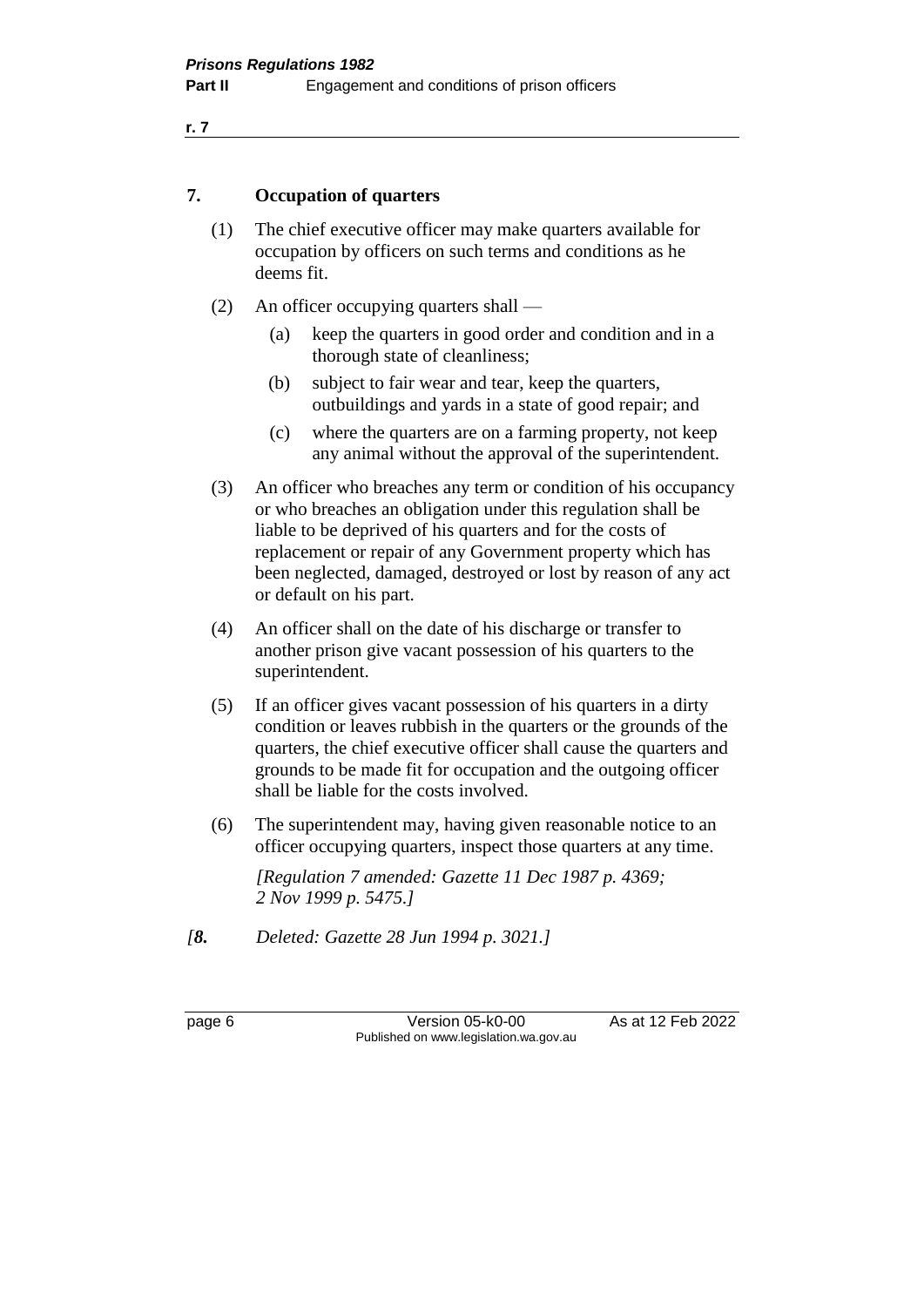#### **9. Requirements as to uniforms**

- (1) The chief executive officer may designate the dress and insignia of office or rank to be worn by an officer as his uniform.
- (2) A prison officer shall wear his uniform during his hours of duty and may wear his uniform whilst travelling to or from his residence to his place of duty, but shall not otherwise wear his uniform without the authority of the superintendent.
- (3) A prison officer may wear clothing other than his uniform during his hours of duty only with the authority of the superintendent or when ordered to do so by the superintendent.
- (4) A prison officer
	- (a) shall not permit or allow any other person to wear his uniform or any part thereof; and
	- (b) shall not leave any part of his uniform unattended in a prison except in an area designated for the purpose by the superintendent.
- (5) A uniform issued to a prison officer remains the property of the Department and upon the replacement of the uniform or part thereof, or where a prison officer leaves the prison service for any reason, the officer shall return all badges and buttons and that part of his uniform obtained by him within the preceding 6 months or shall satisfactorily account for its whereabouts and condition, and a prison officer who does not so return or account for his uniform shall be liable to have the value of his uniform deducted from any pay or entitlements due to him.
- (6) A prison officer who is serving the first 3 months of his probationary service may be issued with a uniform which is not new issue.

*[Regulation 9 amended: Gazette 11 Dec 1987 p. 4369; 2 Nov 1999 p. 5475.]* 

*[10, 11. Deleted: Gazette 18 May 2001 p. 2403.]*

As at 12 Feb 2022 Version 05-k0-00 Page 7 Published on www.legislation.wa.gov.au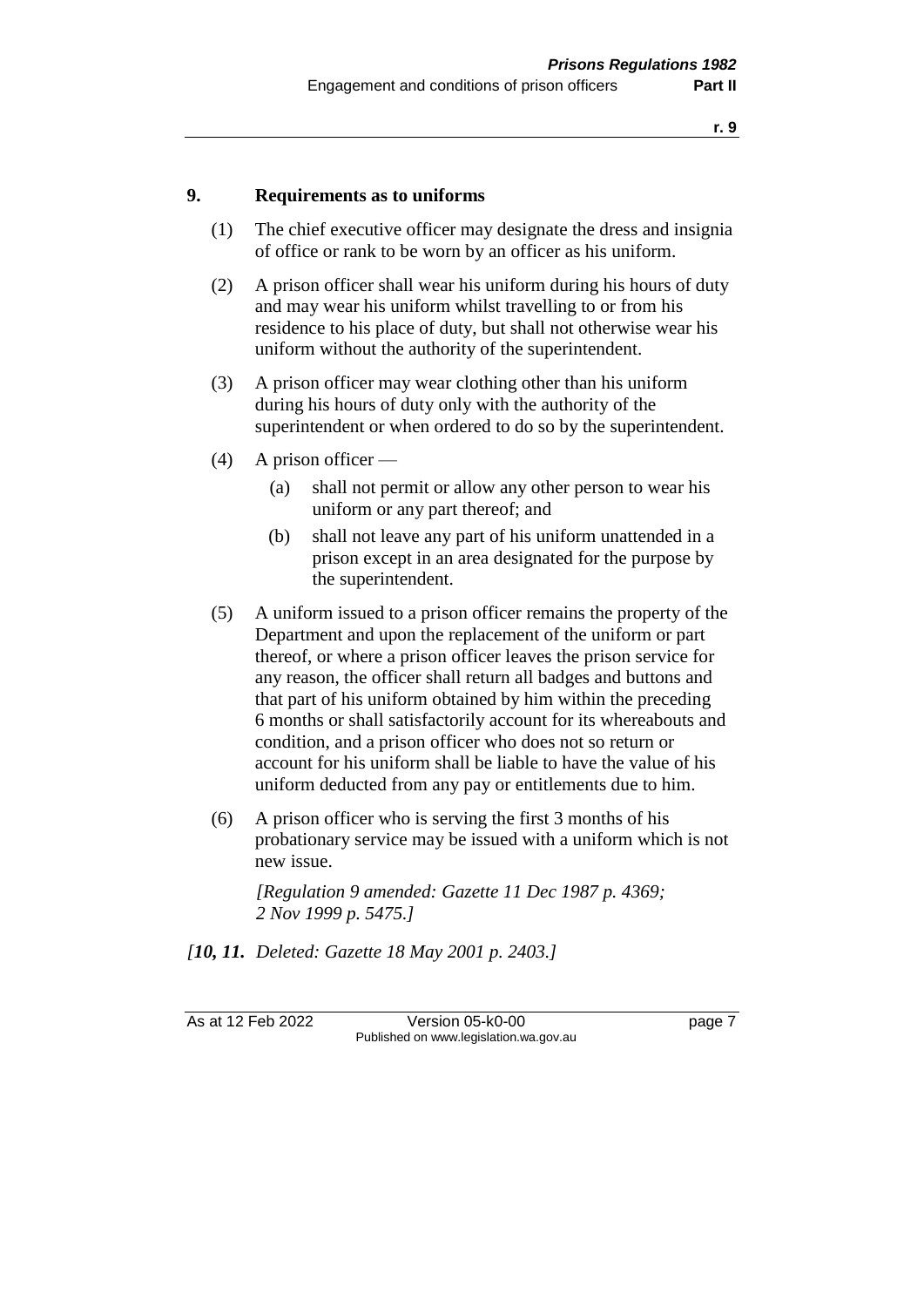**r. 12**

## **Part III — Functions of officers and prison officers**

#### **12. Duty on taking charge of prisoners**

A prison officer on taking charge or supervision of any group of prisoners shall count the number of prisoners and shall remain responsible for the charge and supervision of each prisoner in the group until the prisoners are delivered into the charge and supervision of a relieving prison officer or other officer.

#### **13. Duty on escape of prisoner**

- (1) A prison officer in charge or having the supervision of any prisoner shall in the event of an escape report the full particulars of the escape forthwith —
	- (a) where the escape has occurred from within a prison, to the superintendent; and
	- (b) where the escape has occurred outside a prison, to the superintendent or to the nearest police station.
- (2) A prison officer who reports an escape to the nearest police station shall, as soon as practicable, make a further report upon the escape to his superintendent.
- (3) Where a prisoner in the charge or under the supervision of a prison officer escapes or prepares or attempts to escape from that charge or supervision, the prison officer (if every other prisoner for whom he is responsible is adequately secured) or any other prison officer, may arrest that prisoner and return him to prison.

#### **14. Duty regarding prisoner absent from prison**

A prison officer in charge or having the supervision of any prisoner absent from a prison shall ensure that the prisoner complies with the provisions, conditions and stipulations of the relevant permit for absence, or order under section 85 of the Act, relating to the prisoner, and shall at all times keep the prisoner under the prison officer's charge or supervision.

*[Regulation 14 inserted: Gazette 3 Apr 2007 p. 1494.]*

page 8 Version 05-k0-00 As at 12 Feb 2022 Published on www.legislation.wa.gov.au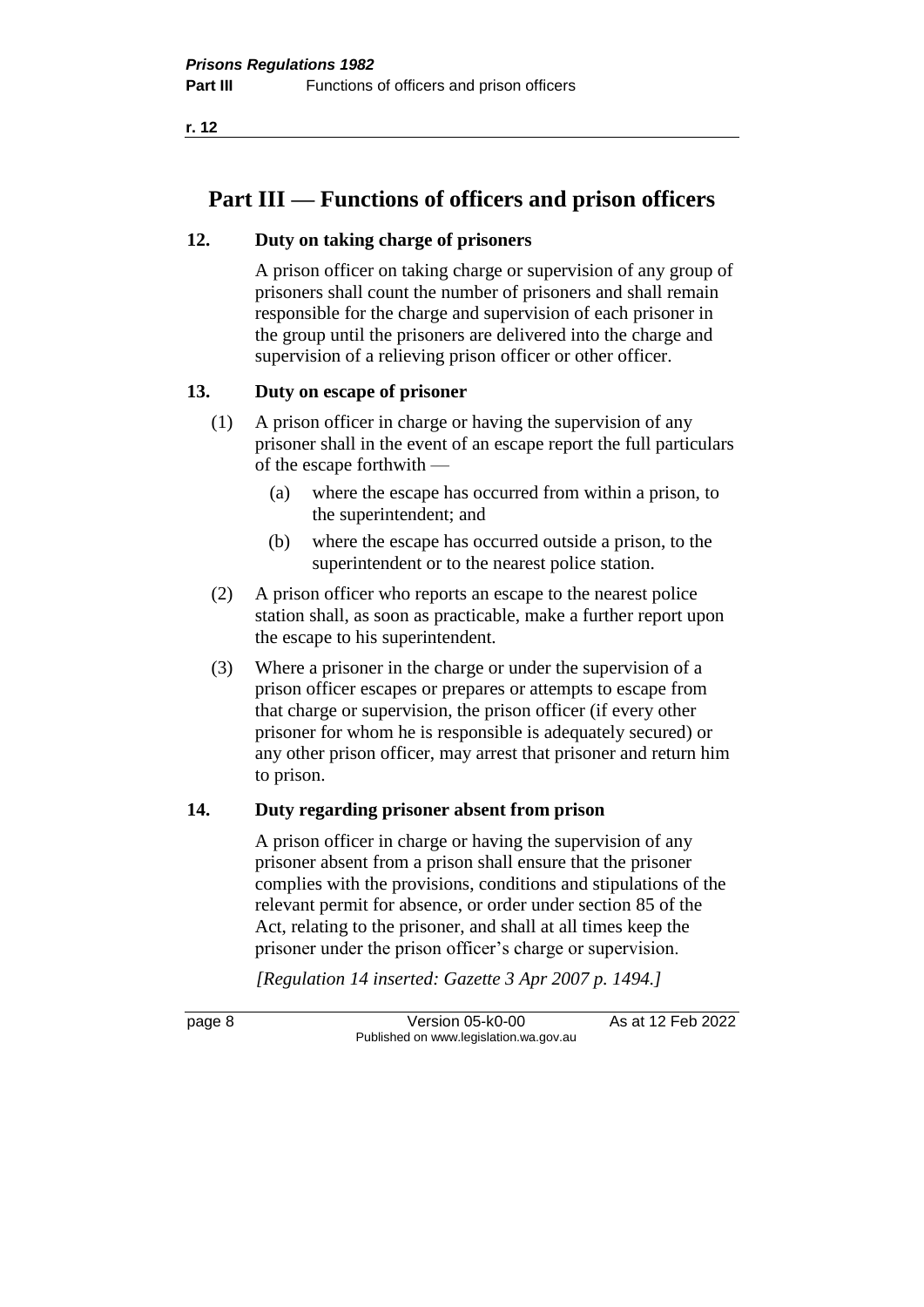#### **15. Duty to warn loiterers**

A prison officer shall promptly request any person apparently loitering in the vicinity of a prison or in the vicinity of any prisoner to move away and shall warn such person of the consequences of the disobedience of his request before acting under section 52(6) of the Act.

#### **16. Duty to prevent interference with prisoners**

A prison officer shall not allow any unauthorised person to interfere in any way with any prisoner in his charge or under his supervision, or to communicate with, or give or pass anything to, a prisoner.

#### **17. Duties as to keys and security procedures**

An officer who in the course of his duty is entrusted with any key or other locking or unlocking device or mechanism or who is familiar with any security process or procedure —

- (a) shall not remove any such item from the prison or make known any such process or procedure to any person without the prior authority of the superintendent;
- (b) shall not part with the possession of or leave any such item unattended or lying about; and
- (c) shall, when leaving the prison or on the completion of his duty, unless security procedures require otherwise, deliver such item to the officer authorised to receive them and unless he has made such delivery, he shall not be permitted to leave the prison without the permission of the superintendent.

#### **18. Miscellaneous duties**

- (1) It is the responsibility of a prison officer when he is on duty
	- (a) to examine all locks, bolts, keys, and other locking or unlocking devices or mechanisms in his area of duty and to report thereon to his superior officer; and

As at 12 Feb 2022 Version 05-k0-00 Page 9 Published on www.legislation.wa.gov.au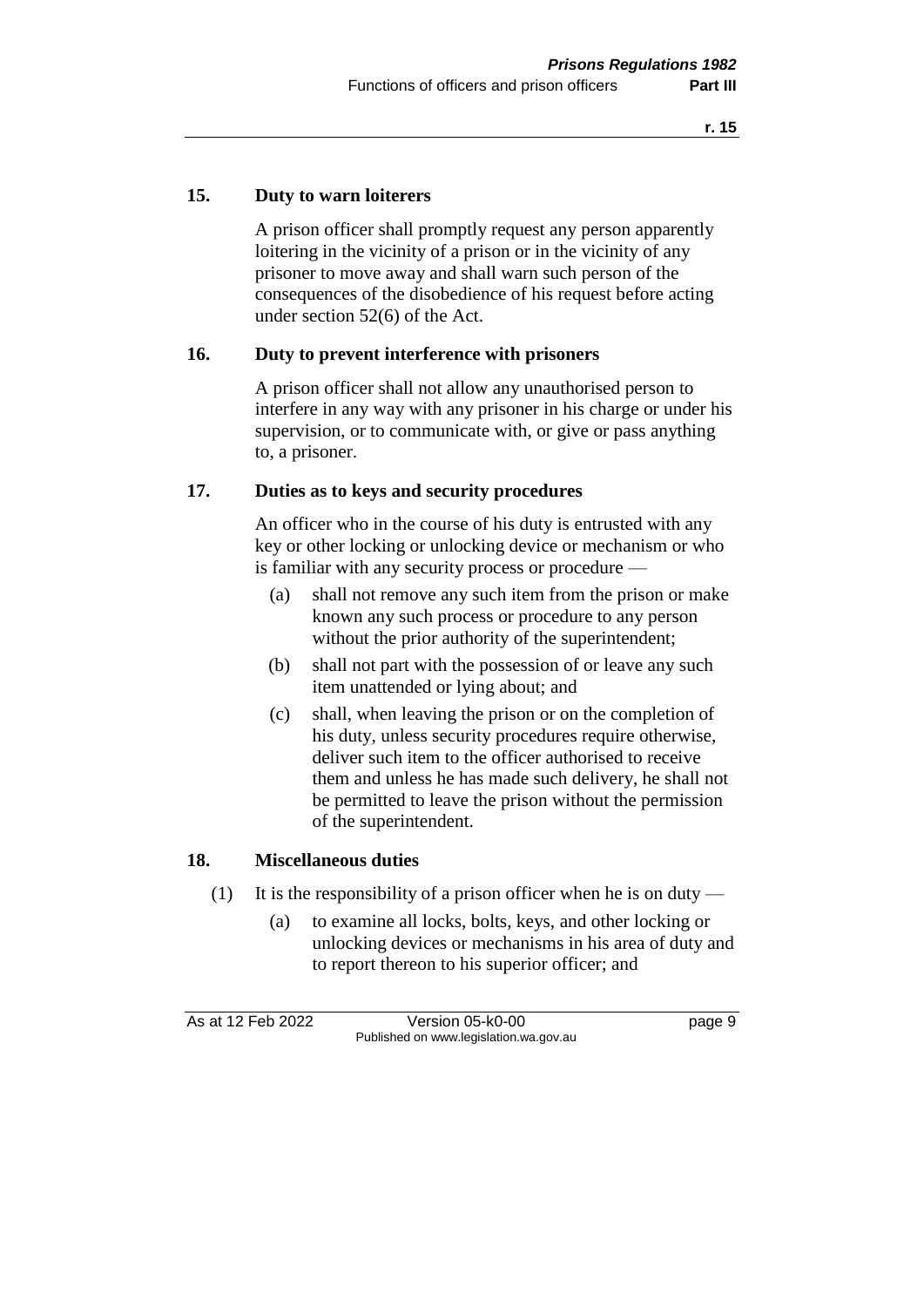- (b) to know the number of prisoners who are in his charge or under his supervision at any time.
- (2) In addition to his ordinary duties a prison officer may be required to perform such duties as the exigencies of the department require.

*[Regulation 18 amended: Gazette 11 Dec 1987 p. 4369; 3 Apr 2007 p. 1494.]* 

#### **19. Officer not to receive visitors**

An officer shall not receive any visitor at the prison when on duty without the permission of the superintendent.

#### **20. Restriction on entering prison or leaving area of duty**

- (1) An officer who is not on duty shall not enter a prison without the permission of the superintendent.
- (2) A prison officer shall not leave his area of duty within a prison unless authorised to do so, or until relieved by another prison officer.

#### **21. Certificates of good service**

- (1) A prison officer shall not accept any address, recommendation or testimonial in connection with his duties, without the prior permission of the chief executive officer.
- (2) The chief executive officer may issue a certificate of good service to a prison officer upon his discharge.

*[Regulation 21 amended: Gazette 11 Dec 1987 p. 4369; 2 Nov 1999 p. 5475.]*

#### **22. Restrictions on conduct of prison officers**

- (1) Subject to subregulation (2) a prison officer shall not
	- (a) make any comment to any person, either orally or in writing concerning any officer, prison, or prisoner; or

page 10 **Version 05-k0-00** As at 12 Feb 2022 Published on www.legislation.wa.gov.au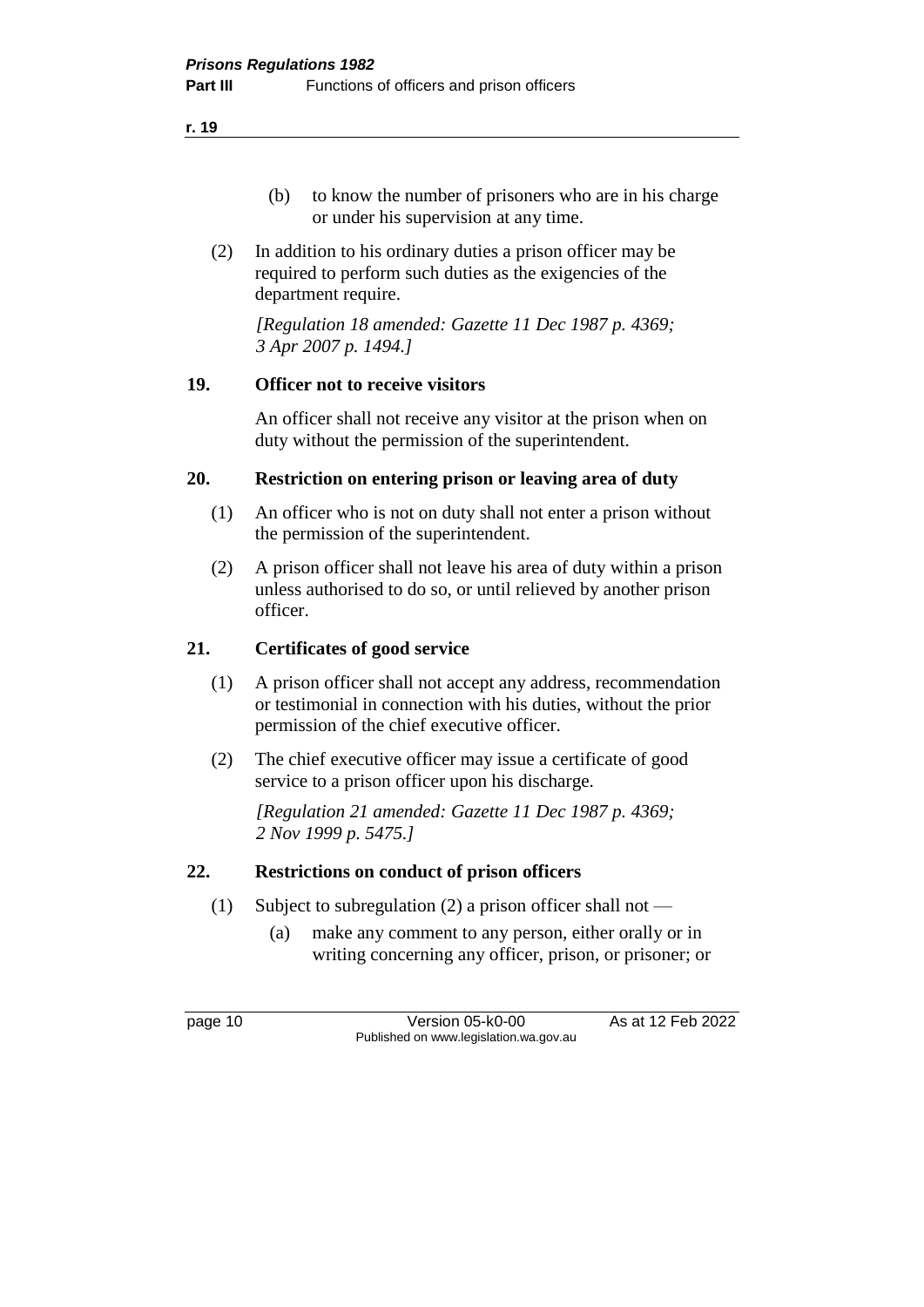(b) use for any purpose information gained by or conveyed to him through his service in the prison service,

except in connection with the discharge of his duties or with the prior written approval of the superintendent.

- (2) Nothing in subregulation (1) prevents a prison officer from communicating with a union of which he is a member with respect to any matter which affects him and which is an industrial matter within the meaning of the *Industrial Relations Act 1979*.
- (3) A prison officer shall not
	- (a) apart from his entitlement to pay as a prison officer accept from any prisoner or person any gratuity, fee or reward for or in connection with the performance of his duties; or
	- (b) engage in any trade, profession, business or calling other than that of being a prison officer,

except with the prior written approval of the chief executive officer.

- (4) Where a prison officer applies for the approval of the chief executive officer for the purposes of subregulation (3)(b) that approval shall not be withheld unless, in the opinion of the chief executive officer, engagement in the trade, profession, business or calling in respect of which that approval is sought would conflict with the performance of the applicant's duties.
- (5) Where approval has been given to a prison officer for the purposes of subregulation (3)(b) and, in the opinion of the chief executive officer, engagement in the trade, profession, business or calling in respect of which that approval was given is conflicting with the performance of the prison officer's duties, the chief executive officer may by notice in writing served on the prison officer withdraw that approval.
- (6) An officer shall not engage in or carry out any pecuniary or other transaction with or on behalf of any prisoner, except in

| As at 12 Feb 2022 | Version 05-k0-00                       | page 11 |
|-------------------|----------------------------------------|---------|
|                   | Published on www.legislation.wa.gov.au |         |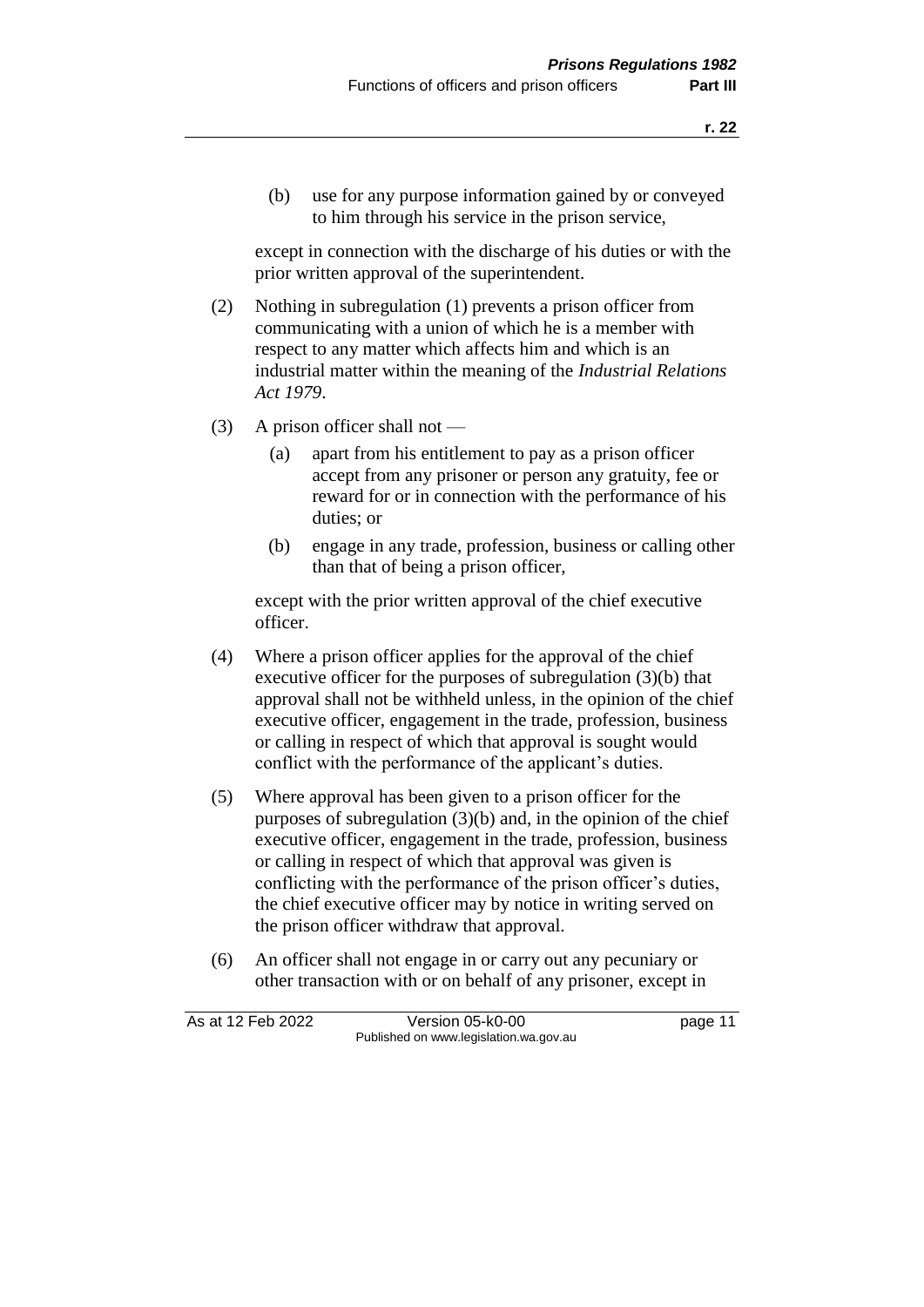#### **r. 23**

connection with the discharge of his duties or with the prior approval of the superintendent.

*[Regulation 22 amended: Gazette 11 Dec 1987 p. 4369; 2 Nov 1999 p. 5475.]* 

#### **23. Grievances**

- (1) A prison officer having a grievance connected with his duties, office or rank shall state the grievance in writing and submit it to the chief executive officer or the superintendent for his decision.
- (2) Where pursuant to subregulation (1), a prison officer has submitted a grievance to the superintendent the prison officer may, through the superintendent, request the chief executive officer to reconsider the decision made by the superintendent in respect of that grievance and the superintendent shall forward any such request to the chief executive officer for his decision.

*[Regulation 23 amended: Gazette 11 Dec 1987 p. 4369; 2 Nov 1999 p. 5475.]* 

#### **24. Responsibility when carrying firearms**

- (1) A prison officer may be required to undertake training in the use of firearms and ammunition and may thereafter, when on duty, be required to carry firearms and ammunition.
- (2) Firearms and ammunition shall be issued only by an officer so authorised by the superintendent.
- (3) When on duty under arms, a prison officer shall
	- (a) be responsible for firearms and ammunition issued to him;
	- (b) ensure that the firearms are properly loaded and that he is carrying the appropriate ammunition for those firearms;
	- (c) handle those firearms and that ammunition so that no accident may occur;

page 12 Version 05-k0-00 As at 12 Feb 2022 Published on www.legislation.wa.gov.au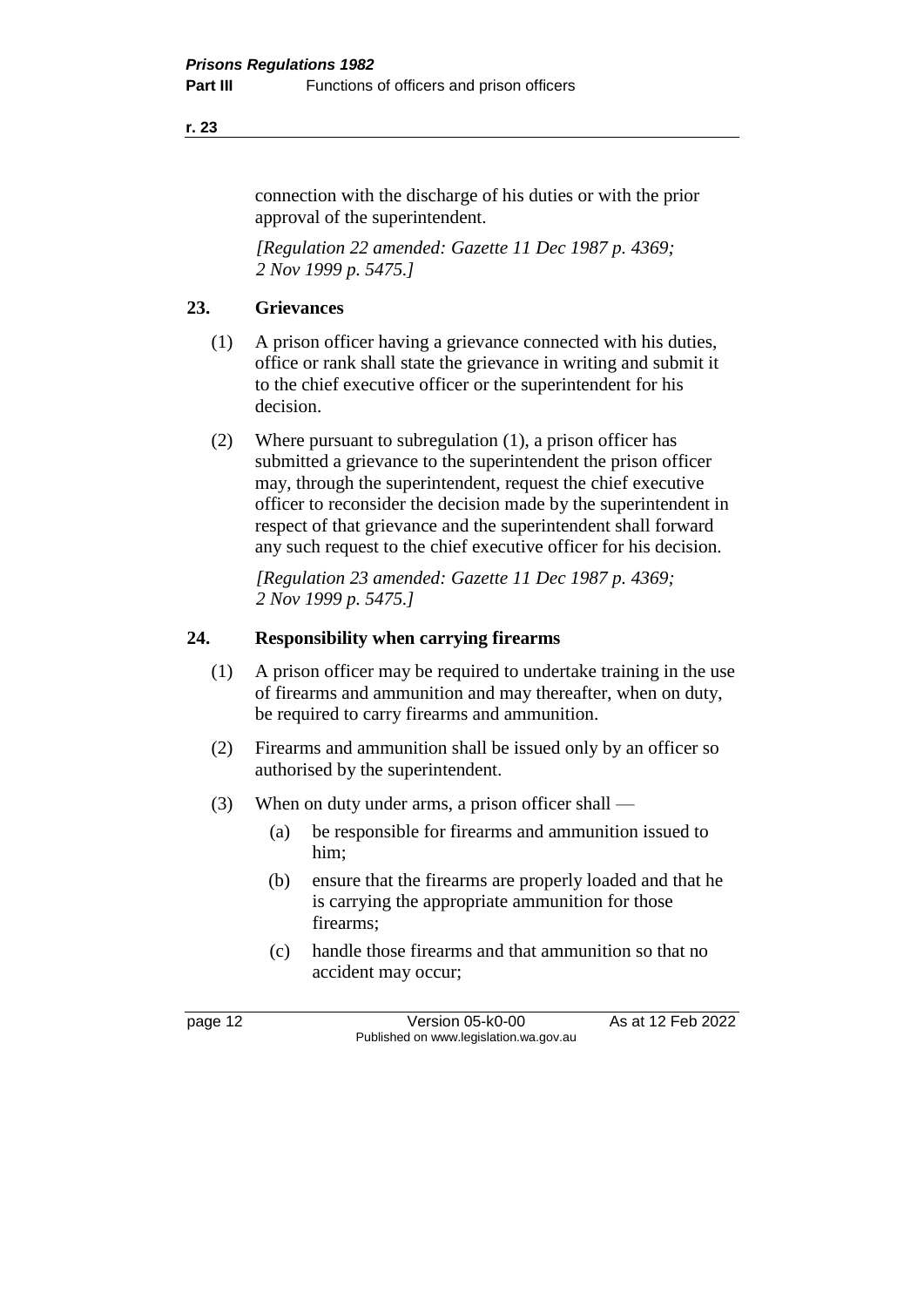- (d) report to his superior officer forthwith if he has any reason to doubt the serviceability of the firearms;
- (e) remain alert and vigilant at his post;
- (f) immediately he observes any irregularity in the routine of the prison which may jeopardise the security of the prison, report such irregularity to the superintendent or his superior officer or make his report to the nearest officer with whom he can communicate and that officer shall forthwith inform the superintendent of the report made to him; and
- (g) report to his superior officer forthwith any discharge of the firearms or loss or damage of ammunition.
- (4) When on duty under arms, a prison officer shall not
	- (a) deface the firearms;
	- (b) make any alteration to the firearms without the authority of the superintendent; or
	- (c) permit any prisoner to approach within 10 metres of him.

#### **25. Procedure before the use of firearms**

- (1) Before using a firearm against a prisoner or other person, a prison officer shall, where it is practicable in the circumstances to do so —
	- (a) order the prisoner or person to halt;
	- (b) if the prisoner or person so ordered refuses or neglects to halt, the prison officer shall immediately call aloud "halt or I'll fire" or words to similar effect.
- (2) Before using a firearm against a prisoner or other person, a prison officer may, where it is practicable in the circumstances to do so, fire a warning shot.
- (3) In exercising his discretion whether to use or to continue to use a firearm, a prison officer shall have regard to the risk, in the immediate circumstances, of injury which the use of fire power

As at 12 Feb 2022 Version 05-k0-00 Page 13 Published on www.legislation.wa.gov.au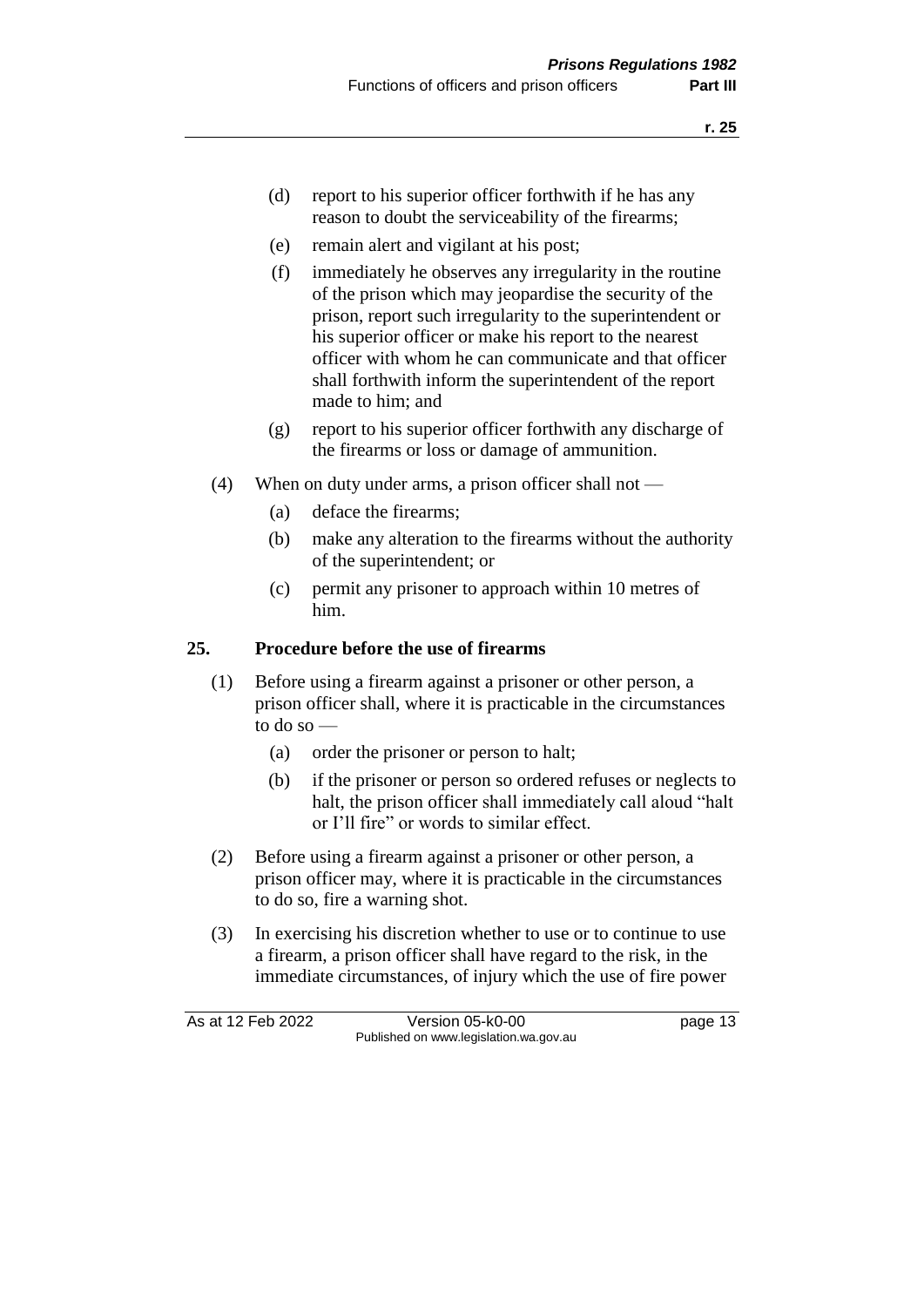#### **r. 25**

would impose upon any person other than the prisoner or person against whom fire power may be used.

*[Regulation 25 amended: Gazette 24 Dec 1982 p. 4907.]*

page 14 Version 05-k0-00 As at 12 Feb 2022 Published on www.legislation.wa.gov.au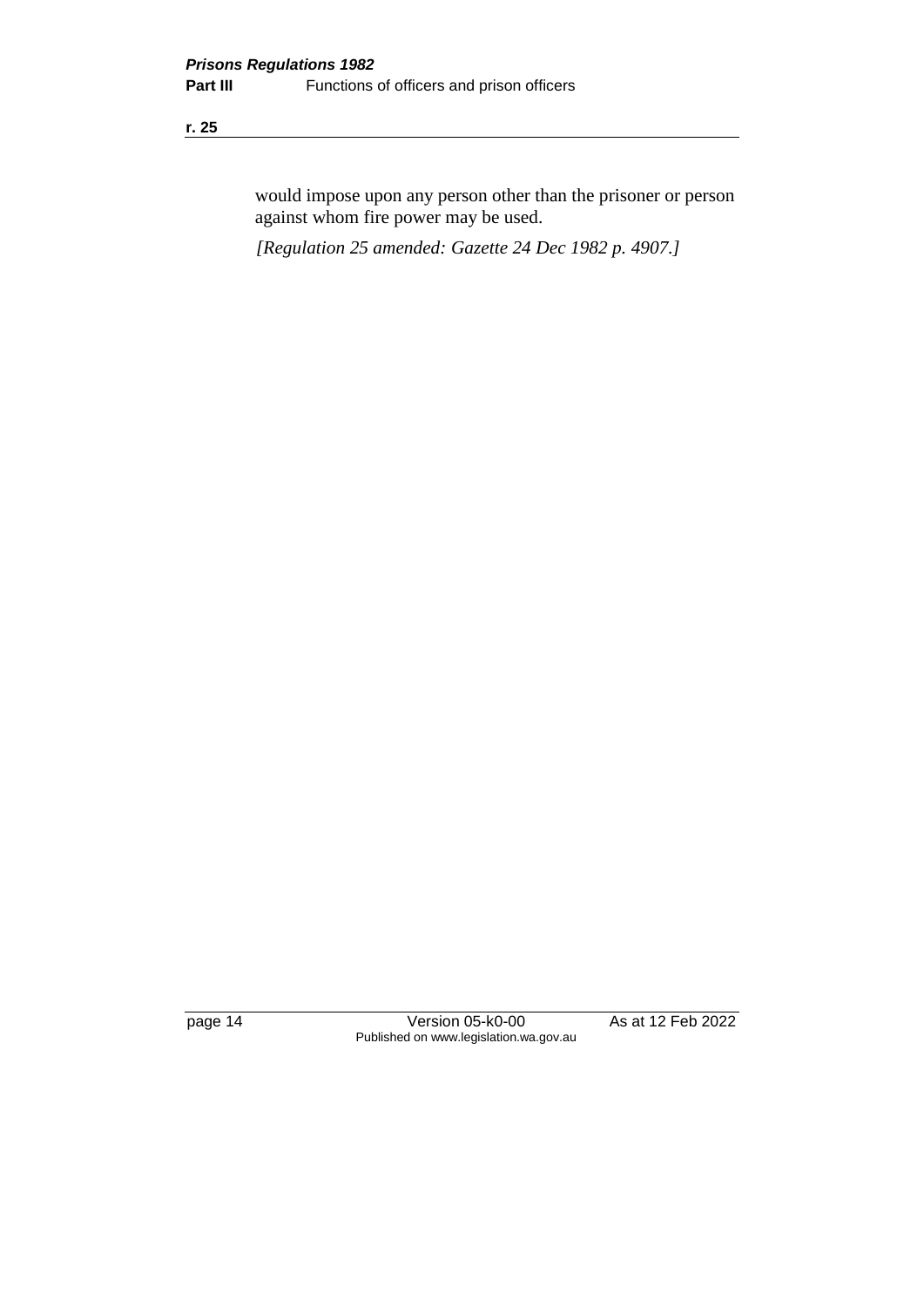### **Part IIIA — Alcohol and drug related aggravated prison offences**

*[Heading inserted: Gazette 7 Apr 2000 p. 1820.]*

#### **26. Terms used in this Part**

In this Part —

*aggravated alcohol offence* means an aggravated prison offence under section 70(f) of the Act;

*aggravated drug offence* means an aggravated prison offence under section 70(d) or (e) of the Act;

*sweat patch* means an adhesive patch attached to the body of a prisoner for the taking of a sample of sweat from the prisoner.

*[Regulation 26 inserted: Gazette 7 Apr 2000 p. 1820; amended: Gazette 3 Apr 2007 p. 1494.]*

#### **26A. Prison officer who suspects aggravated drug or alcohol offence to inform superintendent**

A prison officer who has reasonable grounds for suspecting that a prisoner has committed an aggravated drug offence or an aggravated alcohol offence shall inform the superintendent.

*[Regulation 26A inserted: Gazette 7 Apr 2000 p. 1820.]*

#### **26B. Superintendent may direct that samples are to be taken**

- (1) The superintendent may direct a prison officer to take a sample at random of —
	- (a) the blood, saliva, sweat or urine of prisoners to determine whether an aggravated drug offence or an aggravated alcohol offence has been committed by any prisoner; or
	- (b) the breath of prisoners to determine whether an aggravated alcohol offence has been committed by any prisoner.

As at 12 Feb 2022 Version 05-k0-00 Page 15 Published on www.legislation.wa.gov.au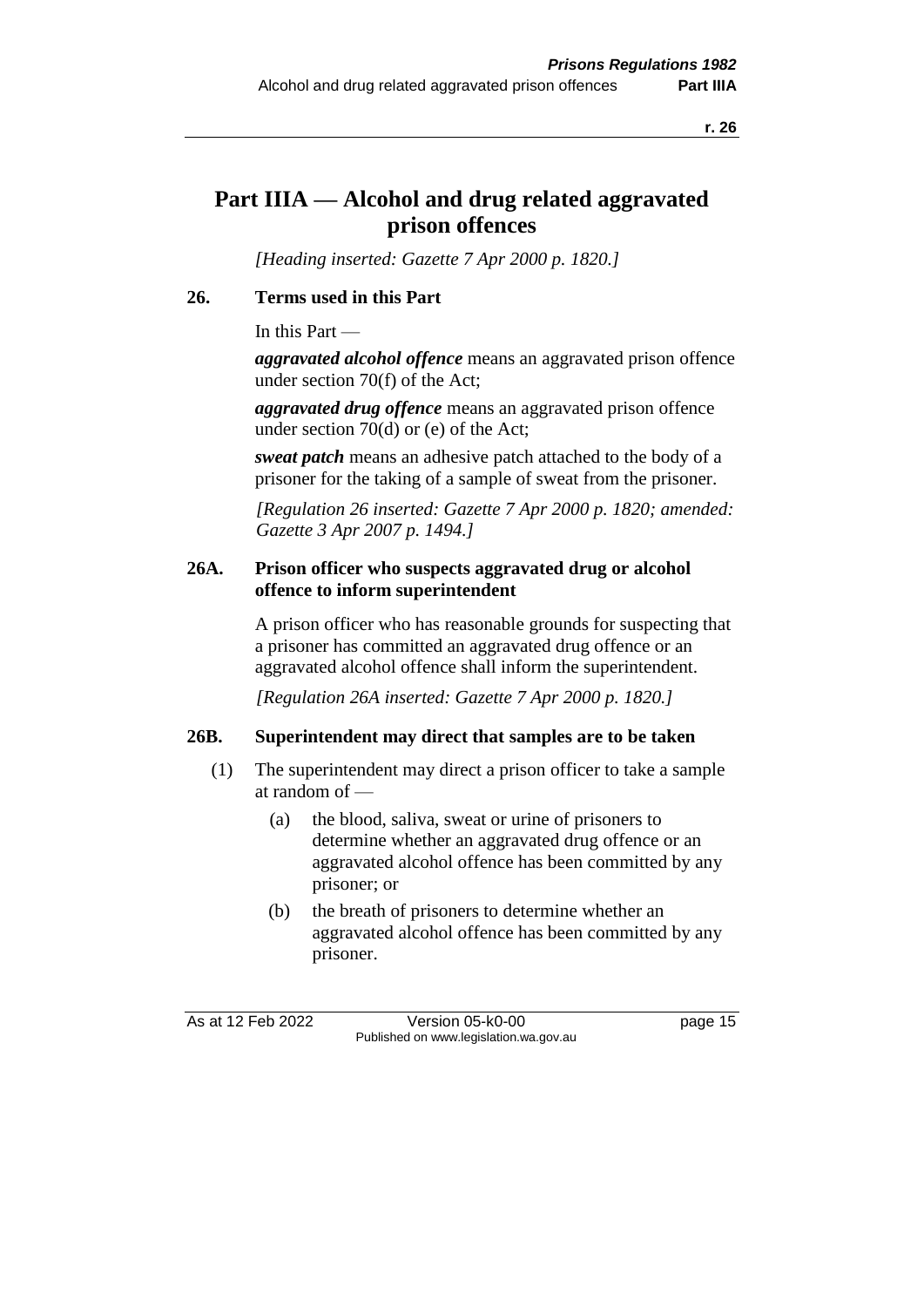**r. 26C**

| (2) | The superintendent may direct a prison officer to take a sample<br>of the blood, saliva, sweat, breath or urine of a prisoner if the<br>superintendent has reasonable grounds for suspecting (from the<br>superintendent's own observations or otherwise) that the<br>prisoner has committed an aggravated drug offence or an<br>aggravated alcohol offence. |
|-----|--------------------------------------------------------------------------------------------------------------------------------------------------------------------------------------------------------------------------------------------------------------------------------------------------------------------------------------------------------------|
|     |                                                                                                                                                                                                                                                                                                                                                              |
|     |                                                                                                                                                                                                                                                                                                                                                              |

(3) This regulation is subject to regulation 26C. *[Regulation 26B inserted: Gazette 7 Apr 2000 p. 1820.]*

#### **26C. How samples of blood, breath and sweat are to be taken**

- (1) A sample of the blood of a prisoner shall be taken
	- (a) with a sterile syringe and discharged into a sterile container; and
	- (b) by a medical officer or an officer who is a nurse (that is, a person registered under the *Health Practitioner Regulation National Law (Western Australia)* in the nursing profession).
- (2) A sample of the breath of a prisoner shall be taken
	- (a) by means of apparatus of a type approved for that purpose; and
	- (b) by an officer who has been approved to use that apparatus.
- (3) A sample of the sweat of a prisoner shall be taken
	- (a) by means of a sweat patch, of a type approved for that purpose, attached to the prisoner for not more than 7 days; and
	- (b) by a prison officer or other approved person who has successfully completed approved training as to the application and removal of sweat patches.

*[Regulation 26C inserted: Gazette 7 Apr 2000 p. 1821; amended: Gazette 12 Apr 2001 p. 2099; 3 Apr 2007 p. 1495; 13 Nov 2018 p. 4434.]*

page 16 Version 05-k0-00 As at 12 Feb 2022 Published on www.legislation.wa.gov.au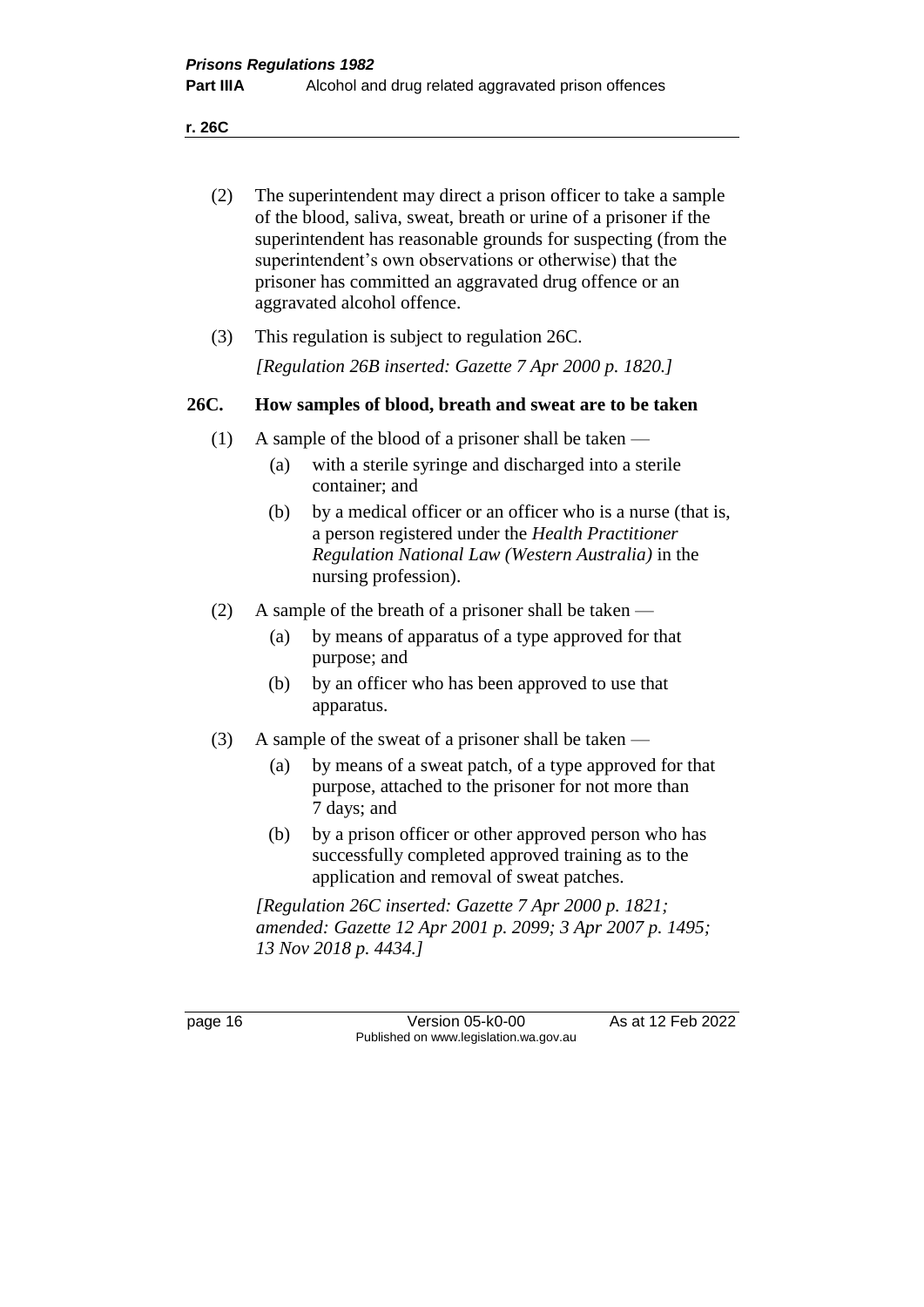#### **26D. Prisoner may be required to provide body sample**

Subject to regulation 26C, a prison officer —

- (a) may require a prisoner to provide a sample of the prisoner's breath, in accordance with the directions of the prison officer, if that officer has reasonable grounds for suspecting that the prisoner has committed an aggravated alcohol offence; and
- (b) shall require a prisoner to provide a sample of the prisoner's blood, saliva, sweat, breath or urine if directed to do so by the superintendent under regulation 26B.

*[Regulation 26D inserted: Gazette 7 Apr 2000 p. 1821.]*

#### **26E. Prisoner to submit to having sample taken when requested to do so**

- (1) A prisoner who is required to provide a sample under regulation 26D shall —
	- (a) submit himself for the purpose of having the body sample taken; and
	- (b) cooperate fully in providing the sample.
- (2) A prisoner required to provide a body sample of sweat under regulation 26D(b) shall be taken not to have complied with subregulation (1) if the sweat patch being used to take the sample has been removed or interfered with, unless —
	- (a) the removal or interference was carried out by a person referred to in regulation  $26C(3)(b)$ ; or
	- (b) the prisoner proves that
		- (i) the removal or interference was carried out against the prisoner's wishes; and
		- (ii) the prisoner promptly reported the removal or interference to a prison officer.

*[Regulation 26E inserted: Gazette 7 Apr 2000 p. 1821-2.]*

As at 12 Feb 2022 Version 05-k0-00 page 17 Published on www.legislation.wa.gov.au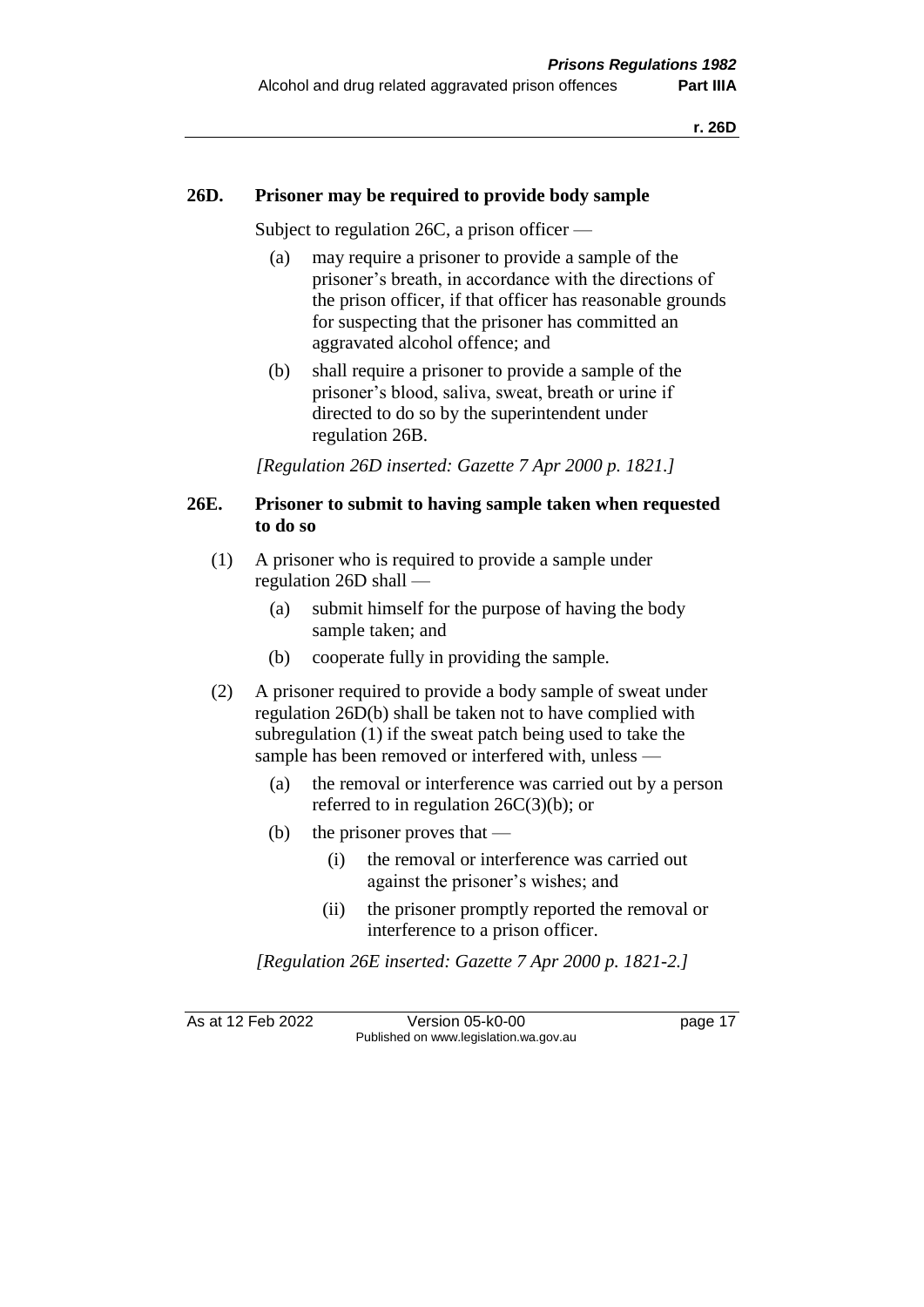**r. 26F**

#### **26F. Medical attention may be required**

On receiving information under regulation 26A regarding a prisoner, the superintendent may request a medical officer to assess the prisoner to determine whether the prisoner requires medical attention.

*[Regulation 26F inserted: Gazette 7 Apr 2000 p. 1822; amended: Gazette 12 Apr 2001 p. 2099.]*

#### **26G. Other samples may be taken for analysis**

A prison officer may take for the purpose of analysis, a sample of any drug, alcohol, glue containing toluene, or other intoxicating substances found in the possession of a prisoner and not lawfully issued to him.

*[Regulation 26G inserted: Gazette 7 Apr 2000 p. 1822.]*

#### **26H. Samples to be sealed, labelled and delivered to approved analysis agent**

- (1) A prison officer who required a sample to be taken from a prisoner under regulation 26D shall ensure that the sample is sealed in a container marked or labelled in the presence of the prisoner and the prison officer with —
	- (a) the name of the prisoner;
	- (b) the type of the sample;
	- (c) the name of the prison officer, or other person authorised under regulation  $26C(1)(b)$ ,  $(2)(b)$  or  $(3)(b)$ who took the sample; and
	- (d) the time and date that the sample was taken.
- (2) The superintendent shall authorise the delivery of a sample taken under this Part to the approved analysis agent.

*[Regulation 26H inserted: Gazette 7 Apr 2000 p. 1822.]*

page 18 **Version 05-k0-00** As at 12 Feb 2022 Published on www.legislation.wa.gov.au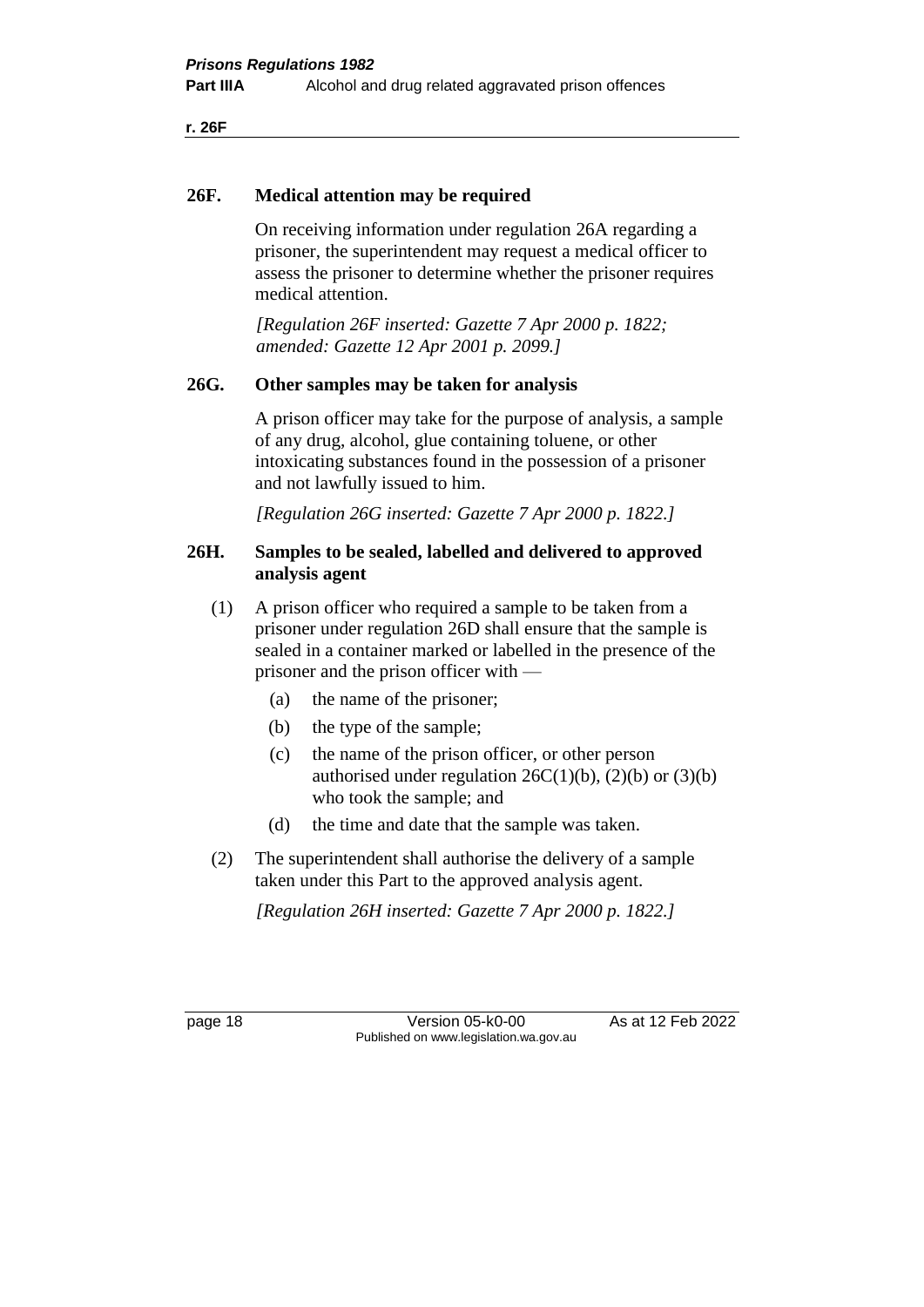#### **27. Analyst to give certificate**

- (1) Upon completion of an analysis by the relevant approved analysis agent the analyst shall make a certificate in the form of Form 1 of the Schedule and shall forward that certificate to the superintendent of the prison in which the prisoner is in custody.
- (2) The superintendent shall cause a copy of the certificate referred to in subregulation (1) to be served upon the prisoner from whom the sample was taken or obtained.
- (3) For the purposes of these regulations, the chief executive officer may approve a person who is employed by an approved analysis agent as an analyst.

*[Regulation 27 amended: Gazette 24 Dec 1982 p. 4907; 9 Aug 1991 p. 4113; 13 Sep 1996 p. 4569; 7 Apr 2000 p. 1822-3; 10 Jan 2017 p. 186.]* 

#### **28. Admissibility of analyst's certificate**

The certificate referred to in regulation 27 shall be admissible in evidence against a prisoner charged with a prison offence and shall be *prima facie* evidence of the matters certified in the certificate.

#### **28A. Approval of analysis agent**

- (1) The chief executive officer shall, in respect of each type of body sample authorised to be taken under this Part, approve an organisation as the organisation whose employees are to carry out analysis of samples of that type.
- (2) The chief executive officer may, at any time, cancel the approval of an organisation and approve another organisation under subregulation (1).
- (3) If at any time no organisation is approved under subregulation (1) in respect of a type of body sample, the Chemistry Centre (WA) shall be taken to be the relevant approved analysis agent.

As at 12 Feb 2022 Version 05-k0-00 page 19 Published on www.legislation.wa.gov.au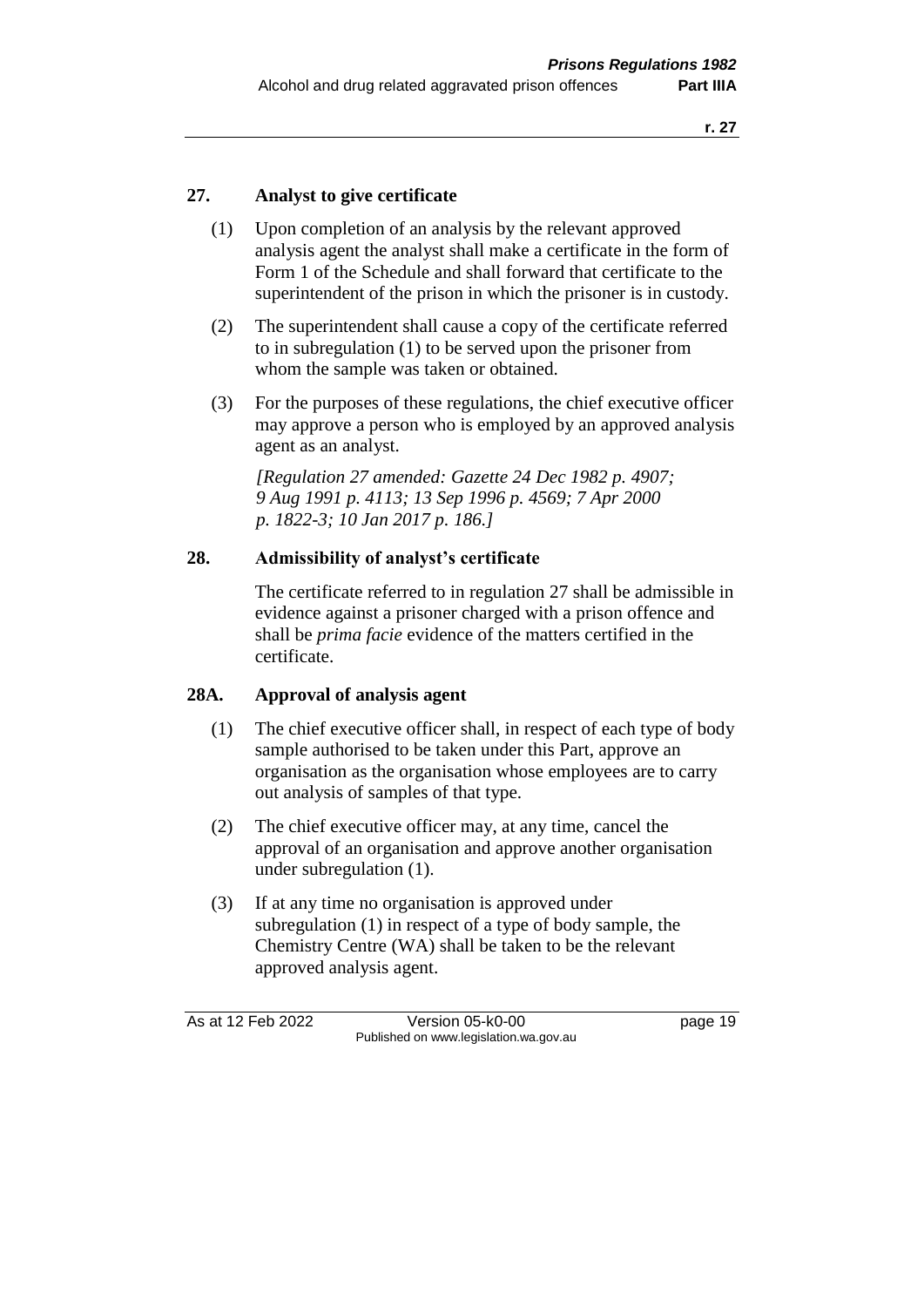- (4) If a sample has been delivered, under this Part, to an organisation which was, at the time of delivery, the relevant approved analysis agent —
	- (a) that organisation shall ensure that the analysis of the sample is completed; and
	- (b) the analyst employed by that organisation who carries out the analysis shall make and forward a certificate in accordance with regulation 27(1),

even if, after delivery of the sample, the approval of the organisation as the relevant approved analysis agent is cancelled.

*[Regulation 28A inserted: Gazette 13 Sep 1996 p. 4570; amended: Gazette 7 Apr 2000 p. 1823; 9 May 2008 p. 1845.]* 

#### **29. Admissibility of results of breath tests**

The results of a test of a sample of breath taken from a prisoner under this Part shall be admissible in evidence against the prisoner on a charge of a prison offence.

*[Regulation 29 inserted: Gazette 27 Mar 1992 p. 1343; amended: Gazette 7 Apr 2000 p. 1823.]* 

page 20 **Version 05-k0-00** As at 12 Feb 2022 Published on www.legislation.wa.gov.au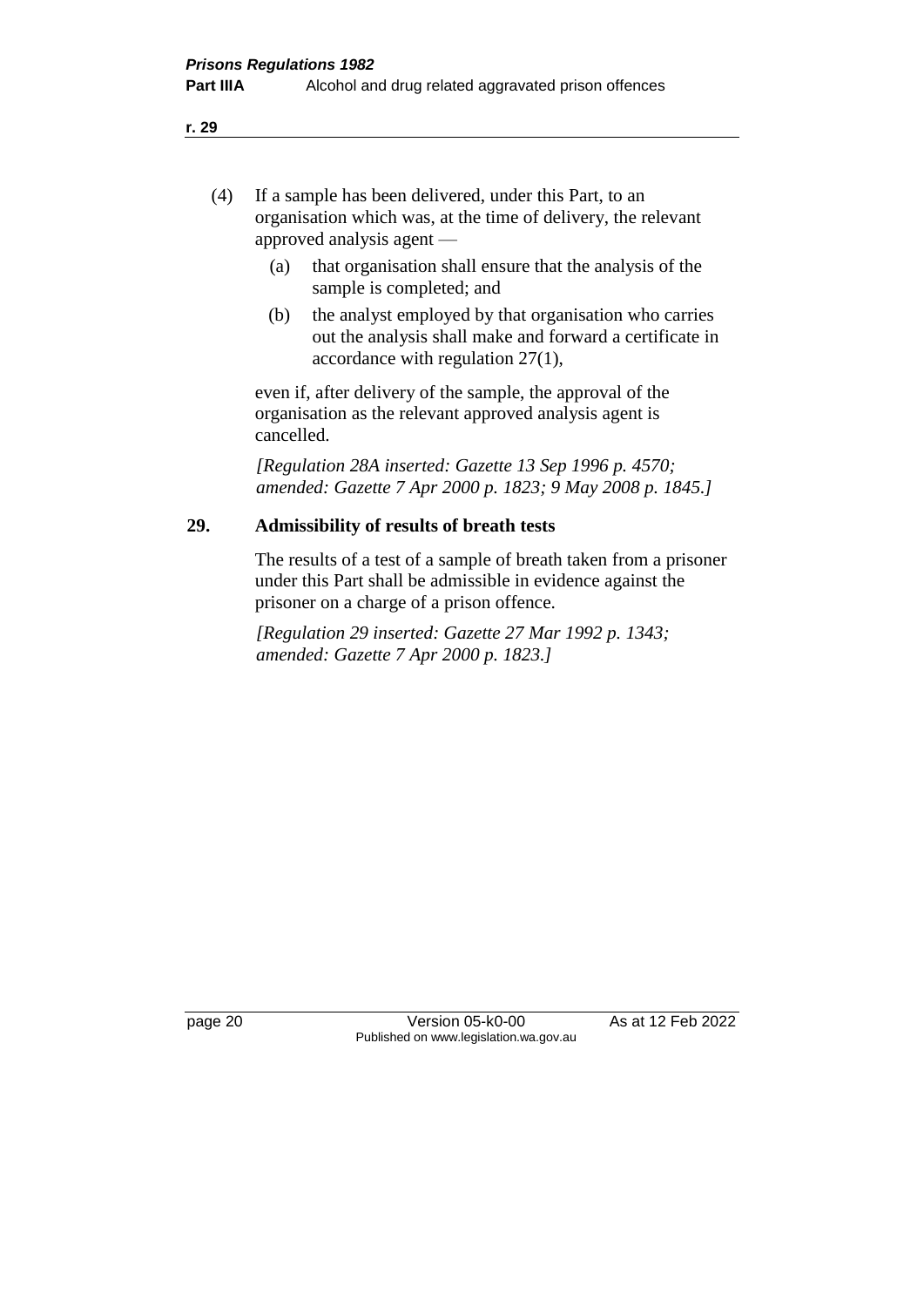## **Part 3B — Inspection and disclosure of medical records and mandatory taking of blood or other body samples**

*[Heading inserted: SL 2020/251 r. 4.]*

#### **Division 1 — Preliminary**

*[Heading inserted: SL 2020/251 r. 4.]*

#### **29A. Terms used**

In this Part —

*affected prison officer* means a prison officer to whom, the chief executive officer suspects on reasonable grounds, there has been a transfer of bodily fluid from a prisoner;

#### *qualified person* means —

- (a) a medical officer; or
- (b) a medical practitioner; or
- (c) a person who is registered under the *Health Practitioner Regulation National Law (Western Australia)* in the nursing profession; or
- (d) the holder of  $-$ 
	- (i) a Certificate III in Pathology Collection from a college as defined in the *Vocational Education and Training Act 1996* section 5(1); or
	- (ii) an equivalent qualification from an institution based in another State or Territory or overseas;

*test authorisation notice* has the meaning given in regulation 29F(2).

*[Regulation 29A inserted: SL 2020/251 r. 4.]*

As at 12 Feb 2022 Version 05-k0-00 page 21 Published on www.legislation.wa.gov.au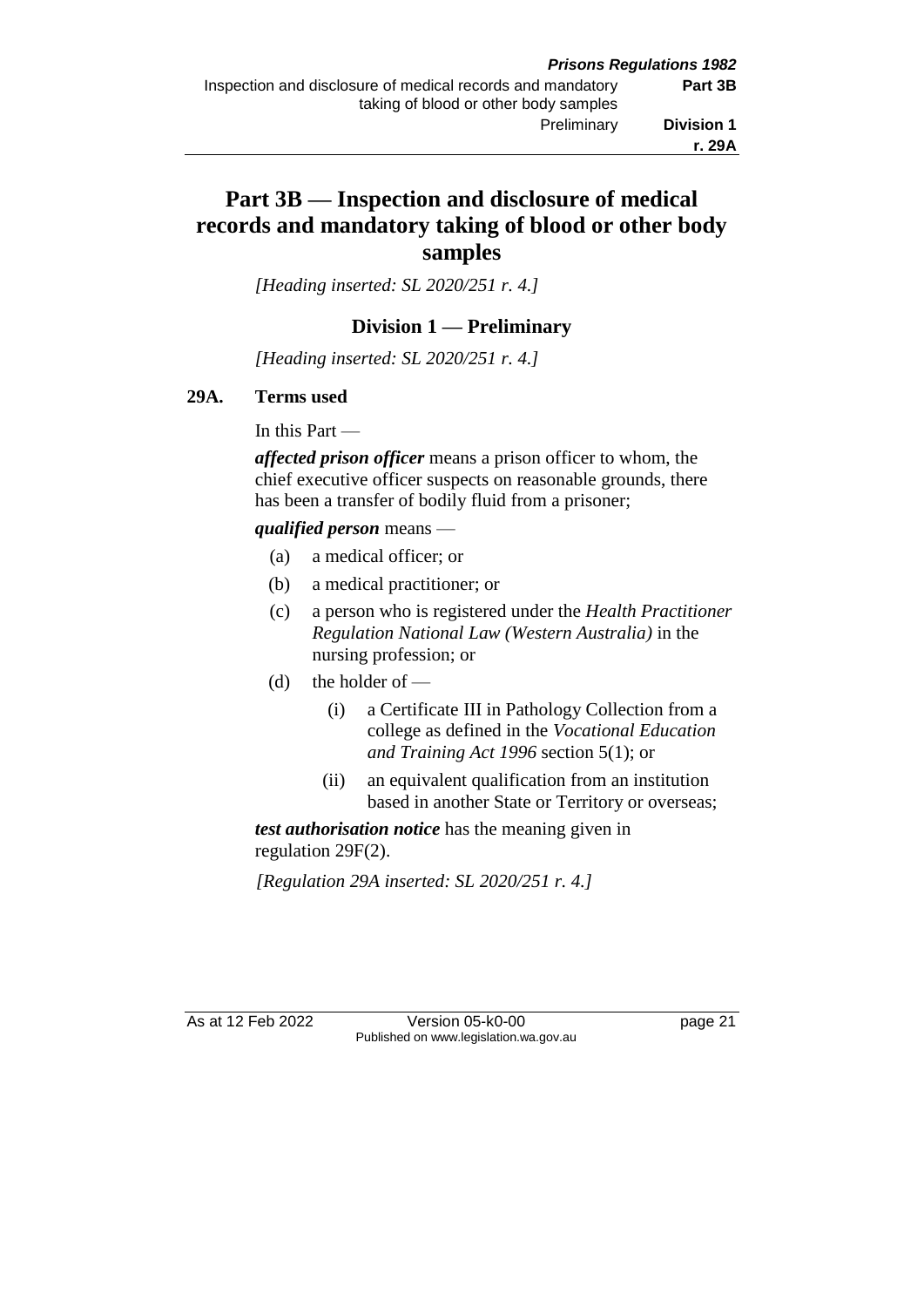| <b>Prisons Regulations 1982</b> |                                                                                                     |  |
|---------------------------------|-----------------------------------------------------------------------------------------------------|--|
| Part 3B                         | Inspection and disclosure of medical records and mandatory<br>taking of blood or other body samples |  |
| <b>Division 2</b>               | Inspection and disclosure of medical records                                                        |  |
| r. 29B                          |                                                                                                     |  |

#### **29B. COVID-19 prescribed as infectious disease**

COVID-19 is prescribed for the purposes of paragraph (d) of the definition of *infectious disease* in section 3(1) of the Act.

*[Regulation 29B inserted: SL 2020/251 r. 4.]*

#### **Division 2 — Inspection and disclosure of medical records**

*[Heading inserted: SL 2020/251 r. 4.]*

#### **29C. Inspection and disclosure of prisoner's medical records**

- (1) This regulation applies if the chief executive officer inspects a prisoner's medical records under section 46A(2)(a) of the Act.
- (2) The chief executive officer must not disclose any information in the prisoner's medical records to any person other than the affected prison officer.
- (3) For the purposes of subregulation (2), the only information that may be disclosed to the affected prison officer is information relating to the presence of an infectious disease.
- (4) The affected prison officer must not disclose the information disclosed to them under subregulation (2), except in a manner that does not disclose the identity of the prisoner or enable the identity of the prisoner to be ascertained.

Penalty for this subregulation: a fine of \$6 000.

*[Regulation 29C inserted: SL 2020/251 r. 4.]*

#### **29D. Chief executive officer may direct medical officer to provide report on presence of infectious disease**

For the purposes of assisting with an inspection under section  $46A(2)(a)$  of the Act, the chief executive officer may direct a medical officer to —

(a) review a prisoner's medical records to find out whether the prisoner has an infectious disease; and

page 22 Version 05-k0-00 As at 12 Feb 2022 Published on www.legislation.wa.gov.au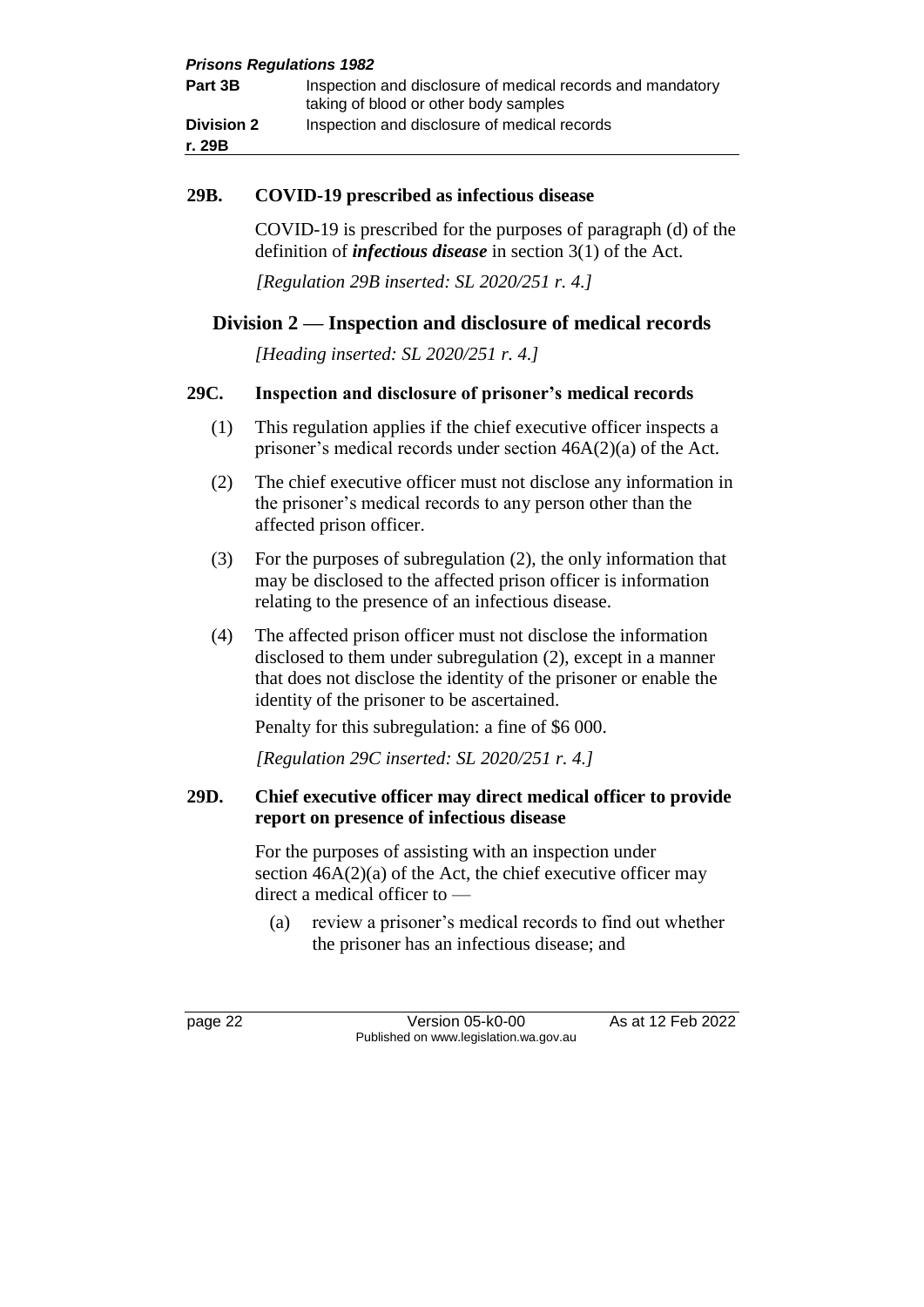(b) provide a report to the chief executive officer on the results of the review.

*[Regulation 29D inserted: SL 2020/251 r. 4.]*

#### **Division 3 — Mandatory testing of blood or other body samples**

*[Heading inserted: SL 2020/251 r. 4.]*

#### **29E. Duty to notify of suspected transfer of bodily fluid**

A prison officer who suspects on reasonable grounds that there has been a transfer of bodily fluid from a prisoner to a prison officer must notify the chief executive officer.

*[Regulation 29E inserted: SL 2020/251 r. 4.]*

#### **29F. Test authorisation notice**

- (1) This regulation applies if the chief executive officer requires a prisoner to submit themselves for the purpose of having a blood or other body sample taken under section 46A(2)(b) of the Act.
- (2) Before the sample is taken, the chief executive officer must give to the prisoner a notice (a *test authorisation notice*), in an approved form, that contains —
	- (a) the name of the prisoner; and
	- (b) the type of sample to be taken; and
	- (c) the infectious disease for which the sample is to be tested; and
	- (d) a statement including the following
		- (i) the chief executive officer suspects on reasonable grounds that there has been a transfer of bodily fluid from the prisoner to a prison officer;
		- (ii) that a prison officer may take the prisoner to a place (including a place within a prison) that the chief executive officer considers has appropriate facilities for the taking of the sample;

As at 12 Feb 2022 Version 05-k0-00 page 23 Published on www.legislation.wa.gov.au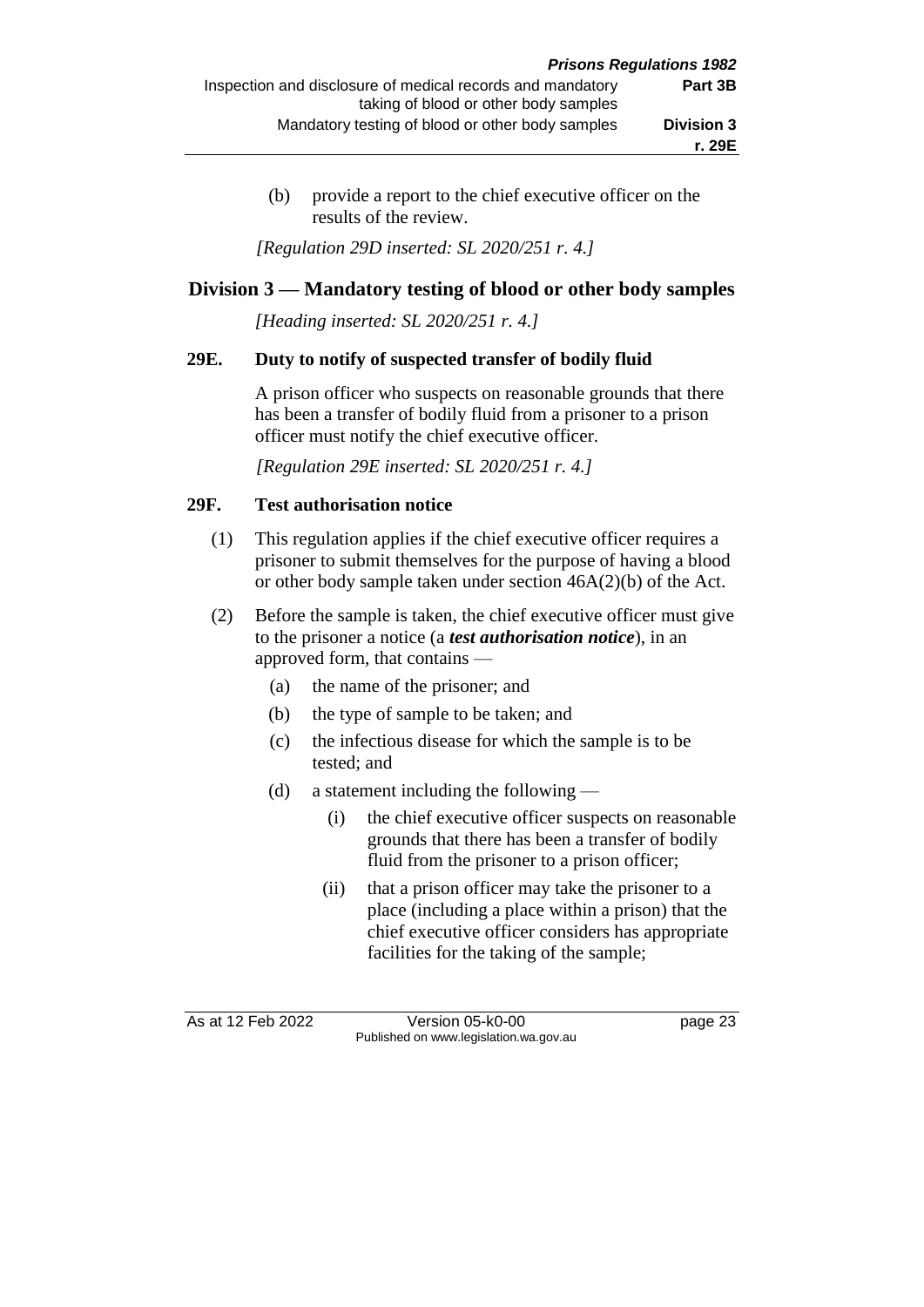| <b>Prisons Regulations 1982</b><br>Part 3B |                                                                                                                                                                                                          |       | Inspection and disclosure of medical records and mandatory<br>taking of blood or other body samples                                                 |
|--------------------------------------------|----------------------------------------------------------------------------------------------------------------------------------------------------------------------------------------------------------|-------|-----------------------------------------------------------------------------------------------------------------------------------------------------|
| <b>Division 3</b><br>r. 29G                |                                                                                                                                                                                                          |       | Mandatory testing of blood or other body samples                                                                                                    |
|                                            |                                                                                                                                                                                                          | (iii) | that a qualified person at the place may take the<br>sample;                                                                                        |
|                                            |                                                                                                                                                                                                          | (iv)  | that such force as is reasonably necessary in the<br>circumstances may be used to take the sample;                                                  |
|                                            |                                                                                                                                                                                                          | (v)   | that the prisoner must submit themselves for the<br>purpose of having the sample taken;                                                             |
|                                            |                                                                                                                                                                                                          | (vi)  | that the prisoner commits an aggravated prison<br>offence if the prisoner fails to submit themselves<br>for the purpose of having the sample taken. |
| (3)                                        | The content of the test authorisation notice must, at the time<br>when the notice is given to the prisoner, be explained to the<br>prisoner in language most likely to be understood by the<br>prisoner. |       |                                                                                                                                                     |
|                                            |                                                                                                                                                                                                          |       | [Regulation 29F inserted: SL 2020/251 r. 4.]                                                                                                        |
| 29G.                                       | <b>Effect of test authorisation notice</b>                                                                                                                                                               |       |                                                                                                                                                     |
|                                            | A test authorisation notice given to a prisoner under<br>regulation $29F(2)$ -                                                                                                                           |       |                                                                                                                                                     |
|                                            | (a)                                                                                                                                                                                                      | and   | confers the power referred to in regulation $29F(2)(d)(ii)$ ;                                                                                       |
|                                            | (b)<br>$authors -$                                                                                                                                                                                       |       |                                                                                                                                                     |
|                                            |                                                                                                                                                                                                          | (i)   | a sample of a type specified in the notice to be<br>taken from the prisoner; and                                                                    |
|                                            |                                                                                                                                                                                                          | (ii)  | the sample to be tested for the presence of the<br>infectious disease named in the notice.                                                          |
|                                            |                                                                                                                                                                                                          |       | [Regulation 29G inserted: $SL$ 2020/251 r. 4.]                                                                                                      |
| 29H.                                       | How samples are to be taken                                                                                                                                                                              |       |                                                                                                                                                     |
| (1)                                        | A prison officer executing a test authorisation notice may ask a<br>qualified person to take from the prisoner a sample of a type<br>specified in the notice.                                            |       |                                                                                                                                                     |
|                                            |                                                                                                                                                                                                          |       |                                                                                                                                                     |
| page 24                                    |                                                                                                                                                                                                          |       | As at 12 Feb 2022<br>Version 05-k0-00<br>Published on www.legislation.wa.gov.au                                                                     |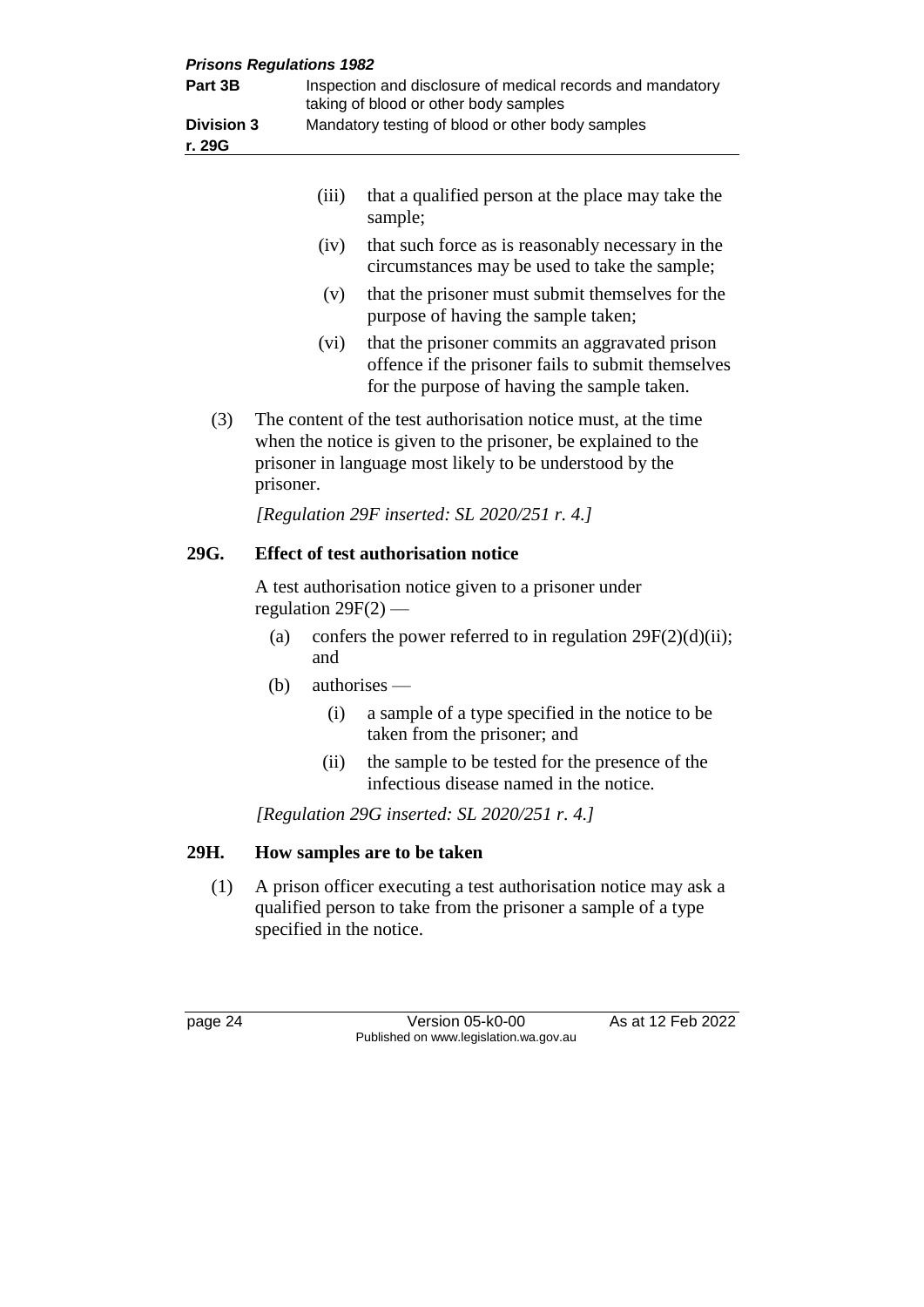- (2) The qualified person must not take the sample under subregulation (1) unless the qualified person is given a copy of the test authorisation notice.
- (3) Subject to section 46A(3) of the Act, in taking the sample, the qualified person may ask another person to give any reasonably necessary help.

*[Regulation 29H inserted: SL 2020/251 r. 4.]*

#### **29I. Samples to be sealed, labelled and delivered to approved organisation**

- (1) A prison officer executing a test authorisation notice must ensure that a sample taken under the notice is sealed in a container marked or labelled in the presence of the prisoner and the prison officer with —
	- (a) the name of the prisoner; and
	- (b) the type of sample taken; and
	- (c) the infectious disease for which the sample is to be tested; and
	- (d) the name of the qualified person who took the sample; and
	- (e) the time and date when the sample was taken.
- (2) The chief executive officer may
	- (a) approve an organisation to test the sample; and
	- (b) authorise the delivery of the sample to the organisation.

*[Regulation 29I inserted: SL 2020/251 r. 4.]*

#### **29J. Testing of samples**

The organisation referred to in regulation  $29I(2)(a)$  must —

(a) test the sample for the presence of the infectious disease named in the test authorisation notice; and

As at 12 Feb 2022 Version 05-k0-00 page 25 Published on www.legislation.wa.gov.au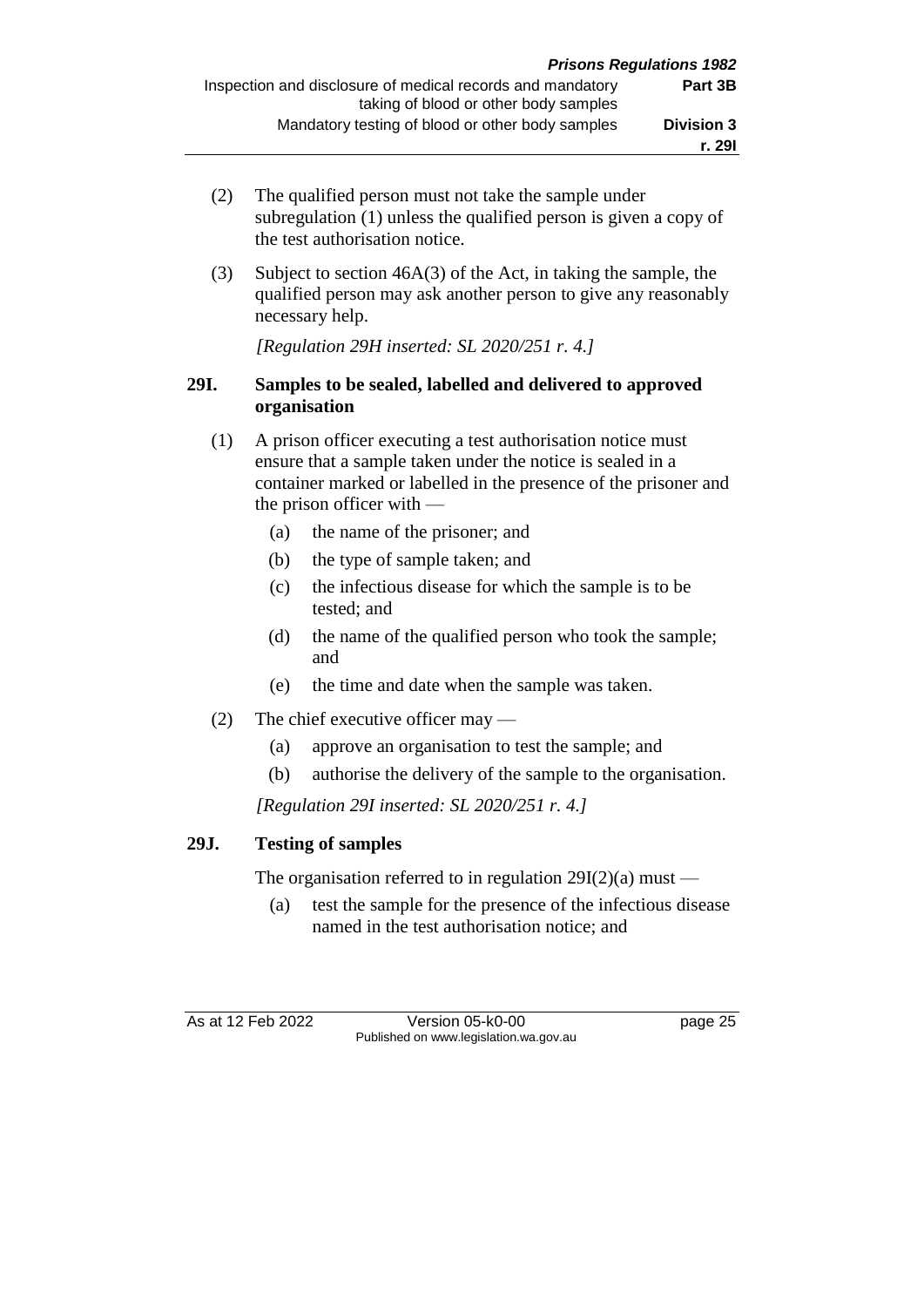| <b>Prisons Regulations 1982</b> |                                                                                                     |
|---------------------------------|-----------------------------------------------------------------------------------------------------|
| Part 3B                         | Inspection and disclosure of medical records and mandatory<br>taking of blood or other body samples |
| <b>Division 3</b>               | Mandatory testing of blood or other body samples                                                    |
| r. 29K                          |                                                                                                     |

(b) notify the chief executive officer of the results of the test.

*[Regulation 29J inserted: SL 2020/251 r. 4.]*

#### **29K. Disclosure of results of test**

- (1) The organisation referred to in regulation 29I(2)(a) must ensure that the results of any test done on the sample are not disclosed by the organisation or the employees of the organisation to any person other than the chief executive officer.
- (2) The chief executive officer must not disclose the test results to any person other than —
	- (a) the affected prison officer; or
	- (b) a medical officer responsible for the medical care and treatment of the prisoner.
- (3) The affected prison officer must not disclose the test results disclosed to them under subregulation (2)(a) except in a manner that does not disclose the identity of the prisoner or enable the identity of the prisoner to be ascertained.

Penalty for this subregulation: a fine of \$6 000.

- (4) The medical officer
	- (a) must not disclose the test results disclosed to them under subregulation  $(2)(b)$  to any person other than the prisoner; and
	- (b) must record the test results on the prisoner's medical records held by the Department.
- (5) This regulation does not prevent the disclosure of a test result if the disclosure is authorised or required to be made under a written law apart from this regulation.

*[Regulation 29K inserted: SL 2020/251 r. 4.]*

page 26 **Version 05-k0-00** As at 12 Feb 2022 Published on www.legislation.wa.gov.au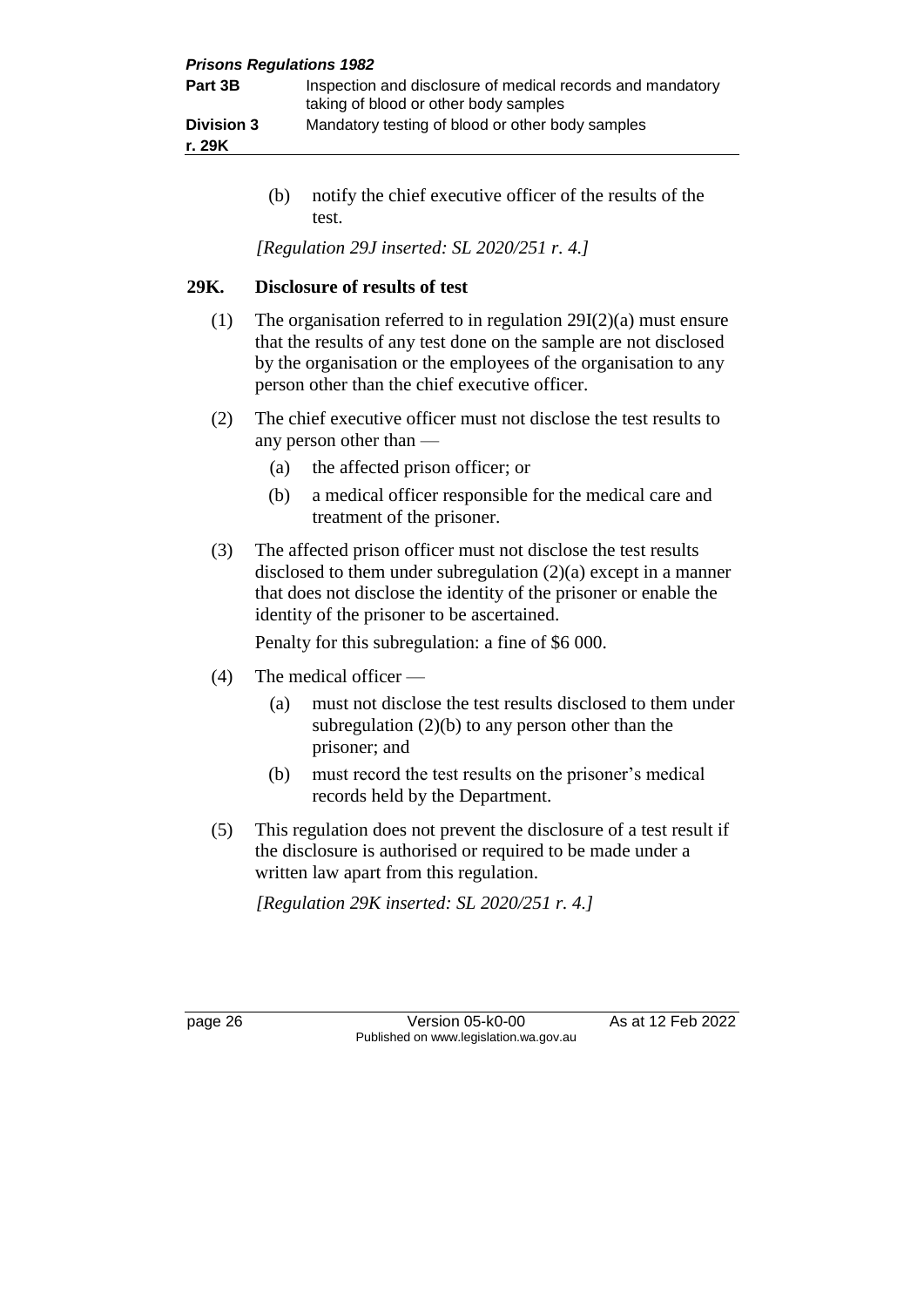## **29L. Admissibility of results of test**

The results of any test done on a sample taken from a prisoner under this Part is not admissible in evidence in any criminal proceeding against the prisoner.

*[Regulation 29L inserted: SL 2020/251 r. 4.]*

As at 12 Feb 2022 Version 05-k0-00 page 27 Published on www.legislation.wa.gov.au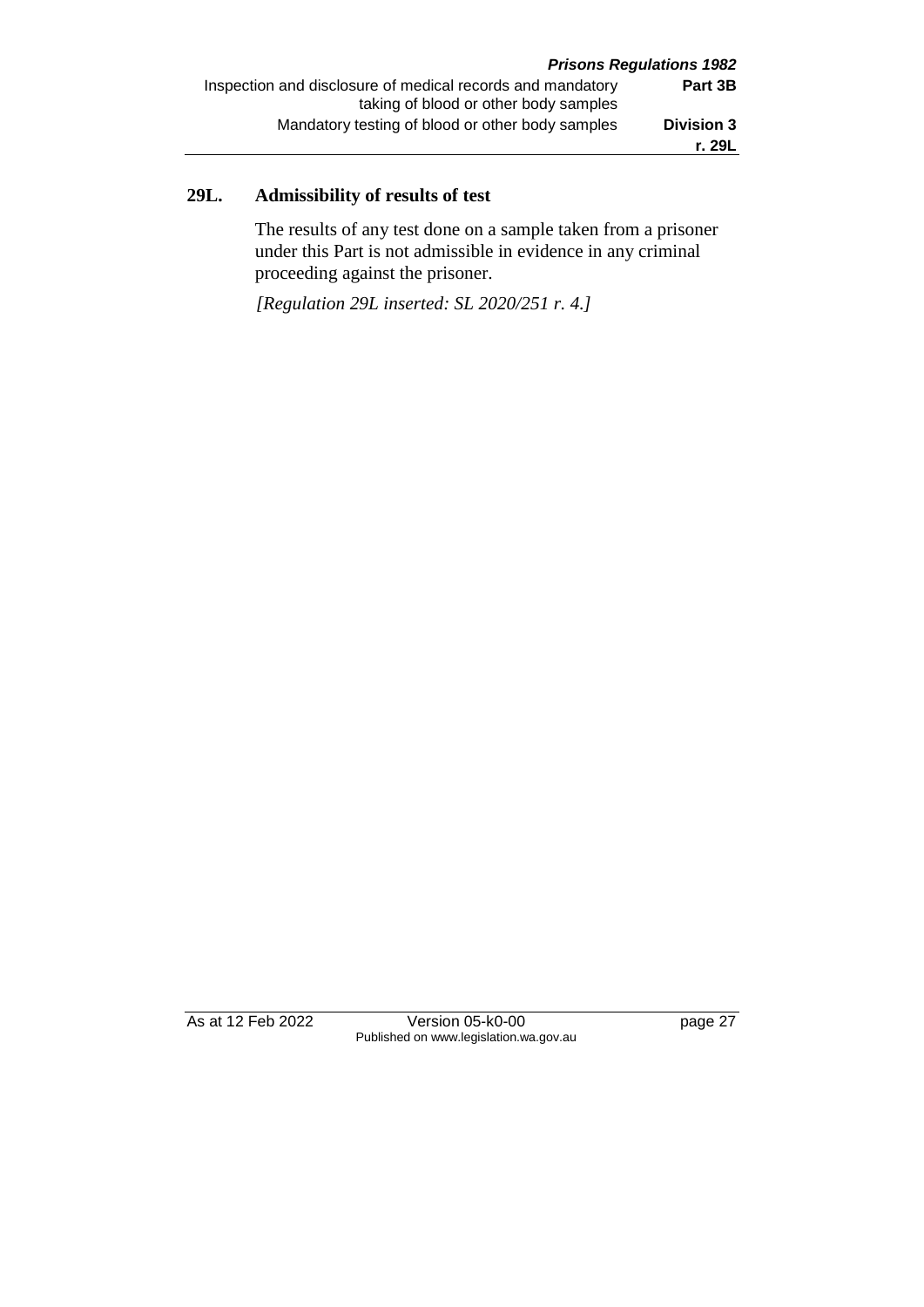**r. 30**

# **Part IV — Removal of prison officers**

*[Heading inserted: Gazette 21 Aug 2015 p. 3317.]* 

#### **30. Terms used**

In this Part, unless the contrary intention appears —

*inspection list* means a written list of relevant material gathered by a review officer for the purpose of an investigation under regulation 32B;

*notice* means a notice given under section 102(1) of the Act;

*prison officer* has the same meaning as in Part X Division 3 of the Act;

*privilege* means —

- (a) a privilege that would attach to a document prepared for the purpose of pending or contemplated legal proceedings or in connection with the obtaining or giving of legal advice; or
- (b) immunity from production of a document or any material where the production would be against the public interest; or
- (c) immunity from production of a document or any material under a written law;

*relevant material* means any material relevant to any issue identified in a summary of investigation concerning the prison officer referred to in regulation 32A(1);

*removal action* has the meaning given in section 101 of the Act;

*review officer* means a person appointed under regulation 32A; *submission period* has the meaning given in section 102(2) of the Act;

*suitability to continue as a prison officer* has the meaning given in section 99 of the Act;

page 28 Version 05-k0-00 As at 12 Feb 2022 Published on www.legislation.wa.gov.au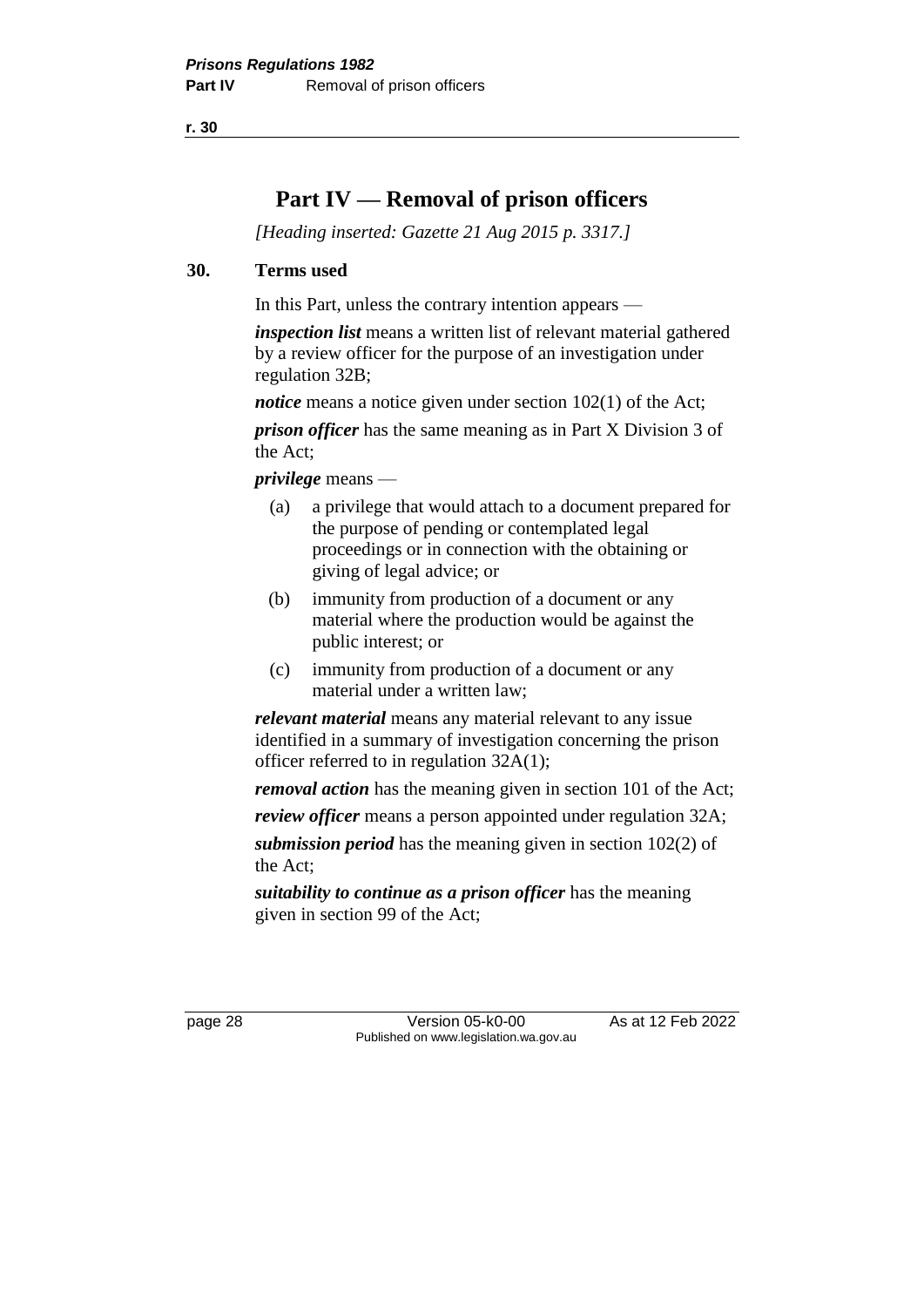*summary of investigation* means a written report that includes reference to relevant material gathered by the review officer for the purpose of an investigation under regulation 32B.

*[Regulation 30 inserted: Gazette 21 Aug 2015 p. 3317-18.]* 

### **31. Application of this Part**

This Part applies if, under Part X Division 3 of the Act, the chief executive officer —

- (a) is contemplating taking removal action; or
- (b) has decided to take removal action; or
- (c) has taken removal action.

*[Regulation 31 inserted: Gazette 21 Aug 2015 p. 3318.]* 

### **32A. Appointment of review officer**

- (1) If the chief executive officer is contemplating taking removal action in relation to a prison officer, the chief executive officer may appoint a review officer in relation to that prison officer.
- (2) A person must not be appointed as a review officer in relation to a prison officer if that person has been directly involved in —
	- (a) a previous investigation that resulted in information being supplied to the chief executive officer regarding that prison officer's suitability to continue as a prison officer; or
	- (b) a previous investigation of a suspected breach of discipline by that prison officer that resulted in —
		- (i) a decision under the *Public Sector Management Act 1994* section 81(1)(a); and
		- (ii) disciplinary action as defined in section 80A of that Act;
		- or
	- (c) a previous investigation that resulted in a charge being laid against that prison officer under section 99 of the

As at 12 Feb 2022 Version 05-k0-00 page 29 Published on www.legislation.wa.gov.au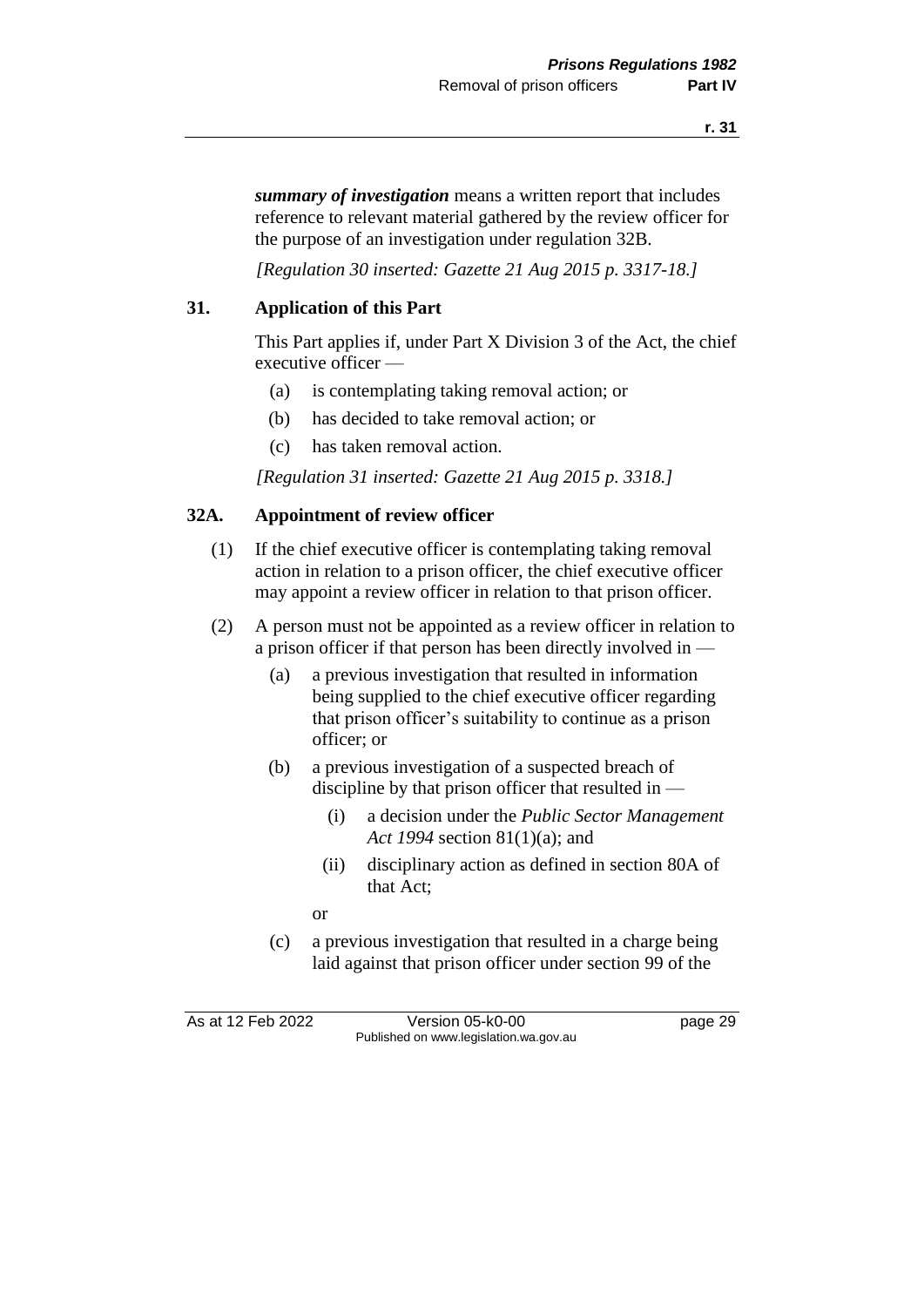#### **r. 32B**

Act as in force immediately before the commencement of the *Custodial Legislation (Officers Discipline) Amendment Act 2014* section 7; or

(d) any decision-making relating to an investigation referred to in paragraph (a), (b) or (c).

*[Regulation 32A inserted: Gazette 21 Aug 2015 p. 3318-19.]* 

### **32B. Role of review officer**

- (1) The review officer must conduct an investigation into the prison officer referred to in regulation 32A(1) and prepare —
	- (a) a summary of investigation; and
	- (b) an inspection list.
- (2) The review officer must identify in the inspection list any document in respect of which privilege is claimed and state in that inspection list each ground on which the privilege is claimed.
- (3) The review officer is subject to the direction of the chief executive officer in conducting the investigation and preparing the summary of investigation and inspection list.

*[Regulation 32B inserted: Gazette 21 Aug 2015 p. 3319.]* 

### **32C. Provision of material to chief executive officer**

- (1) When the review officer completes the investigation, the review officer must provide the chief executive officer with —
	- (a) the summary of investigation; and
	- (b) the inspection list; and
	- (c) any material referred to in the inspection list that the review officer considers appropriate.
- (2) Before the chief executive officer decides whether or not to give a notice, the chief executive officer may cause further material, including written reports, to be provided to the chief executive officer.

page 30 Version 05-k0-00 As at 12 Feb 2022 Published on www.legislation.wa.gov.au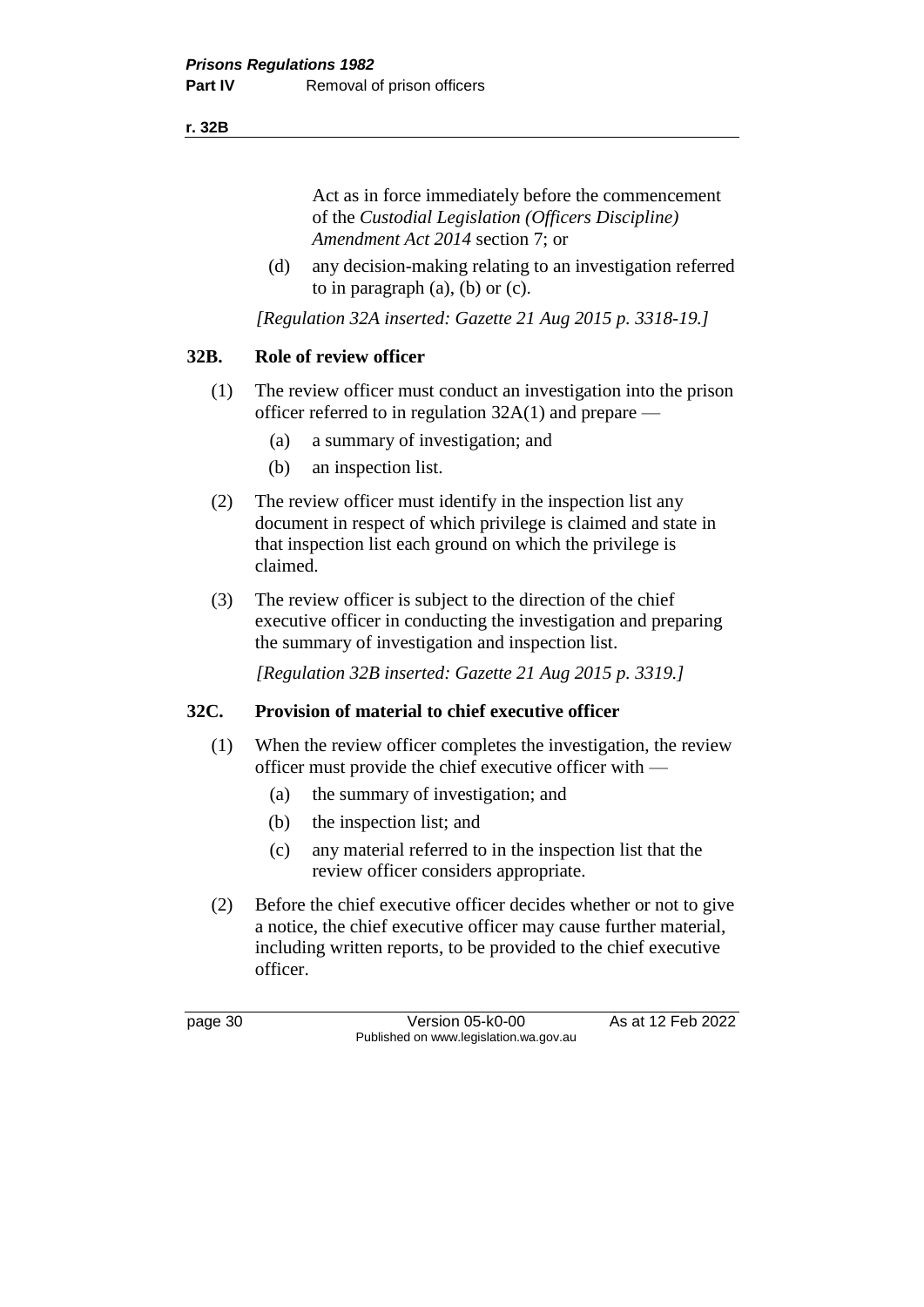- (3) The chief executive officer may direct the review officer to  $-$ 
	- (a) conduct a further investigation in accordance with regulation 32B and subregulation (1); and
	- (b) prepare and submit to the chief executive officer
		- (i) a supplementary summary of investigation; and
		- (ii) a supplementary inspection list.
- (4) The chief executive officer's direction may include a direction as to the matters to be investigated and included in the supplementary summary of investigation.

*[Regulation 32C inserted: Gazette 21 Aug 2015 p. 3319-20.]* 

#### **32D. Notice of loss of confidence**

- (1) In addition to the grounds to be set out under section 102(1) of the Act, a notice must —
	- (a) set out the particular conduct or behaviour on which the chief executive officer's loss of confidence is based; and
	- (b) advise the prison officer that during the submission period the prison officer may make written submissions to the chief executive officer in respect of the grounds on which the chief executive officer has lost confidence in the prison officer's suitability to continue as a prison officer.
- (2) When the chief executive officer gives the notice to a prison officer, the chief executive officer must also provide to the prison officer a copy of the following documents relating to the decision to give the notice —
	- (a) any summary of investigation and any supplementary summary of investigation;
	- (b) any inspection list and any supplementary inspection list;
	- (c) any document examined and taken into account in deciding to give the notice.

As at 12 Feb 2022 Version 05-k0-00 Page 31 Published on www.legislation.wa.gov.au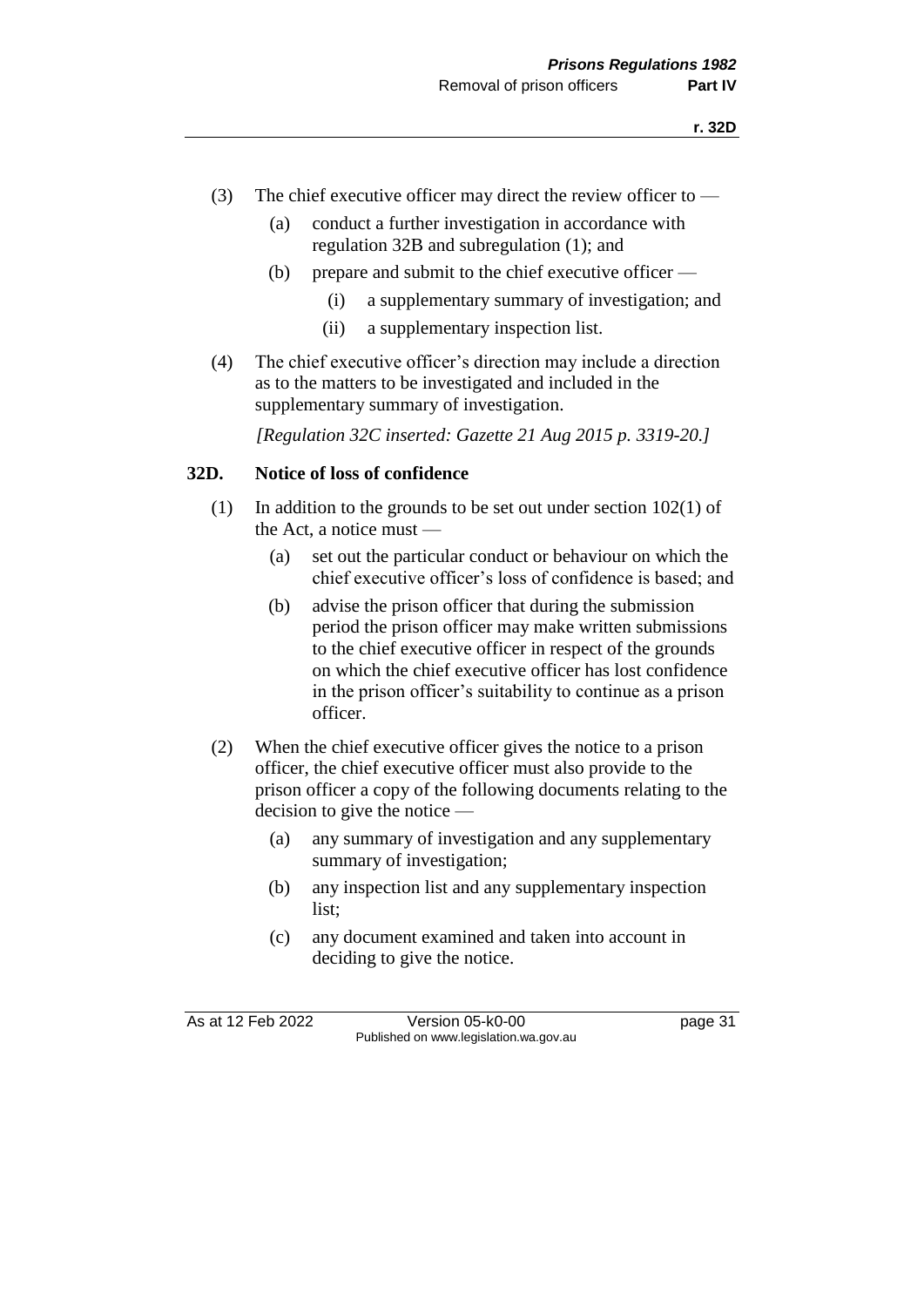**r. 32E**

- (3) As soon as practicable after the chief executive officer gives the notice to a prison officer, the chief executive officer must make available to the prison officer for inspection any other material examined and taken into account in deciding to give the notice.
- (4) Subregulations (2) and (3) do not apply to any document or material that is privileged.
- (5) If the chief executive officer does not provide the prison officer with a copy of a document or make available to the prison officer for inspection any other material because it is privileged, the chief executive officer must advise the prison officer of each ground on which the document or material is privileged.

*[Regulation 32D inserted: Gazette 21 Aug 2015 p. 3320.]* 

#### **32E. Access to material**

- (1) During the submission period the chief executive officer must permit a prison officer who has been given a notice or the prison officer's legal representative to inspect any material referred to in the inspection list or any supplementary inspection list that is not privileged.
- (2) A prison officer who has been given a notice may make a request in writing to the chief executive officer for permission to inspect any material, other than material provided to the prison officer under these regulations, that —
	- (a) the prison officer has seen or created in the course of his or her duties as a prison officer; and
	- (b) is relevant to any issue concerning the prison officer referred to in the notice.
- (3) The request must be made as soon as practicable after, and in any event within 14 days after, the day on which the prison officer was given the notice.
- (4) During the submission period the chief executive officer must as far as practicable permit the prison officer or the prison officer's

page 32 Version 05-k0-00 As at 12 Feb 2022 Published on www.legislation.wa.gov.au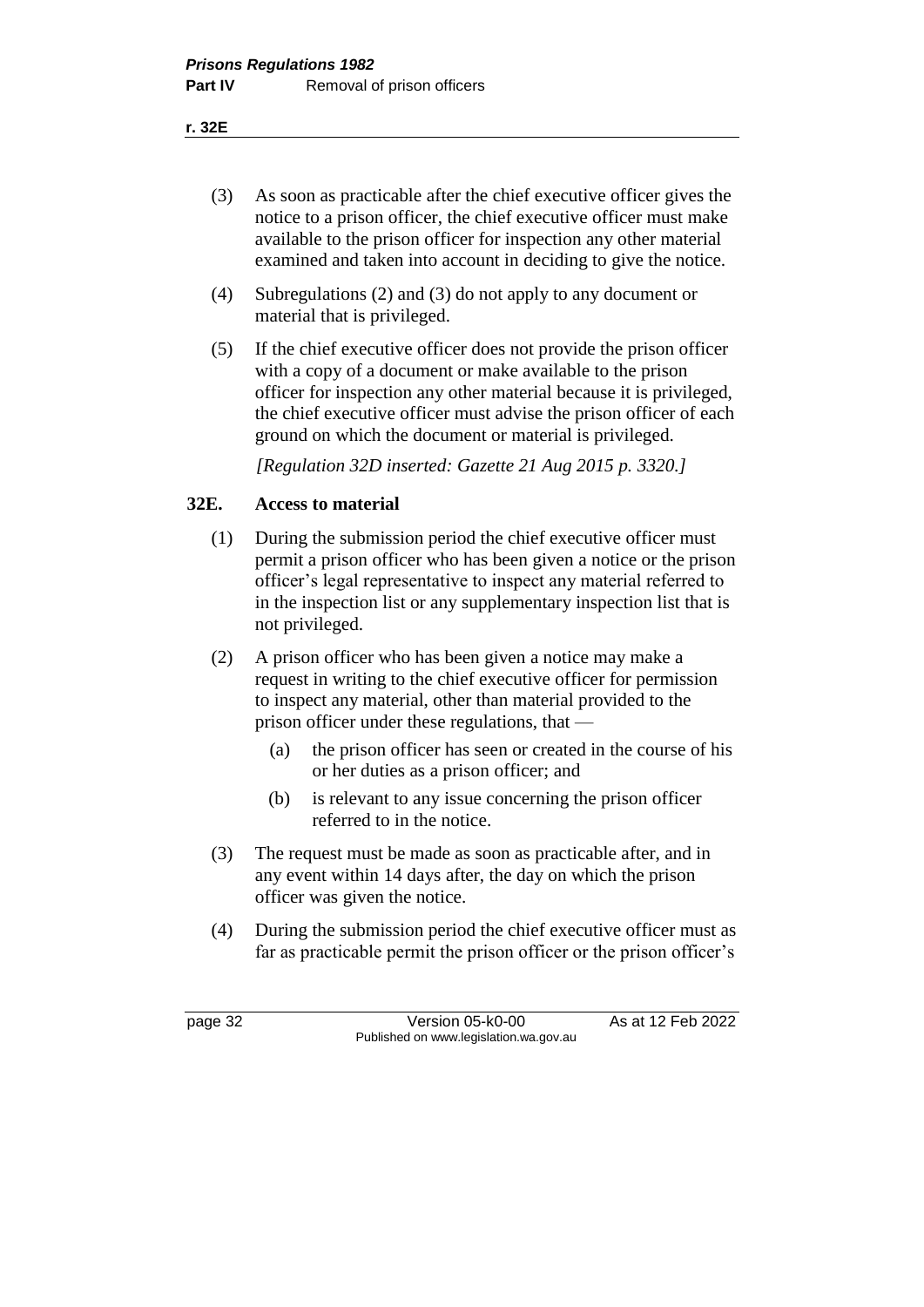legal representative to inspect the material the subject of a request under subregulation (2).

*[Regulation 32E inserted: Gazette 21 Aug 2015 p. 3321.]* 

#### **32F. Chief executive officer's assessment of prison officer's submissions**

- (1) If the chief executive officer receives submissions from a prison officer under section 102(2) of the Act, the chief executive officer may cause further material, including written reports, to be provided to the chief executive officer.
- (2) The chief executive officer must where practicable within 21 days, and in any event within 42 days, after the end of the submission period, decide whether or not a period for further investigation or analysis of any submissions of the prison officer is necessary.
- (3) If the chief executive officer decides that a further period for investigation or analysis is required, the chief executive officer must endeavour to cause that investigation or analysis to be completed within 7 weeks after receiving the prison officer's submissions.
- (4) If the further investigation or analysis cannot be completed within the period referred to in subregulation (3), the chief executive officer must give the prison officer a notice stating —
	- (a) the reason for the further investigation or analysis; and
	- (b) the time period required to complete the further investigation or analysis; and
	- (c) the reason for the need for that time period.
- (5) Despite deciding under section 102(3)(a) of the Act not to take removal action, the chief executive officer may decide that the prison officer's performance or conduct warrants other action being taken in relation to the prison officer under the Act or these regulations.

*[Regulation 32F inserted: Gazette 21 Aug 2015 p. 3321-2.]* 

As at 12 Feb 2022 Version 05-k0-00 page 33 Published on www.legislation.wa.gov.au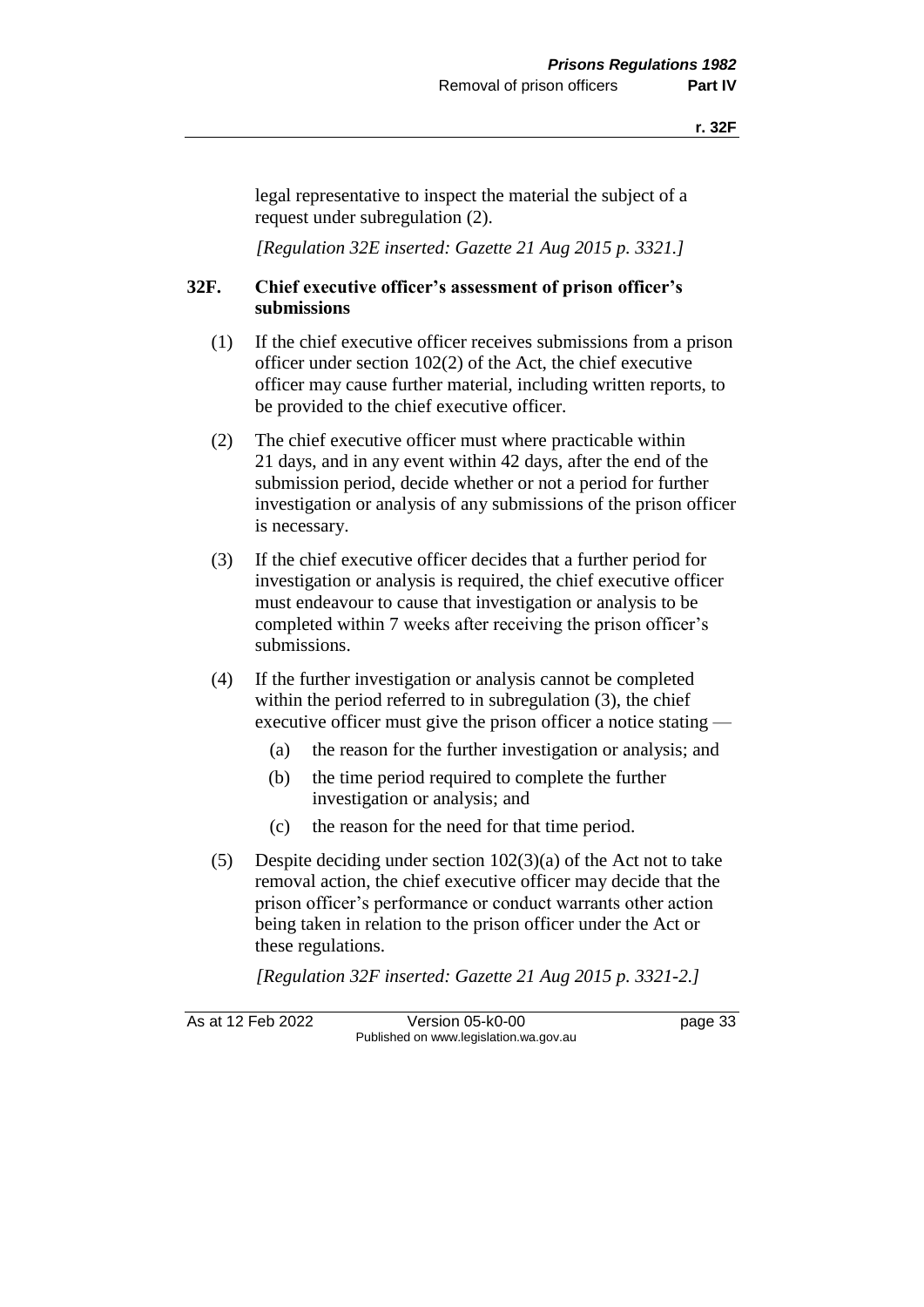#### **32G. Further ground for removal**

- (1) If the chief executive officer concludes that he or she has lost confidence in the prison officer's suitability to continue as a prison officer on a ground other than a ground set out in the notice the chief executive officer must —
	- (a) give the prison officer notice in writing of the further ground; and
	- (b) provide to the prison officer a copy of any document and make available for inspection any other material that has been examined and taken into account by the chief executive officer under this Part with the exception of —
		- (i) a copy of a document already given to the prison officer or any material already made available for inspection by the prison officer under this Part; and
		- (ii) a privileged document or material;
		- and
	- (c) allow the prison officer a specified period to provide a response to the further ground.
- (2) For the purpose of subregulation  $(1)(c)$ , the specified period  $is$  —
	- (a) a period of 21 days beginning on the later of the following days —
		- (i) the day on which the prison officer is given the notice of the further ground;
		- (ii) the day on which the prison officer is provided with copies of all of the documents required to be provided under subregulation (1)(b);
		- (iii) the day on which all material required to be made available has been made available to the prison officer for inspection under subregulation  $(1)(b)$ ;

page 34 Version 05-k0-00 As at 12 Feb 2022 Published on www.legislation.wa.gov.au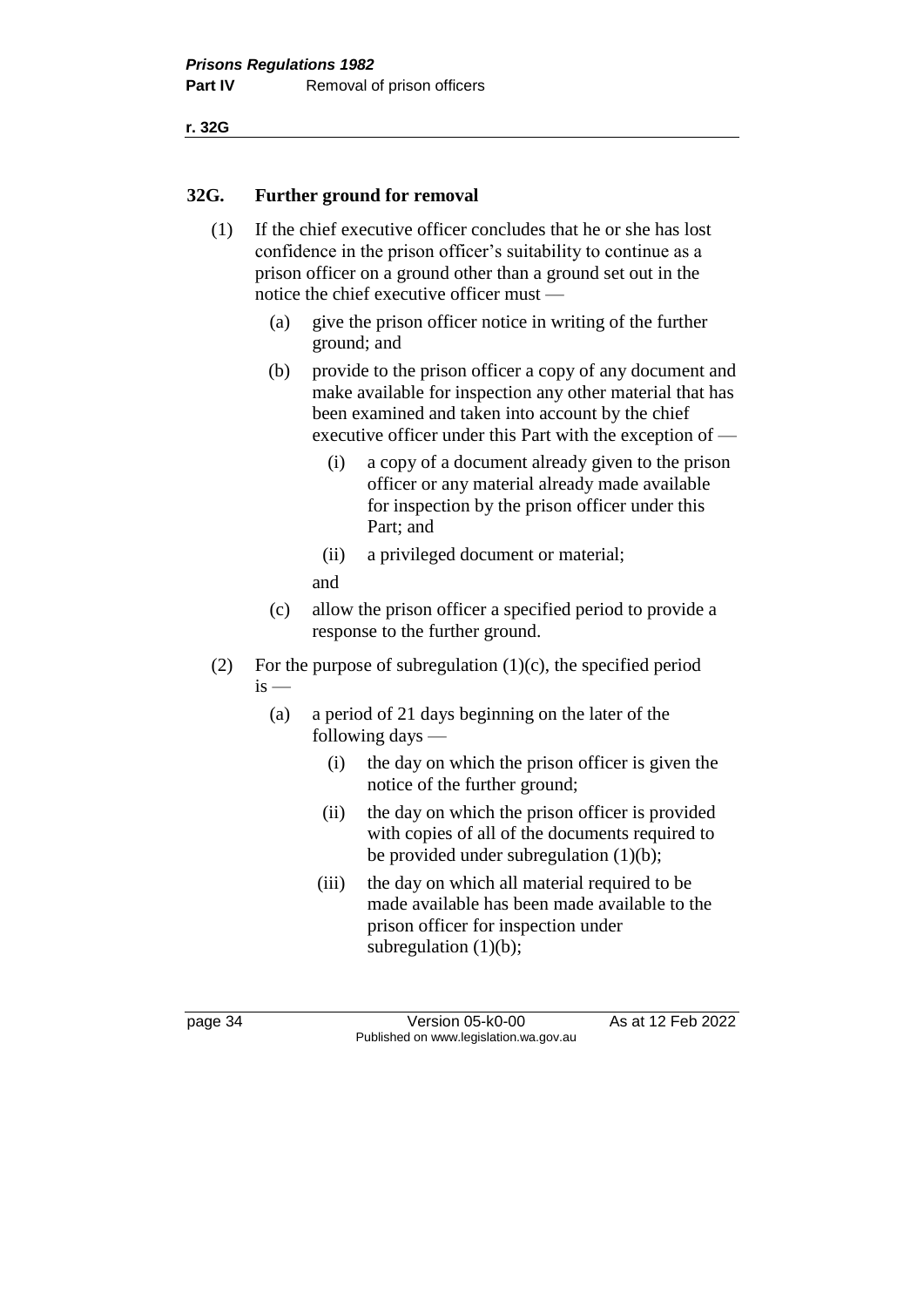or

- (b) any longer period approved by the chief executive officer before the end of the period referred to in paragraph  $(a)$ , on  $-$ 
	- (i) an application made by the prison officer; or
	- (ii) the initiative of the chief executive officer.
- (3) If the chief executive officer does not provide the prison officer with a copy of a document or make available for inspection any other material that was examined and taken into account by the chief executive officer under this Part because it is privileged, the chief executive officer must advise the prison officer of each ground on which the document or material is privileged.
- (4) Subregulation (3) does not apply if the chief executive officer has already advised the prison officer under this Part of each ground on which the document or material is privileged.

*[Regulation 32G inserted: Gazette 21 Aug 2015 p. 3322-3.]* 

### **32H. Notice of chief executive officer's decision on removal action and material relied on**

- (1) As far as practicable, a decision notice as defined in section 102(3)(b) of the Act must be given to the prison officer within 7 days after the chief executive officer has decided to take removal action.
- (2) The chief executive officer is not required to comply with section  $102(6)$  of the Act to the extent that –
	- (a) the chief executive officer has already provided the prison officer with a copy of the document or made available to the prison officer for inspection any other material under this Part; or
	- (b) the document or material is privileged.
- (3) If the chief executive officer does not comply with section 102(6) of the Act because the document or material is privileged the chief executive officer must advise the prison

As at 12 Feb 2022 Version 05-k0-00 page 35 Published on www.legislation.wa.gov.au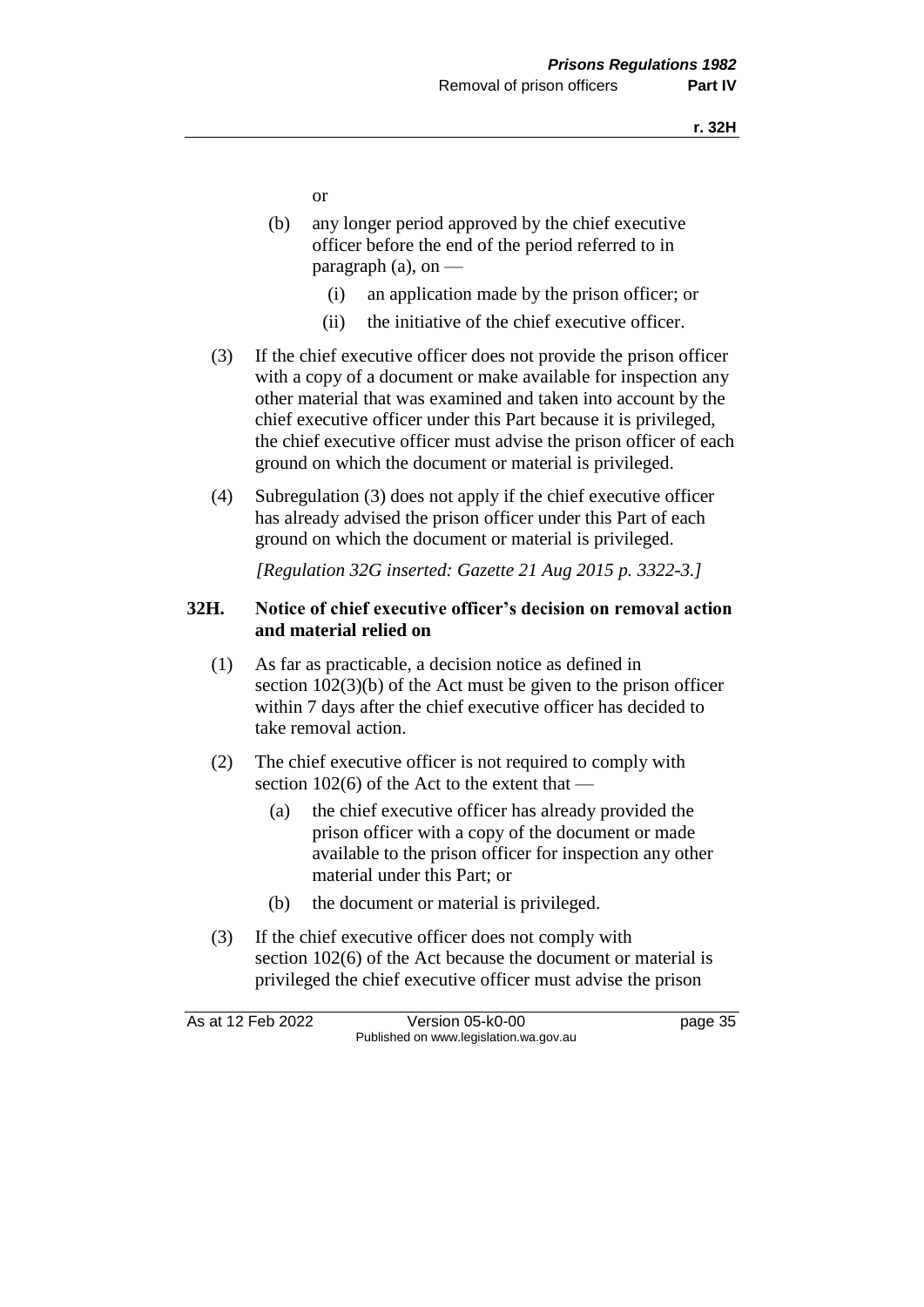officer of each ground on which the document or material is privileged.

(4) Subregulation (3) does not apply if the chief executive officer has already advised the prison officer under this Part of each ground on which the document or material is privileged.

*[Regulation 32H inserted: Gazette 21 Aug 2015 p. 3323.]* 

### **32I. Service of notices or documents**

- (1) If a notice or document is required to be given to a prison officer under Part X Division 3 of the Act or this Part, service may be effected on the prison officer —
	- (a) by delivering it to the prison officer personally; or
	- (b) by properly addressing and posting it (by prepaid post) as a letter to the usual or last known residential address of the prison officer or address for service given by the prison officer in writing to the chief executive officer; or
	- (c) by leaving it for the prison officer at the prison officer's usual or last known residential address; or
	- (d) by leaving it for the prison officer at an address for service given by the prison officer in writing to the chief executive officer.
- (2) Service under subregulation (1) is to be taken to be effected
	- (a) in the case of service under subregulation  $(1)(a)$ , at the time of delivery to the prison officer; or
	- (b) in the case of service under subregulation  $(1)(b)$ , at the time when the letter would have been delivered in the ordinary course of post; or
	- (c) in the case of service under subregulation  $(1)(c)$ , at the time it is left at the residential address; or

page 36 Version 05-k0-00 As at 12 Feb 2022 Published on www.legislation.wa.gov.au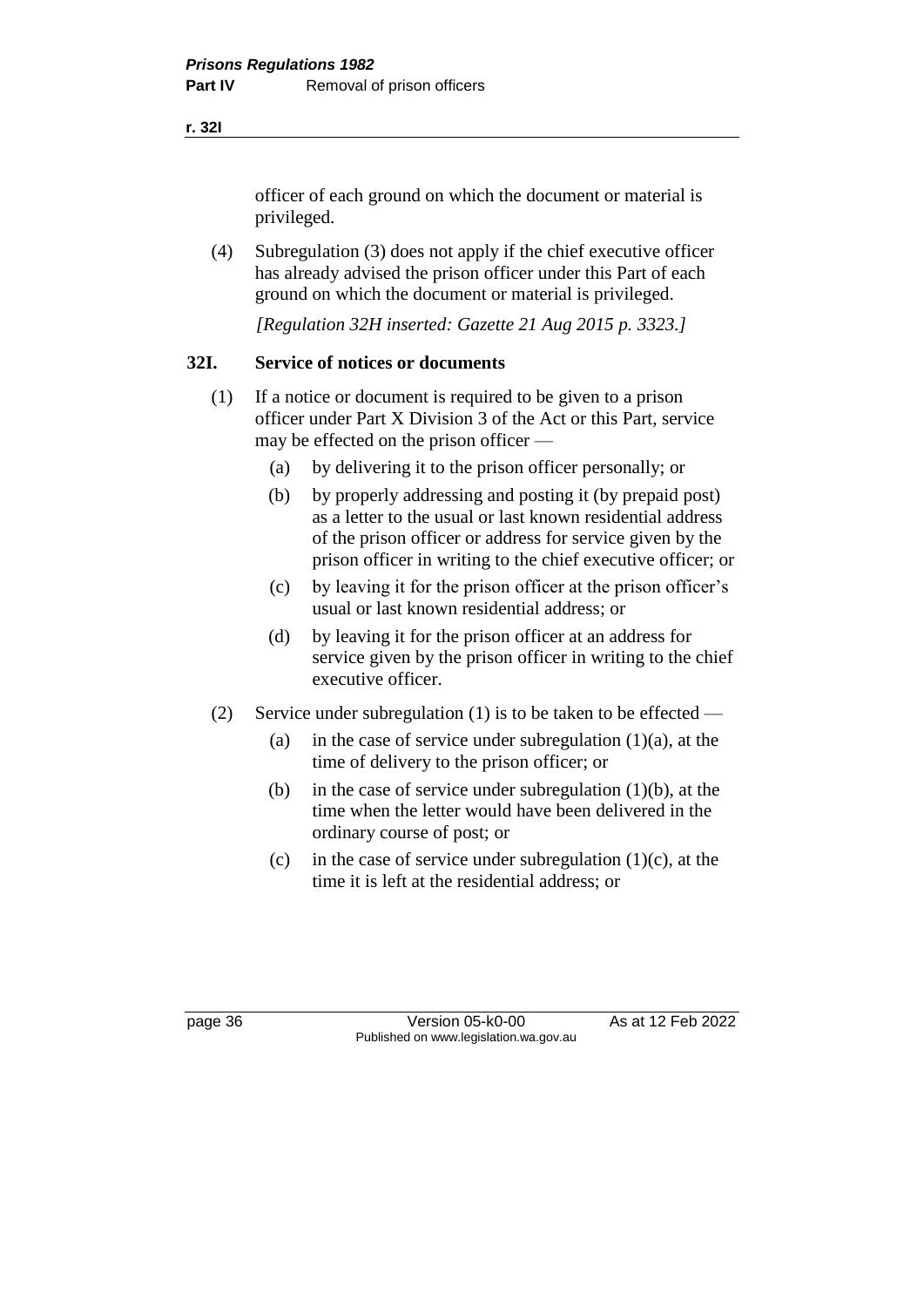(d) in the case of service under subregulation  $(1)(d)$ , at the time it is left at the address given to the chief executive officer.

*[Regulation 32I inserted: Gazette 21 Aug 2015 p. 3324.]* 

#### **32J. Application**

Regulations 31 to 32H do not apply where a prison officer is discharged under regulation 5.

*[Regulation 32J inserted: Gazette 21 Aug 2015 p. 3324.]* 

#### **32K. Restriction on suspending prison officer's pay**

During any period in which consideration is being given to a prison officer's suitability to continue as a prison officer, the chief executive officer cannot suspend the prison officer's pay.

*[Regulation 32K inserted: Gazette 21 Aug 2015 p. 3324.]* 

As at 12 Feb 2022 Version 05-k0-00 page 37 Published on www.legislation.wa.gov.au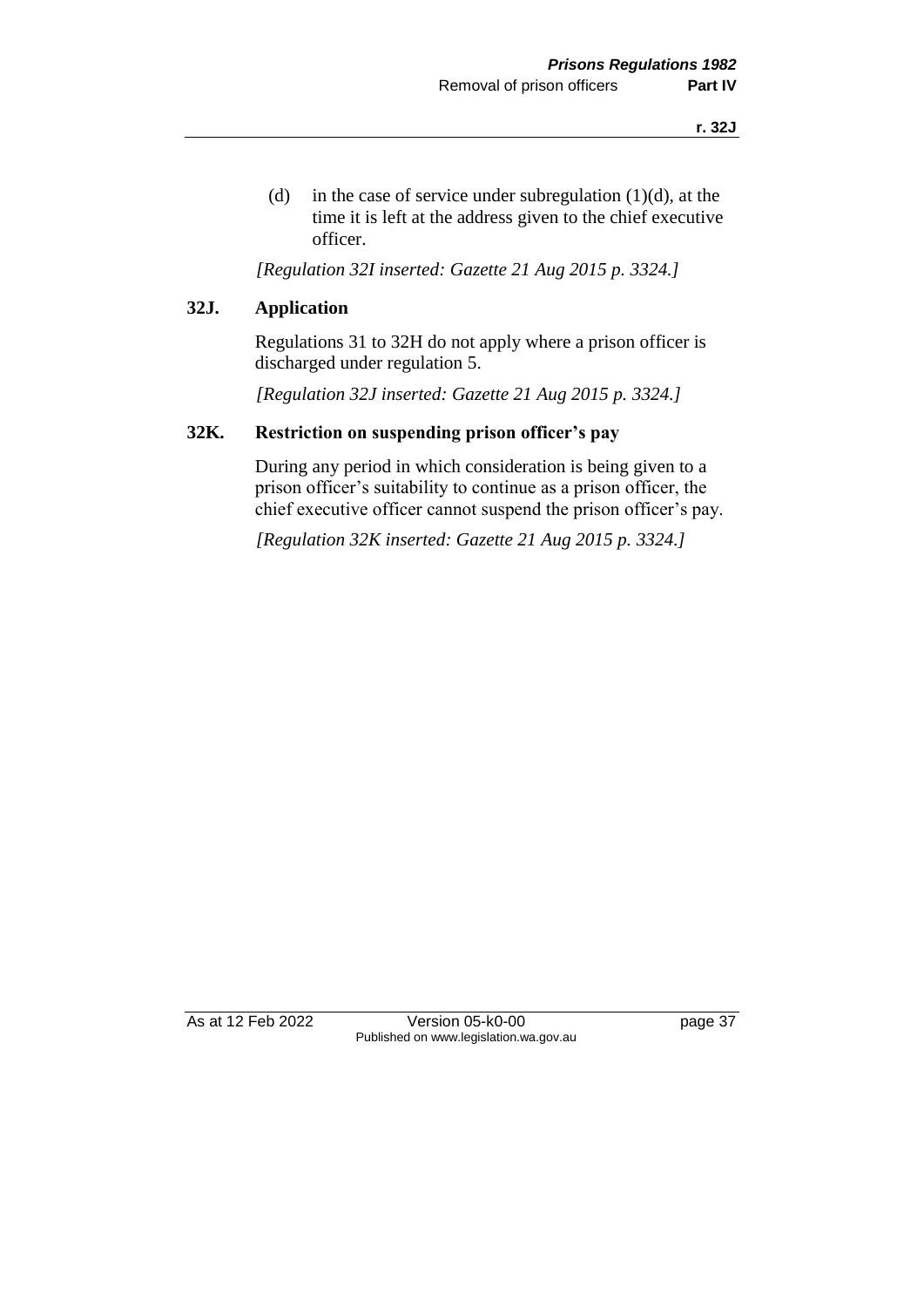# **Part V — Prisoners — management provisions**

## **Division 1 — Prisoner property**

*[Heading inserted: Gazette 3 Apr 2007 p. 1495.]*

## **32. Prison clothing**

Upon his admission to prison, a prisoner may be required to bathe or take a shower and, subject to these regulations, shall be issued with and shall wear prison clothing.

### **33. Clothing during absence from prison**

- (1) The superintendent may permit a prisoner to wear clothing other than prison clothing during a prisoner's authorised absence from prison.
- (2) A prisoner whose appearance is required at court or at any place authorised under section 85 of the Act shall be permitted to wear his own clothing if he so elects.

*[Regulation 33 amended: Gazette 3 Apr 2007 p. 1495.]*

## **34. Clothing on discharge**

The chief executive officer shall ensure that a prisoner discharged from a prison is adequately clothed in other than prison clothing and may authorise expenditure either from the prisoner's own moneys held on his behalf at the prison, or from any moneys available to the chief executive officer for that purpose.

*[Regulation 34 amended: Gazette 11 Dec 1987 p. 4369; 2 Nov 1999 p. 5475.]* 

### **35. Prisoner's property**

(1) As soon as practicable after the admission of a prisoner to prison, the superintendent shall cause an inventory to be made of all property in that prisoner's possession and the prisoner

page 38 Version 05-k0-00 As at 12 Feb 2022 Published on www.legislation.wa.gov.au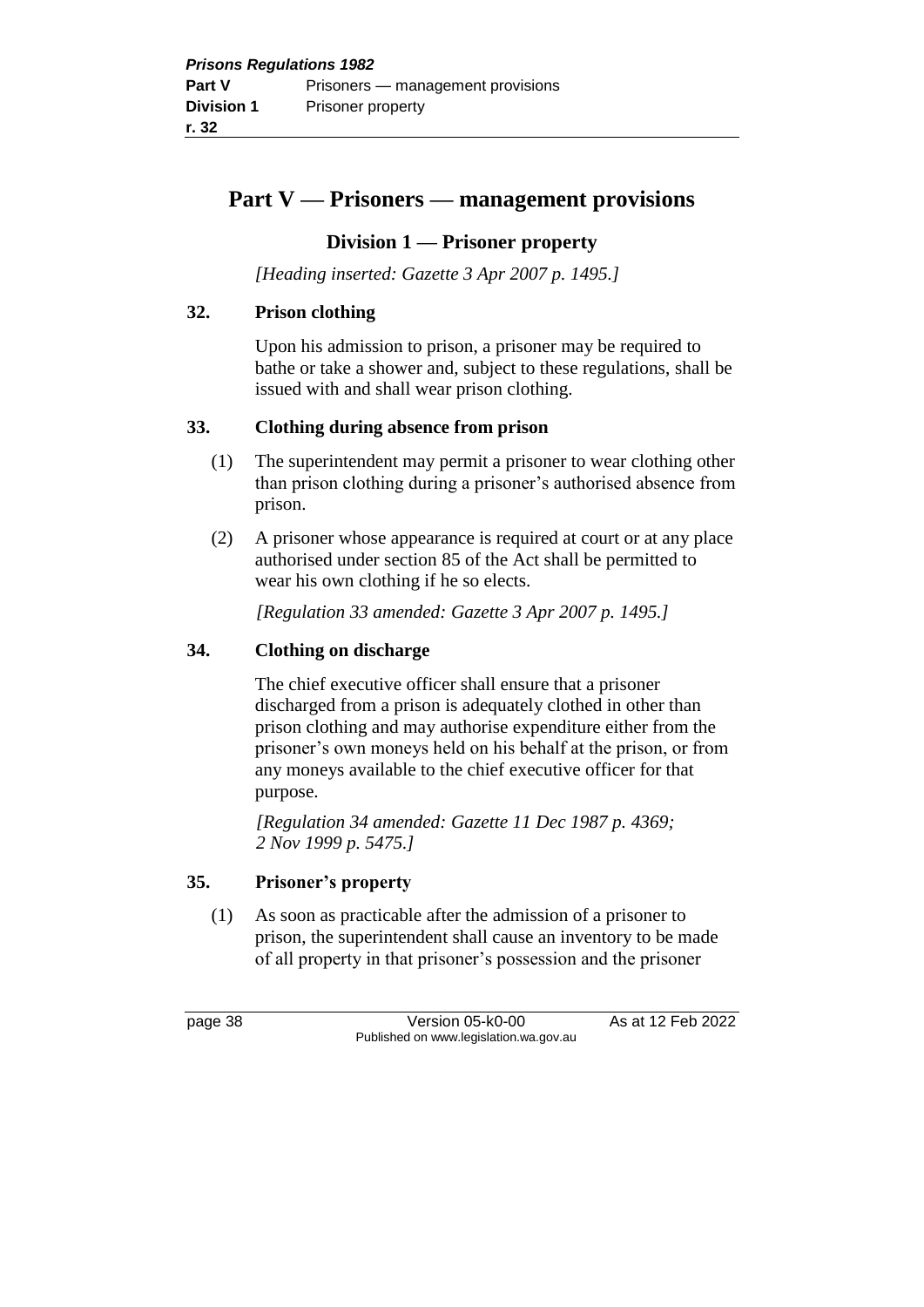- (2) If a prisoner refuses to sign an inventory when asked to do so by a prison officer under subregulation (1), the prison officer shall inform the superintendent, and endorse on the inventory a note of the refusal, the time and method of contact with the superintendent, and any reason given by the prisoner for his refusal to sign.
- (3) Any property which, in the opinion of the superintendent, is of a perishable, dangerous or unhygienic nature may be destroyed or otherwise dealt with as ordered by the superintendent and a record of such order and action shall be noted on the inventory.
- (4) Where any property is dealt with under section 41 of the Act, the inventory shall be endorsed accordingly and signed by the authorised officer and the prisoner.

*[Regulation 35 amended: Gazette 11 Feb 2003 p. 413.]*

# **36. Safekeeping of prisoner's property**

- (1) The superintendent may, subject to considerations of security and practicability, and in accordance with any directions issued by the chief executive officer, authorise the retention of a prisoner's property at the prison.
- (2) Any property retained at the prison on behalf of a prisoner shall be kept in safe keeping.
- (3) The property of the prisoner shall be made available to that prisoner on his release or as soon as practicable thereafter.
- *[(4) deleted]*
- (5) Any property issued to or retained by a prisoner, or retained at a prison on behalf of a prisoner, may be searched by a prison officer and, for that purpose, the prison officer may, using due care, dismantle the property.

*[Regulation 36 amended: Gazette 11 Feb 2003 p. 413-14.]*

As at 12 Feb 2022 Version 05-k0-00 page 39 Published on www.legislation.wa.gov.au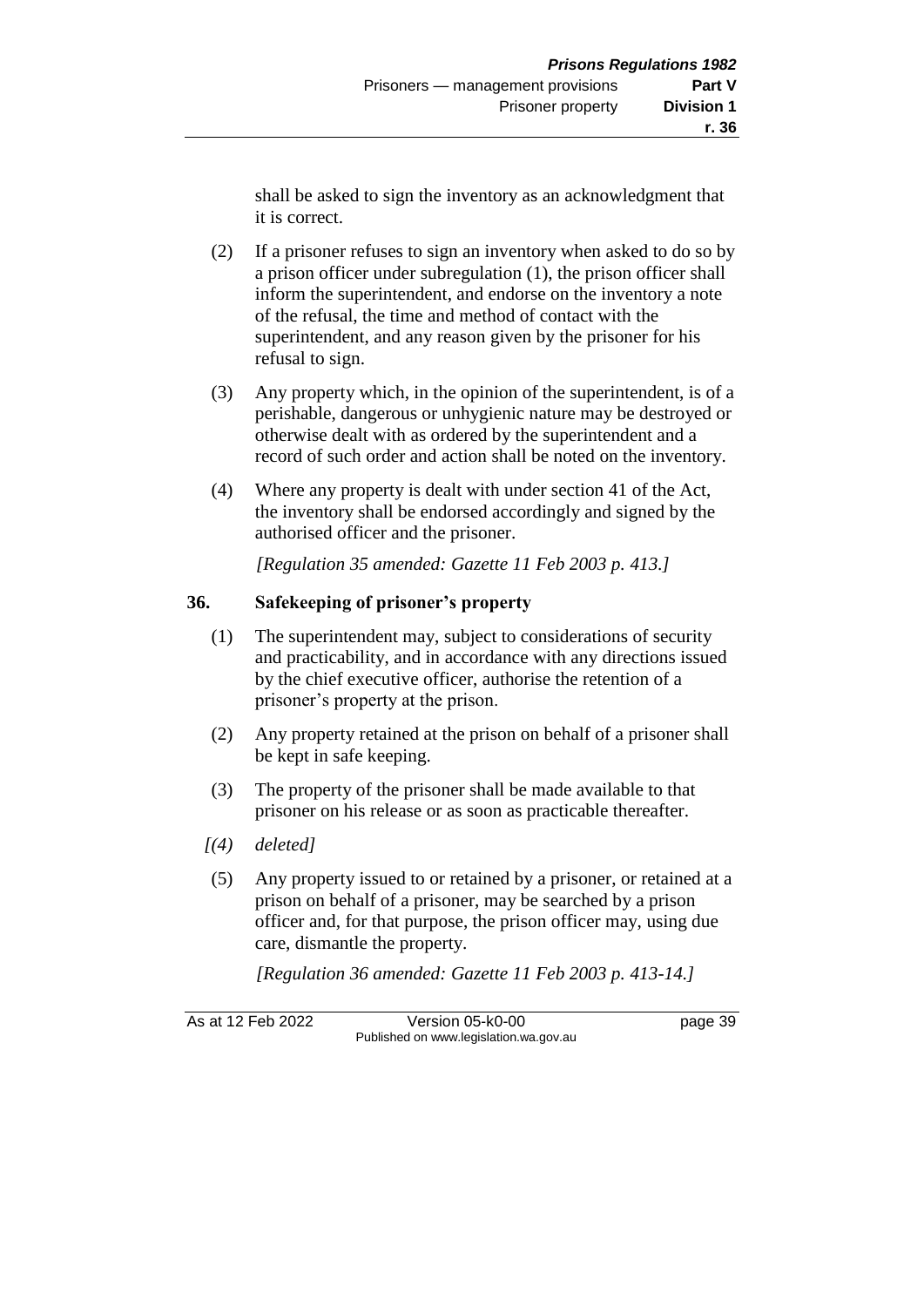### **36A. Prisoner's property brought by other people**

- (1) A person who brings to a prison any property to be delivered to a prisoner, shall surrender the property to the superintendent upon arrival at the prison.
- (2) The superintendent to whom property is surrendered shall cause the property to be inspected, and shall then ensure that the property is dealt with in accordance with any directions issued by the chief executive officer.

*[Regulation 36A inserted: Gazette 11 Feb 2003 p. 414.]*

#### **36B. Refusing to store property**

- (1) A superintendent may, at any time
	- (a) refuse to store, at a prison, any or all of a prisoner's property; or
	- (b) decide to stop storing, at a prison, any or all of a prisoner's property,

in accordance with any directions issued by the chief executive officer.

- (2) A superintendent shall refuse to store property for a prisoner, or to allow a prisoner to have possession of property, of a type specified in a direction issued by the chief executive officer.
- (3) If, under subregulation (1) or (2), a superintendent refuses to store a prisoner's property, or decides to stop storing a prisoner's property, the superintendent is to —
	- (a) inform the prisoner, in writing, that the property is not, or is no longer, going to be stored at the prison; and
	- (b) request the prisoner, in writing, to make arrangements to have the property removed within a time specified in that request.
- (4) If property has not been removed from a prison within a time specified under subregulation (3)(b), the superintendent shall

page 40 Version 05-k0-00 As at 12 Feb 2022 Published on www.legislation.wa.gov.au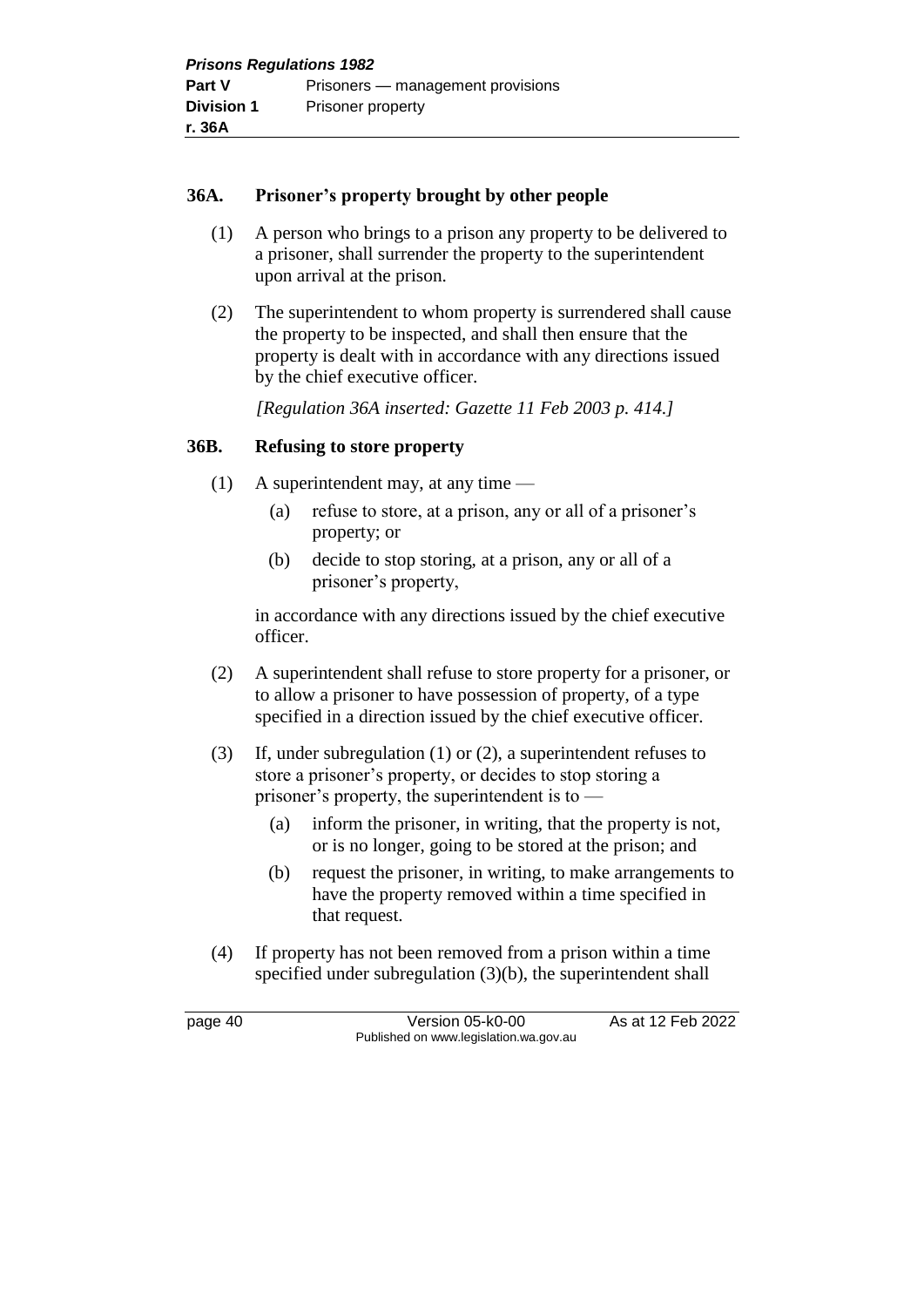impound that property and, subject to any directions of the chief executive officer and to subregulation (5), dispose of that property under regulation 37 as if it were abandoned property.

## (5) The superintendent shall ensure that —

- (a) the disposal of a prisoner's property under subregulation (4) is recorded in the inventory of the prisoner's property; and
- (b) if the disposal is by way of public auction, the net proceeds from the sale of that property are credited to the prisoner's account.

*[Regulation 36B inserted: Gazette 11 Feb 2003 p. 414-15.]*

### **36C. Release of property**

- (1) A superintendent may release to a prisoner, or to a person nominated in writing by that prisoner, all or any of the prisoner's property stored at the prison.
- (2) Property shall not be released to a prisoner's nominee, unless that nominee signs an acknowledgment of the receipt of the property at the time the property is released.

*[Regulation 36C inserted: Gazette 11 Feb 2003 p. 415.]*

### **36D. Transfer of property between prisons**

- (1) The chief executive officer may issue a direction specifying the maximum amount of a prisoner's property that can be transferred with the prisoner from one prison to another.
- (2) Upon the transfer of a prisoner with his or her property, the provisions of regulation 35 are to be applied at the prison to which he or she is transferred as if the prisoner had been admitted to that prison.

As at 12 Feb 2022 Version 05-k0-00 page 41 Published on www.legislation.wa.gov.au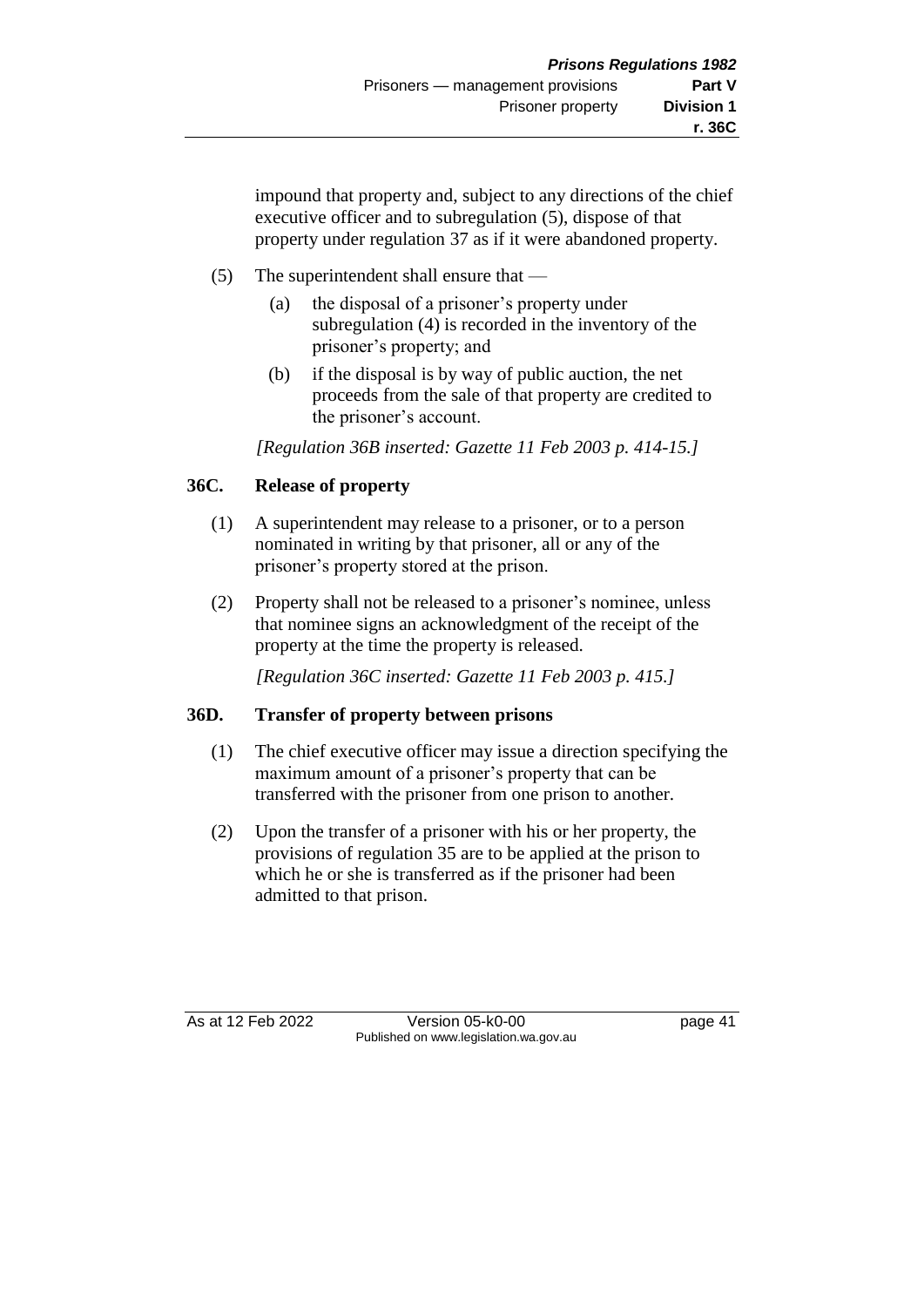- (3) If a prisoner's property to be transferred exceeds the allowed maximum under subregulation (1), the superintendent of the prison where the property is held shall —
	- (a) inform the prisoner, in writing, that not all the property can be transferred with the prisoner because it exceeds the allowed maximum; and
	- (b) request the prisoner, in writing,
		- (i) to nominate the items of property that are not to be transferred with the prisoner; and
		- (ii) to arrange for those items to be removed within a time specified in that request.
- (4) If the items nominated under subregulation  $(3)(b)(i)$  have not been removed within the time specified under subregulation  $(3)(b)(ii)$ , the superintendent shall impound that property and, subject to any directions of the chief executive officer and to subregulation (5), dispose of that property under regulation 37 as if it were abandoned property.
- (5) The superintendent shall ensure that
	- (a) the disposal of a prisoner's property under subregulation (4) is recorded in the inventory of the prisoner's property; and
	- (b) if the disposal is by way of public auction, the net proceeds from the sale of that property are credited to the prisoner's account.

*[Regulation 36D inserted: Gazette 11 Feb 2003 p. 415-16.]*

### **37. Disposal of unclaimed property**

- (1) Property left at a prison and uncollected, abandoned, or unclaimed for a period of 3 months may by order of the chief executive officer be —
	- (a) sold at a public auction;
	- (b) given to an association incorporated under the *Associations Incorporation Act 2015*; or

page 42 Version 05-k0-00 As at 12 Feb 2022 Published on www.legislation.wa.gov.au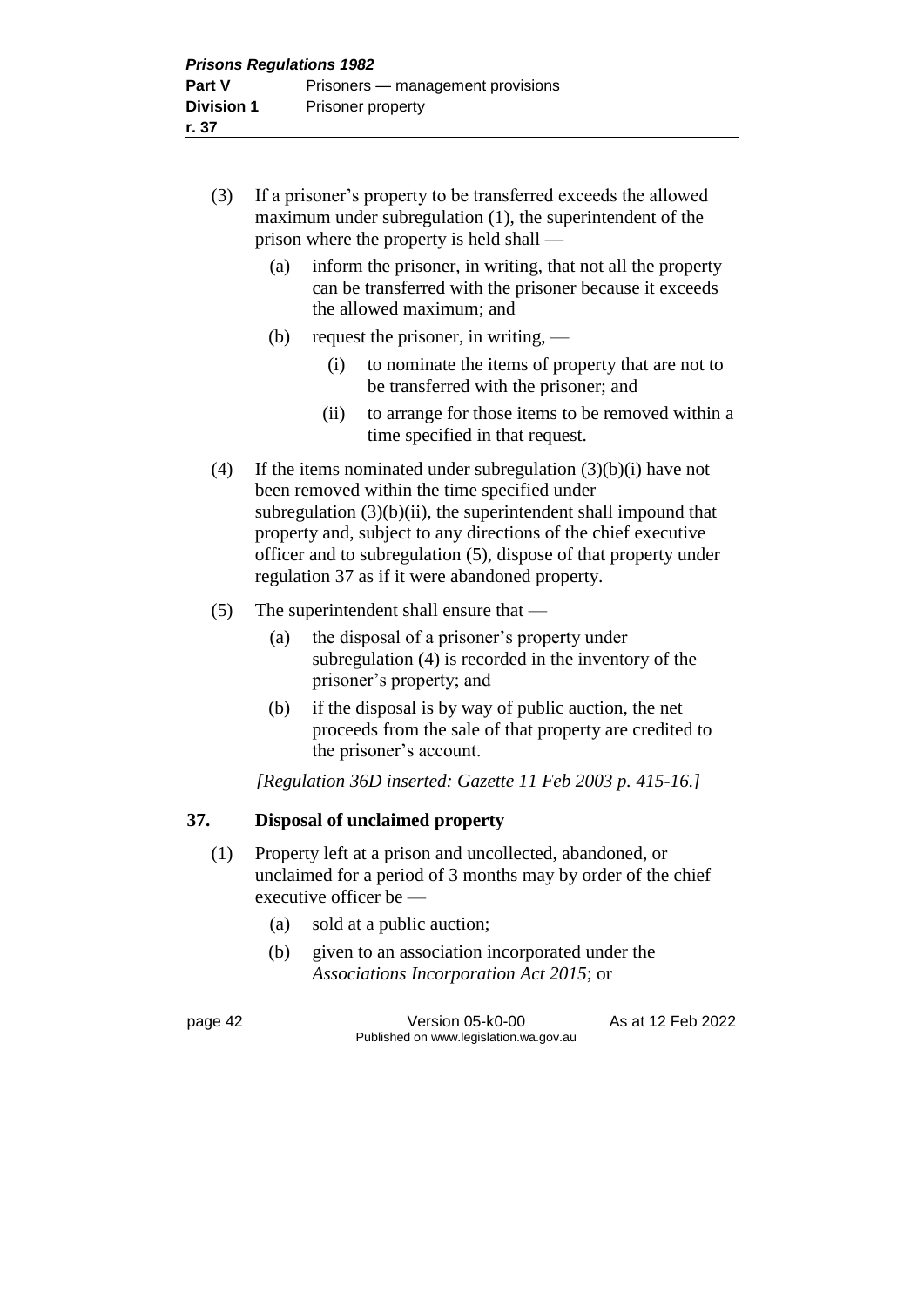- (c) destroyed or otherwise disposed of.
- (2) The chief executive officer shall on at least one occasion before a public auction is conducted under subregulation (1) cause a notice to be published in the *Government Gazette* describing the property to be offered for sale and giving the time, date and place of the auction.
- (3) The net proceeds of an auction sale conducted under this regulation shall be paid into the Prisoners' Industrial Trust Fund.

*[Regulation 37 amended: Gazette 11 Dec 1987 p. 4369; 2 Nov 1999 p. 5475; 11 Feb 2003 p. 416; 9 May 2008 p. 1844; 30 Dec 2016 p. 5968.]* 

# **Division 2 — Prisoner records**

*[Heading inserted: Gazette 3 Apr 2007 p. 1495.]*

# **38. Recording of prisoners' particulars**

- (1) Upon his admission to prison and at any other time which the superintendent considers necessary —
	- (a) a record shall be made of a prisoner's name (according to the warrant or other instrument pursuant to which he is in custody), his date of birth and usual place of residence together with a description of his general appearance, features and distinguishing marks;
	- (b) a prisoner shall be given the opportunity to state his religion or religious denomination and any such statement shall be recorded; and
	- (c) a prisoner may be required to have his height and weight recorded, be photographed, have impressions of his fingers and palms taken, and to provide a sample of his blood and an impression of his teeth.

As at 12 Feb 2022 Version 05-k0-00 page 43 Published on www.legislation.wa.gov.au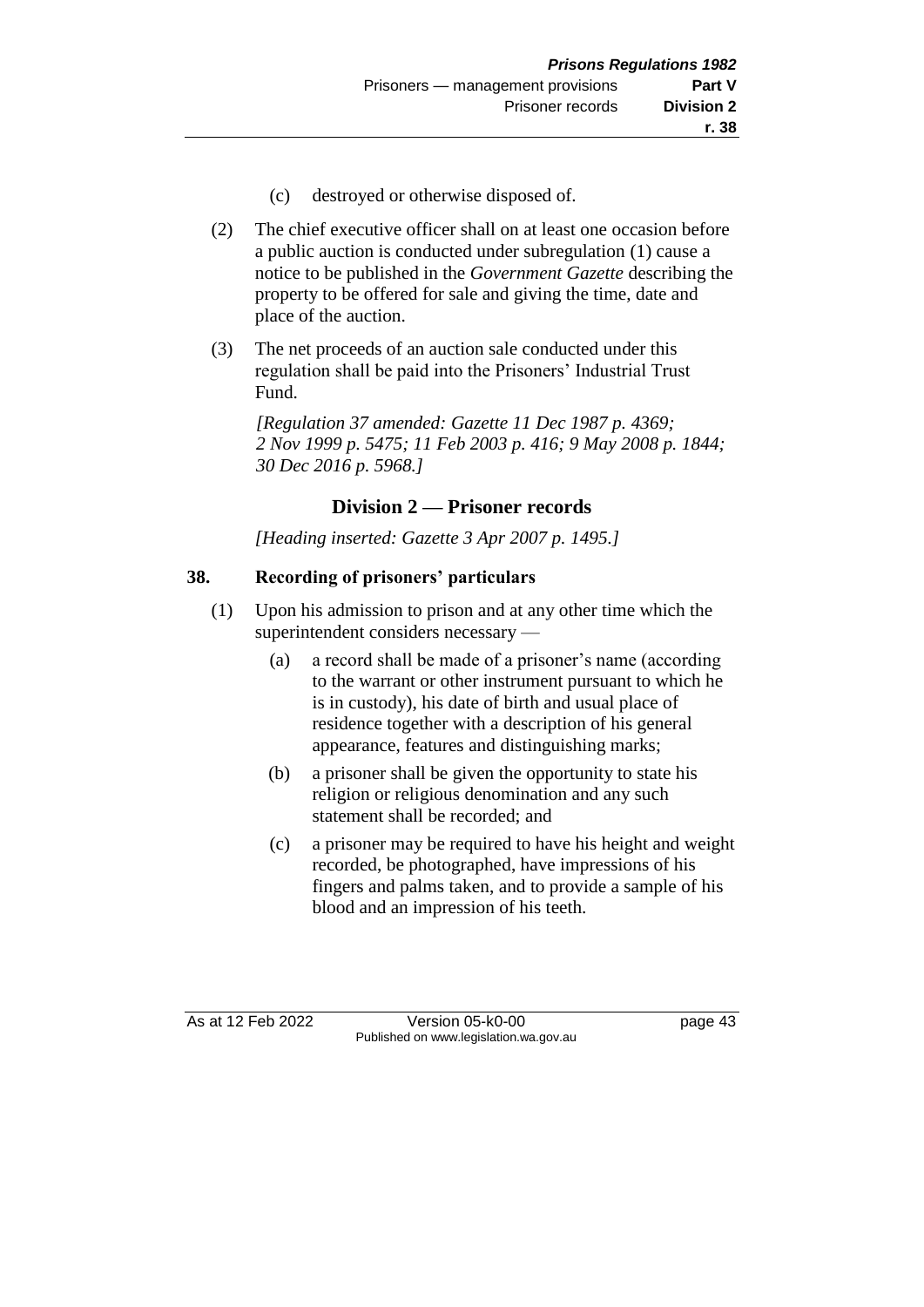- (1a) For the purposes of subregulation  $(1)(a)$  a record of a prisoner's name may include the prisoner's name registered under the *Births, Deaths and Marriages Registration Act 1998* or any alias of the prisoner.
- (1b) A record of the prisoner's name kept under subregulation (1)(a) may be changed at any time if the superintendent considers that such change is necessary.
- (2) A blood sample or dental impression provided under subregulation  $(1)(c)$  shall be taken by or at the direction of a medical officer.

*[Regulation 38 amended: Gazette 12 Apr 2001 p. 2099; 14 Sep 2004 p. 4057.]*

### **39. Confidentiality of records**

- (1) Subject to subregulation (2) the records referred to in regulation 38 with respect to a prisoner who is released without conviction by a court and of a prisoner who is acquitted of the charge in respect of which he was imprisoned shall be destroyed at the request of the prisoner.
- (2) The chief executive officer may, for statistical purposes, retain a record of —
	- (a) the name and date of birth;
	- (b) the usual place of residence at the time of admission;
	- (c) the date and reason for admission; and
	- (d) the date and reason for discharge,

of a prisoner referred to in subregulation (1).

*[Regulation 39 amended: Gazette 11 Dec 1987 p. 4369; 2 Nov 1999 p. 5475; 3 Apr 2007 p. 1495.]* 

page 44 Version 05-k0-00 As at 12 Feb 2022 Published on www.legislation.wa.gov.au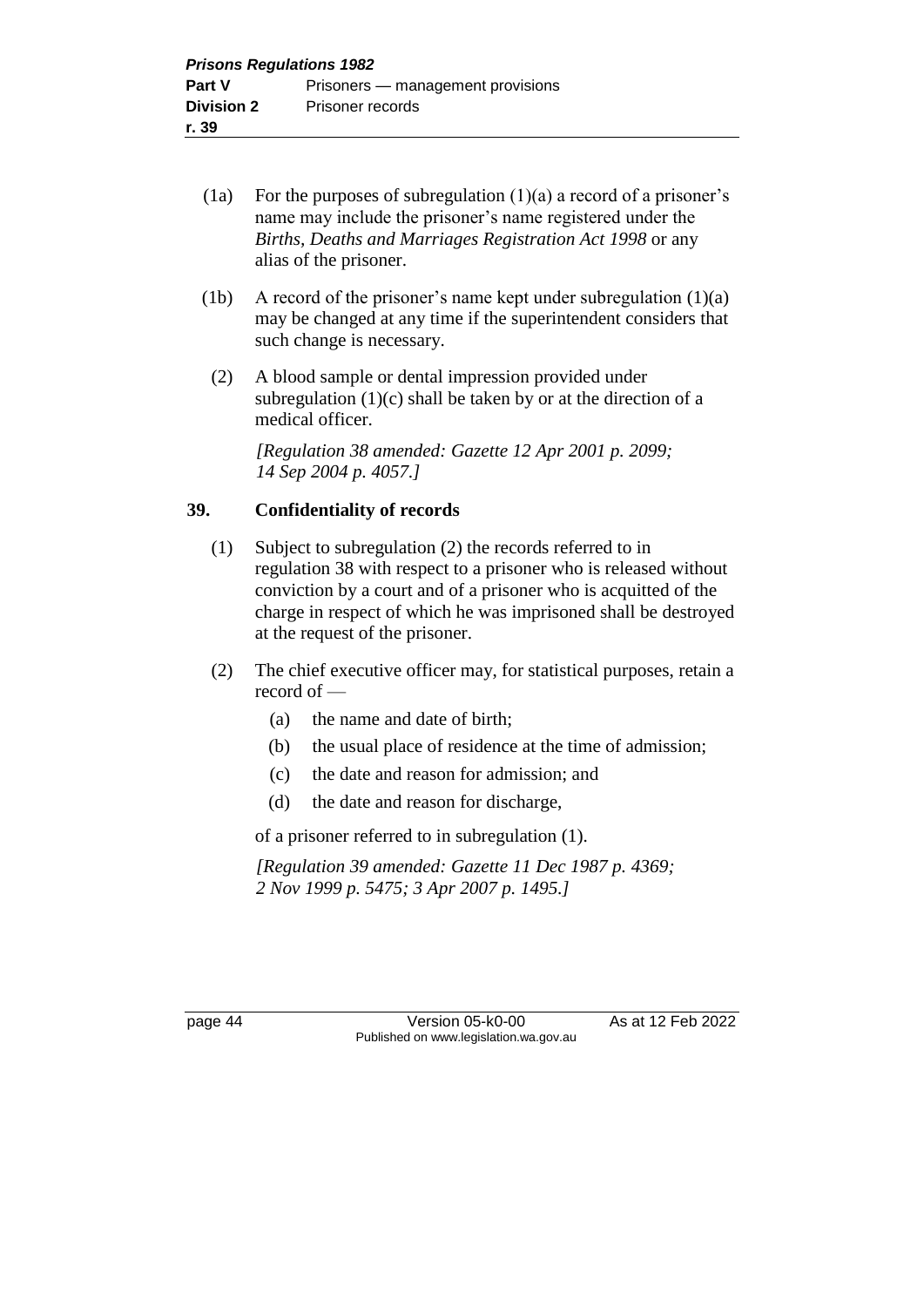# **Division 3 — Prisoner conduct**

*[Heading inserted: Gazette 3 Apr 2007 p. 1495.]*

## **40. Duty to obey orders**

- (1) A prisoner shall promptly obey an order given to him by a prison officer and shall obey the rules and standing orders of the prison and any other written order addressed generally to prisoners.
- (2) A prisoner aggrieved by an order given to him shall obey that order before making any complaint in relation to the order.

### **41. Conduct in personal matters**

- (1) A prisoner shall keep himself, his bedding and his clothing and his cell or quarters in a thorough state of cleanliness and the furniture and any contents of his cell shall be neatly arranged as may be directed by the superintendent.
- (2) A prisoner shall not in any way alter or destroy bedding or clothing issued to him or the furniture or contents of his cell and shall be accountable for its condition and responsible for its proper care.
- (3) A prisoner shall bathe or shower and put on clean clothing as directed by the superintendent.
- (4) The superintendent may require a prisoner to have his hair cut and may require a male prisoner to cut or shave his beard or moustache.

### **42. Remaining in prison**

(1) The chief executive officer may if so requested by a prisoner in writing permit the prisoner to remain in the prison overnight until the morning of the day following the due date of discharge.

As at 12 Feb 2022 Version 05-k0-00 page 45 Published on www.legislation.wa.gov.au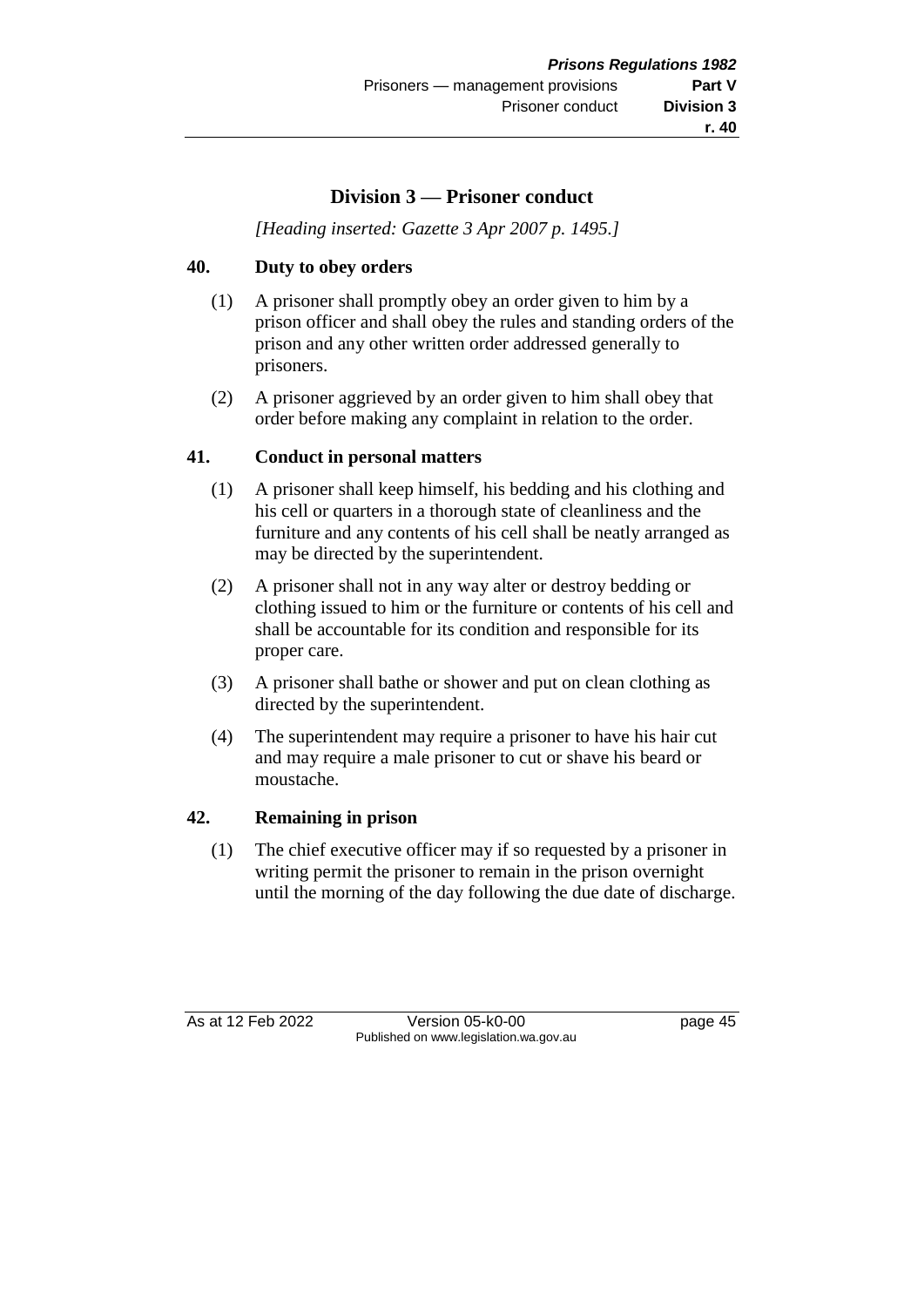(2) If a prisoner is seriously ill on his discharge date, the chief executive officer may permit the prisoner to remain in the prison until suitable arrangements are made for his discharge.

*[Regulation 42 amended: Gazette 11 Dec 1987 p. 4369; 2 Nov 1999 p. 5475.]* 

## **Division 4 — Prisoner work**

*[Heading inserted: Gazette 3 Apr 2007 p. 1495.]*

#### **43. Work**

- (1) Subject to subregulation (2), a prisoner who is able to work may be employed as the superintendent directs.
- (2) A prisoner on remand shall not be required to work.
- (3) A prisoner on remand may apply in writing to the superintendent to work and, if such application is granted, the prisoner may, be employed in the prison in which he is confined, and be credited with gratuities accordingly.

*[Regulation 43 amended: Gazette 11 May 1990 p. 2266.]* 

### **44. Classification of labour performed by prisoners**

(1) Labour performed by prisoners shall be classified by the chief executive officer according to the following levels —

> Level 1 — work that requires exceptional skill and requires a special aptitude and diligence.

Level 2 — work that requires above average skill and requires above average diligence.

Level 3 — work that requires average skill or average diligence.

Level 4 — work that requires a minimum of skill and ordinary diligence.

Level 5 — work that does not come within the other levels of this classification and in which the duties are only of a general nature.

page 46 **Version 05-k0-00** As at 12 Feb 2022 Published on www.legislation.wa.gov.au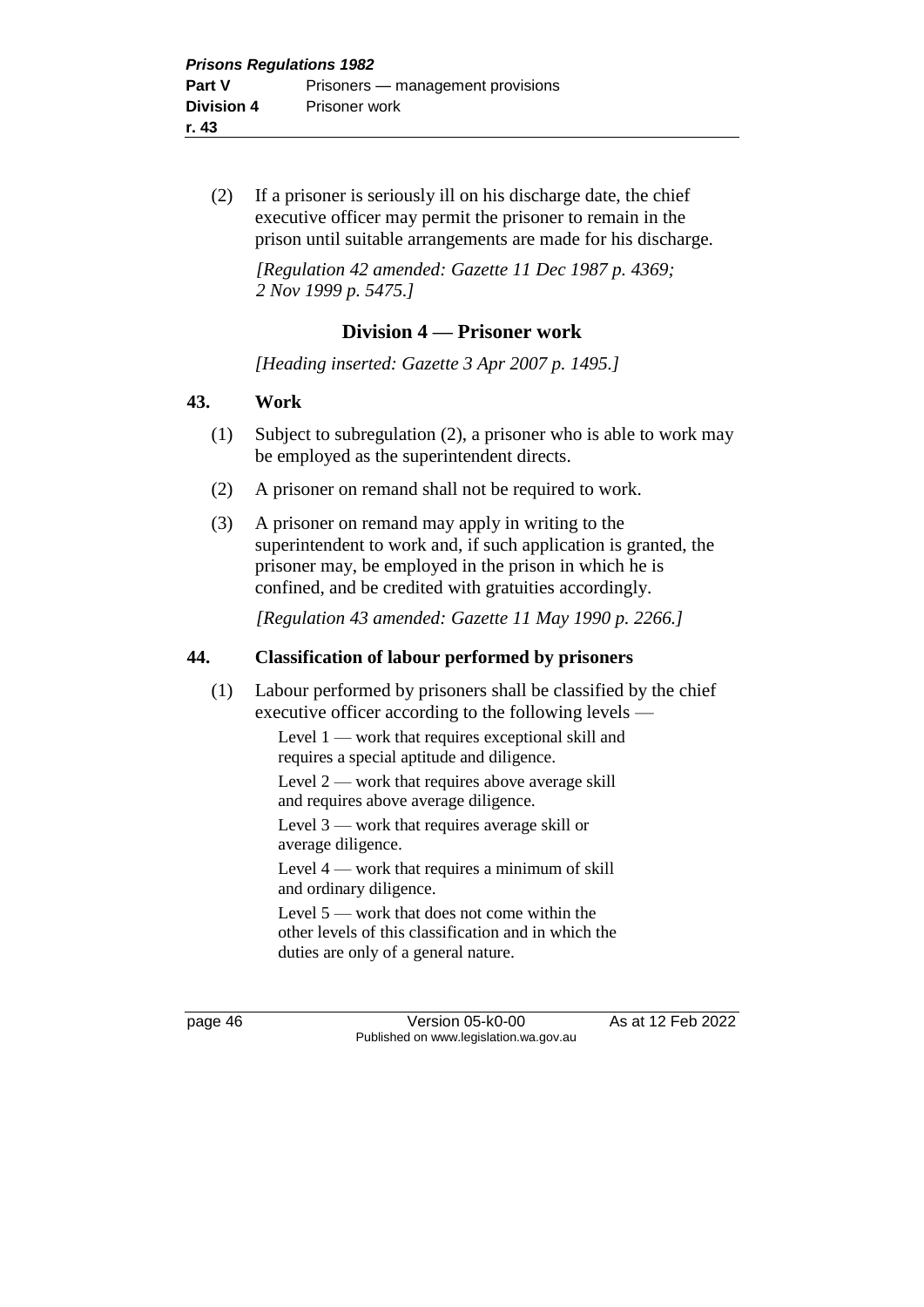(2) The level at which work is classified shall be at the discretion of the chief executive officer.

*[Regulation 44 inserted: Gazette 11 May 1990 p. 2266.]* 

# **Division 5 — Prisoner gratuities and other moneys**

*[Heading inserted: Gazette 3 Apr 2007 p. 1495.]*

### **45. Gratuities that may be credited to prisoners**

- (1) The rates of gratuities prescribed in relation to the levels of labour performed by prisoners are as follows —
	- Level  $1 $35$  per week Level  $2 - $27$  per week Level  $3 - $21$  per week Level 4 — \$15 per week Level  $5 - $11$  per week.
- (2) The rates of gratuities to be credited under subregulation (1) shall be varied each year according to the variation in the previous year of the Consumer Price Index (all groups) Perth as issued by the Australian Bureau of Statistics under the authority of the *Census and Statistics Act 1905* of the Commonwealth and the date from which any such variation shall be credited shall be determined by the chief executive officer.

*[Regulation 45 inserted: Gazette 11 May 1990 p. 2266-7.]* 

# **45A. Chief executive officer to determine level of labour**

A prisoner shall be allocated such level of labour as is determined by the chief executive officer.

*[Regulation 45A inserted: Gazette 11 May 1990 p. 2267.]* 

As at 12 Feb 2022 Version 05-k0-00 page 47 Published on www.legislation.wa.gov.au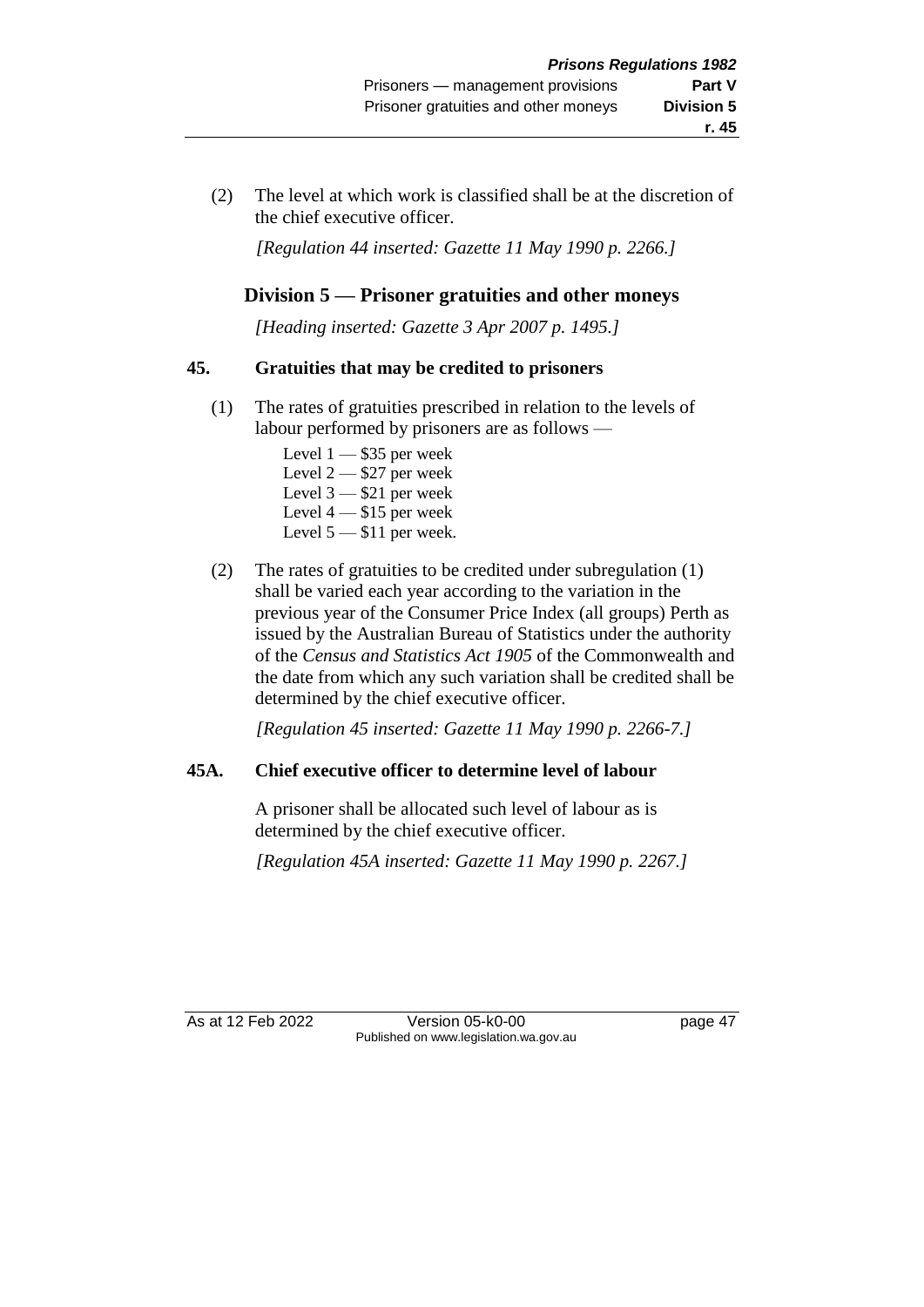### **45B. No gratuity for non allocated prisoners or prisoners confined as punishment**

- $(1)$  Where
	- (a) the superintendent in the interests of the preservation of prison security or prison property has directed that a prisoner is not to work;
	- (b) a prisoner consistently refuses to work; or
	- (c) a prisoner is undergoing a penalty of confinement in his sleeping quarters or separate confinement in a punishment cell,

then in addition to any other action which may be taken against the prisoner the prisoner shall not be allocated any work and shall not be credited with any gratuity.

(2) Where a prisoner's gratuities are cancelled for a period not exceeding 14 days under a determination under Part VII of the Act, that prisoner shall for that period continue to perform work.

*[Regulation 45B inserted: Gazette 11 May 1990 p. 2267; amended: Gazette 3 Apr 2007 p. 1496.]* 

## **45C. Medically unfit prisoner**

- (1) A prisoner shall not be transferred from a particular level of work to a lower level of work by reason only that the prisoner is temporarily medically unfit.
- (2) Notwithstanding any thing in regulation 45B a prisoner who is temporarily medically unfit may during that period be credited with the gratuity that applies to the level of labour to which the prisoner is normally allocated.

*[Regulation 45C inserted: Gazette 11 May 1990 p. 2267.]* 

page 48 Version 05-k0-00 As at 12 Feb 2022 Published on www.legislation.wa.gov.au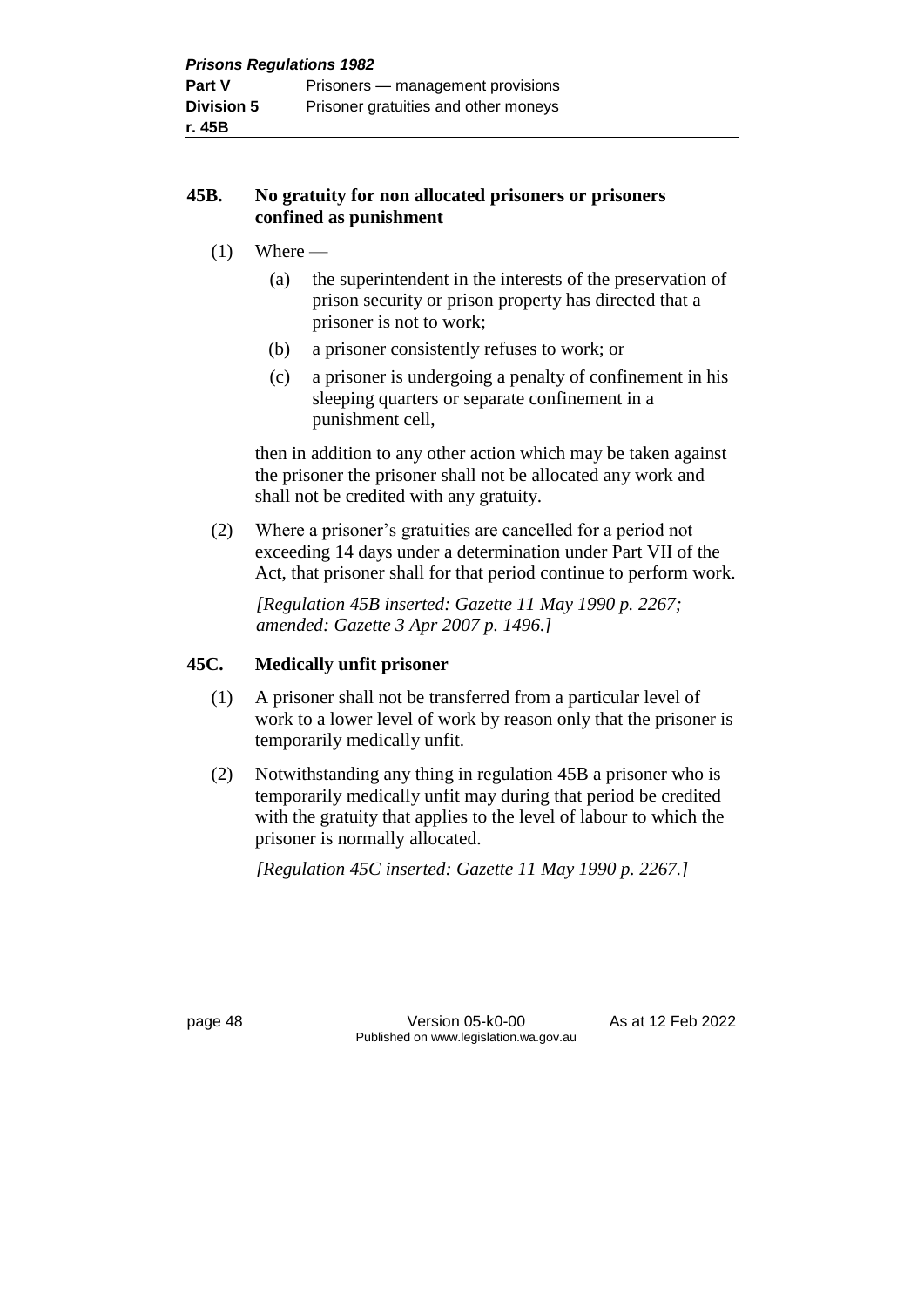## **45D. Proportionate payment and public holiday**

- (1) Subject to these regulations where a prisoner is not allocated a particular level of work for a whole week the gratuity that may be credited to the prisoner in that week shall be in proportion to the time in that week spent by the prisoner on the duties of the level or levels in question.
- (2) Where a prisoner is normally allocated any level of work the prisoner may be credited with the gratuity applicable in relation to that level for every day that is a public holiday in the part of the State in which the prison where he or she is confined is situate notwithstanding that the prisoner does not perform any work on such a day.

*[Regulation 45D inserted: Gazette 11 May 1990 p. 2267.]* 

## **45E. Extra or lower gratuities**

Notwithstanding anything in regulations 44 to 45D the chief executive officer may at the absolute discretion of the chief executive officer determine that the gratuity to be credited to a prisoner —

- (a) shall be higher than the rate prescribed under these regulations in relation to the level of work performed by the prisoner; or
- (b) if the chief executive officer is of the opinion that a prisoner is not carrying out the duties of a particular level of work in a satisfactory manner, shall be at a lower rate than the level prescribed in relation to the level of work normally performed by the prisoners.

*[Regulation 45E inserted: Gazette 11 May 1990 p. 2267.]* 

### **46. Classification and gratuity records**

The superintendent shall cause to be kept for each prisoner —

(a) a record showing the level of labour allocated to the prisoner from time to time and the amount of gratuities which have been credited to him and the details of all

As at 12 Feb 2022 Version 05-k0-00 page 49 Published on www.legislation.wa.gov.au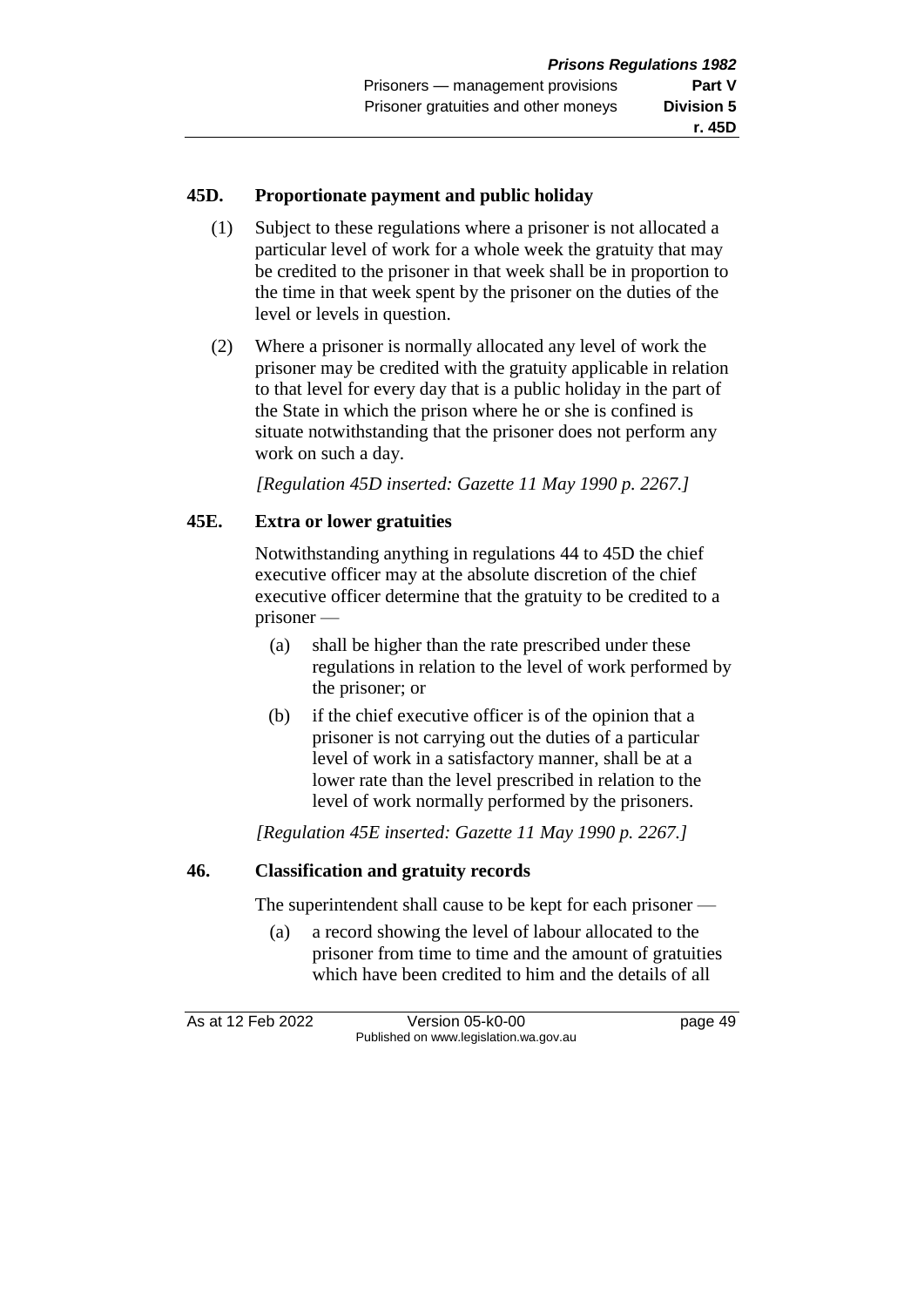transactions involving that prisoner's gratuities (such record to be known as the prisoner's "gratuity card"); and

(b) a record showing the amount of all moneys held or received on behalf of a prisoner and the details of all transaction involving such moneys.

*[Regulation 46 amended: Gazette 11 May 1990 p. 2267.]* 

### **47. Expenditure of gratuities**

- (1) A prisoner may spend from gratuities to his credit such amounts and on such purchases as may be approved by the superintendent from time to time.
- (2) A prisoner may apply to the superintendent to expend or transfer moneys held on his behalf for a specified purpose and the superintendent may authorise such expenditure or transfer.
- (3) The transfer of any moneys from one prisoner to another shall not be authorised by the superintendent unless he is satisfied that the transfer is for a proper purpose.

#### **48. Restriction on money held for prisoner**

- (1) The chief executive officer may determine from time to time the amount of money (not including gratuities credited) which may be received and held on behalf of a prisoner.
- (2) Notwithstanding any thing in regulation 47, the chief executive officer may determine that, subject to any further direction given by the chief executive officer in relation to any specified circumstances, gratuities credited to prisoners shall be retained in the account of the prisoner to such extent as is specified by the chief executive officer.
- (3) Nothing in this regulation affects the provisions of regulations 49 and 73.

*[Regulation 48 amended: Gazette 11 Dec 1987 p. 4369; 11 May 1990 p. 2267; 2 Nov 1999 p. 5475.]* 

page 50 Version 05-k0-00 As at 12 Feb 2022 Published on www.legislation.wa.gov.au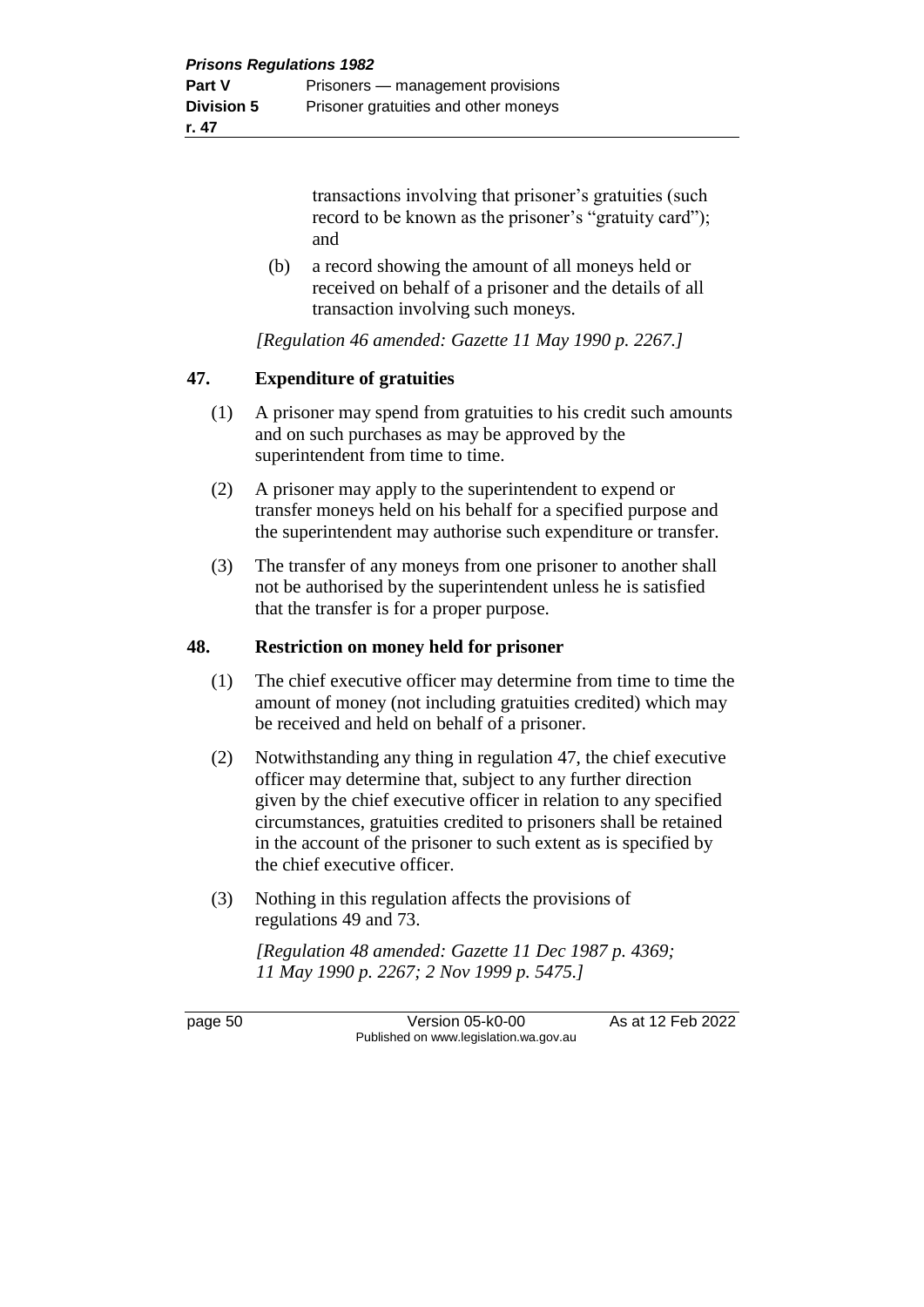#### **49. Deductions for damage etc. to property of Government or contractor**

- (1) If property has been damaged, destroyed or lost because of an act or omission on the part of a prisoner the chief executive officer may order a deduction from the gratuities or other moneys credited to the prisoner to defray the costs of replacement or repair of the property.
- $(2)$  In this regulation —

## *property* —

- (a) if prisons services in relation to a prison are being provided under a contract, means either —
	- (i) property of the State of Western Australia; or
	- (ii) property of the contractor;
	- and
- (b) in any other case, means property of the State of Western Australia.

*[Regulation 49 inserted: Gazette 12 Apr 2001 p. 2099-100.]*

*[49A. Inserted: Gazette 2 Nov 1999 p. 5473 (disallowed: Gazette 21 Dec 1999 p. 6417).]*

### **50. Payment of gratuities on discharge**

Subject to the making of any deductions authorised under these regulations the gratuities credited to a prisoner and other moneys held on his behalf shall be made available to the prisoner upon his discharge or as soon as practicable thereafter.

# **Division 6 — Information provided to prisoners**

*[Heading inserted: Gazette 3 Apr 2007 p. 1496.]*

### **51. Provision of information to prisoners**

- (1) A prisoner who so requests shall at a time convenient to the superintendent be informed of —
	- (a) the contents of the warrant or other instrument by which he is held in custody;

As at 12 Feb 2022 Version 05-k0-00 page 51 Published on www.legislation.wa.gov.au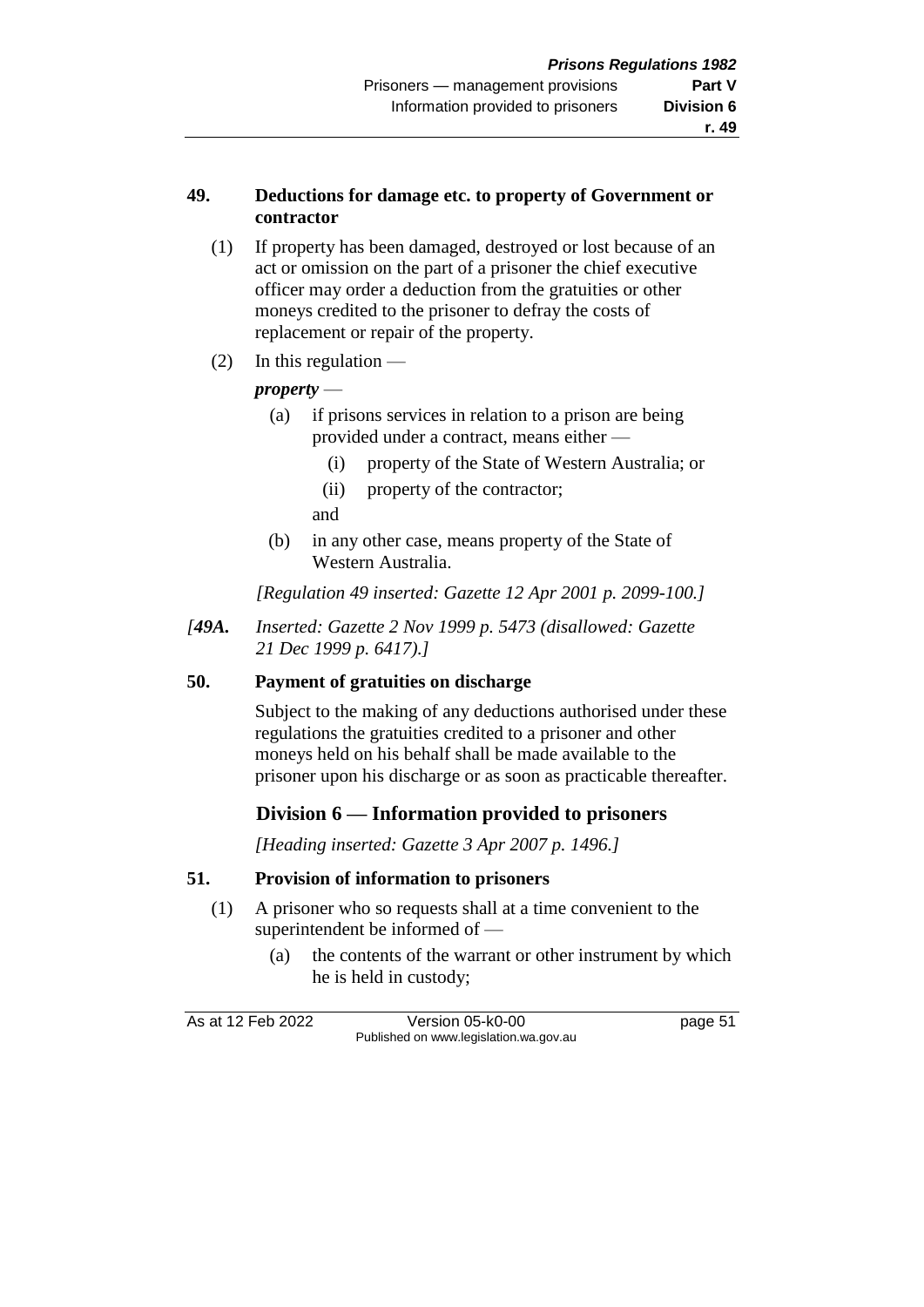- (b) where those dates are able to be reckoned his anticipated date of discharge or the date upon which he becomes eligible for release on parole;
- (c) the information recorded on his gratuity card; and
- (d) the details contained in the records referred to in regulations 35 and 46.
- (2) The superintendent need not agree to a request made under subregulation (1) if the request appears to him to be vexatious.

## **Division 7 — Visitors**

*[Heading inserted: Gazette 3 Apr 2007 p. 1496.]*

#### **52. Visits to sentenced prisoners**

Subject to section 66 of the Act, a prisoner under sentence of imprisonment or detention shall be permitted to receive visits from his spouse, de facto partner, friends and relations —

- (a) as soon as practicable after his admission to prison in accordance with the rules prescribed for the prison in which that prisoner is confined;
- (b) weekly thereafter in accordance with the rules prescribed for that prison; and
- (c) at such other times as may be authorised by the superintendent.

*[Regulation 52 amended: Gazette 22 Apr 1983 p. 1250; 30 Jun 2003 p. 2625.]* 

### **53. Visits — general**

- (1) Subject to section 62 of the Act and subregulation (3), every visit to a prisoner shall take place in the presence of or under the general supervision of a prison officer in such area, or areas, of the prison as are designated for the purpose by the superintendent.
- (2) Subject to section 63 of the Act a prisoner may refuse to see or to speak to any visitor.

page 52 Version 05-k0-00 As at 12 Feb 2022 Published on www.legislation.wa.gov.au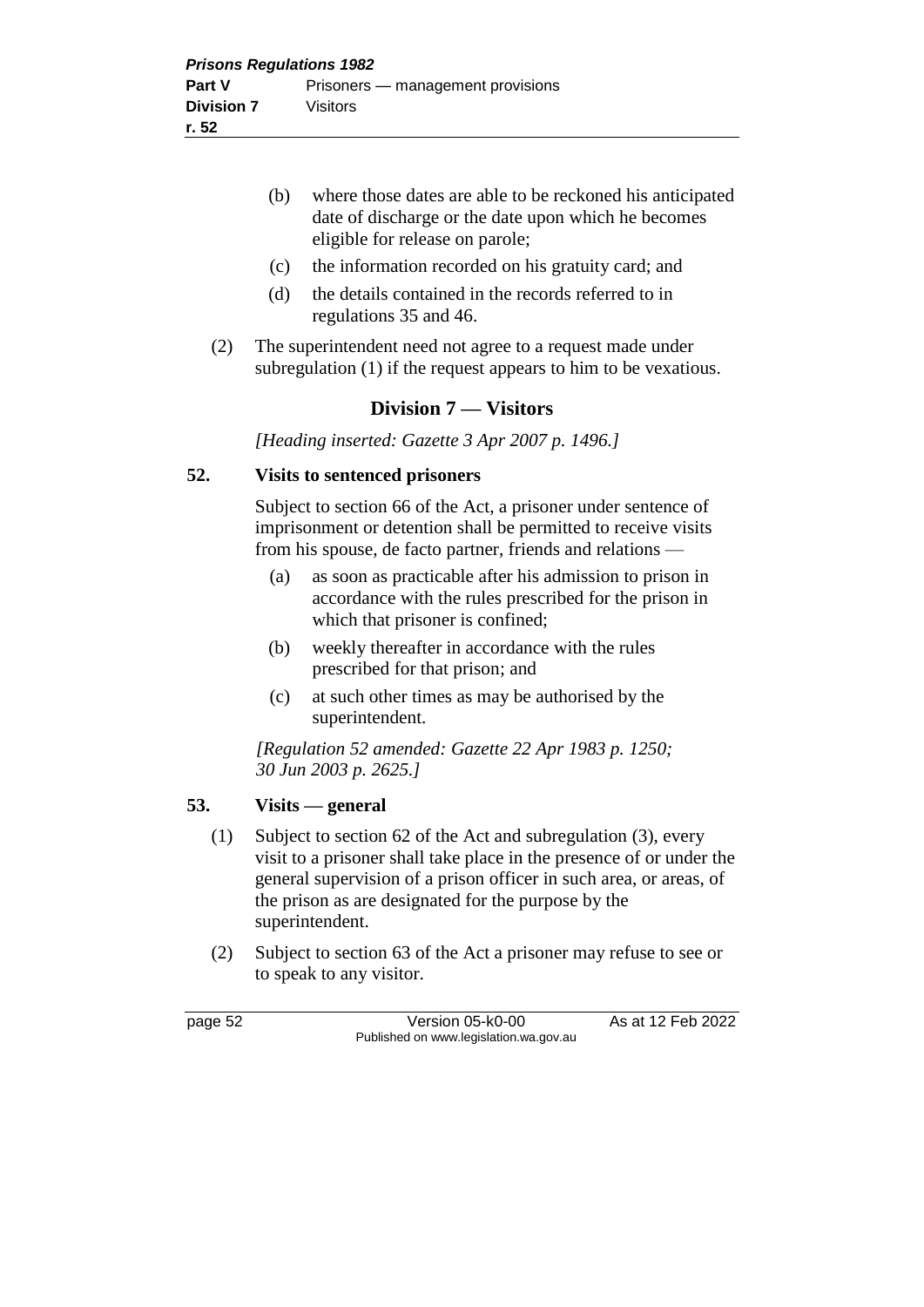(3) Every visit to a prisoner shall be a contact visit unless the superintendent determines that, for the purpose of the preservation of the good order and security of the prison, the visit shall be a non-contact visit.

*[Regulation 53 amended: Gazette 2 Nov 1999 p. 5474.]*

## **53A. Visitors may be required to produce evidence of identity**

- (1) A visitor to a prisoner who makes and signs a declaration under section 60 of the Act may be required by the superintendent, or an officer appointed by the superintendent for the purposes of that section of the Act, to produce evidence of his or her identity at the time of making and signing the declaration.
- (2) In subregulation  $(1)$  —

**"evidence of his or her identity"** includes a passport, an Australian citizenship certificate, a driver's licence, a Medicare card or any other form of identification that the superintendent or officer considers satisfactory.

*[Regulation 53A inserted: Gazette 19 Mar 1996 p. 1241.]* 

# **53B. Confirmation of visitor's identity**

- (1) The chief executive officer may direct that visitors to a prison specified by the chief executive officer are to confirm their identity by submitting to an iris scan or a fingerprint scan before entry to, and exit from, the prison.
- (2) A prison cannot be specified for the purposes of subregulation (1) unless equipment required for the method of identity confirmation is in place at that prison.
- (3) A person who refuses or otherwise fails to undergo initial identity confirmation when required to do so may be refused entry to the prison.
- *[(4) deleted]*

*[Regulation 53B inserted: Gazette 28 Mar 2008 p. 907-8; amended: Gazette 28 Nov 2008 p. 5030.]*

As at 12 Feb 2022 Version 05-k0-00 page 53 Published on www.legislation.wa.gov.au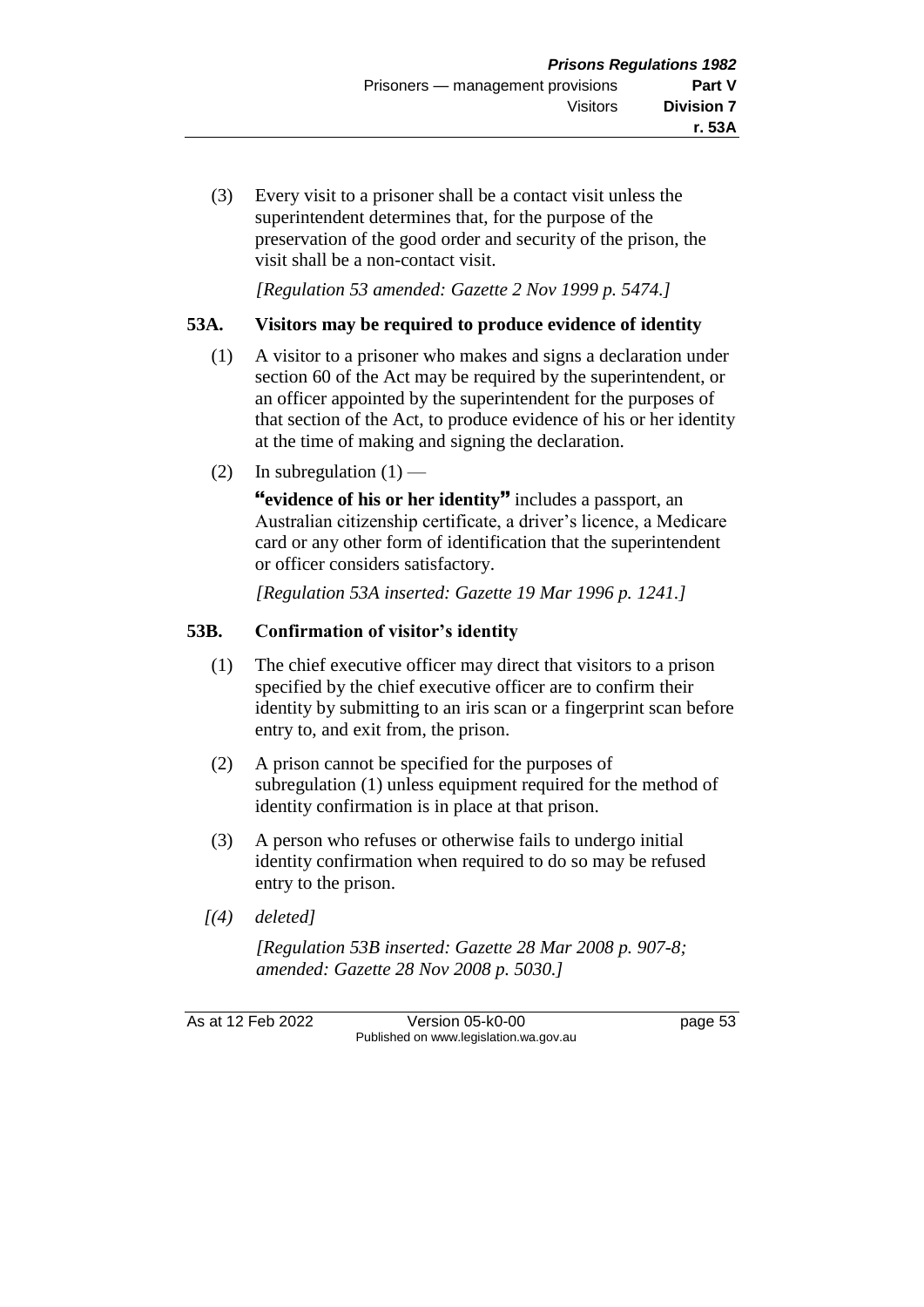#### **54. Form of visitor's declaration**

For the purposes of section 60 of the Act, the form of the declaration to be made and signed by a visitor to a prisoner shall be in accordance with Form 2 in the Schedule.

*[54A. Deleted: Gazette 3 Apr 2007 p. 1496.]*

#### **54B. Circumstances in which and periods for which persons may be banned from prison visits**

- (1) This regulation applies to a person who wishes to visit or have access to and speak to a prisoner under section 59, 64 or 65 of the Act.
- (2) A circumstance listed in column 1 of the Table to this regulation is prescribed under section 66(3) of the Act as a circumstance in which a person may be banned by the chief executive officer from visiting a specified prison.
- (3) A period listed in column 2 of the Table to this regulation opposite a circumstance listed in column 1 of that Table is prescribed under section 66(5) of the Act as the maximum period that a person may be banned in that circumstance.

| <b>Table</b>                                                                                   |                                                                                        |
|------------------------------------------------------------------------------------------------|----------------------------------------------------------------------------------------|
| Column 1                                                                                       | Column <sub>2</sub>                                                                    |
| Circumstances in which a person may<br>be banned from visiting a prison                        | <b>Maximum period for</b><br>which a person may be<br>banned from visiting a<br>prison |
| The person is a serious security risk to a<br>prison or the prison system.                     | 12 months                                                                              |
| The person has attempted to take a<br>weapon into a prison.                                    | 12 months                                                                              |
| The person has attempted to take an<br>unauthorised item other than a weapon<br>into a prison. | 6 months                                                                               |

page 54 Version 05-k0-00 As at 12 Feb 2022 Published on www.legislation.wa.gov.au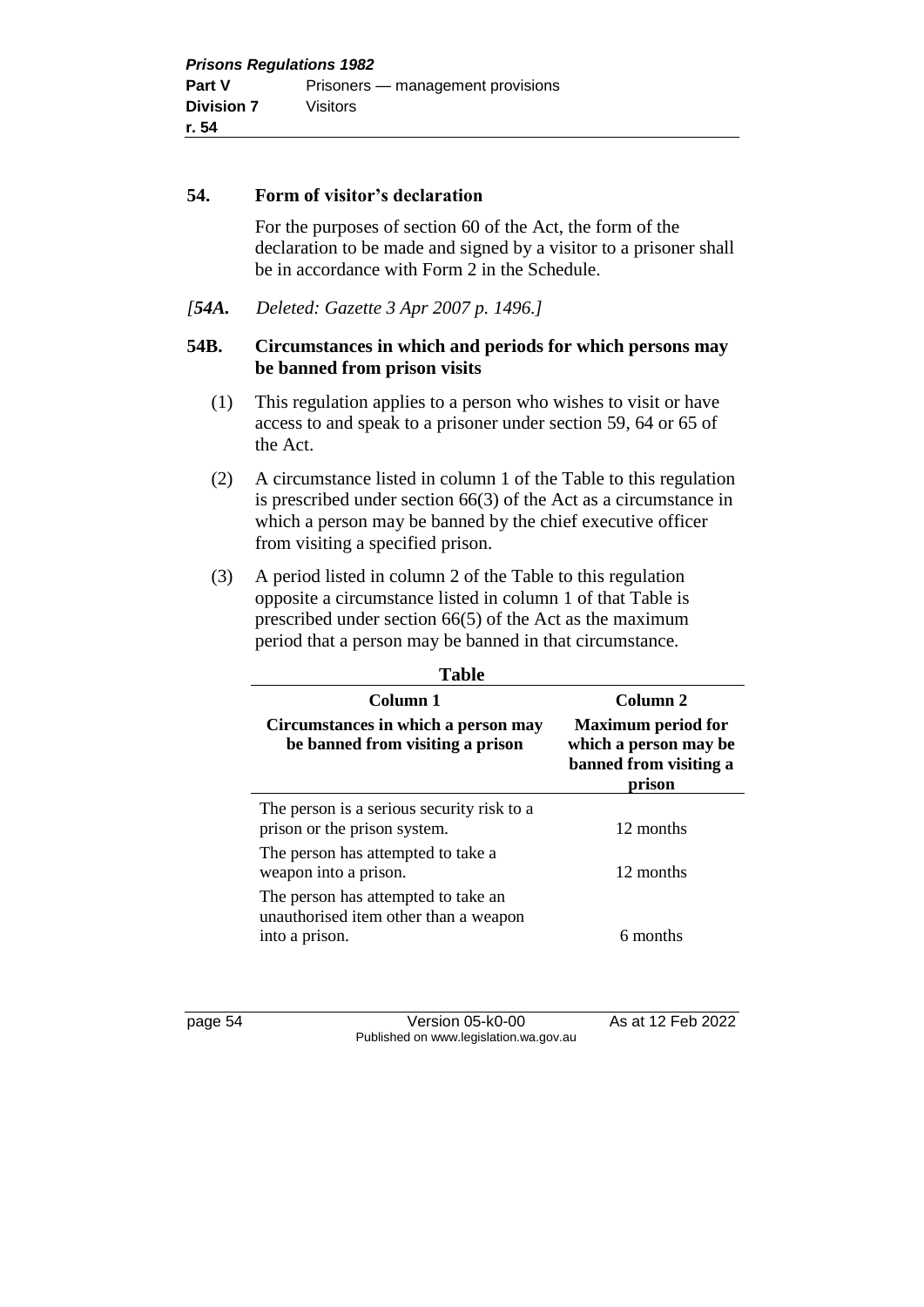| Column 1                                                                                                                                                                            | Column 2                                                                               |
|-------------------------------------------------------------------------------------------------------------------------------------------------------------------------------------|----------------------------------------------------------------------------------------|
| Circumstances in which a person may<br>be banned from visiting a prison                                                                                                             | <b>Maximum period for</b><br>which a person may be<br>banned from visiting a<br>prison |
| The person has threatened or assaulted a<br>contractor, medical officer, officer, prison<br>officer or subcontractor while that person<br>was carrying out functions under the Act. | 12 months                                                                              |
| The person has threatened to harm or has<br>harmed a dog used to search visitors to<br>prisoners or prisons.                                                                        | 6 months                                                                               |
| The person has coerced or attempted to<br>coerce a visitor to a prisoner to<br>contravene section $50(1)$ of the Act.                                                               | 12 months                                                                              |
| The person is the subject of a charge<br>relating to or has been convicted of an<br>offence under the following provisions —                                                        |                                                                                        |
| <b>Court Security and Custodial Services</b><br>Act 1999 section 90 or 91                                                                                                           | 12 months                                                                              |
| <b>Court Security and Custodial Services</b><br>Act 1999 section 92                                                                                                                 | 6 months                                                                               |
| Prisons Act 1981 section 49(6)                                                                                                                                                      | 3 months                                                                               |
| <i>Prisons Act 1981</i> section $50(1)(a)$ or (b)                                                                                                                                   | 12 months                                                                              |
| Prisons Act 1981 section 50(2)                                                                                                                                                      | 6 months                                                                               |
| Prisons Act 1981 section 50(3)                                                                                                                                                      | 3 months                                                                               |
| <i>Prisons Act 1981</i> section $52(1)(a)$ or (b)                                                                                                                                   | 6 months                                                                               |
| Prisons Act 1981 section 52(3)                                                                                                                                                      | 3 months                                                                               |
| <i>Prisons Act 1981</i> section $52(4)(a)$ or (b)                                                                                                                                   | 12 months                                                                              |
| Prisons Act 1981 section 60(4)                                                                                                                                                      | 3 months                                                                               |
| The Criminal Code section 145                                                                                                                                                       | 12 months                                                                              |
| Young Offenders Act 1994 section 191<br>or 192                                                                                                                                      | 6 months                                                                               |
| Young Offenders Act 1994 section 193(2)<br>or 194                                                                                                                                   | 12 months                                                                              |

As at 12 Feb 2022 Version 05-k0-00 page 55 Published on www.legislation.wa.gov.au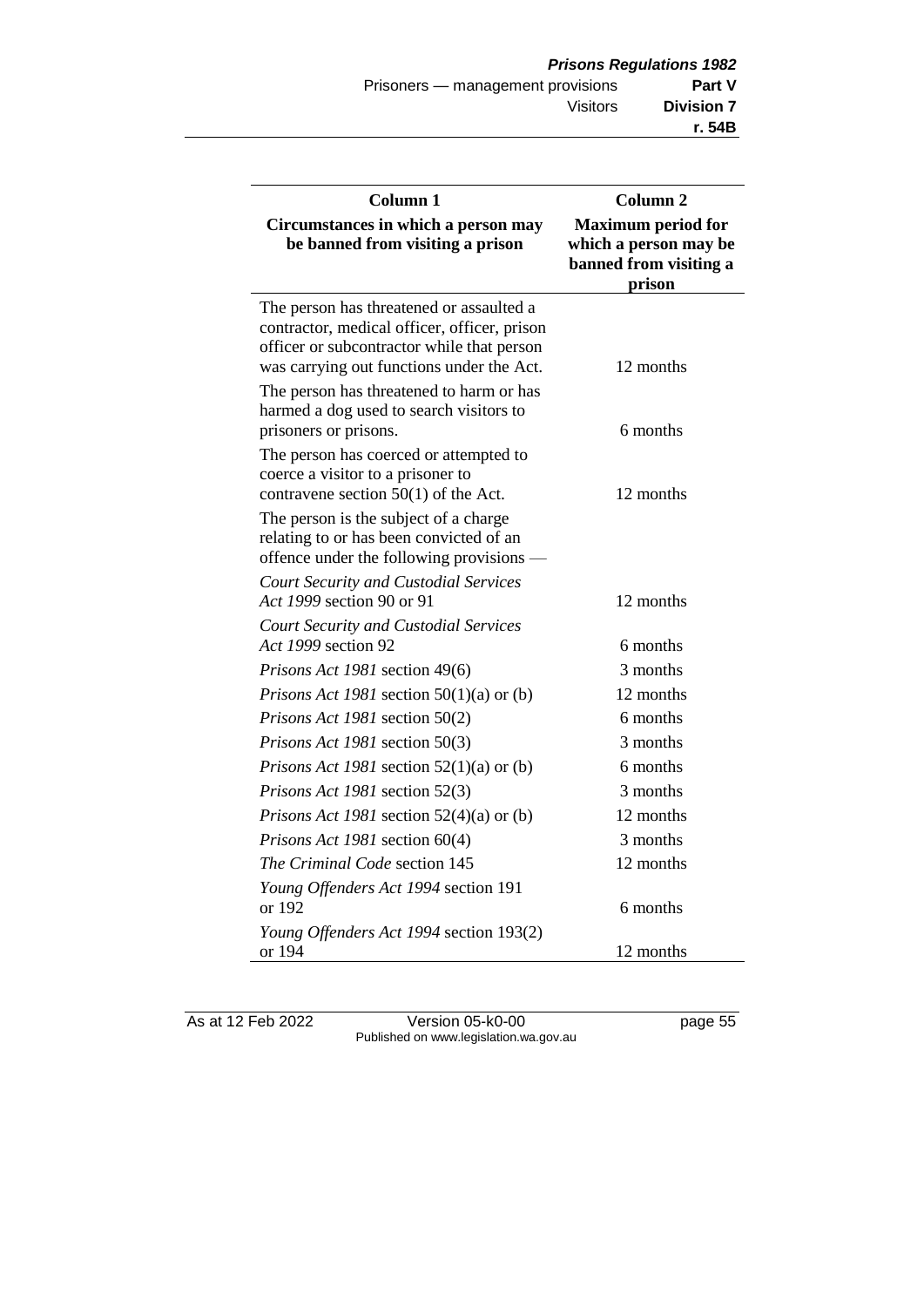*[Regulation 54B inserted: Gazette 11 Jun 2004 p. 2000-1.]*

### **54BA. Reasons that are not required to be given for the purposes of section 66(6) of the Act**

For the purposes of section  $66(7)(b)$  of the Act, the reasons listed in the Table to this regulation are prescribed as reasons that the chief executive officer is not required to give under section 66(6) of the Act.

### **Table**

Giving the reason could reasonably be expected to impair the effectiveness of a lawful method of or procedure for preventing, detecting, investigating or dealing with a contravention or possible contravention of the law.

Giving the reason could reasonably be expected to reveal the existence of an investigation into a possible contravention of the law, whether or not, proceedings have been taken as a result of the investigation.

Giving the reason could reasonably be expected to enable the existence or non-existence, or identity, of a confidential source of information relating to the enforcement or administration of the law to be discovered.

Giving the reason could reasonably be expected to prejudice the fair trial of a person or the impartial adjudication of a disciplinary matter.

Giving the reason could reasonably be expected to endanger the life or physical safety of a person.

Giving the reason could reasonably be expected to endanger the security of property.

Giving the reason could reasonably be expected to prejudice the maintenance or enforcement of lawful measures to protect public safety.

page 56 Version 05-k0-00 As at 12 Feb 2022 Published on www.legislation.wa.gov.au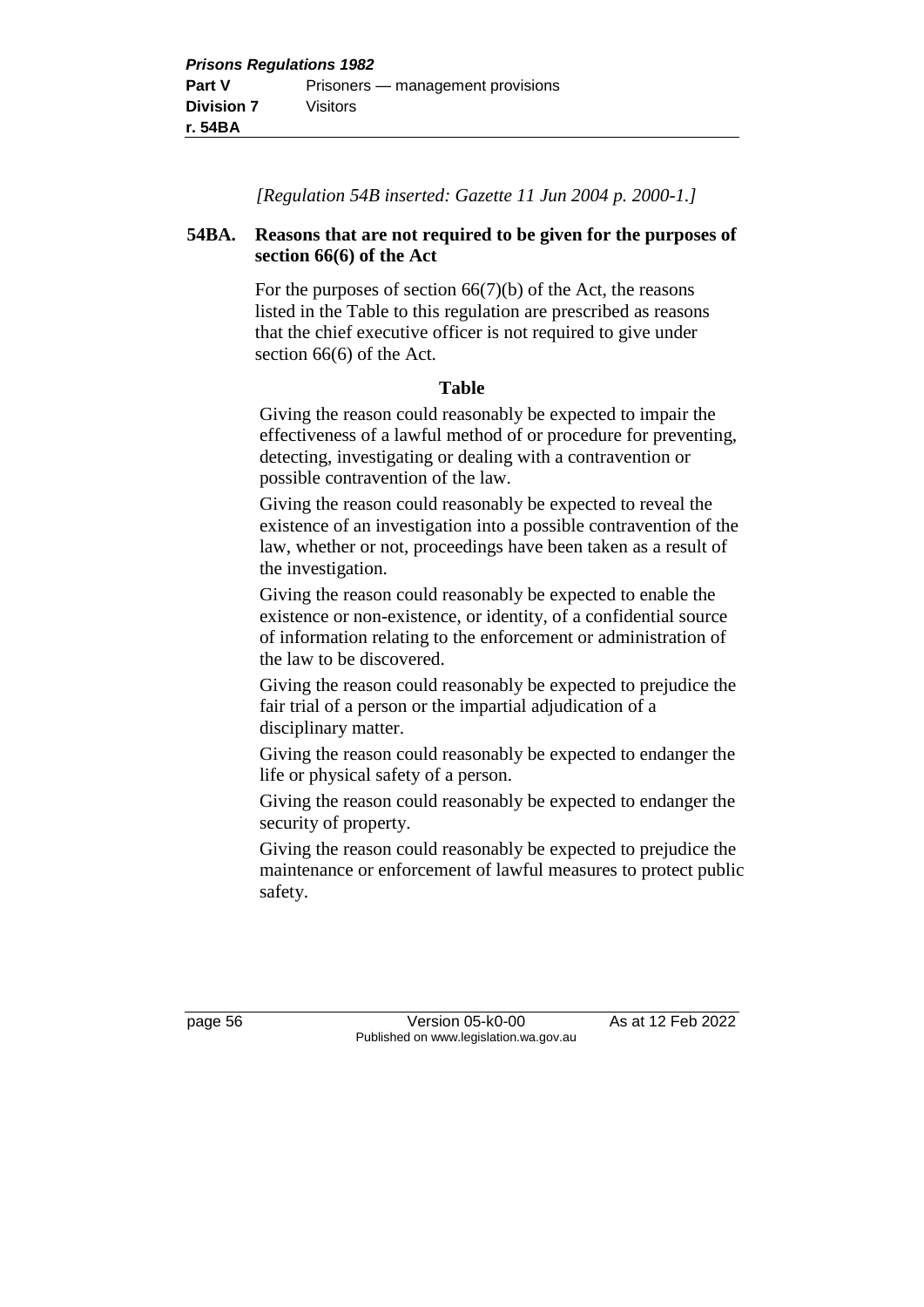Giving the reason could reasonably be expected to facilitate the escape of any person from lawful custody or endanger the security of a prison.

*[Regulation 54BA inserted: Gazette 11 Jun 2004 p. 2001-2.]*

# **Division 8 — Separation of prisoners**

*[Heading inserted: Gazette 3 Apr 2007 p. 1496.]*

## **54C. Separation of prisoners**

- (1) The chief executive officer may, where he is of the opinion that the management, control or security of a prison or of the prisoners therein requires —
	- (a) that prisoners of a particular category or description be confined in a separate part of the prison —
		- (i) by instrument in writing declare that a part of the prison specified in the instrument is set aside for the confinement of that particular category or description of prisoner;
		- (ii) from time to time determine the prisoners who shall be confined in that part of the prison; and
		- (iii) by order under section 35 of the Act make provision for the management, control, security and routine in that part of the prison and of the prisoners confined in that part;
	- (b) that special provision be made for prisoners of a particular category or description —
		- (i) by order under section 35 of the Act make provision for the management, control, security and routine of such prisoners; and
		- (ii) from time to time determine the prisoners to whom those provisions shall apply.
- (2) The chief executive officer may by instrument in writing amend, or revoke a declaration under subregulation  $(1)(a)(i)$  or

As at 12 Feb 2022 Version 05-k0-00 page 57 Published on www.legislation.wa.gov.au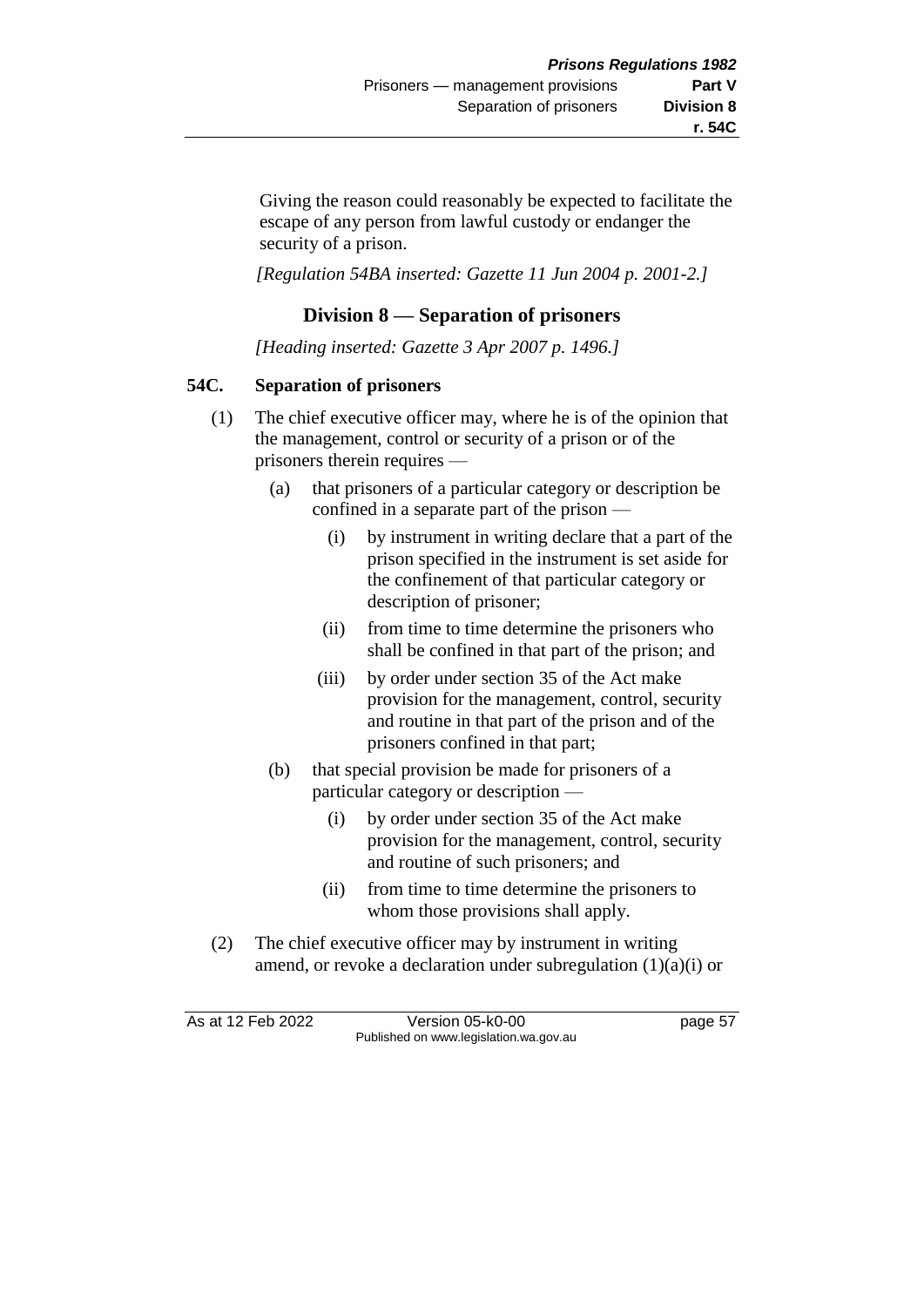may revoke the declaration and substitute another declaration for it.

- (3) Nothing in subregulation (1) affects the application of these regulations to any prisoner but, subject to that limitation, the provisions as to management, control, security and routine —
	- (a) applicable in a part of a prison set aside under subregulation  $(1)(a)(i)$  and to the prisoners confined in that part; or
	- (b) applicable under subregulation (1)(b) to prisoners of a particular category or description,

may differ from those applicable in other parts or another part of the prison or to other prisoners or prisoners of another category or description.

*[Regulation 54C inserted: Gazette 25 Mar 1988 p. 898; amended: Gazette 2 Nov 1999 p. 5475.]* 

# **Division 9 — Absence permits**

*[Heading inserted: Gazette 3 Apr 2007 p. 1496.]*

#### **54D. Prescribed purposes or circumstances for absence permits**

For the purposes of section 83(3)(a) of the Act, a prescribed purpose is, or prescribed circumstances are —

- (a) facilitating the rehabilitation of a prisoner and the successful reintegration of the prisoner into the community;
- (b) facilitating the education and training of a prisoner;
- (c) facilitating the employment, or the preparation for employment, of a prisoner;
- (d) facilitating participation by a prisoner in community work or work associated with the operation of the prison;
- (e) facilitating the maintenance by a prisoner of cultural ties and enabling the prisoner to meet cultural obligations;

page 58 Version 05-k0-00 As at 12 Feb 2022 Published on www.legislation.wa.gov.au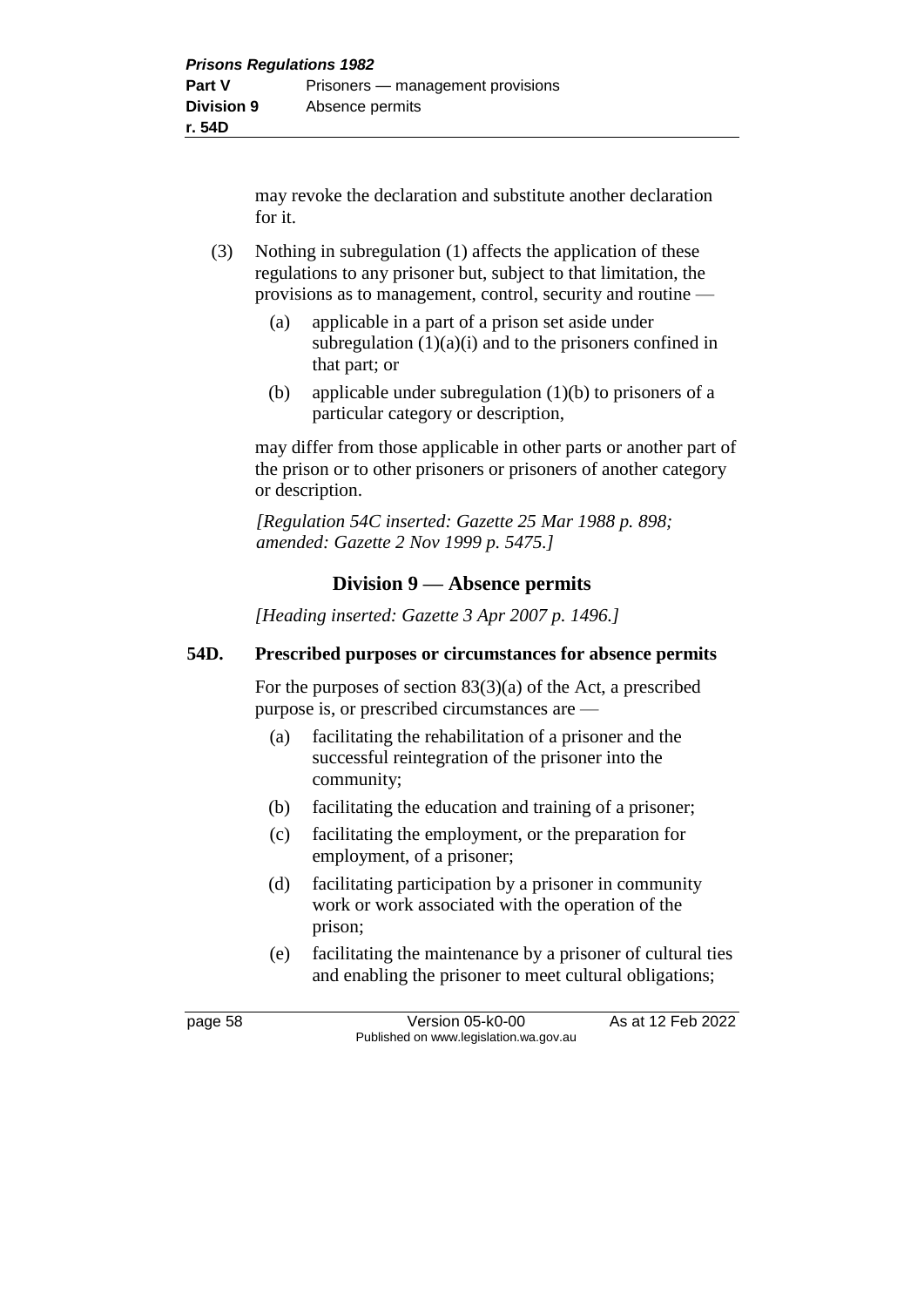- (f) facilitating the observance by a prisoner of religious or spiritual beliefs or practices;
- (g) facilitating a prisoner's participation in recreational activities or other activities that will promote the wellbeing of the prisoner;
- (h) preparing a prisoner for release;
- (i) facilitating the maintenance of contact between a prisoner and his or her family, or any other approved person, and enabling the prisoner to meet responsibilities to that family or person, including parental or guardianship responsibilities;
- (j) enabling the prisoner to be absent from prison on compassionate grounds;
- (k) facilitating the provision of medical, dental or other approved ancillary health services to a prisoner;
- (l) facilitating the investigation of an offence or the administration of justice.

*[Regulation 54D inserted: Gazette 3 Apr 2007 p. 1496-7.]*

# **54E. Duration of absence permit**

- (1) In the case of an absence permit for a purpose or in circumstances mentioned in regulation 54D(a), (b), (c), (d), (e), (f), (g) or (h), the period specified in the absence permit under section  $83(2)(a)$  of the Act shall be not longer than —
	- (a) the shortest period reasonably required for that purpose or in those circumstances, including travel time; or
	- (b) 12 hours, plus travelling time to and from the prison,

whichever is shorter.

(2) In the case of an absence permit for a purpose or in circumstances mentioned in regulation 54D(i), the period

As at 12 Feb 2022 Version 05-k0-00 page 59 Published on www.legislation.wa.gov.au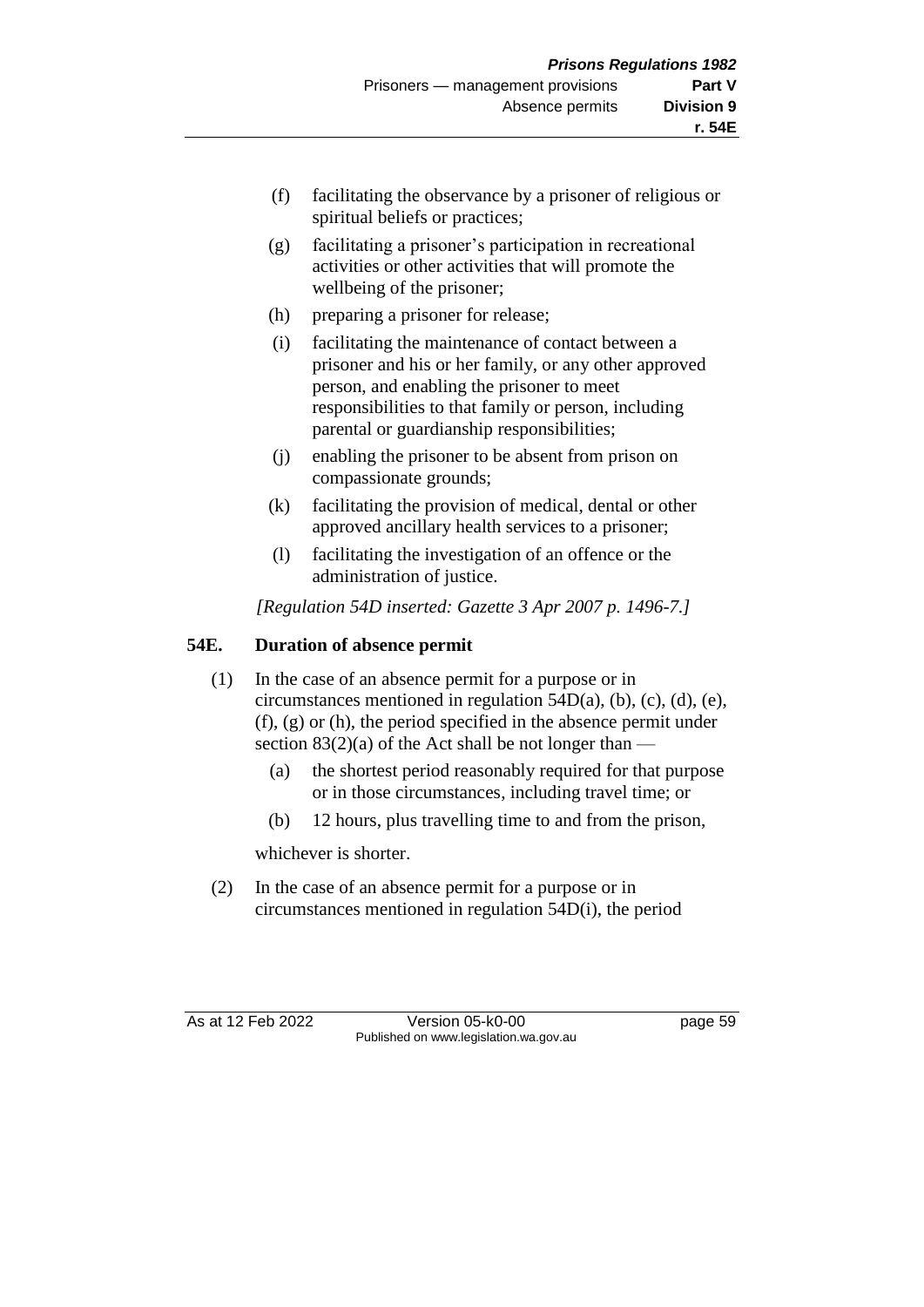specified in the absence permit under section 83(2)(a) of the Act shall be not longer than —

- (a) the shortest period reasonably required for that purpose or in those circumstances, including travel time; or
- (b) 36 hours, plus travelling time to and from the prison,

whichever is shorter.

(3) In the case of an absence permit for a purpose or in circumstances mentioned in regulation  $54D(i)$ , (k) or (l), the period specified in the absence permit under section 83(2)(a) of the Act shall be the shortest period reasonably required for that purpose or in those circumstances, including travel time.

*[Regulation 54E inserted: Gazette 3 Apr 2007 p. 1497-8.]*

### **54F. Eligibility for absence permit**

- (1) A prisoner is not eligible to receive an absence permit except in accordance with this regulation.
- (2) Every prisoner is eligible to receive an absence permit for a purpose or in circumstances mentioned in regulation 54D(j), (k) or (l).
- (3) A prisoner who has been given a minimum security rating by the chief executive officer is eligible to receive an absence permit for a purpose or in circumstances mentioned in regulation 54D(a), (b), (c), (d), (e), (f), (g), (h) or (i).
- (4) A prisoner sentenced to a life term or indefinite imprisonment is eligible to receive an absence permit for a purpose or in circumstances mentioned in regulation  $54D(a)$ , (b), (c), (d), (e),  $(f)$ ,  $(g)$ ,  $(h)$  or  $(i)$  if that purpose is, or those circumstances are, part of a re-socialisation programme approved under the *Sentence Administration Act 2003* section 13.

*[Regulation 54F inserted: Gazette 3 Apr 2007 p. 1498.]*

page 60 Version 05-k0-00 As at 12 Feb 2022 Published on www.legislation.wa.gov.au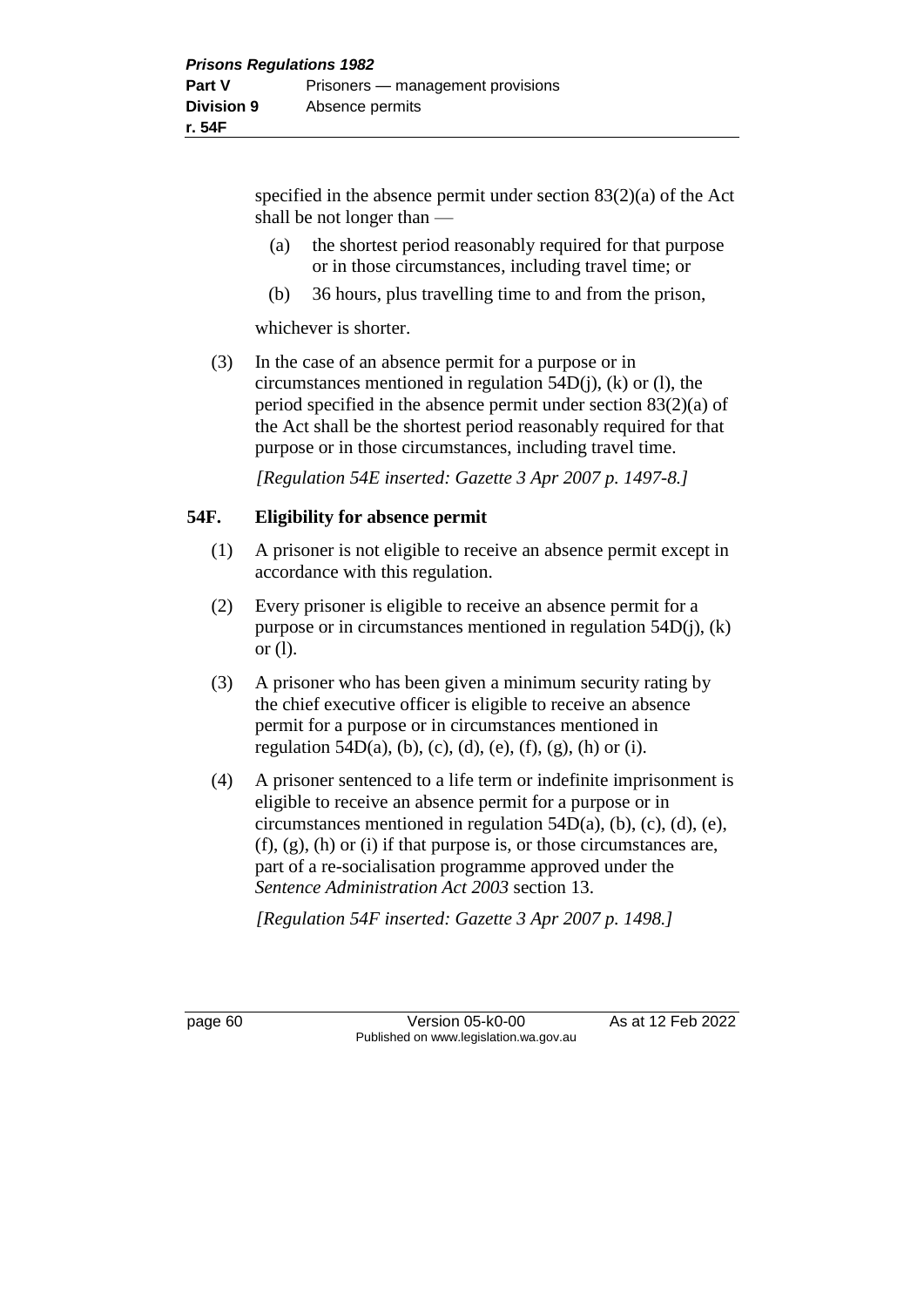## **54G. Arrangements relating to accommodation and community work**

The chief executive officer may —

- (a) enter into an arrangement with a person for  $-$ 
	- (i) a prisoner to stay in accommodation provided or arranged by the person; or
	- (ii) a prisoner to perform community work for, or arranged by, the person; or
	- (iii) the person to accompany the prisoner,

while the prisoner is absent from prison on an absence permit; and

(b) as part of an arrangement under paragraph (a)(ii), require a financial contribution, payment or commitment from the person to cover expenses incurred by the Department in relation to the absence permit.

*[Regulation 54G inserted: Gazette 3 Apr 2007 p. 1498-9.]*

### **54H. Terms of paid employment of prisoner on an absence permit**

Where a prisoner is in paid employment while absent from prison on an absence permit, the terms and conditions, including the amount payable, in respect of the employment shall be —

- (a) the terms and conditions including the amount payable under any award or agreement in force under —
	- (i) the *Industrial Relations Act 1979*; or
	- (ii) the *Industrial Relations Act 1988* of the Commonwealth,

that applies to the employment; or

(b) if there is no such award or agreement — such terms and conditions, including the amount payable, as are agreed upon by the employer and the chief executive officer.

*[Regulation 54H inserted: Gazette 3 Apr 2007 p. 1499.]*

As at 12 Feb 2022 Version 05-k0-00 page 61 Published on www.legislation.wa.gov.au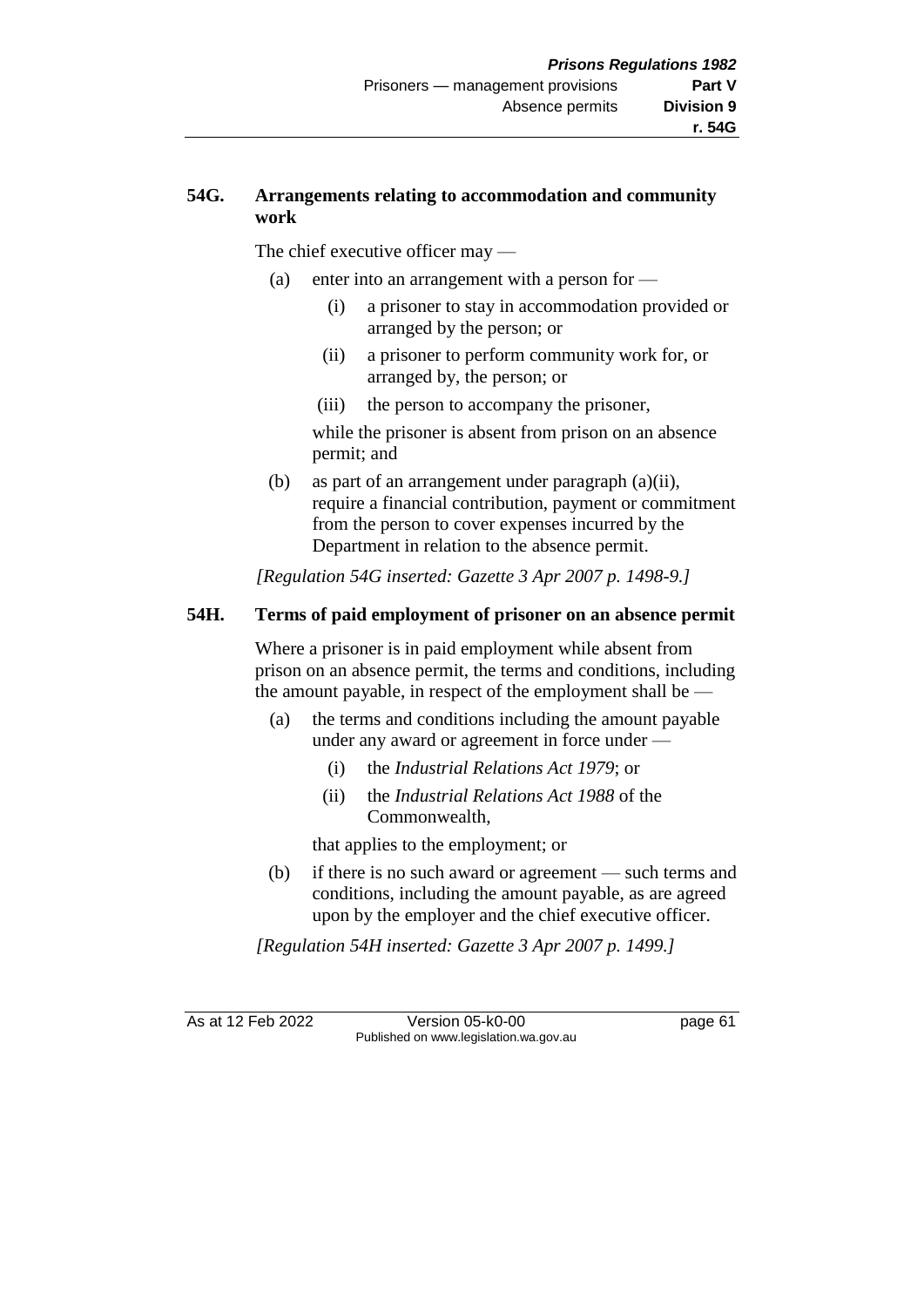### **54I. Appointment of escorts and supervisors**

The chief executive officer may appoint as an escort or supervisor of a prisoner who is absent from prison on an absence permit —

- (a) a prison officer; or
- (b) a contract worker as defined in the *Court Security and Custodial Services Act 1999* section 3; or
- (c) any other person who the chief executive officer thinks is fit to be appointed as an escort or supervisor.

*[Regulation 54I inserted: Gazette 3 Apr 2007 p. 1499.]*

# **54J. Restrictions on giving absence permits**

The chief executive officer shall not give an absence permit to a prisoner unless he or she is satisfied that the prisoner will, at all times that the prisoner is absent from prison under the permit, comply with every condition of the permit.

*[Regulation 54J inserted: Gazette 3 Apr 2007 p. 1499.]*

# **54K. Standard conditions of absence permits**

- (1) An absence permit is subject to the condition that the prisoner shall —
	- (a) at all times that the prisoner is absent from prison under the permit, remain in the charge of an escort, or under the supervision of a supervisor, as specified in the permit; and
	- (b) comply with every order or direction of that escort or supervisor.
- (2) An absence permit for a period requiring overnight accommodation is subject to the condition that the prisoner shall stay in approved accommodation and no other accommodation.

*[Regulation 54K inserted: Gazette 3 Apr 2007 p. 1500.]*

page 62 Version 05-k0-00 As at 12 Feb 2022 Published on www.legislation.wa.gov.au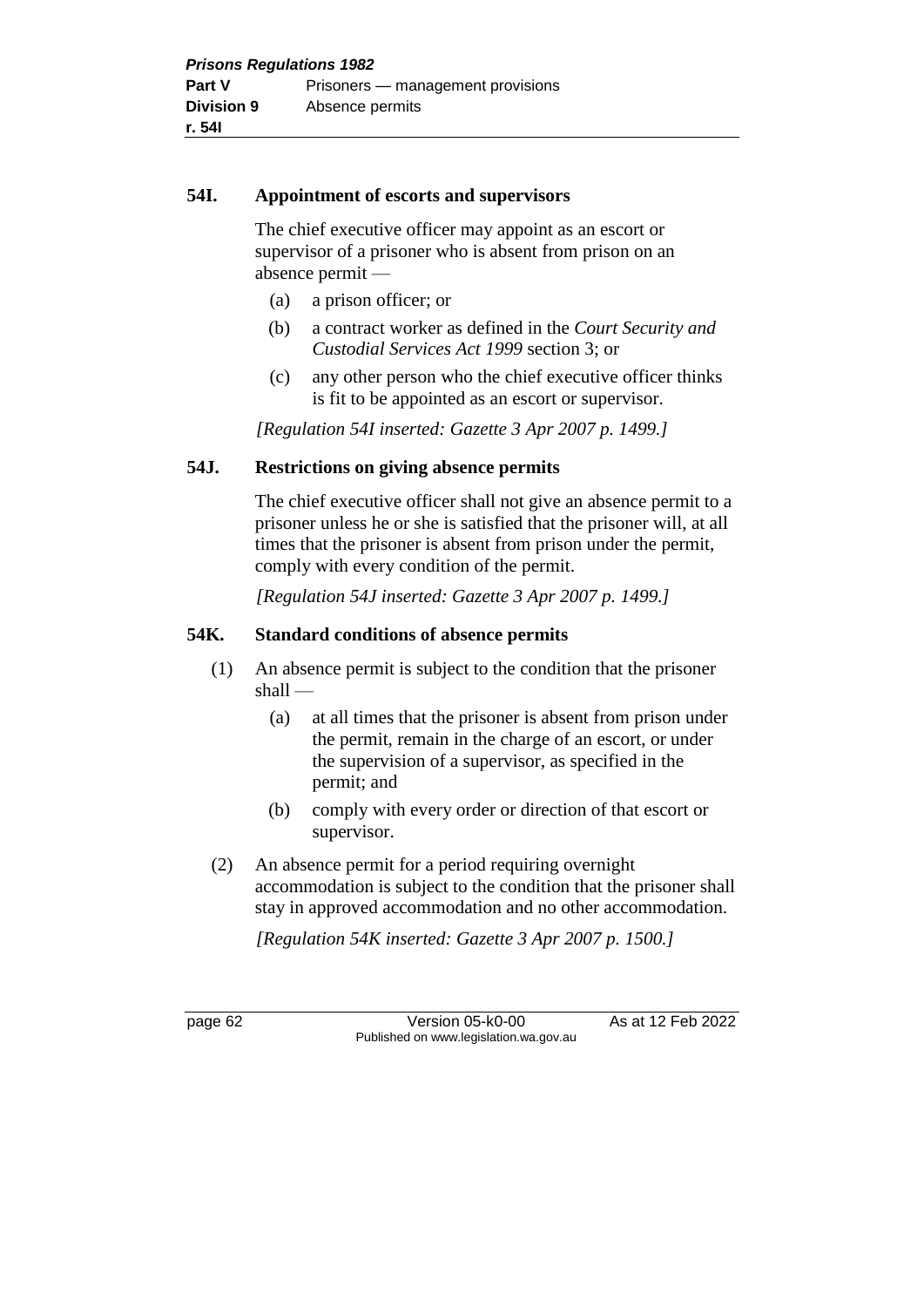## **54L. Amounts deducted from moneys paid to a prisoner on an absence permit**

- (1) The chief executive officer may order a deduction from moneys paid to a prisoner employed while the prisoner is absent from prison on an absence permit —
	- (a) to pay any outstanding fines, restitution or compensation payable by the prisoner under a conviction by a court or a determination under Part VII of the Act; or
	- (b) for the prisoner's savings or purchases; or
	- (c) for the prisoner's contributions to the upkeep of his or her family, or any other approved person; or
	- (d) to defray any expenses relating to board or employment incurred while the prisoner was absent on the permit.
- (2) When money is deducted under subregulation (1), the balance remaining shall not be less than one week's gratuities payable for work classified under regulation 44(1) as Level 1.

*[Regulation 54L inserted: Gazette 3 Apr 2007 p. 1500.]*

## **Division 10 — Interstate absence permits**

*[Heading inserted: Gazette 3 Apr 2007 p. 1500.]*

#### **54M. Terms used in this Division**

In this Division, unless the contrary intention appears —

*corresponding law* means a law that is declared to be a corresponding law in regulation 54N;

*external facility* has the meaning given to that term in section 23(1) of the Act;

#### *interstate absence permit* —

(a) in relation to a prisoner in this State, means an absence permit authorising the person to travel to or through a participating State or Territory; and

As at 12 Feb 2022 Version 05-k0-00 page 63 Published on www.legislation.wa.gov.au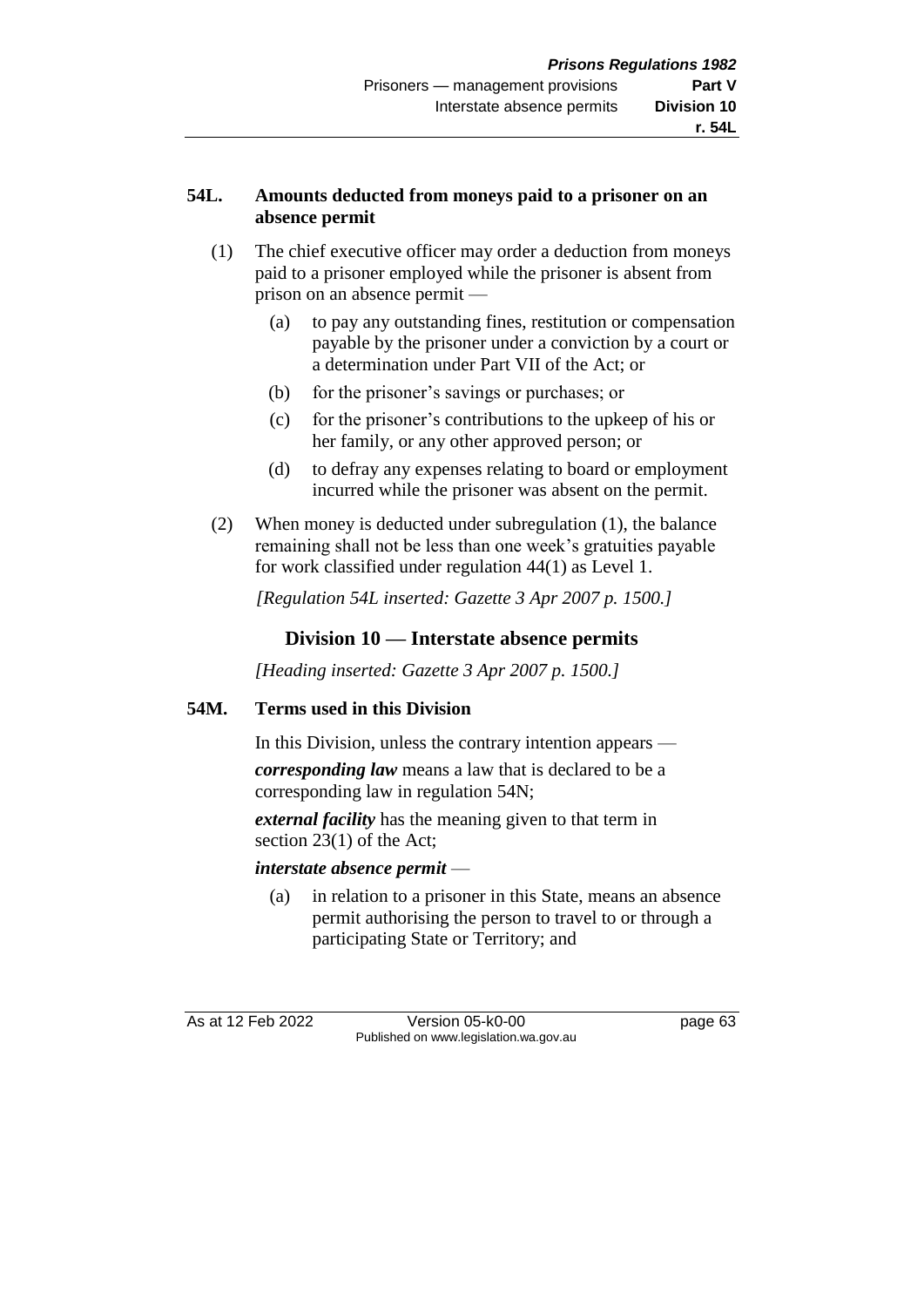(b) in relation to an interstate prisoner, means a permit given under a corresponding law authorising the prisoner to travel to or through this State;

*interstate escort* means a person who is authorised under an interstate absence permit to escort an interstate prisoner to or through this State;

*interstate prisoner* means a person imprisoned in a participating State or Territory;

*participating State or Territory* means any other State or a Territory in which a corresponding law is in force.

*[Regulation 54M inserted: Gazette 3 Apr 2007 p. 1500-1.]*

#### **54N. Corresponding laws**

A law of another State or a Territory specified in the Table to this regulation is declared to be a corresponding law for the purposes of this Division.

| Table                                                                               |                                     |  |
|-------------------------------------------------------------------------------------|-------------------------------------|--|
| Law                                                                                 | <b>State/Territory</b>              |  |
| Prisoners' Interstate Leave<br>Act 1997                                             | <b>Australian Capital Territory</b> |  |
| Crimes (Administration of<br>Sentences) Act 1999 Part 2<br>Division 3 Subdivision 2 | New South Wales                     |  |
| Prisons (Correctional<br>Services) Act Part XVII<br>Division 2                      | Northern Territory                  |  |
| Corrective Services Act 2006<br>Chapter 2 Part 2 Division 9                         | Queensland                          |  |
| Correctional Services<br>Act 1982 Part 4 Division 5                                 | South Australia                     |  |
| Corrections Act 1997 Part 6                                                         | Tasmania                            |  |
| Corrections Act 1986<br>Part 8A                                                     | Victoria                            |  |

*[Regulation 54N inserted: Gazette 3 Apr 2007 p. 1501.]*

page 64 Version 05-k0-00 As at 12 Feb 2022 Published on www.legislation.wa.gov.au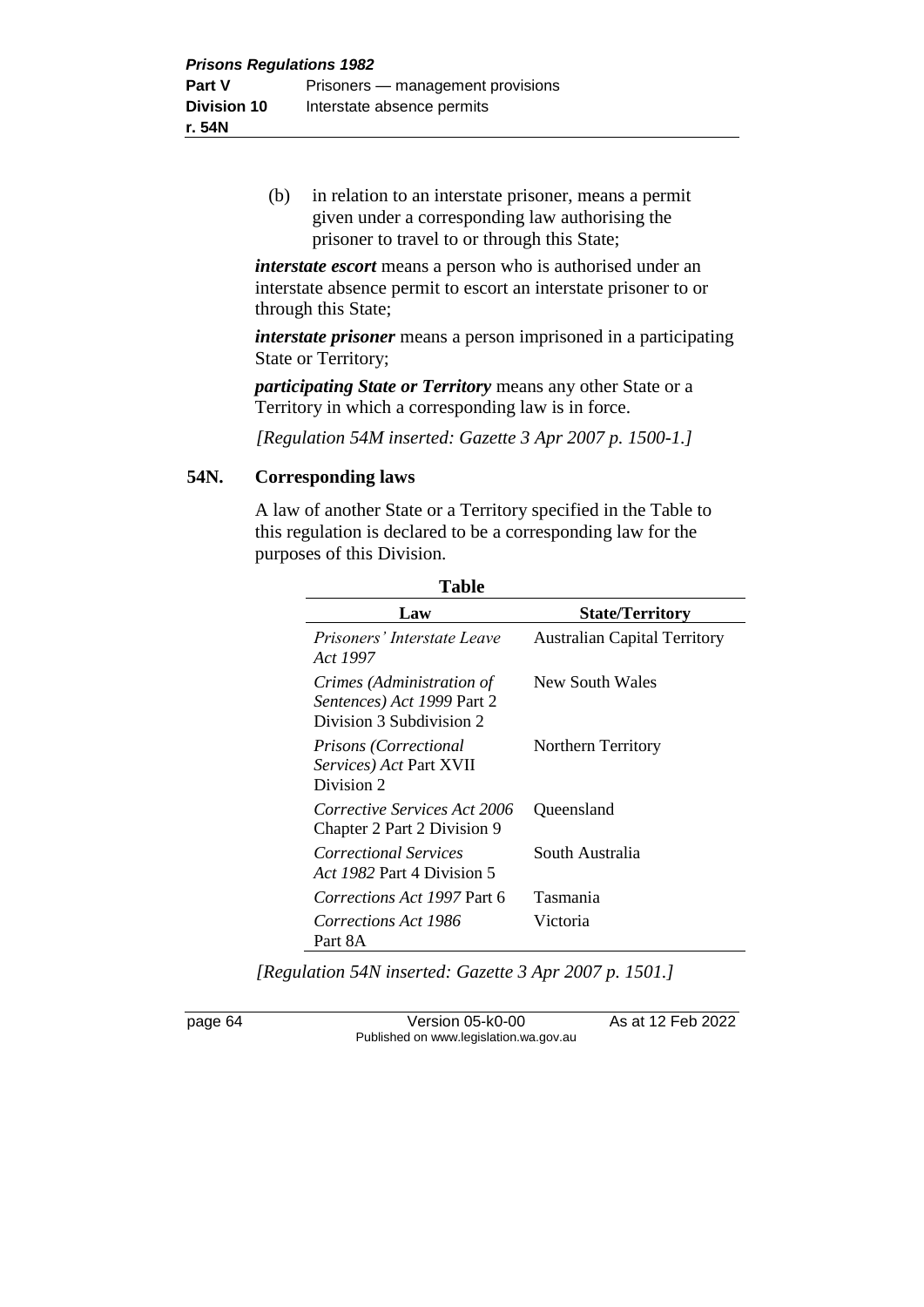#### **54O. Interstate absence permit**

The chief executive officer may, if he or she thinks it is appropriate, give to a prisoner in this State an interstate absence permit for any purpose that, or in any circumstances where, an absence permit may be given.

*[Regulation 54O inserted: Gazette 3 Apr 2007 p. 1501.]*

#### **54P. Notice to participating State or Territory**

On giving an interstate absence permit to a prisoner in this State, the chief executive officer shall give written notice of the fact that the permit has been given, and of the period of the permit —

- (a) in relation to the participating State or Territory to which the prisoner is travelling —
	- (i) to the officer responsible for the administration of prisons (however described) in that State or Territory; and
	- (ii) to the chief officer of police of that State or Territory;

and

(b) in relation to any other participating State or Territory through which the prisoner is travelling — to the chief officer of police of that State or Territory.

*[Regulation 54P inserted: Gazette 3 Apr 2007 p. 1502.]*

#### **54Q. WA escorts**

If it is a condition of an interstate absence permit given to a prisoner in this State that the prisoner shall be escorted to or through a participating State or Territory, the permit —

(a) authorises the escort to be in charge of the prisoner for the purpose of escorting the prisoner to or through the participating State or Territory in accordance with the permit; and

As at 12 Feb 2022 Version 05-k0-00 page 65 Published on www.legislation.wa.gov.au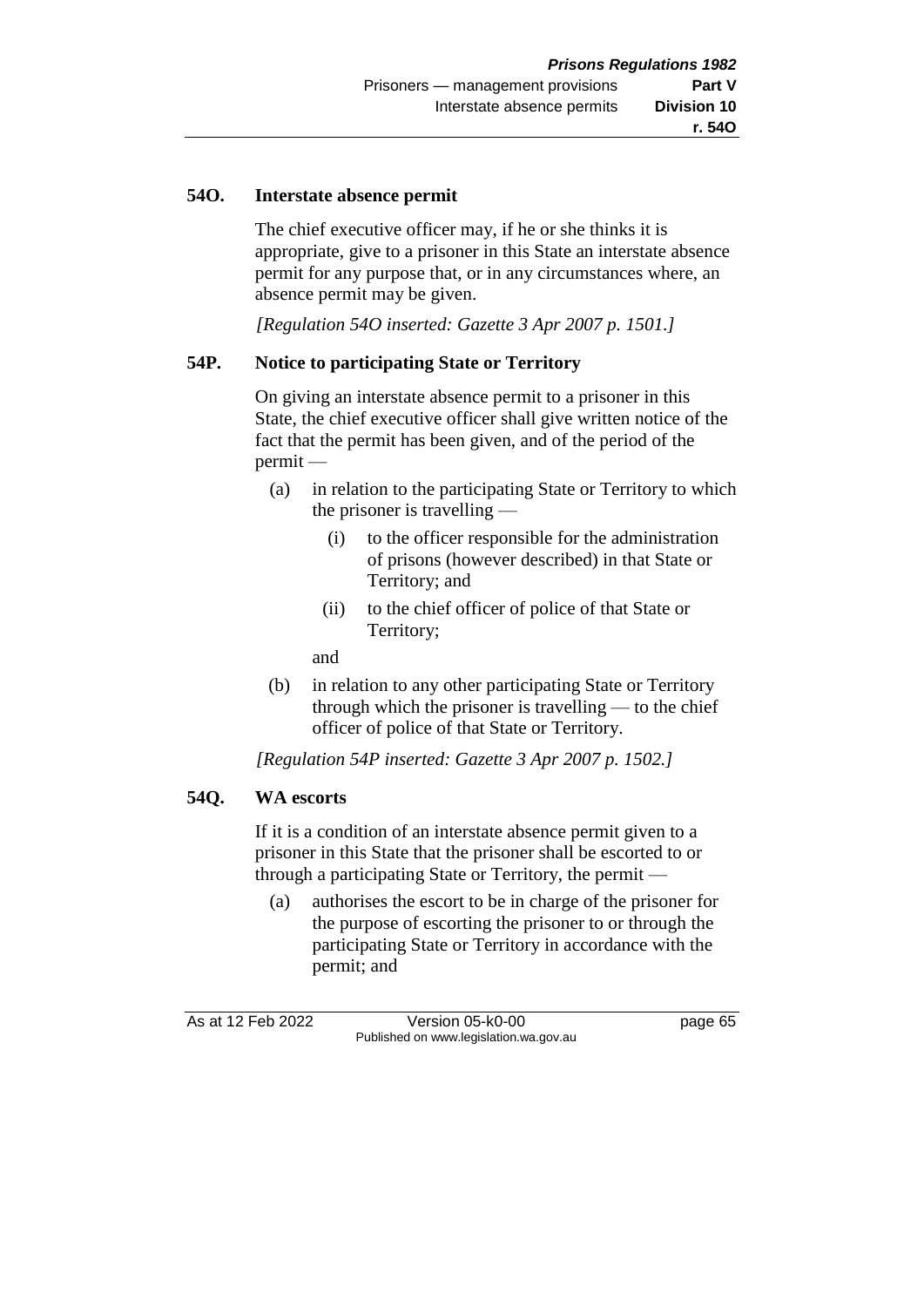(b) authorises the escort to be in charge of the prisoner for the purpose of returning the prisoner to the prison or any external facility from which the prisoner is absent,

except for any period during which the prisoner is in custody in a prison in a participating State or Territory under a provision of a corresponding law corresponding with regulation 54R(2) or 54T.

*[Regulation 54Q inserted: Gazette 3 Apr 2007 p. 1502.]*

#### **54R. Interstate escorts**

- (1) An interstate escort is authorised, while in this State
	- (a) to be in charge of an interstate prisoner for the purposes and period set out in the relevant interstate absence permit; and
	- (b) to be in charge of the interstate prisoner for the purpose of returning the prisoner to the participating State or Territory,

except for any period during which the prisoner is in custody in a prison, external facility or police lock-up under subregulation (2) and regulation 54T.

(2) If the interstate prisoner is in the charge of an interstate escort and requires overnight accommodation while in this State, the prisoner may, at the request of the escort, be detained in a prison, external facility or police lock-up for that period, and the relevant interstate absence permit is sufficient authority for that detention.

*[Regulation 54R inserted: Gazette 3 Apr 2007 p. 1502-3.]*

#### **54S. Arrest of interstate prisoners**

If, while an interstate prisoner is in this State, the prisoner —

(a) escapes or attempts to escape from the charge of an interstate escort or from the custody of a prison, external facility or police lock-up under regulation 54R(2); or

page 66 **Version 05-k0-00** As at 12 Feb 2022 Published on www.legislation.wa.gov.au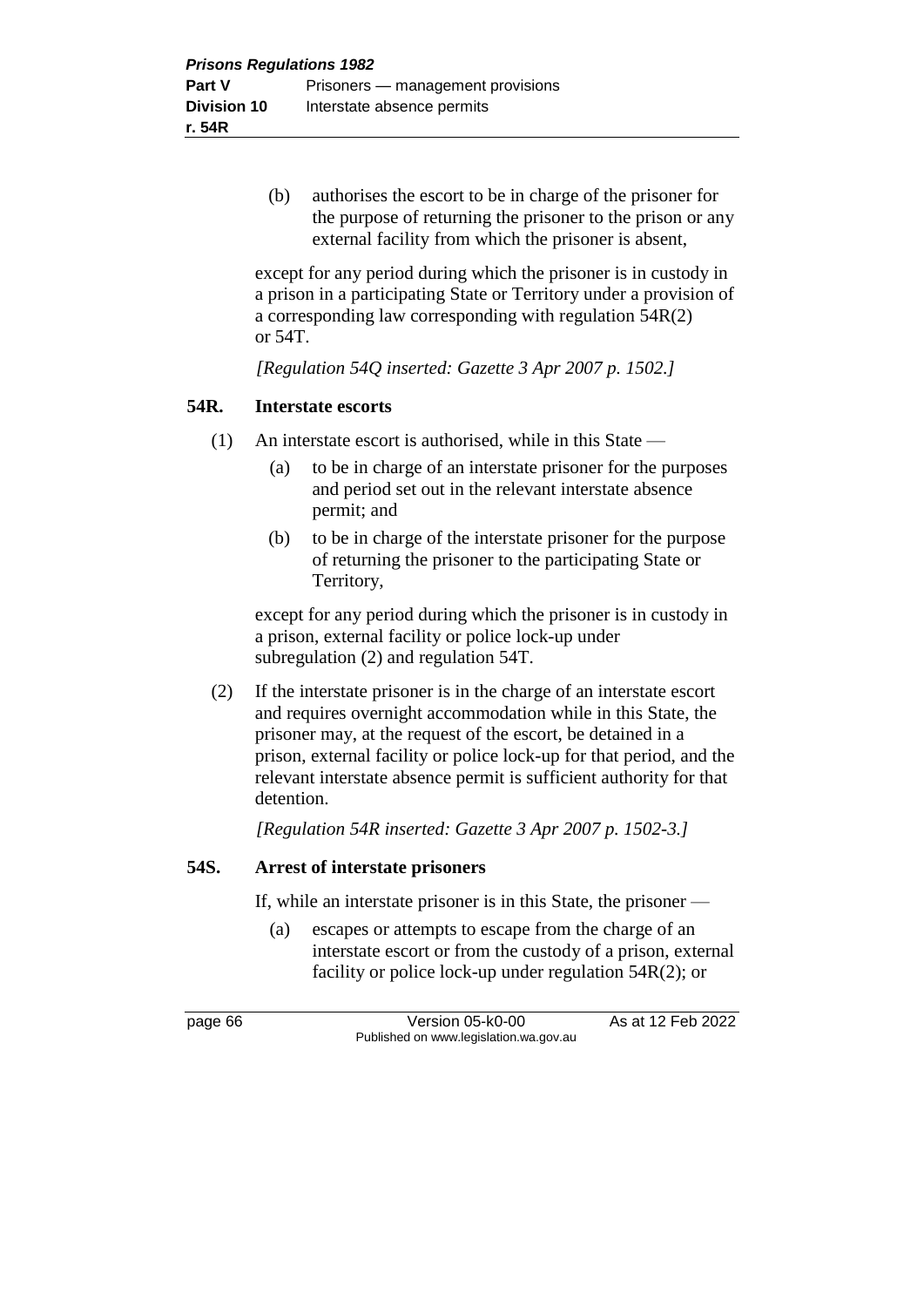(b) otherwise breaches a condition of the relevant interstate absence permit,

the prisoner may be arrested, without warrant, by a prison officer, a police officer, the prisoner's escort, if any, or a contract worker as defined in the *Court Security and Custodial Services Act 1999* section 3, and taken to the nearest police station.

*[Regulation 54S inserted: Gazette 3 Apr 2007 p. 1503.]*

### **54T. Return of arrested interstate prisoners to State or Territory of origin**

- (1) An interstate prisoner who is arrested under regulation 54S shall be brought before a court of summary jurisdiction within 2 working days of the day of arrest and may be detained in a prison, external facility or police lock-up until that occurs.
- (2) The court of summary jurisdiction may, if the court thinks appropriate, order that the prisoner —
	- (a) be returned by the prisoner's interstate escort to the State or Territory in which the relevant interstate absence permit was given; or
	- (b) be delivered into the custody of another escort for the purposes of being returned to that State or Territory,

as the case requires.

- (3) If an order is made under subregulation  $(2)(b)$ 
	- (a) the prisoner may be detained in a prison, external facility or police lock-up until —
		- (i) the order is executed; or
		- (ii) the expiration of 7 days from the making of the order,

whichever occurs first; and

As at 12 Feb 2022 Version 05-k0-00 page 67 Published on www.legislation.wa.gov.au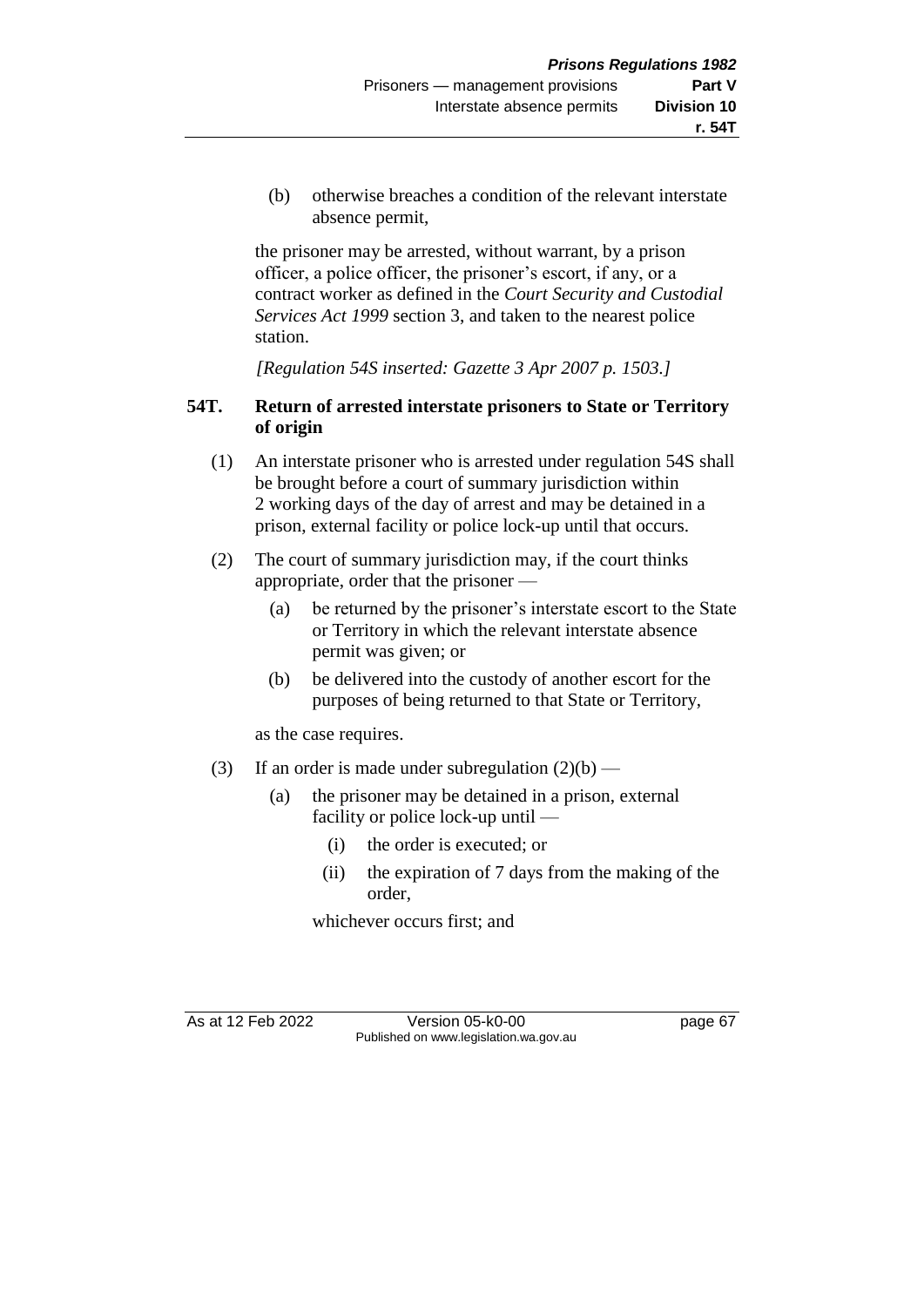(b) the order, if not executed, expires at the end of that 7 day period.

*[Regulation 54T inserted: Gazette 3 Apr 2007 p. 1503-4.]*

#### **54U. Status of detained interstate prisoners**

An interstate prisoner shall, while detained in a prison, external facility or police lock-up under regulation 54R(2) or 54T, be taken to be a prisoner for the purposes of —

- (a) the Act; and
- (b) these regulations except paragraph (a) of the definition of "interstate absence permit" in regulation 54M.

*[Regulation 54U inserted: Gazette 3 Apr 2007 p. 1504.]*

#### **Division 11 — Bring up orders**

*[Heading inserted: Gazette 3 Apr 2007 p. 1504.]*

#### **54V. Superintendent authorised to issue bring up order**

A superintendent of a prison is authorised for the purposes of section  $85(1)(c)$  of the Act.

*[Regulation 54V inserted: Gazette 3 Apr 2007 p. 1504.]*

#### **54W. Custody of prisoners on bring up orders**

Where an order under section 85 of the Act is made —

- (a) the superintendent of the prison in which the prisoner is confined may charge a prison officer or officer with the execution of the order; and
- (b) a prisoner who is brought up under the order shall
	- (i) while absent from a prison or other facility for the purpose specified in the order, be kept in the charge of a prison officer, officer or police officer; and
	- (ii) in due course and subject to any lawful order to the contrary, be returned to the custody from

page 68 Version 05-k0-00 As at 12 Feb 2022 Published on www.legislation.wa.gov.au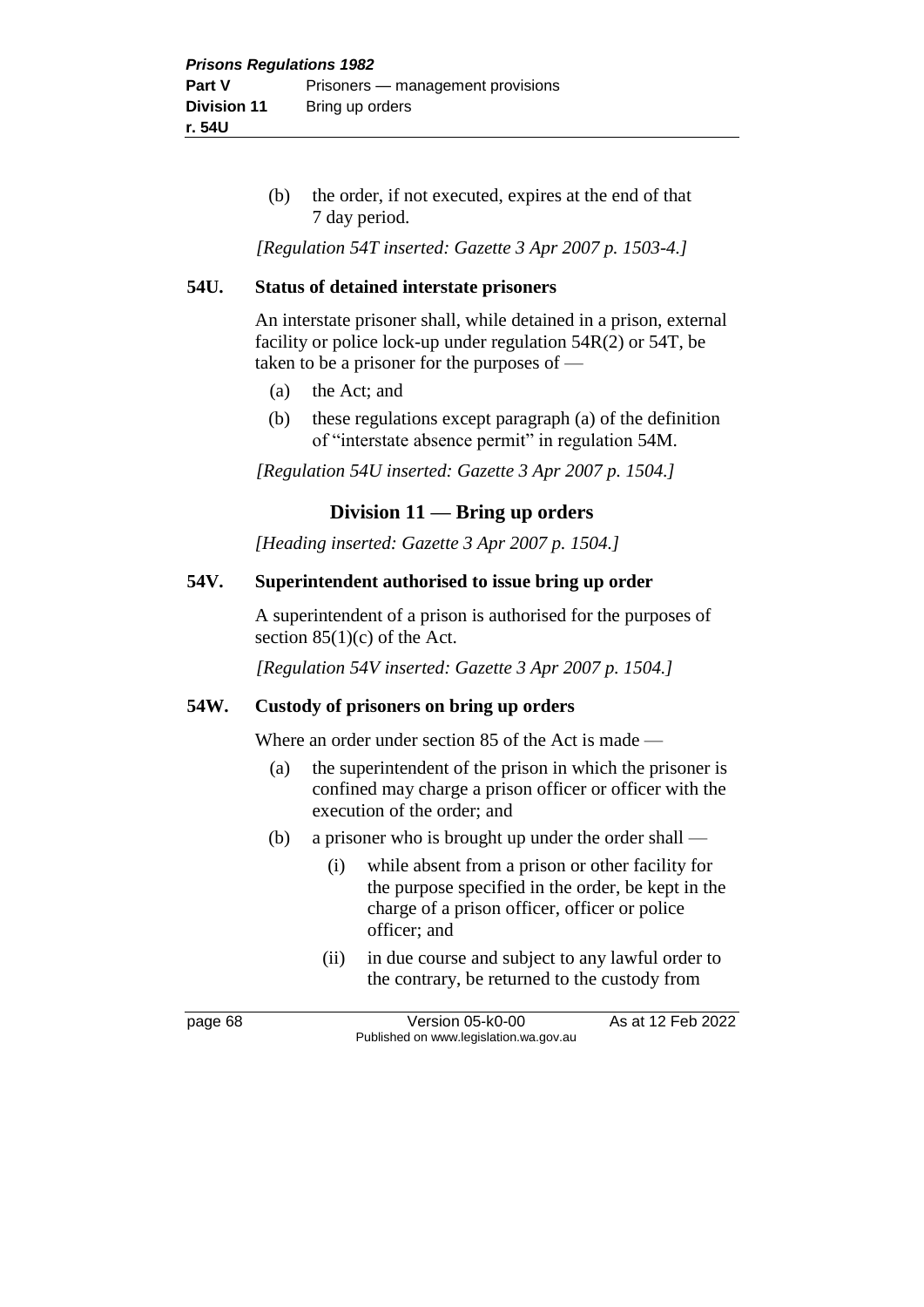which the prisoner was brought up without prejudice to any cause or matter for which he or she was in that custody;

and

- (c) if the proceeding that the prisoner is required to attend is adjourned, the prisoner may during the adjournment —
	- (i) be taken to and confined in any prison or be kept at any place in the charge of the prison officer or officer charged with the execution of the order, a police officer or a contract worker as defined in the *Court Security and Custodial Services Act 1999* section 3; and
	- (ii) be brought up from time to time and day-to-day to the court or place where his or her attendance is required.

*[Regulation 54W inserted: Gazette 3 Apr 2007 p. 1504-5.]*

*[Regulation 54W. Modifications to be applied in order to give effect to Cross-border Justice Act 2008: regulation altered 1 Nov 2009. See endnote 1M.]*

As at 12 Feb 2022 Version 05-k0-00 page 69 Published on www.legislation.wa.gov.au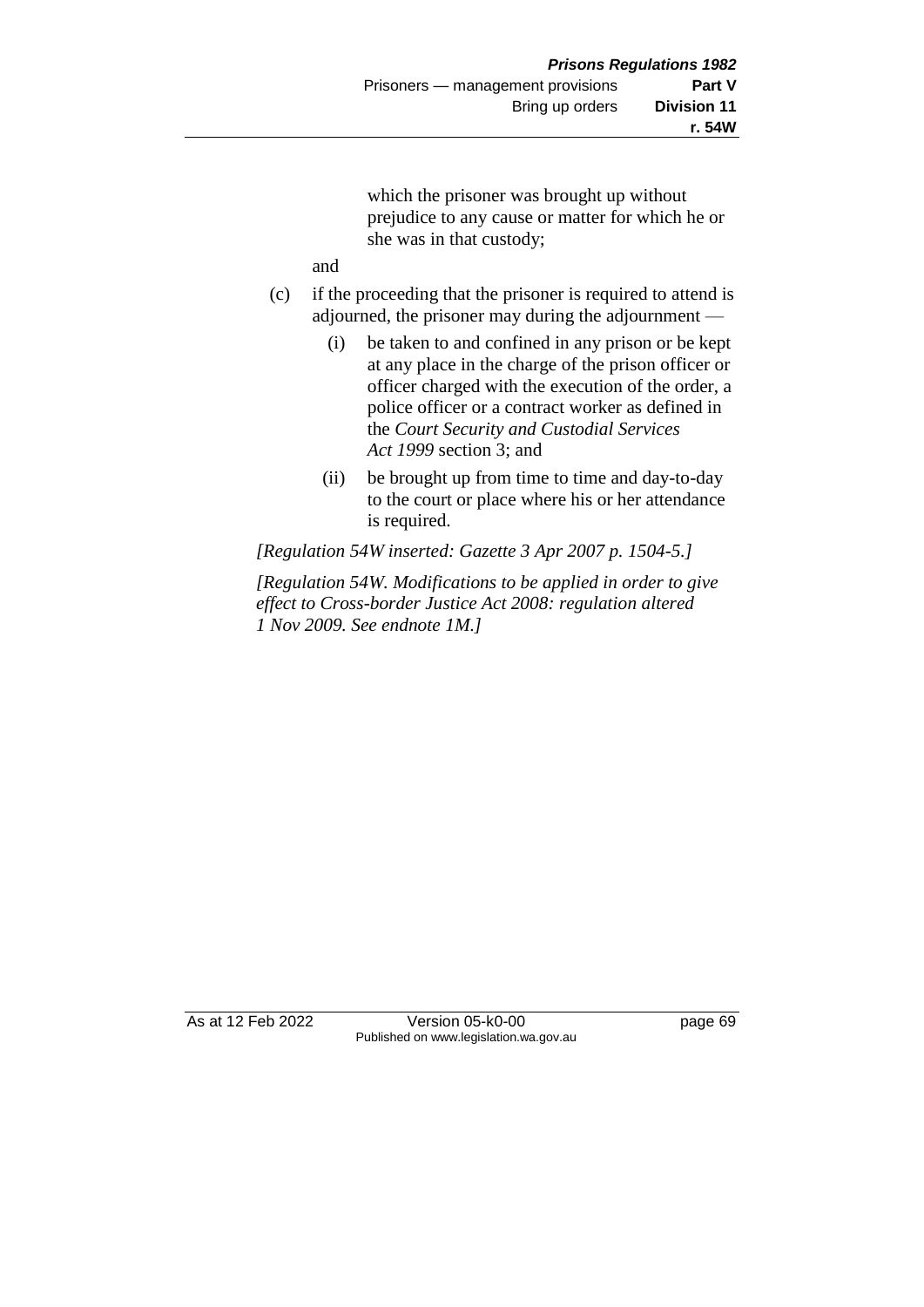**r. 55**

# **Part VI — Remand prisoners**

#### **55. Remand prisoners**

A person (not otherwise a prisoner) who is —

- (a) on commitment for trial for an indictable offence and awaiting trial or during his trial or on remand;
- (b) committed to prison pending or during proceedings or the hearing of a prosecution notice under the provisions of the *Criminal Procedure Act 2004*; or
- (c) on commitment to await extradition or any other commitment,

is referred to in these regulations as a prisoner on remand and shall be treated accordingly.

*[Regulation 55 amended: Gazette 9 May 2008 p. 1844-5.]*

#### **56. Visits to remand prisoners**

Subject to section 66 of the Act, a prisoner on remand shall be permitted to receive visits from the prisoner's spouse, de facto partner, friends and relations —

- (a) as soon as practicable after his admission to prison in accordance with the rules prescribed for the prison in which that prisoner is confined;
- (b) daily thereafter in accordance with the rules prescribed for that prison; and
- (c) at such other times as may be authorised by the superintendent.

*[Regulation 56 amended: Gazette 30 Jun 2003 p. 2625.]*

#### **57. Separation of remand prisoners**

A prisoner on remand shall as far as practicable and where the interests of security permit, be kept separate from sentenced prisoners.

page 70 Version 05-k0-00 As at 12 Feb 2022 Published on www.legislation.wa.gov.au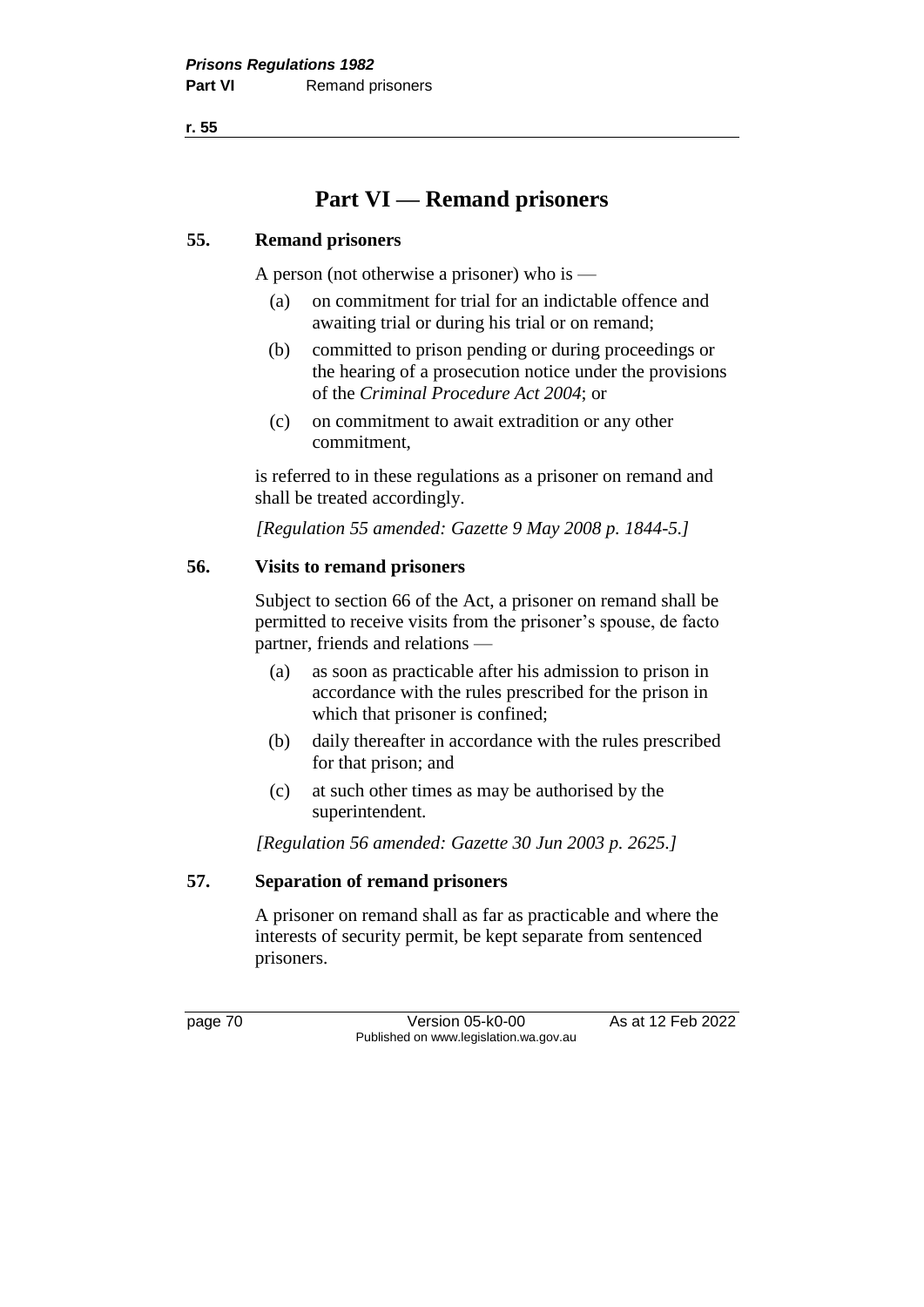#### **58. Request for reclassification by remand prisoners**

A prisoner on remand may apply in writing to the chief executive officer, to be treated as a sentenced prisoner and if such application is granted may be treated accordingly.

*[Regulation 58 amended: Gazette 11 Dec 1987 p. 4369; 2 Nov 1999 p. 5475.]* 

#### **59. Exercise by remand prisoners**

Consistent with his detention in secure custody, a prisoner on remand shall be permitted to take such air and exercise as the superintendent considers necessary.

#### **60. Clothing of remand prisoners**

- (1) Subject to any direction to the contrary made by the superintendent in the interests of prison security, a prisoner on remand may wear his own clothing unless that clothing is inadequate, unfit to be worn, or required to be preserved for the purposes of justice, in any of which cases the prisoner may be required to wear prison clothing.
- (2) A prisoner who wears his own clothing shall
	- (a) clean and maintain that clothing himself;
	- (b) not part with the possession of or destroy any item of his clothing without the approval of the superintendent; and
	- (c) have his clothing in his possession entirely at his own risk.

#### **61. Remand prisoner to clean cell**

A prisoner on remand shall keep his cell and any other areas used by remand prisoners in a thorough state of cleanliness.

#### **62. Haircuts etc. of remand prisoners**

A prisoner on remand shall not be required to have his hair cut or to cut or shave his beard or moustache unless a medical

As at 12 Feb 2022 Version 05-k0-00 page 71

Published on www.legislation.wa.gov.au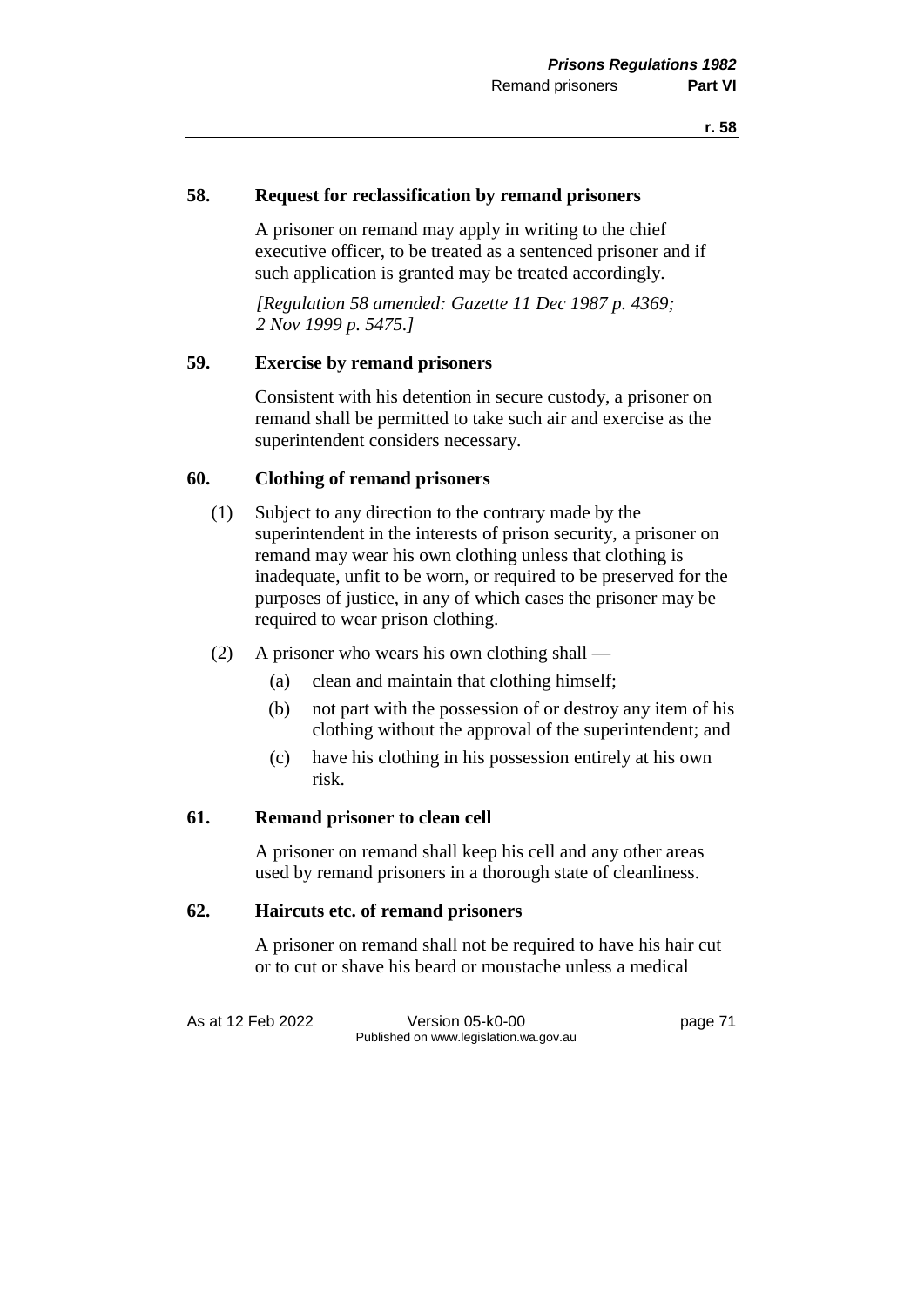**r. 62**

officer otherwise directs in the interests of the health or cleanliness of the prisoner or the prison.

*[Regulation 62 amended: Gazette 12 Apr 2001 p. 2100.]*

*[Part VII deleted: Gazette 22 Apr 1983 p. 1250.]*

page 72 Version 05-k0-00 As at 12 Feb 2022 Published on www.legislation.wa.gov.au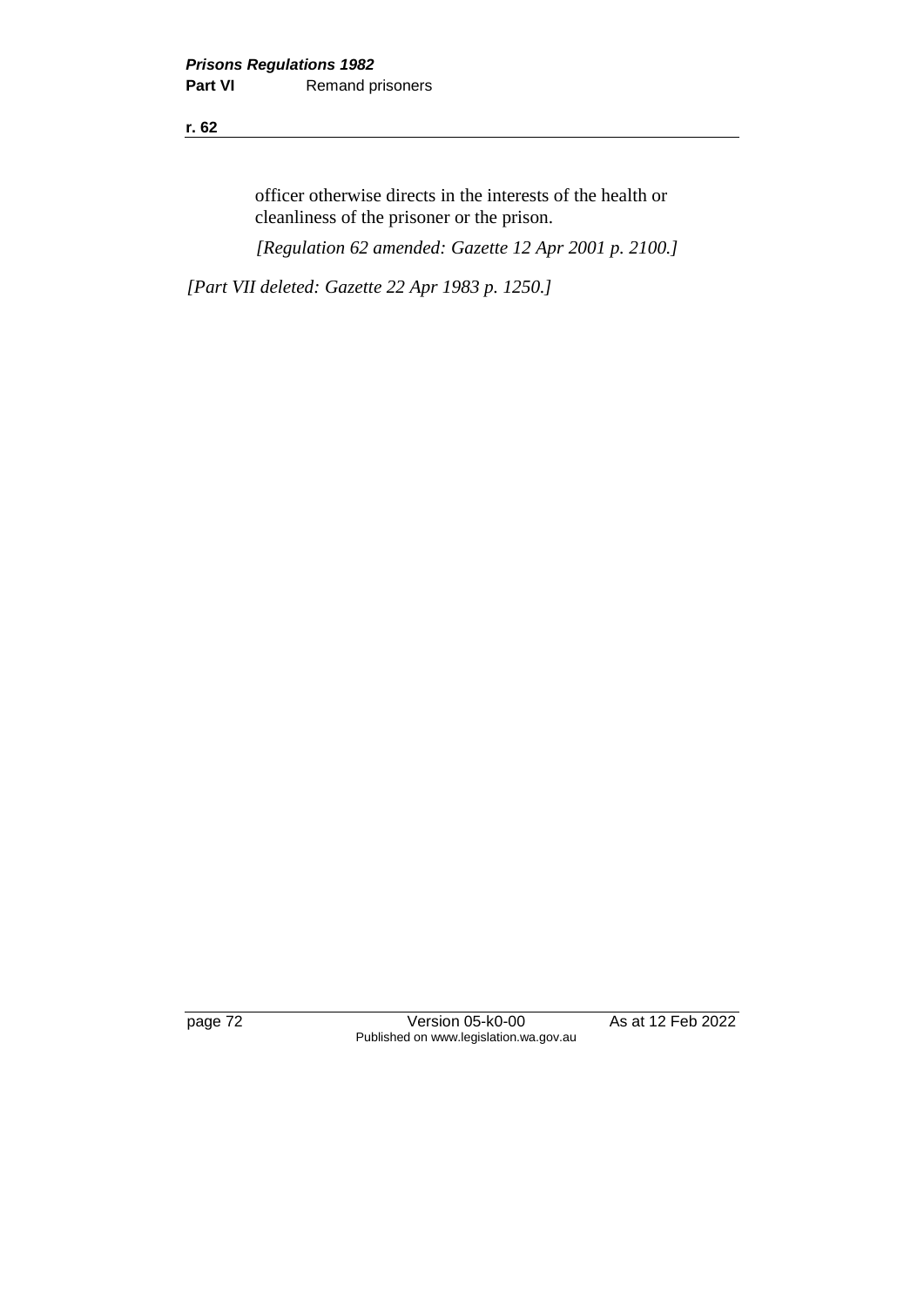## **Part VIII — Prison offences**

#### **66. Determination of prison offences**

Where a prison offence is dealt with before the superintendent or a visiting justice and the prisoner charged denies the truth of the charge, the procedure subject to section 76 of the Act shall be as follows —

- (a) the prosecuting prison officer shall state the case against the prisoner and call any witnesses in support of the charge;
- (b) the superintendent or visiting justice may take evidence on oath, affirmation or otherwise at his discretion;
- (c) the prosecuting prison officer shall conduct the examination in chief of each witness and the prisoner may cross-examine each witness;
- (d) the prosecuting prison officer shall be permitted to re-examine each witness on matters arising out of cross-examination;
- (e) the prosecuting prison officer shall then close his case; and
- (f) the prisoner shall then give evidence on his own behalf or call his witnesses and paragraphs (c), (d) and (e) shall apply subject to necessary modification.

#### **67. Conduct of proceedings**

- (1) The superintendent or the visiting justice
	- (a) shall conduct proceedings expeditiously and without undue adjournment or delay;
	- (b) shall keep or cause to be kept an adequate record of proceedings;
	- (c) may question a witness called; and
	- (d) may direct that a particular witness be called or call and question a witness.

As at 12 Feb 2022 Version 05-k0-00 page 73 Published on www.legislation.wa.gov.au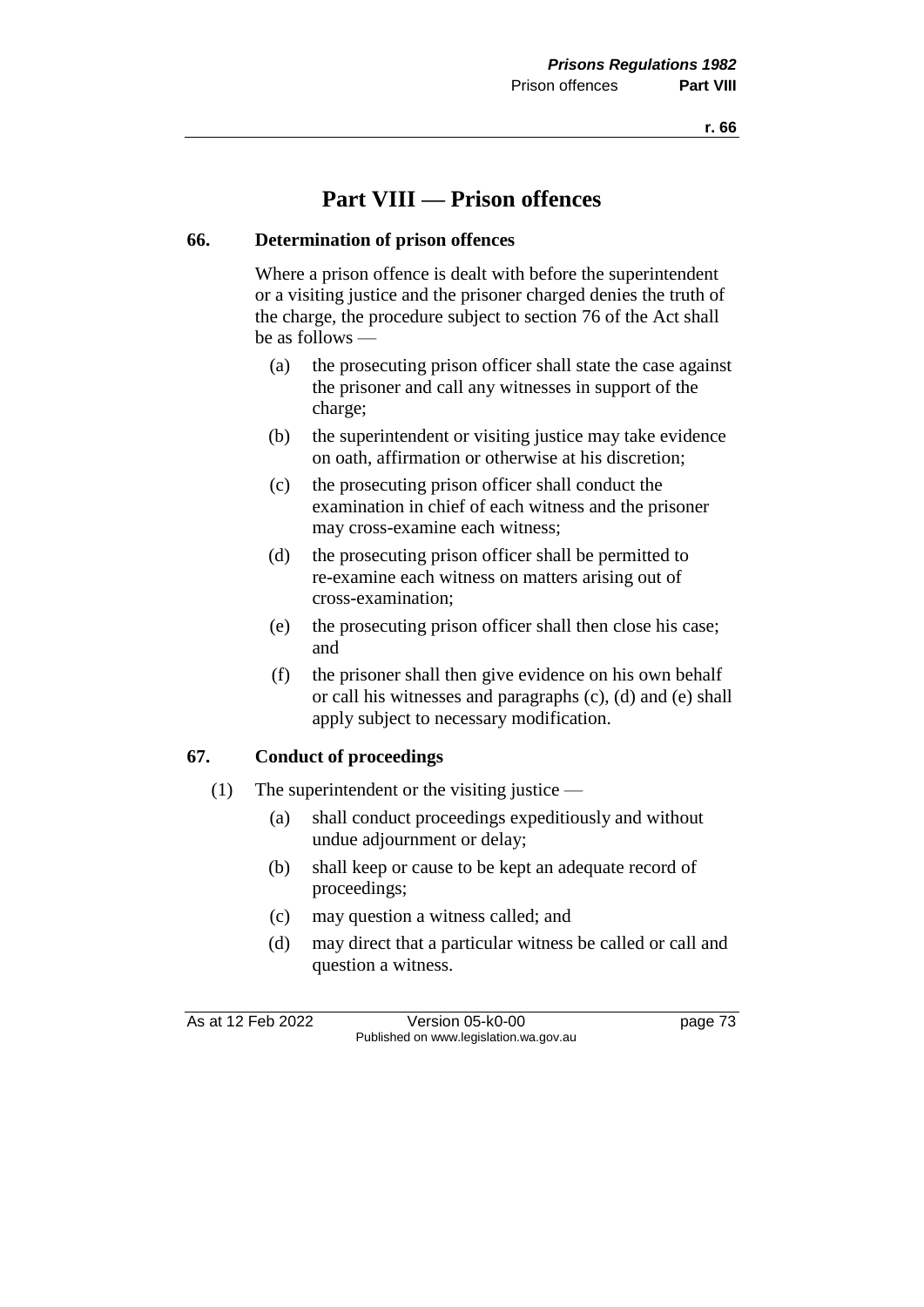(2) The prosecuting prison officer and the prisoner charged shall be permitted to question any witness called and questioned under subregulation (1)(d).

#### **68. Separate confinement in punishment cell**

A penalty of separate confinement in a punishment cell imposed upon a prisoner shall be served in a cell which has been certified by the chief executive officer in writing as fit for that purpose.

*[Regulation 68 amended: Gazette 11 Dec 1987 p. 4369; 2 Nov 1999 p. 5475.]* 

#### **69. Calculation of separate confinement in punishment cell**

- (1) A penalty of separate confinement in a punishment cell for a specified number of days (or the total number of days imposed under section 78(2) of the Act) shall be deemed to have commenced to run from 1 p.m. on the day that the penalty was imposed and shall determine at 1 p.m. on the day that the penalty determines.
- (2) A penalty of separate confinement in a punishment cell for a specified number of hours during a weekend shall be served during the hours specified in the order.

#### **70. Confinement in sleeping quarters**

A penalty of confinement in sleeping quarters imposed upon a prisoner shall be served in the cell or quarters allocated to that prisoner prior to the commission of the offence.

#### **71. Calculation of confinement in sleeping quarters**

A penalty of confinement in sleeping quarters for a specified number of hours or days shall be reckoned from the time of pronouncement of that penalty.

#### **72. Separate confinement under section 43**

Where the chief executive officer orders the separate confinement of a prisoner under section 43 of the Act, the

page 74 Version 05-k0-00 As at 12 Feb 2022 Published on www.legislation.wa.gov.au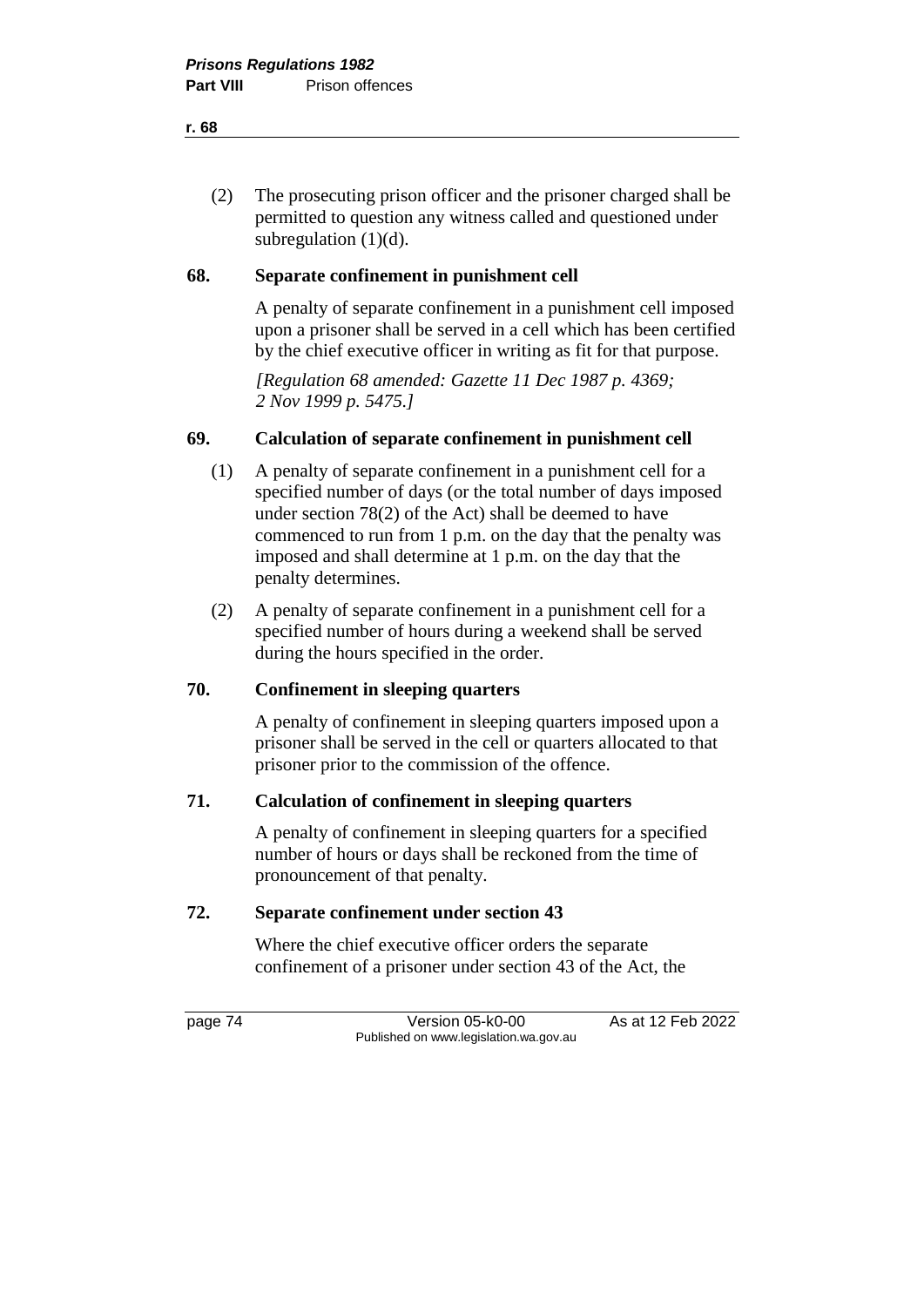separate confinement shall (subject to that provision) be undergone in the cell and for the period specified in the order and shall be subject to the regimen set down in the order.

*[Regulation 72 amended: Gazette 11 Dec 1987 p. 4369; 2 Nov 1999 p. 5475.]* 

#### **73. Penalties of restitution and cancellation of gratuities**

- (1) Where the penalty of restitution is imposed upon a prisoner in respect of a prison offence, the chief executive officer shall give effect to the penalty and shall authorise the deduction to be made from the gratuities credited or to be credited to the prisoner or from other moneys held on his behalf.
- *[(2) deleted]*

*[Regulation 73 amended: Gazette 11 Dec 1987 p. 4369; 2 Nov 1999 p. 5475; 3 Apr 2007 p. 1505.]* 

As at 12 Feb 2022 Version 05-k0-00 page 75 Published on www.legislation.wa.gov.au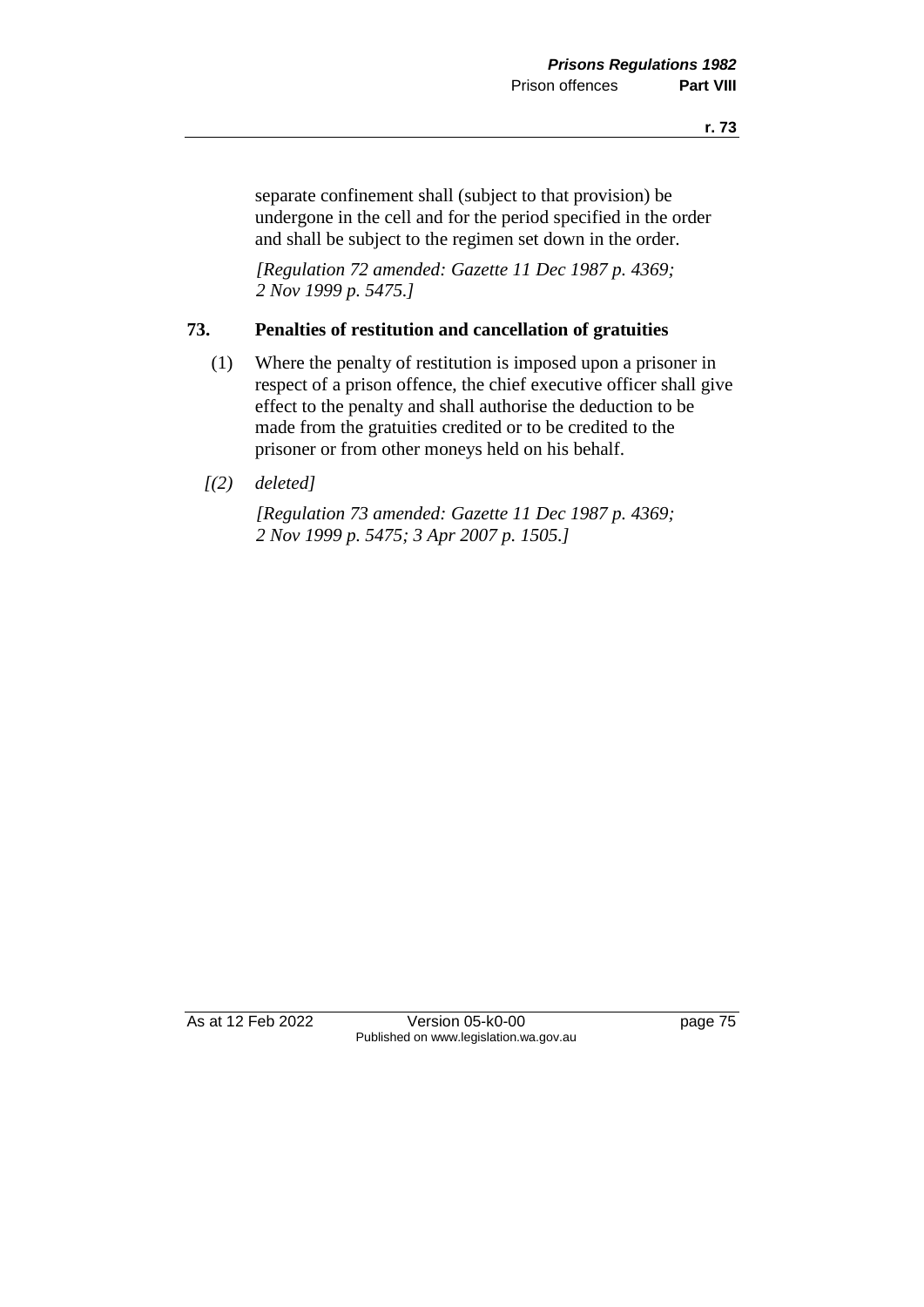**r. 74**

# **Part IX — Death of prisoner**

#### **74. Procedure on death of prisoner**

- (1) Upon the death of a prisoner, the superintendent shall ensure that a medical officer records —
	- (a) the time of death and the time of certification of death;
	- (b) the nature of illness or other apparent cause of death;
	- (c) the progression of any illness suffered by the prisoner; and
	- (d) any other remarks that the medical officer considers necessary.
- (2) The medical officer shall, as soon as practicable after recording the matters under subregulation (1), send a copy of the record to the chief executive officer.

*[Regulation 74 inserted: Gazette 12 Apr 2001 p. 2101.]*

## **75. Notice of death of prisoner**

- (1) Upon the death of a prisoner, the superintendent shall forthwith give notice of the death to the chief executive officer and to the officer in charge of the nearest police station.
- (2) Upon the death of a prisoner who is serving all or part of his sentence in a lock-up, the officer in charge of that lock-up shall forthwith give notice of the death to the superintendent of the nearest prison.

*[Regulation 75 amended: Gazette 11 Dec 1987 p. 4369; 2 Nov 1999 p. 5475.]* 

page 76 Version 05-k0-00 As at 12 Feb 2022 Published on www.legislation.wa.gov.au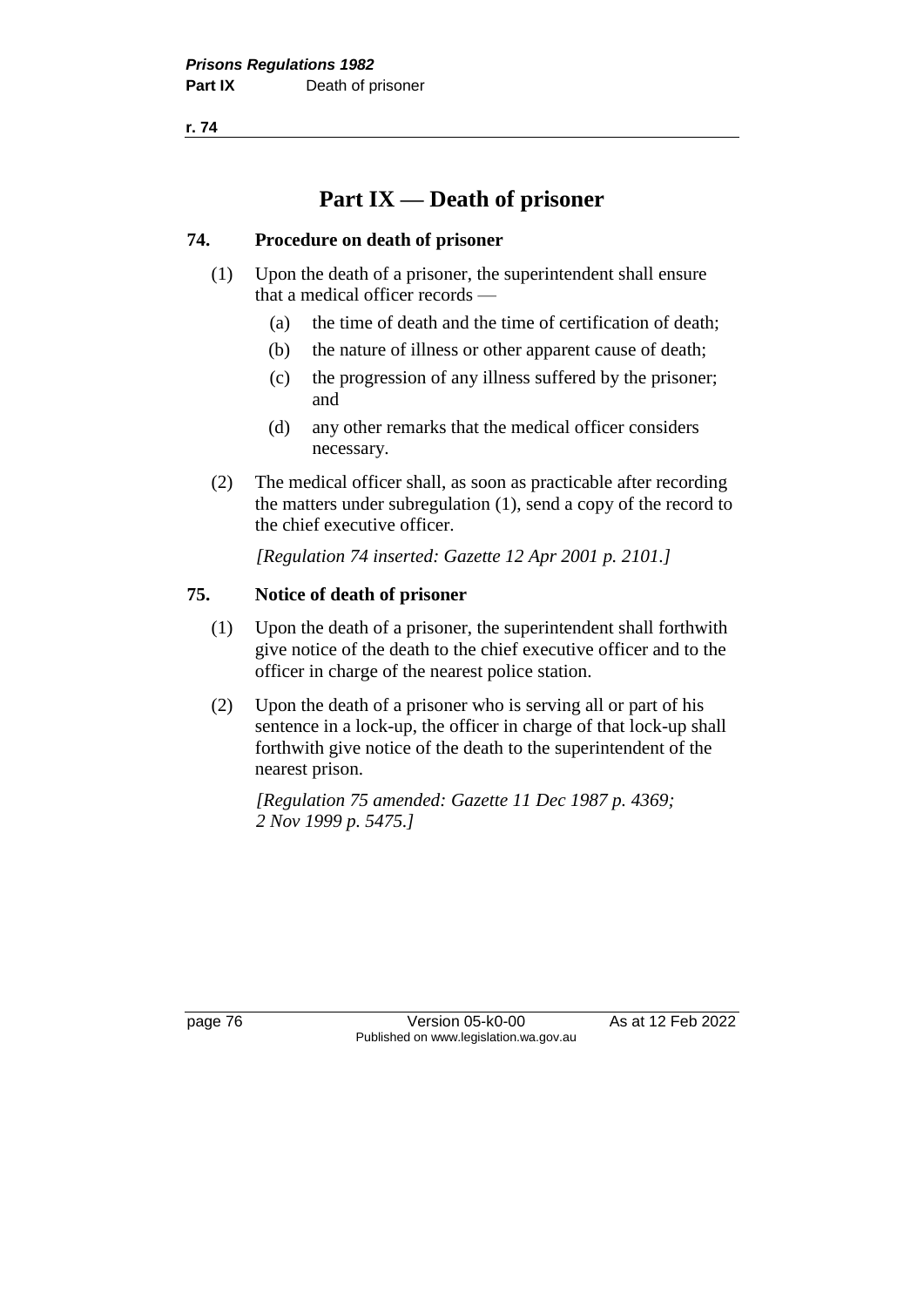# **Part X — Independent prison visitors**

*[Heading inserted: Act No. 75 of 2003 s. 56.]*

#### **76. Visits by independent prison visitors**

Where an independent prison visitor has given notice of his or her intention to visit a prison the superintendent shall cause a notice of the intended visit to be published within the prison.

*[Regulation 76 inserted: Act No. 75 of 2003 s. 56.]*

#### **77. Interviews by independent prison visitors**

- (1) The superintendent shall bring to the attention of the independent prison visitor the names of any prisoner or officer who has requested to see the independent prison visitor and shall make the necessary arrangements to enable the independent prison visitor to interview such prisoner or officer at the prison.
- (2) The independent prison visitor may interview an officer in private.
- (3) Subject to any direction to the contrary made by the superintendent in the interests of security, the independent prison visitor may interview a prisoner within the view but not the hearing of an officer.

*[Regulation 77 inserted: Act No. 75 of 2003 s. 56.]*

As at 12 Feb 2022 Version 05-k0-00 page 77 Published on www.legislation.wa.gov.au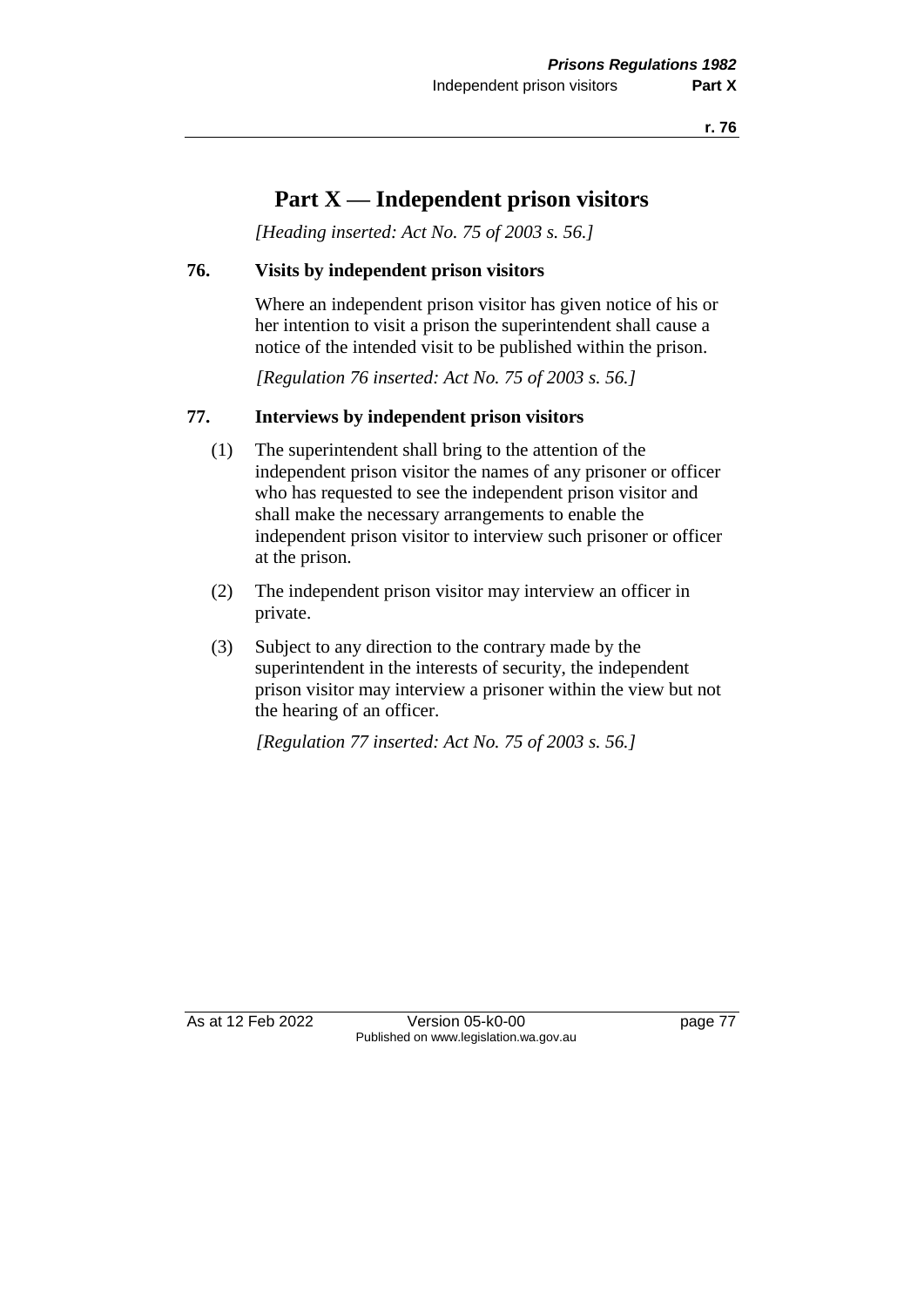**r. 78**

## **Part XI — Searches and examinations**

#### **78. Duties as to search of prisoners**

- (1) A search of a prisoner under this regulation cannot be carried out unless ordered by the superintendent under section 41(1) of the Act.
- (1A) Without limiting subregulation (1C), the manner in which a prisoner may be searched under this regulation includes by means of an approved electronic scanning device.
- (1B) The superintendent must ensure that each prisoner is searched by a prison officer on the prisoner's admission to prison and immediately before the prisoner's discharge from prison.
- (1C) A prisoner may be searched on such other occasions and in such manner as may be considered necessary by the superintendent.
	- (2) A prison officer may search any prisoner in the officer's charge or under the officer's supervision and where prisoners have left or returned to a prison or have been transferred between prisons, the superintendent must ensure that each prisoner is searched by a prison officer.
	- (3) A prisoner shall not be stripped of the prisoner's clothing and searched unless the superintendent has so ordered and any prison officer involved in such a search shall make a written report of the search and forward it to the superintendent.
	- (4) A search of a prisoner shall be conducted with regard to decency and self-respect and, subject to subregulation (5), the prisoner shall not be stripped of the prisoner's clothing and searched in the sight or the presence of a person of the opposite sex and, where practicable, no prisoner shall be stripped in the presence of another prisoner.
	- (5) The superintendent may request the presence of a medical officer to provide advice during the search of a prisoner.

*[Regulation 78 amended: Gazette 12 Apr 2001 p. 2101; SL 2022/12 r. 4.]*

page 78 **Version 05-k0-00** As at 12 Feb 2022 Published on www.legislation.wa.gov.au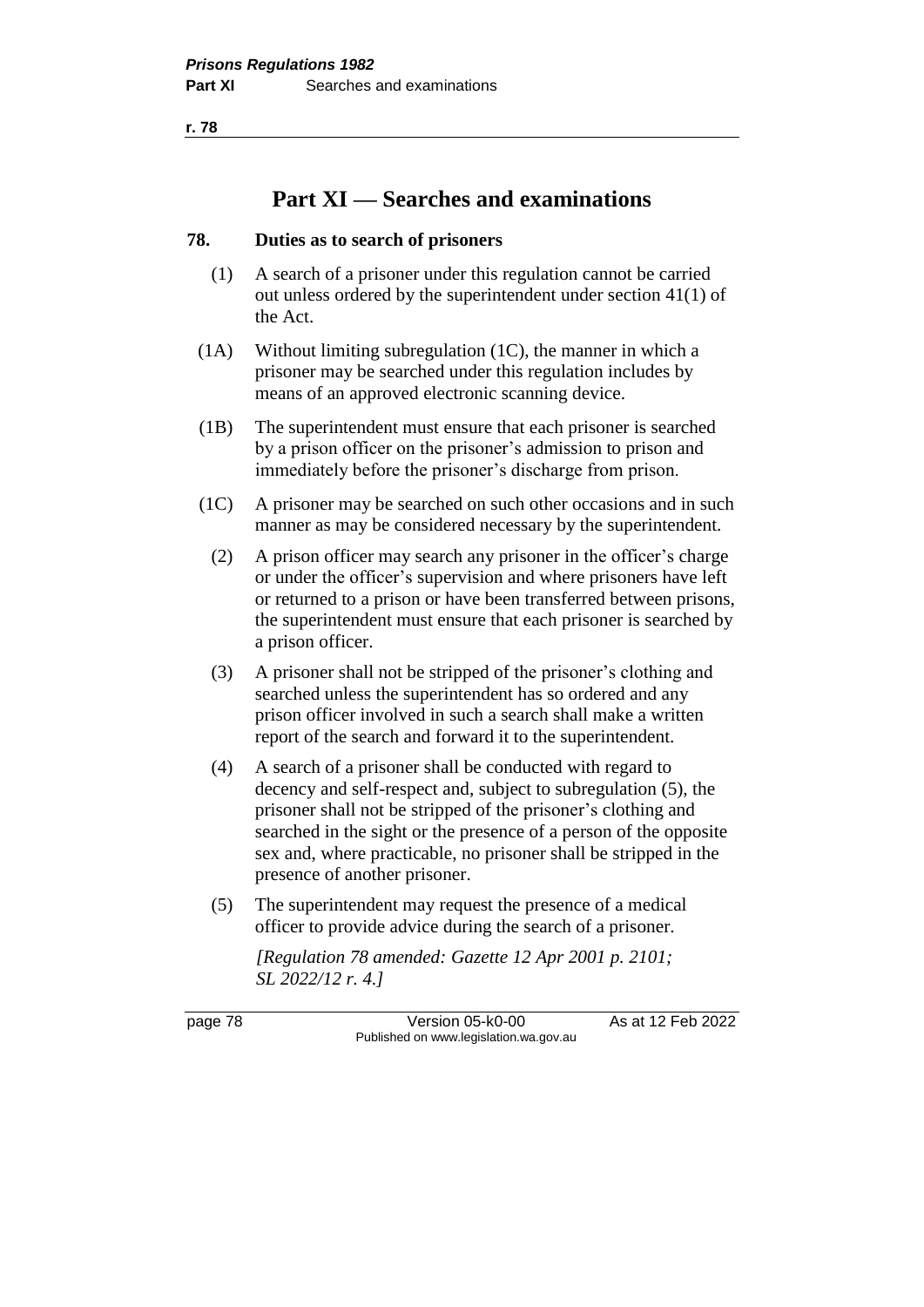#### **79. Examination of articles under section 49**

- (1) Where the superintendent requires an examination of any article in the possession or under the control of a person pursuant to section 49 of the Act, he shall before directing any examination —
	- (a) inform the person of his authority to require and direct an examination; and
	- (b) ask the person whether he has in his possession or under his control any article which may jeopardise the good order of security of the prison and if so to produce such article.
- (2) An examination of an article under subregulation (1) shall be conducted expeditiously and in the presence of the person referred to in that subregulation.
- (3) Where any article is seized after an examination, the superintendent shall as soon as practicable notify the chief executive officer who shall make a direction under section 49(5) of the Act.

*[Regulation 79 amended: Gazette 11 Dec 1987 p. 4369; 2 Nov 1999 p. 5475.]* 

#### **80. Searching persons under section 49**

- (1) Where the superintendent requires a search of a person pursuant to section 49 of the Act, he shall before directing any search —
	- (a) inform the person of his authority to require and direct the search;
	- (aa) inform the person that if the person refuses to permit a search the superintendent may, under section 49(3) of the Act, refuse to admit that person to or cause the person to be removed from the prison;
	- (b) inform the person of the requirement in the particular case and the reason therefor;

As at 12 Feb 2022 Version 05-k0-00 page 79 Published on www.legislation.wa.gov.au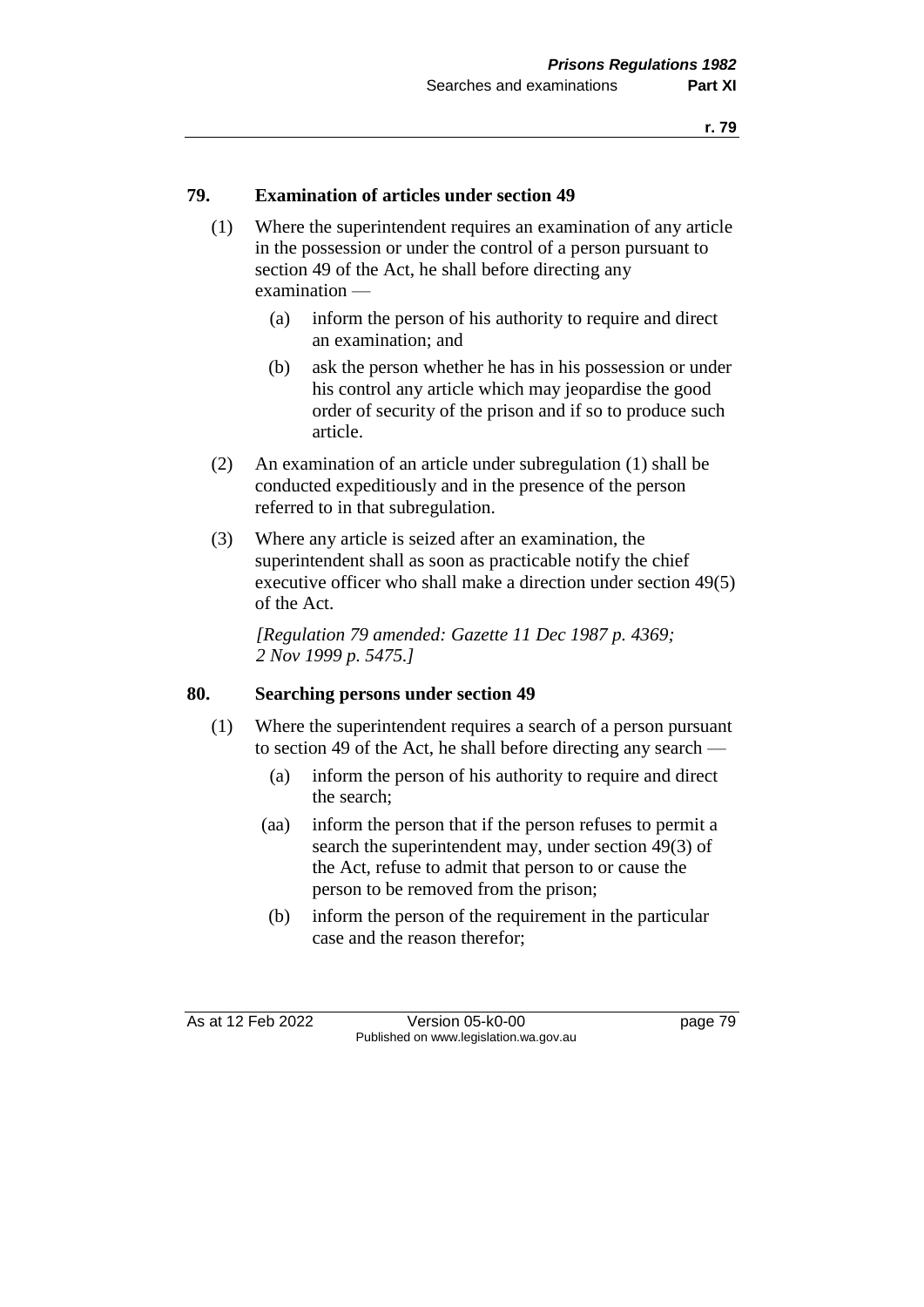- (c) ask the person whether he has in his possession any article which may jeopardise the good order or security of the prison and if so to produce such article; and
- (d) provide the person with the opportunity to respond and record the response to the request.
- (2) Where in the opinion of the superintendent a search of the person is necessary, he may then direct that a search of the person take place.
- (3) A person who is about to be searched
	- (a) may request that someone of the same sex who has accompanied that person to the prison or some other person of the same sex (not being a prisoner) who is then at the prison be present during the search; and
	- (b) shall be informed of the provisions of paragraph (a).
- (4) A search of a person shall be conducted expeditiously and with regard to decency and self-respect and subject to section 49(4) of the Act shall be conducted by a person of the same sex as the person searched.
- (5) Where any article is seized after a search, the superintendent shall as soon as practicable notify the chief executive officer who shall make a direction under section 49(5) of the Act.
- (6) This regulation applies in the case of a search consisting of a search of the hair of the head, clothing and footwear of a person by hand or by means of approved apparatus.

*[Regulation 80 amended: Gazette 11 Dec 1987 p. 4369; 2 Nov 1999 p. 5474 and 5475; 3 Apr 2007 p. 1505.]* 

#### **81. Regulation of strip searches under section 49**

(1) Where the superintendent requires a search of a person pursuant to section 49 of the Act and that person is required to remove any clothing for the purposes of the search then, in addition to the requirements set down in regulation  $80(1)$  and  $(3)$  —

page 80 Version 05-k0-00 As at 12 Feb 2022 Published on www.legislation.wa.gov.au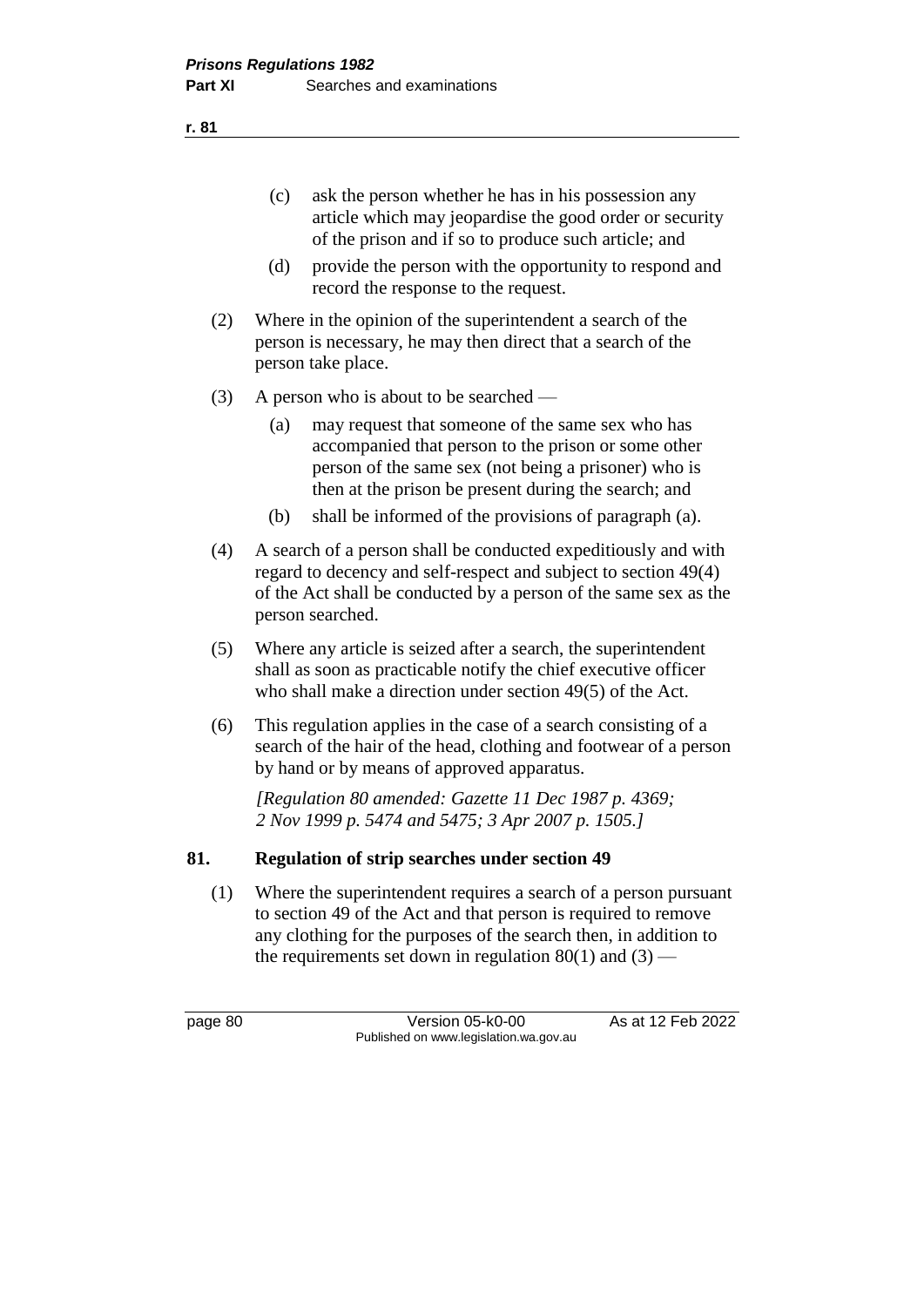- (a) the superintendent may request the presence of a medical officer during the search;
- (b) the search shall be conducted in the presence of not more than 2 officers unless the superintendent orders otherwise in the interests of security of the prison or to overcome actual resistance offered to the search.
- (2) Subject to section 49(4) of the Act and to subregulation (1)(a), a search under this regulation shall not be conducted by or in the presence or within the sight of any person who is not of the same sex as the person being searched.
- (3) A search of a person shall be conducted expeditiously, with regard to decency and self-respect and in accordance with any relevant rules or standing orders.
- (4) The superintendent shall keep or cause to be kept a record of every search of a person pursuant to section 49 of the Act where the person is required to remove any clothing and the record shall include —
	- (a) the name and address of the person;
	- (b) the identity of the prisoner that the person was visiting, or intended to visit;
	- (c) the nature of the search;
	- (d) a description of any article seized; and
	- (e) any other relevant details.
- (5) Where any article is seized after a search under this regulation, the superintendent shall as soon as practicable notify the chief executive officer who shall make a direction under section 49(5) of the Act.
- (6) This regulation applies in the case of a search where a person is required to undress and be searched visually and by hand and in the case of an examination of body orifices.

*[Regulation 81 amended: Gazette 11 Dec 1987 p. 4369; 2 Nov 1999 p. 5474 and 5475; 12 Apr 2001 p. 2101.]*

As at 12 Feb 2022 Version 05-k0-00 Page 81 Published on www.legislation.wa.gov.au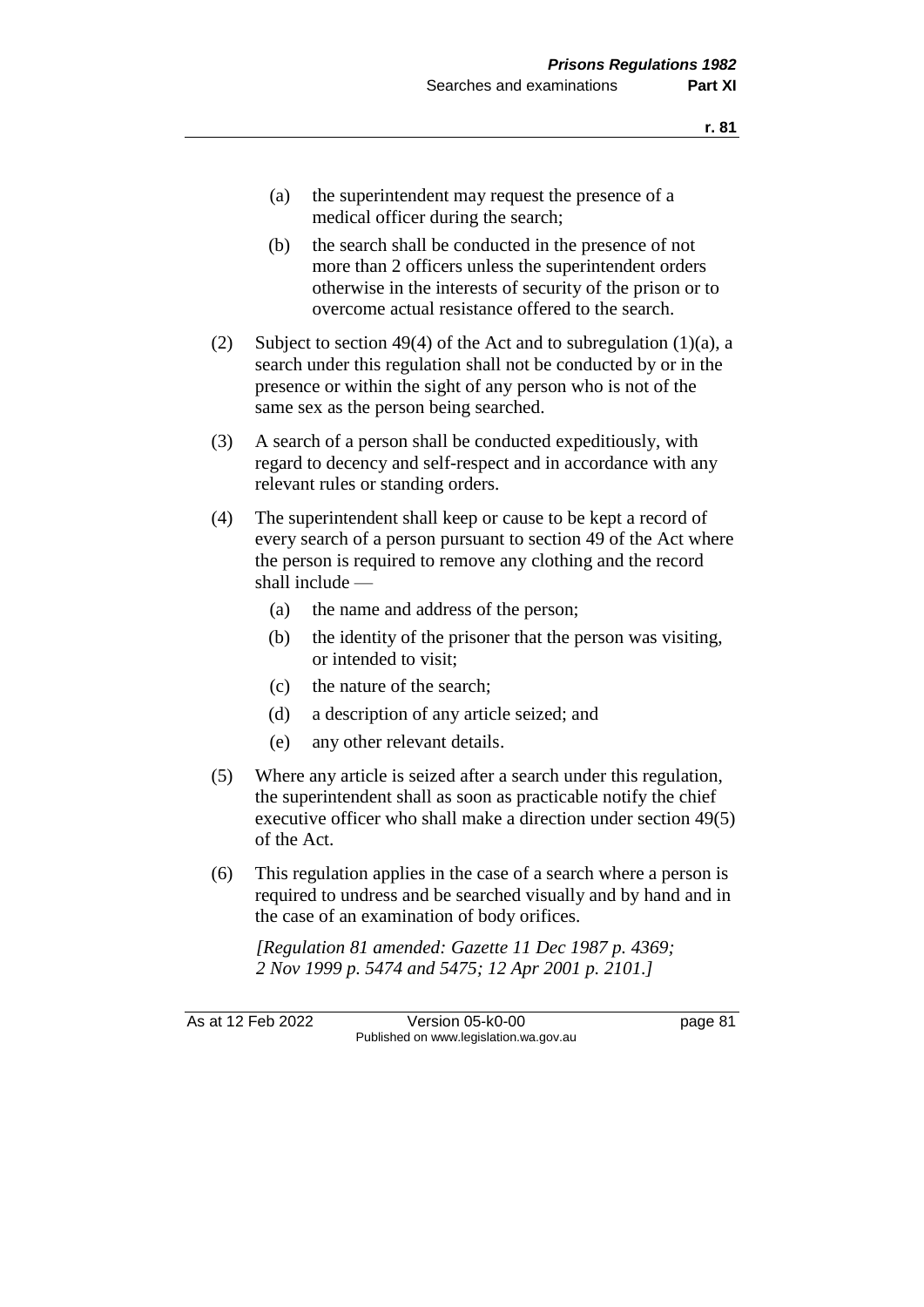**r. 81A**

# **Part XIA — Canine section**

*[Heading inserted: Gazette 7 Oct 1997 p. 5609.]*

#### **81A. Terms used in this Part**

In this Part —

*allocated* means allocated in accordance with regulation 81B(2)(a);

*canine section* means the canine section referred to in regulation 81B;

*dog handler* means a prison officer who is a member of the canine section;

*prison dog* means a dog approved in accordance with regulation 81C.

*[Regulation 81A inserted: Gazette 7 Oct 1997 p. 5609-10; amended: Gazette 3 Apr 2007 p. 1505.]* 

#### **81B. The canine section**

- (1) There shall be a canine section which comprises
	- (a) prison officers trained as dog handlers, in accordance with an approved training programme; and
	- (b) prison dogs.
- (2) The officer in charge of the canine section shall be responsible  $for -$ 
	- (a) the allocation of the responsibility for each prison dog to a particular dog handler; and
	- (b) the deployment of prison dogs and dog handlers.

*[Regulation 81B inserted: Gazette 7 Oct 1997 p. 5610; amended: Gazette 3 Apr 2007 p. 1505.]*

page 82 Version 05-k0-00 As at 12 Feb 2022 Published on www.legislation.wa.gov.au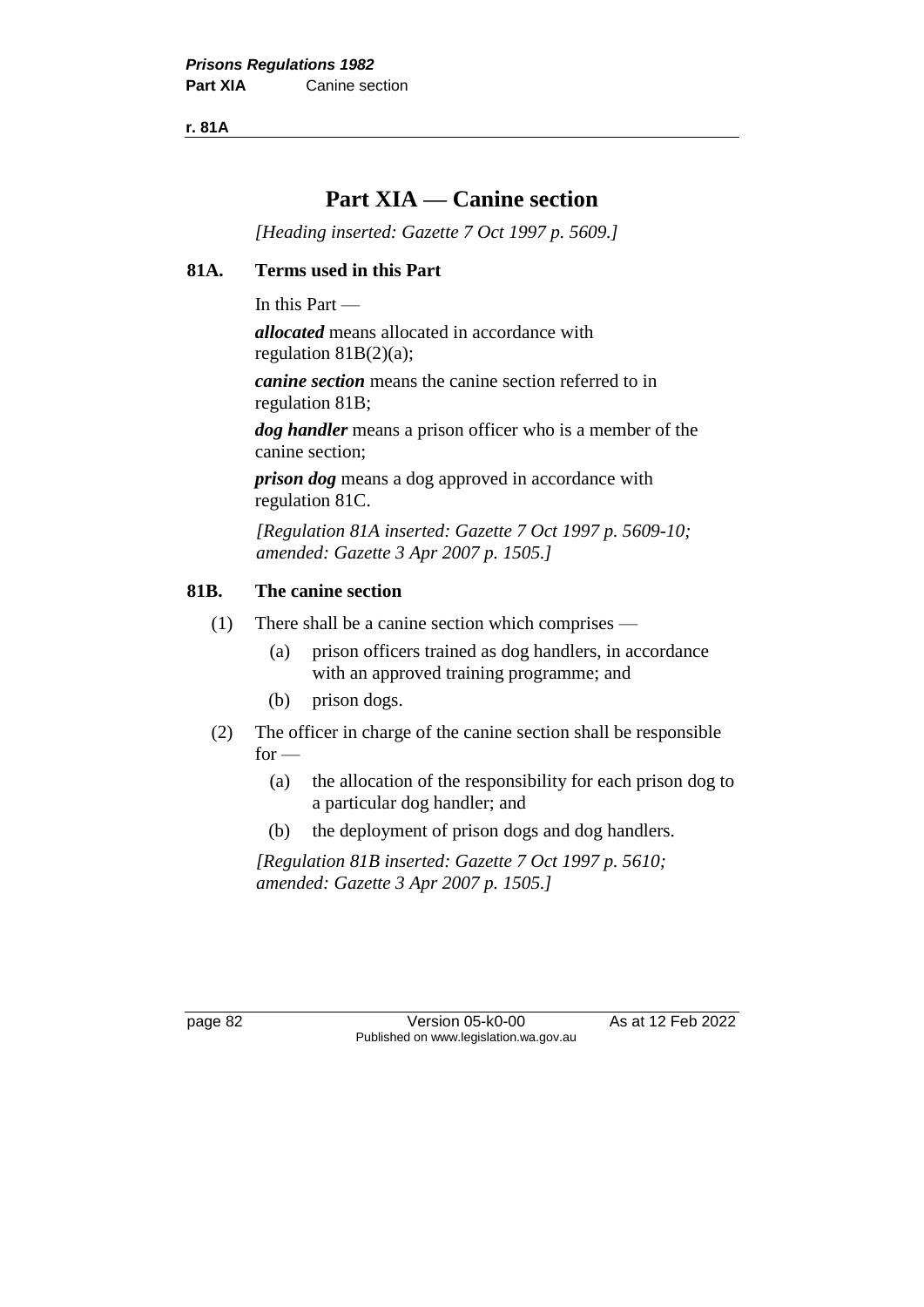### **81C. Prison dogs**

- (1) A dog is approved for use by a prison officer in carrying out drugs searches for the purposes of the definition of "prison dog" in section 49A of the Act if that dog —
	- (a) has completed an approved training programme; and
	- (b) is approved for use as a prison dog, following completion of an approved assessment course.
- (2) The chief executive officer shall not approve a dog for use as a prison dog unless the last former owner of the dog, if known, has relinquished in writing all rights to the dog.

*[Regulation 81C inserted: Gazette 7 Oct 1997 p. 5610.]* 

#### **81D. Authorised manner for prison officer to use prison dog**

For the purposes of section 49A(2) of the Act, a prison dog shall be taken to have been used by a prison officer in an authorised manner if —

- (a) the prison officer is the dog handler who has been allocated responsibility for the prison dog;
- (b) the dog is under the control of the dog handler; and
- (c) the use of the prison dog is in accordance with any relevant rules.

*[Regulation 81D inserted: Gazette 7 Oct 1997 p. 5610.]* 

#### **81E. Particular duties of dog handlers**

- (1) A dog handler who has been allocated responsibility for a particular prison dog is to ensure that no other person has access to, or control of, that dog, other than in accordance with the directions of the officer in charge of the canine section.
- (2) The dog handler who has been allocated responsibility for a particular prison dog shall —
	- (a) be responsible for the daily care, handling and training of that dog;

As at 12 Feb 2022 Version 05-k0-00 page 83 Published on www.legislation.wa.gov.au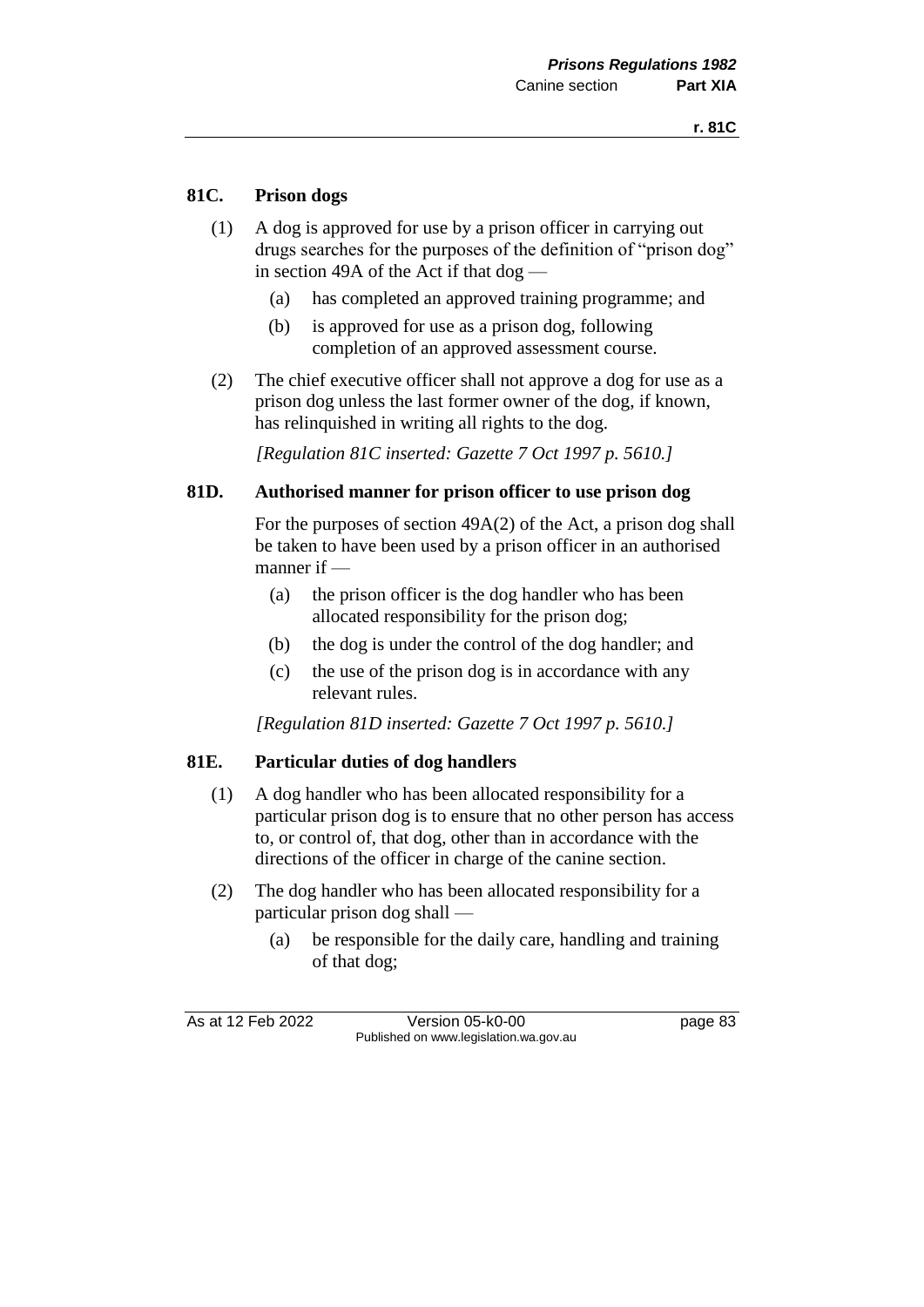(b) so far as is practicable, ensure that the dog maintains a high level of obedience at all times; and

- (c) report any problems with the dog to the officer in charge of the canine section.
- (3) A dog handler who has been allocated responsibility for a particular prison dog shall keep that dog on a lead at all times except —
	- (a) in emergency circumstances; or
	- (b) when, in the opinion of the handler, leaving the dog off a lead does not pose a risk of the dog attacking any person.

*[Regulation 81E inserted: Gazette 7 Oct 1997 p. 5610-11.]* 

#### **81F. Periodic inspections of operations of canine section**

The chief executive officer shall ensure that periodic inspections of the operations of the canine section are carried out by an appropriate officer.

*[Regulation 81F inserted: Gazette 7 Oct 1997 p. 5611.]* 

page 84 Version 05-k0-00 As at 12 Feb 2022 Published on www.legislation.wa.gov.au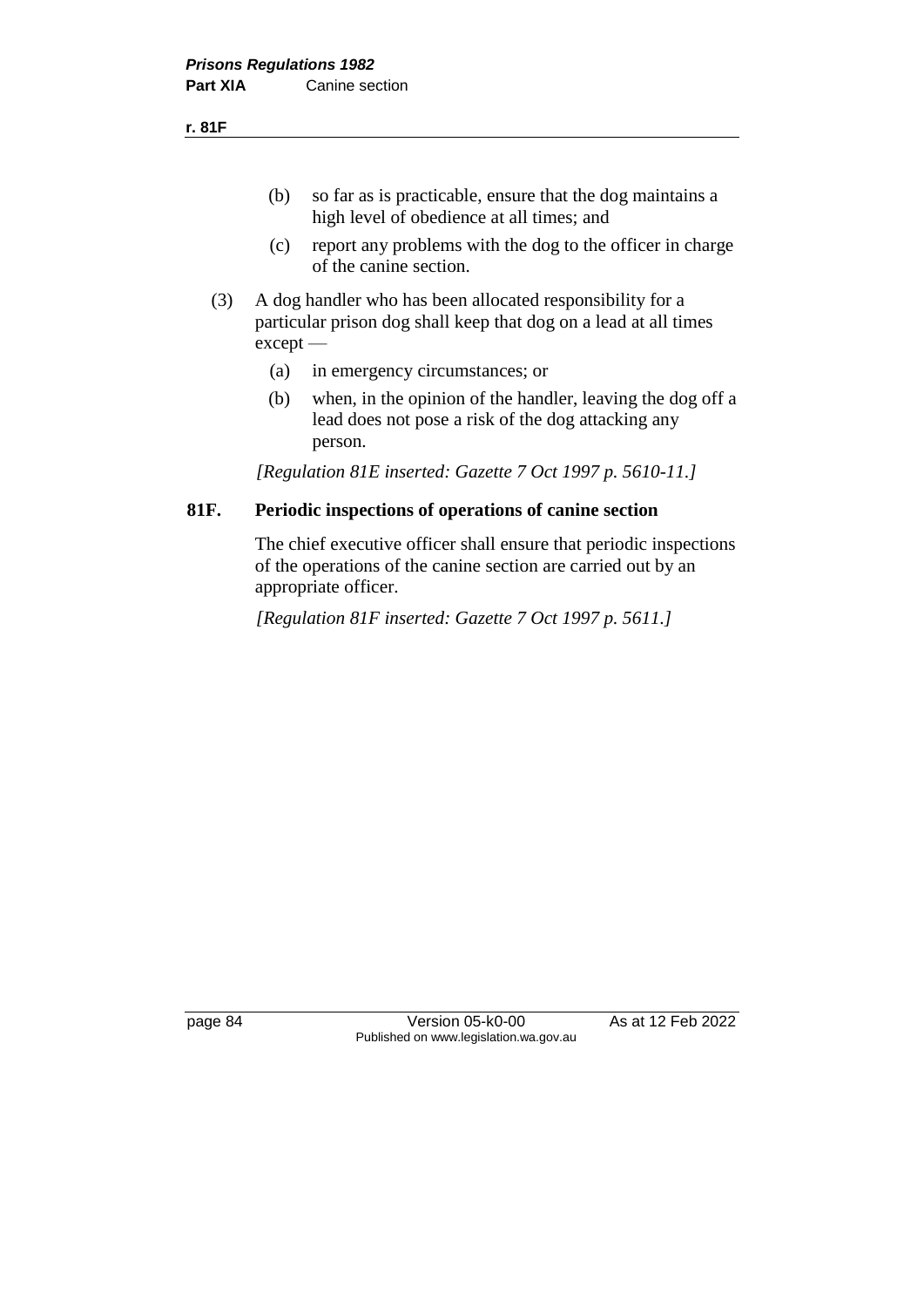# **Part XII — Inquiries under section 9 of Act**

#### **82. Appearance before section 9 inquiry**

A person appointed by the chief executive officer to conduct an inquiry under section 9 of the Act may —

- (a) issue a notice in Form 3 of the Schedule, requiring the appearance of any officer or prisoner before the inquiry;
- (b) charge any officer with the execution of the service of that notice upon the officer or prisoner to whom it is addressed; and
- (c) appoint an officer to assist the inquiry.

*[Regulation 82 amended: Gazette 11 Dec 1987 p. 4369; 2 Nov 1999 p. 5475.]* 

#### **83. Conduct of section 9 inquiry**

A person appointed by the chief executive officer to conduct an inquiry under section 9 of the Act shall —

- (a) ensure that an officer or person appearing before the inquiry is aware of the subject of the inquiry and understands his obligations under the Act;
- (b) conduct the inquiry in a full and objective manner and without undue adjournment or delay;
- (c) keep or cause to be kept an adequate record of proceedings;
- (d) provide the opportunity for persons other than those whose appearance has been required to attend before the inquiry; and
- (e) report in writing to the chief executive officer at the conclusion of the inquiry or at any such other time or times as the chief executive officer may require.

*[Regulation 83 amended: Gazette 11 Dec 1987 p. 4369; 2 Nov 1999 p. 5475.]* 

As at 12 Feb 2022 Version 05-k0-00 Page 85 Published on www.legislation.wa.gov.au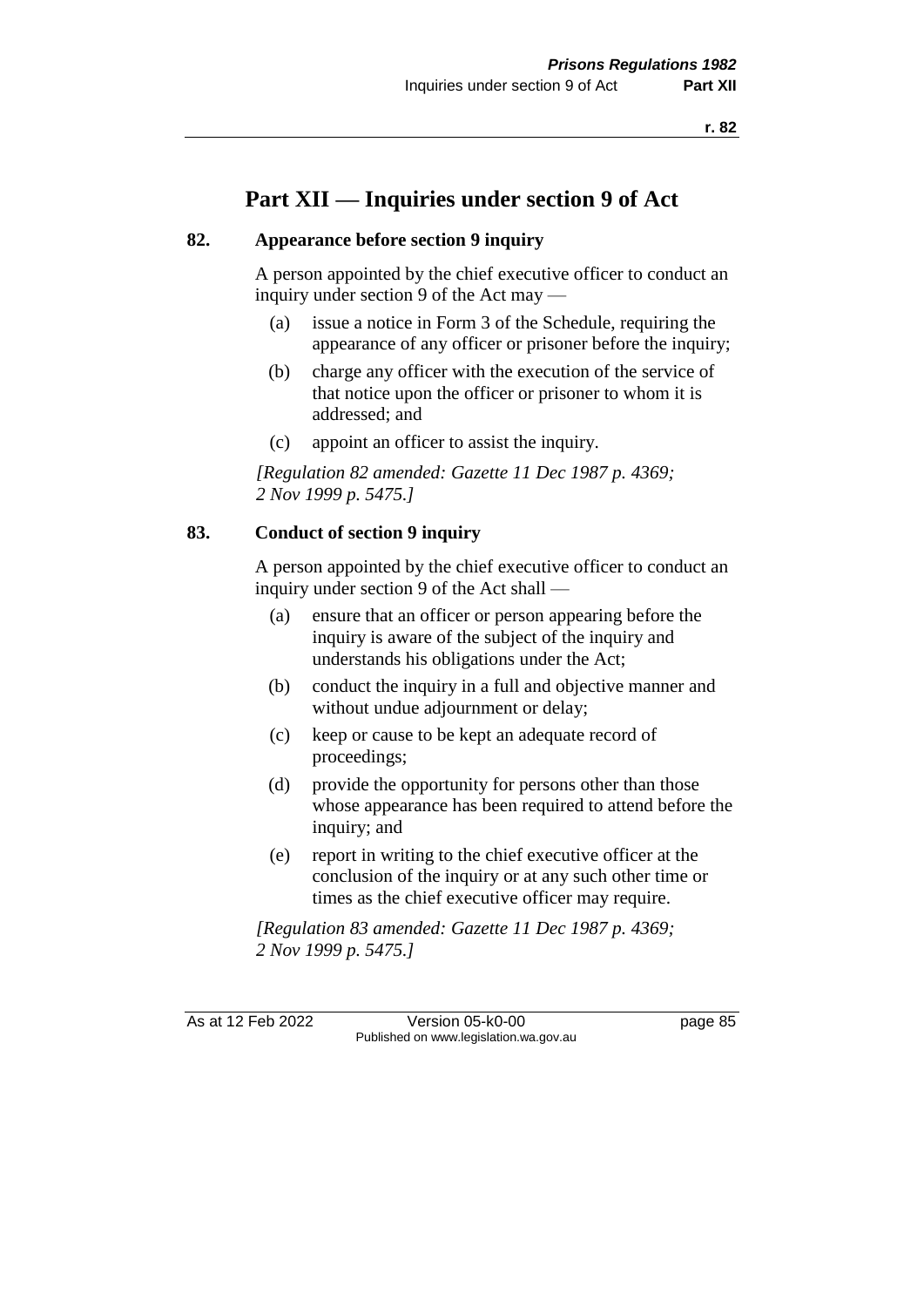#### **84. Duty of reporting officer**

Where before an inquiry set up under section 9 of the Act an officer or prisoner fails to give information or answer a question required by a person appointed to conduct the inquiry or gives any information or answer that in the opinion of the person conducting the inquiry is false in any particular, he shall forthwith report the full details of such failure or falsehood to the chief executive officer.

*[Regulation 84 amended: Gazette 11 Dec 1987 p. 4369; 2 Nov 1999 p. 5475.]* 

page 86 Version 05-k0-00 As at 12 Feb 2022 Published on www.legislation.wa.gov.au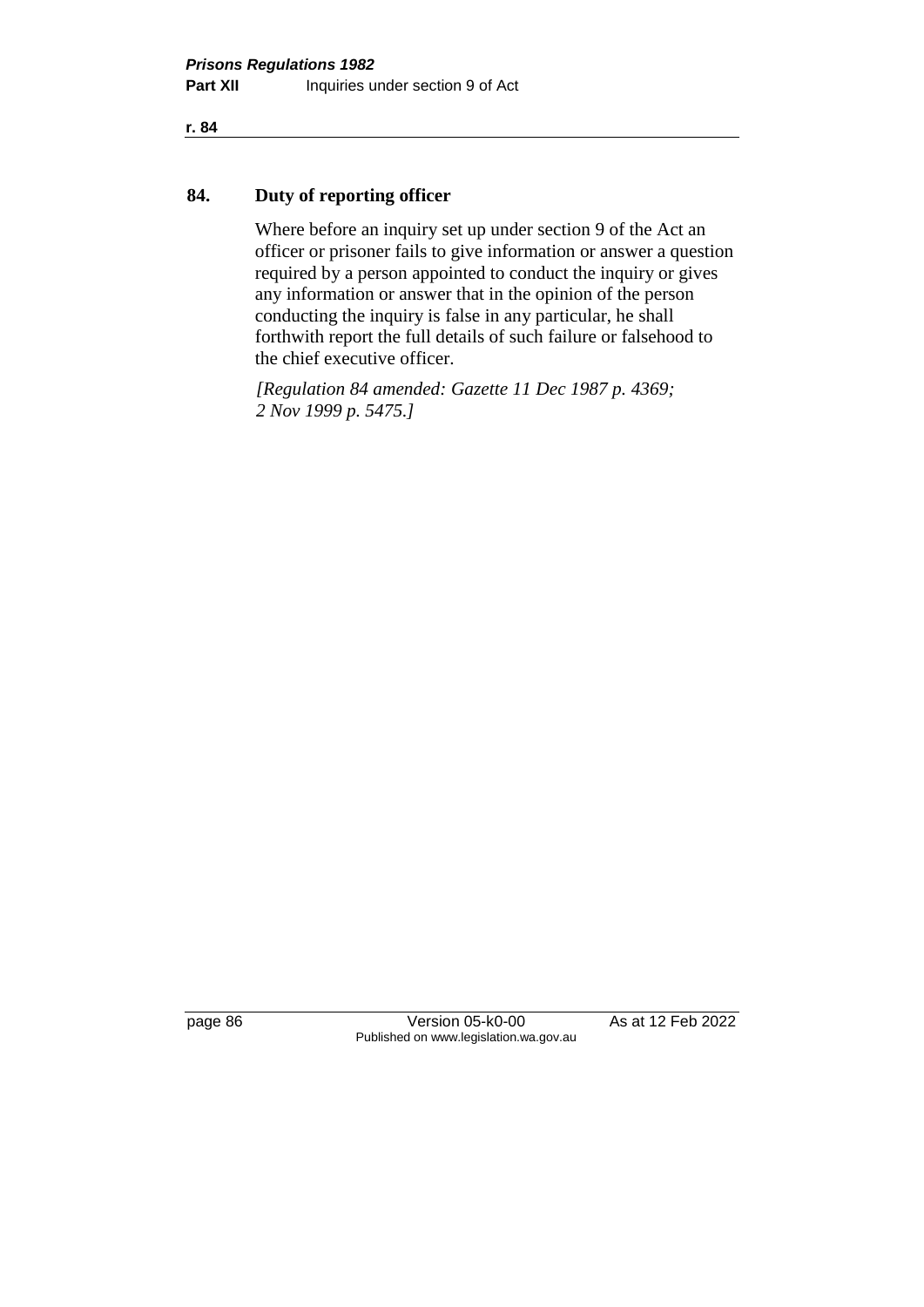# **Part XIII — Miscellaneous**

#### **85. Responsibility for prisoners in lock-ups**

- (1) If a prisoner is confined in a place prescribed as a lock-up for the purposes of the *Court Security and Custodial Services Act 1999*, the CEO as defined in that Act is responsible for the management and routine of the prisoner while the prisoner is confined in that place.
- (2) If a prisoner is confined in any other lock-up, the Commissioner of Police is responsible for the management and routine of the prisoner while the prisoner is confined in the lock-up.

*[Regulation 85 inserted: Gazette 12 Apr 2001 p. 2101.]*

#### **85A. Identification system for persons entering specified prisons**

- (1) A person shall not be permitted to enter a prison specified in the Table to this regulation unless —
	- (a) an officer has stamped a visible part of the person's skin with an identification mark that is visible under ultraviolet light; or
	- (b) an officer has applied an identification band to the person's wrist.
- (2) Subregulation (1) does not apply to  $-$ 
	- (a) a person who is in possession of a current identification card issued by the Department to that person; or
	- (b) a child under 12 years of age.
- (3) A person who is admitted to a prison specified in the Table to this regulation may be required to submit to, and satisfy, a system for checking or removing the identification mark or band applied under subregulation (1) before being permitted to leave the prison, and an officer may have reasonable physical contact with such a person for this purpose.

As at 12 Feb 2022 Version 05-k0-00 page 87 Published on www.legislation.wa.gov.au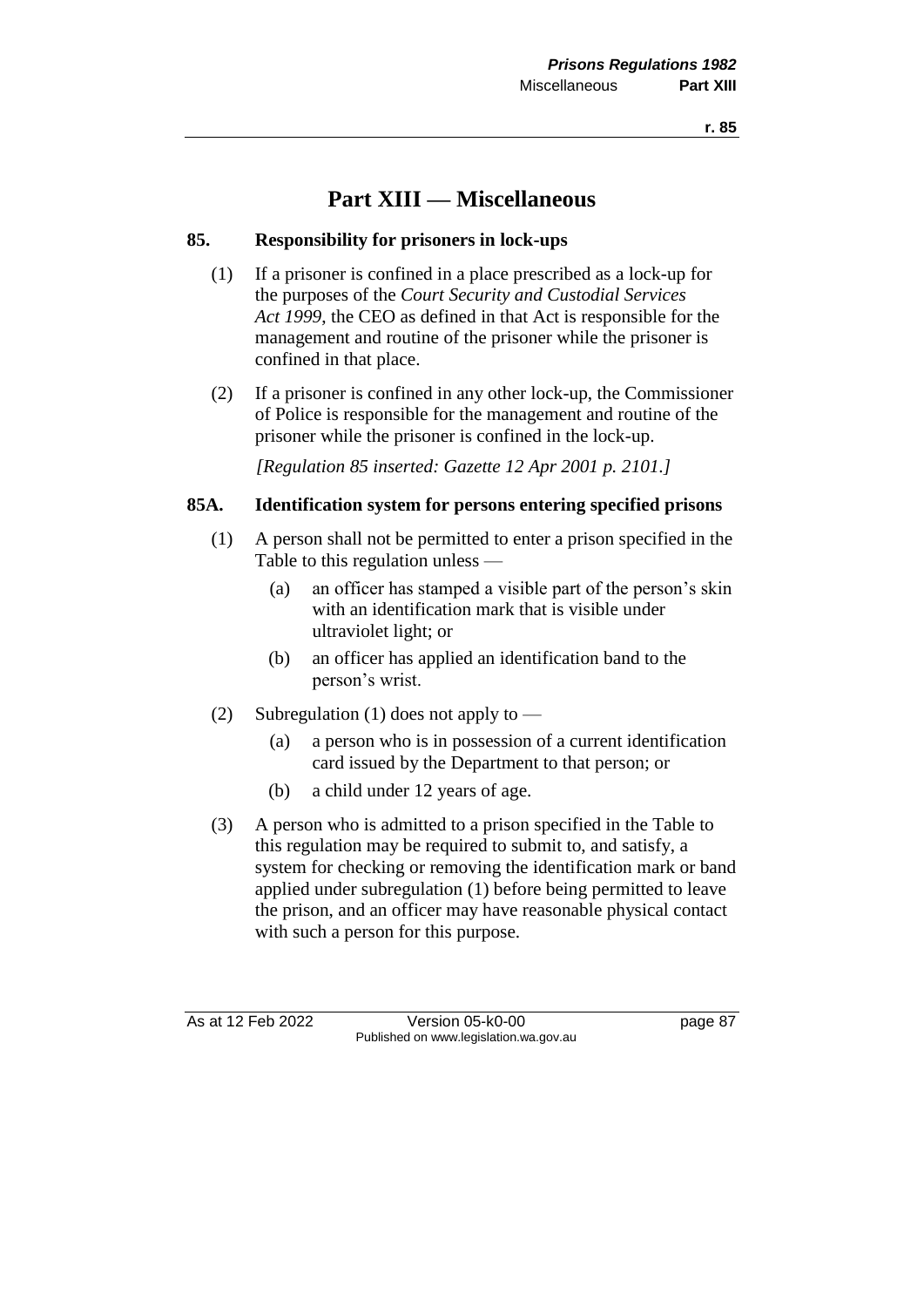**r. 86**

#### **Table**

## Acacia Prison

### Casuarina Prison

*[Regulation 85A inserted: Gazette 27 Mar 1992 p. 1343; amended: Gazette 12 Apr 2001 p. 2102.]* 

#### **86. Publication of contracts: s. 15G(5)(b)**

- (1) This regulation applies if, under section  $15G(5)(a)$  of the Act, the Clerk of the Legislative Assembly or the Clerk of the Legislative Council receives a copy of a contract or a contract as amended (the *contract*).
- (2) The Clerk is to cause to be published in the *Gazette* within 14 days of receiving the contract a notice setting out —
	- (a) the date on which the contract was received by the Clerk;
	- (b) the contract's name or a brief description of the contract's contents;
	- (c) the date of the contract or the date on which the contract was amended, as is relevant to the case;
	- (d) the parties to the contract; and
	- (e) details as to where and when the contract can be inspected by members of the public.
- (3) The Clerk is to ensure that the contract can be inspected by any person during office hours.
- (4) Copies or extracts may be taken from the contract. *[Regulation 86 inserted: Gazette 17 Dec 1999 p. 6226.]*

#### **87. Restriction of access to exchange information: s. 113(9)(b)**

(1) A person shall not publish information disclosed under section 113(6) of the Act without the written approval of the chief executive officer.

Penalty: a fine of \$1 000.

page 88 Version 05-k0-00 As at 12 Feb 2022 Published on www.legislation.wa.gov.au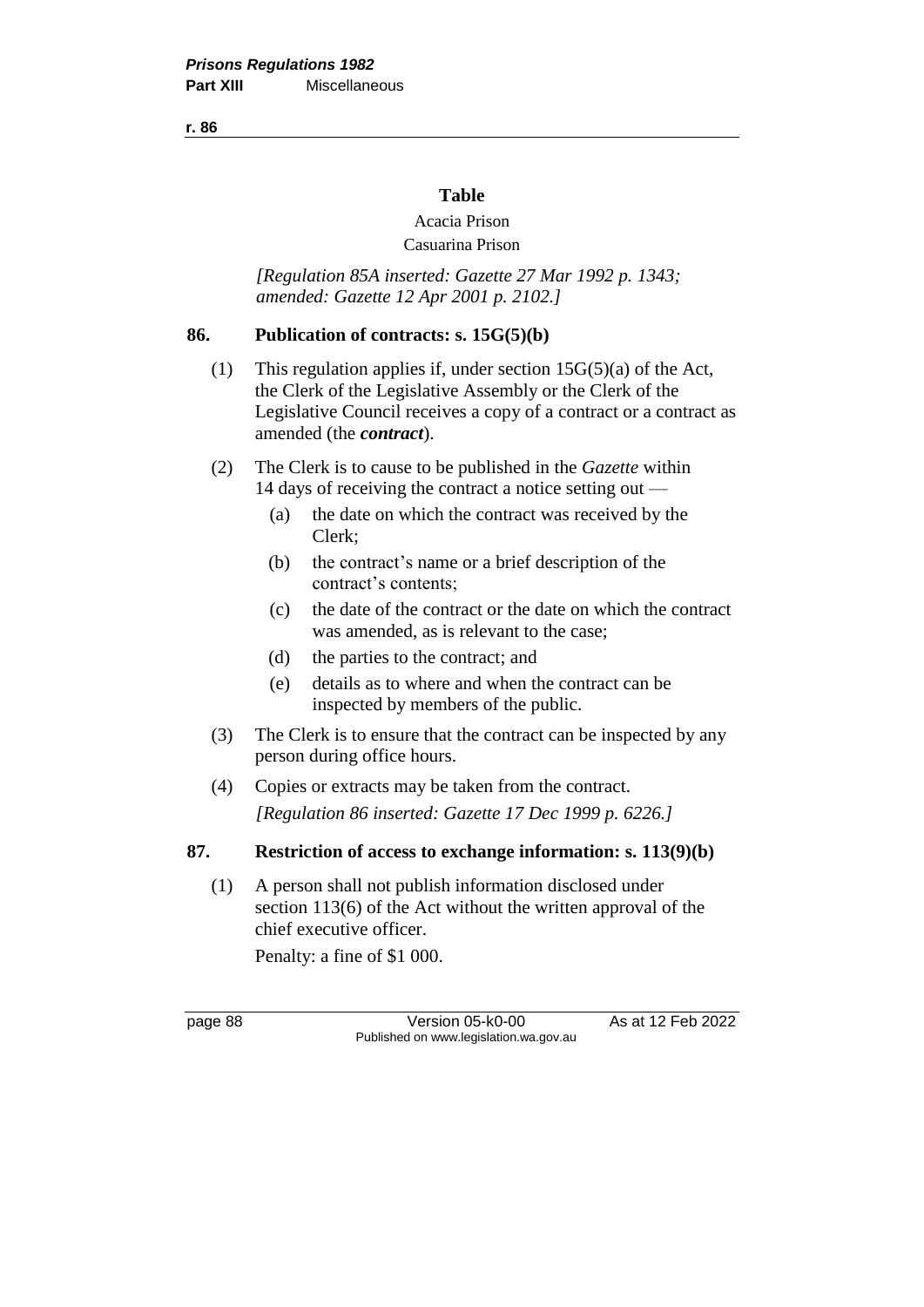- (2) The chief executive officer shall not give approval under subregulation (1) unless the chief executive officer is satisfied  $that -$ 
	- (a) the research for which the information was disclosed was conducted in a methodologically sound manner; and
	- (b) the report based on that research is factually correct; and
	- (c) the publication does not identify individuals, reveal confidential Departmental information or otherwise pose a security risk to the operations of the Department.

*[Regulation 87 inserted: Gazette 3 Apr 2007 p. 1505.]*

#### **88. Prescribed kinds of information disclosed to victims**

For the purposes of section 113B(2) of the Act, prescribed kinds of information are —

- (a) details of where the prisoner is being detained or is otherwise located while serving a sentence and notification and details of any proposed transfer;
- (b) any security rating assigned to the prisoner by the chief executive officer and notification and details of any proposed change in that security rating;
- (c) details of each sentence the prisoner is serving and notification and details of any changes resulting from any appeal;
- (d) the date, time and circumstances of any escape from custody by the prisoner and notification of the subsequent recapture of the prisoner;
- (e) notification of the death, or entry into hospice care, of the prisoner;
- (f) a description of any programme in which the prisoner has participated or is participating while in prison;
- (g) notification and details of any release or absence from custody of the prisoner;

As at 12 Feb 2022 Version 05-k0-00 page 89 Published on www.legislation.wa.gov.au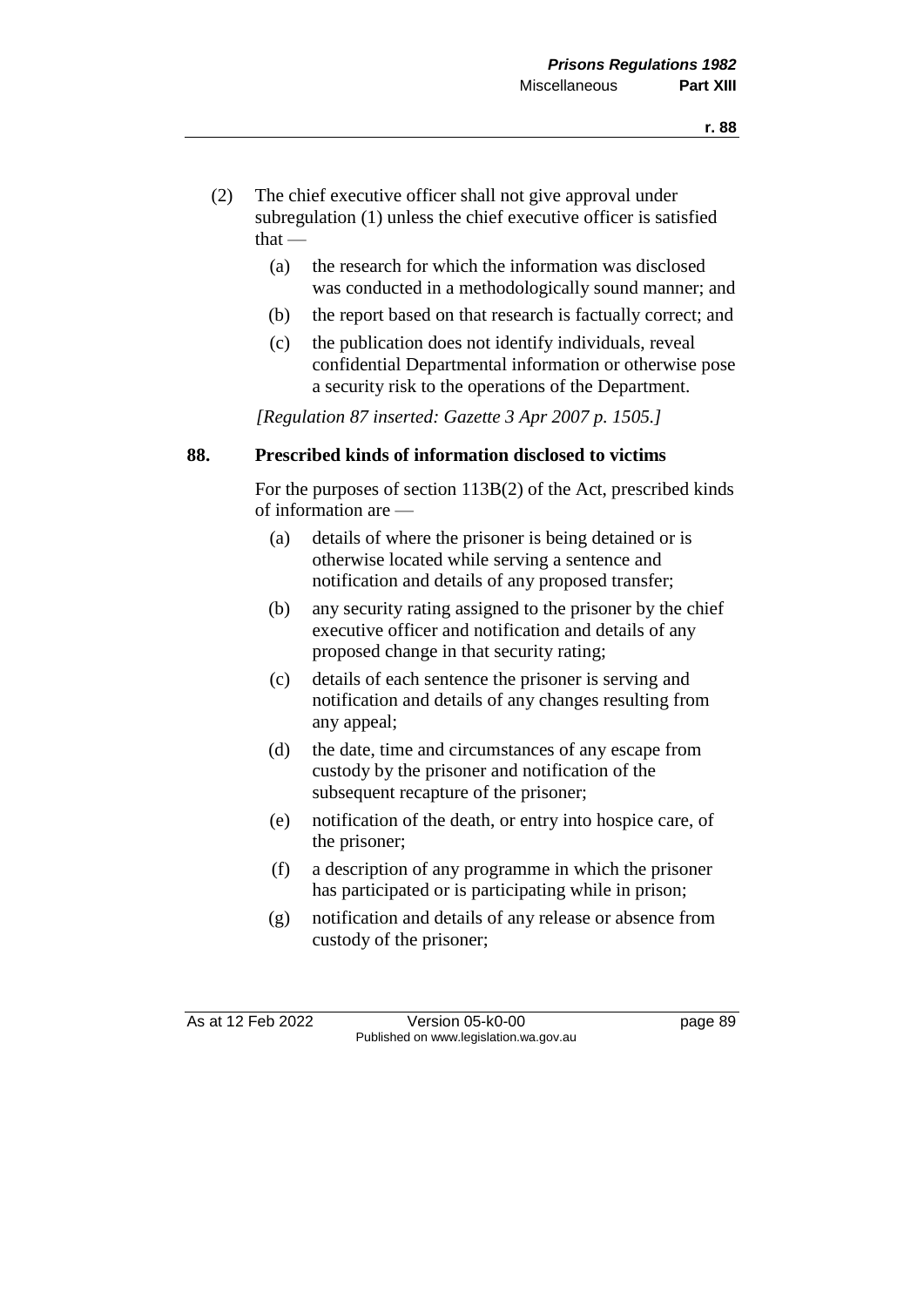- (h) details of any conditions attached to the release or absence from custody of the prisoner impacting on the victim and notification when any of those conditions cease to have effect;
- (i) the region, city, town or suburb in which the prisoner will reside upon release;
- (j) a photograph of the prisoner.

*[Regulation 88 inserted: Gazette 3 Apr 2007 p. 1506.]*

page 90 Version 05-k0-00 As at 12 Feb 2022 Published on www.legislation.wa.gov.au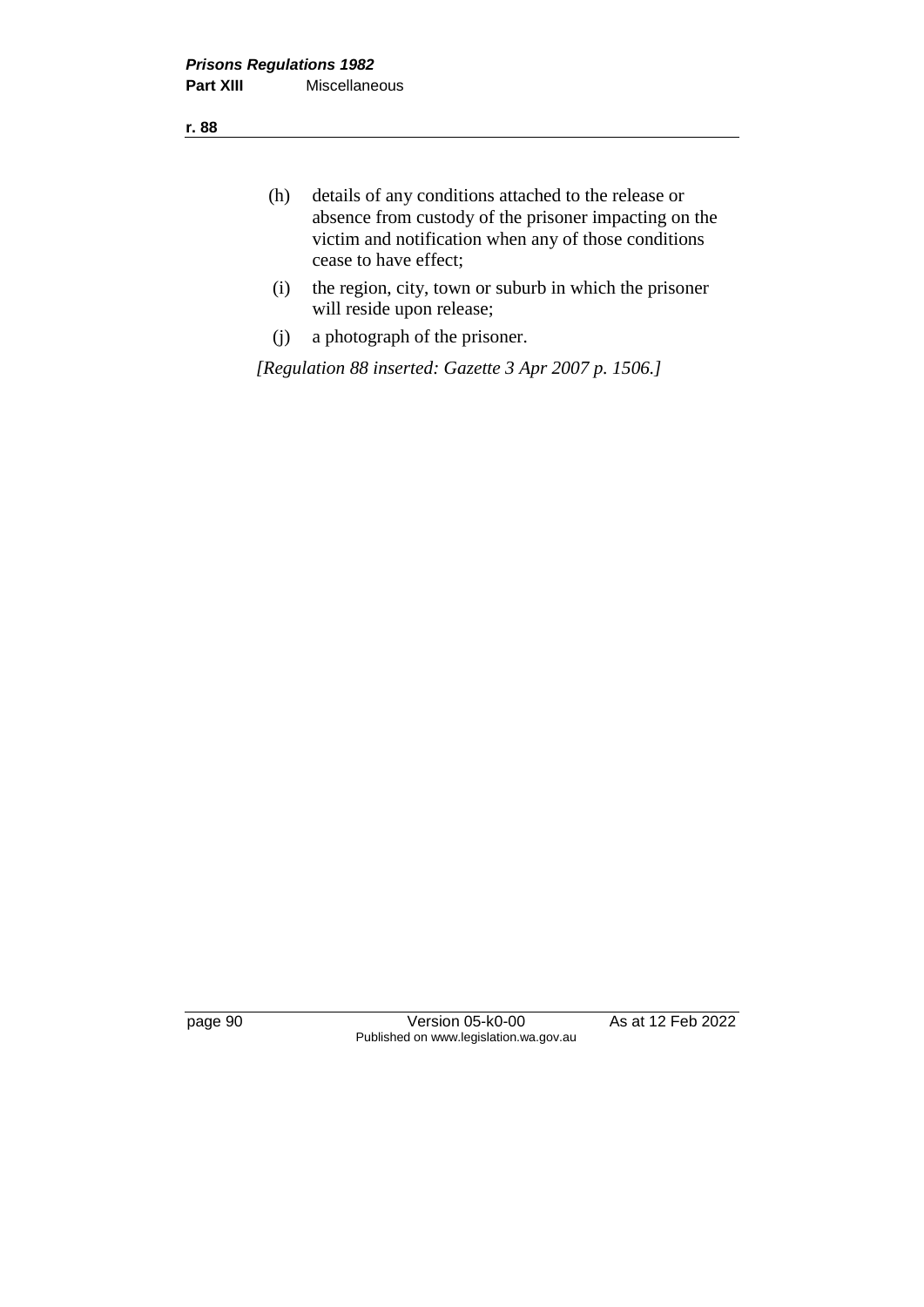## **Schedule**

#### **Form 1**

[Regs. 27, 28]

#### *Prisons Act 1981 Prisons Regulations 1982*

| Superintendent,      |                                                                                                     |                          |
|----------------------|-----------------------------------------------------------------------------------------------------|--------------------------|
|                      |                                                                                                     |                          |
| <b>CERTIFY THAT:</b> | being a person approved as an analyst under regulation 27(3) and employed at                        |                          |
| (1)                  | in a sealed container and bearing, inter alia,                                                      |                          |
| (2)                  | I certify that I have analysed the said sample and the result of such<br>analysis is as follows $-$ |                          |
|                      |                                                                                                     |                          |
| Analyst              |                                                                                                     | <b>Laboratory Number</b> |
|                      | [Form 1 inserted: Gazette 17 Aug 1984 p. 2450; amended: Gazette                                     |                          |

*9 Aug 1991 p. 4113; 8 Nov 1991 p. 5721; 13 Sep 1996 p. 4570; 10 Jan 2017 p. 187.]*

As at 12 Feb 2022 Version 05-k0-00 page 91 Published on www.legislation.wa.gov.au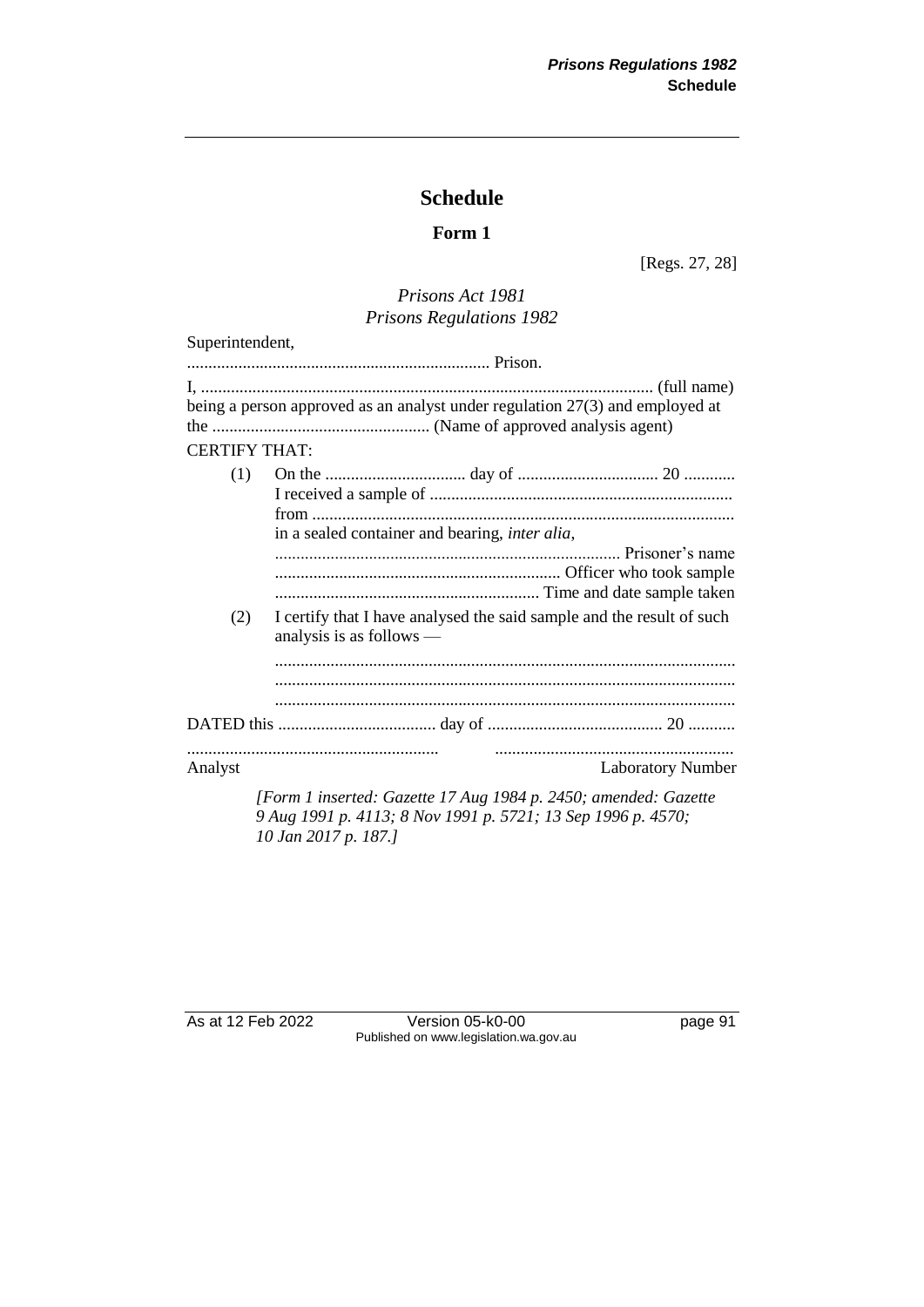#### **Form 2**

[Regulation 54]

#### *Prisons Act 1981 Prisons Regulations 1982*

#### **DECLARATION UNDER SECTION 60 OF THE**  *PRISONS ACT 1981*

#### **IMPORTANT INFORMATION**

When you make a declaration under section 60 of the *Prisons Act 1981* you may be required to produce evidence of your identity. It is an offence to make a declaration under section 60 of the *Prisons Act 1981* which is false in a material particular and the maximum penalty for doing so is a fine of \$1 500 or 18 months' imprisonment, or both the fine and imprisonment.

1. I declare that my full name and address and date of birth are ...................... ......................................................................................................................

...................................................................................................................... (*Print your given name(s) and family name, current address and date of birth*)

- 2. I wish to visit prisoner ................................................................................. (*Print the name of the prisoner you wish to visit*)
- 3. *(Complete paragraph (a), (b) or (c) if you are the prisoner's spouse, de facto partner, relation or friend)*
	- (a) I am the prisoner's spouse or de facto partner

.....................................................................................

(State relationship to prisoner)

#### OR

(b) I am a relation of the prisoner as I am the prisoner's

.............................................................................. (State your relationship to the prisoner)

OR

(c) I am a friend of the prisoner and I have known the prisoner for

................................................................................ (*State the number of years or months that you have known the prisoner*)

page 92 **Version 05-k0-00** As at 12 Feb 2022 Published on www.legislation.wa.gov.au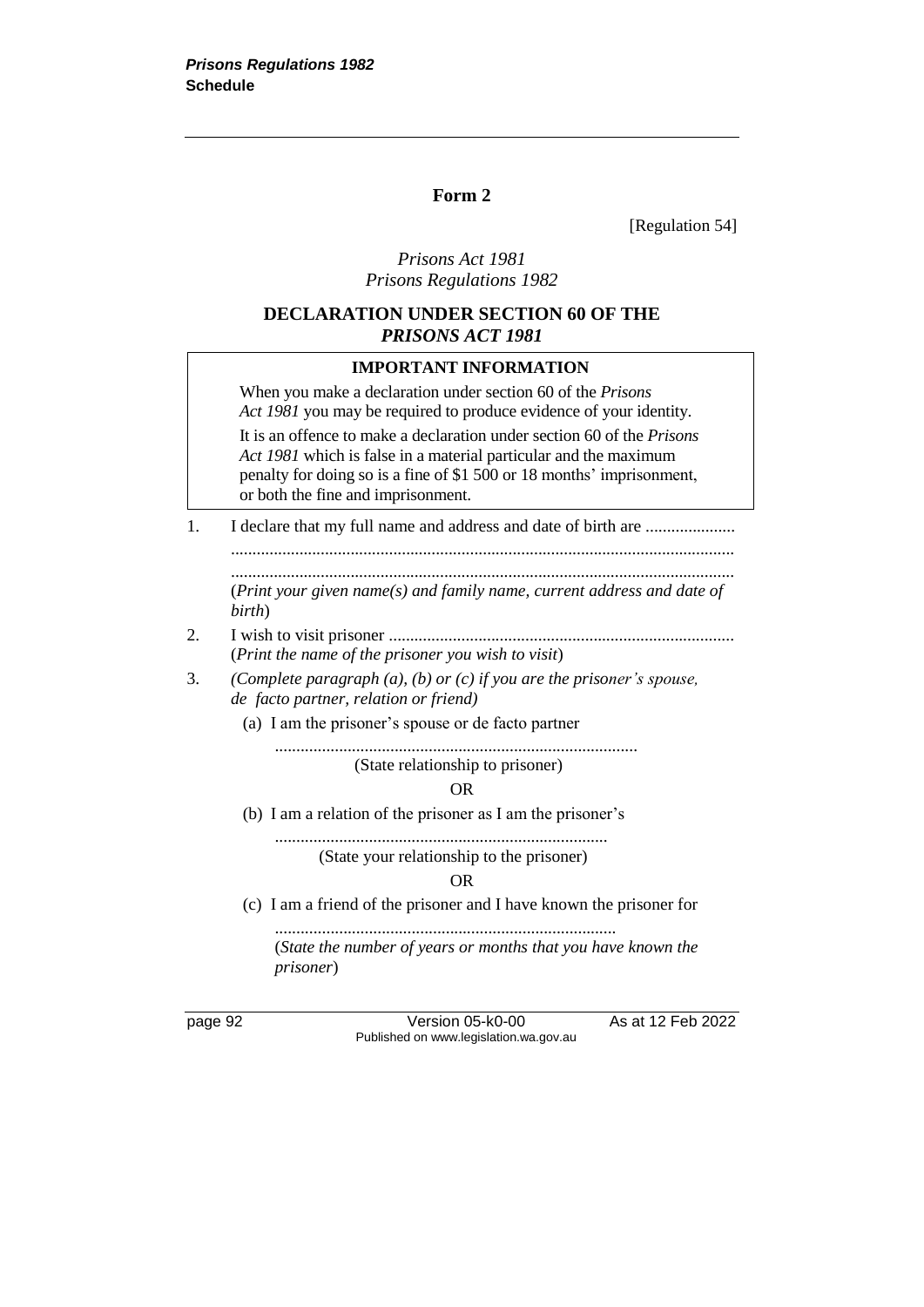| 4. |                                                                                                                                                                                                                                                                 |
|----|-----------------------------------------------------------------------------------------------------------------------------------------------------------------------------------------------------------------------------------------------------------------|
|    | (State the purpose of your visit to the prisoner)                                                                                                                                                                                                               |
| 5. | I have been informed that I am required to make this declaration under<br>section 60 of the <i>Prisons Act 1981</i> and I understand that a person who<br>makes a declaration under that section which is false in a material<br>particular commits an offence. |
|    | (Signature of person making this declaration)                                                                                                                                                                                                                   |
|    |                                                                                                                                                                                                                                                                 |
|    |                                                                                                                                                                                                                                                                 |
|    | (Print name of witness)                                                                                                                                                                                                                                         |
|    | (Signature of witness)                                                                                                                                                                                                                                          |
|    | [Form 2 inserted: Gazette 19 Mar 1996 p. 1241-2; amended: Gazette                                                                                                                                                                                               |

*30 Jun 2003 p. 2625-6; 11 Jun 2004 p. 2002.]*

As at 12 Feb 2022 Version 05-k0-00 page 93 Published on www.legislation.wa.gov.au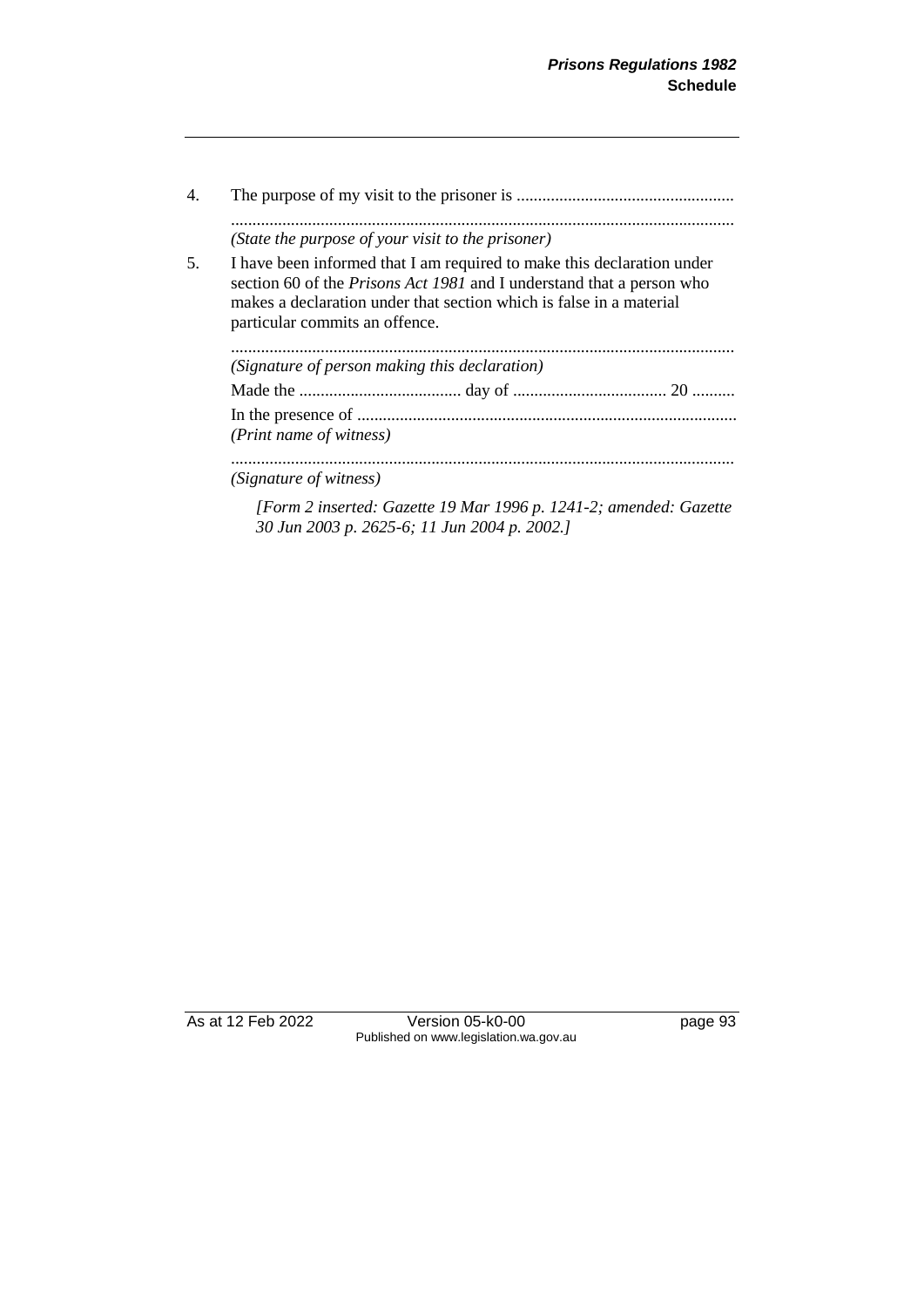## **Form 3**

[Reg. 82]

*Prisons Act 1981 Prisons Regulations 1982*

## **INQUIRY BY REPORTING OFFICER**

| (person required to attend inquiry)                                                                                                                                                                                                                                                                                                                  |  |  |
|------------------------------------------------------------------------------------------------------------------------------------------------------------------------------------------------------------------------------------------------------------------------------------------------------------------------------------------------------|--|--|
| of the <i>Prisons Act 1981</i> , I (A.B.<br>) was appointed by the<br>chief executive officer of the Department to INQUIRE into:                                                                                                                                                                                                                     |  |  |
|                                                                                                                                                                                                                                                                                                                                                      |  |  |
|                                                                                                                                                                                                                                                                                                                                                      |  |  |
| (here state concisely the matter, incident or occurrence concerning the security<br>or good order of the prison or concerning the prisoner or prisoners).                                                                                                                                                                                            |  |  |
| AND TO REPORT upon the subject of this inquiry to the chief executive<br>officer.                                                                                                                                                                                                                                                                    |  |  |
| TAKE NOTICE that you are required to appear before the inquiry at<br>then give such information as may be required and to answer such questions as<br>may be put in relation to the subject of this inquiry.                                                                                                                                         |  |  |
| By section 10 of the <i>Prisons Act 1981</i> an officer required to give any<br>information or to answer any question and who without reasonable excuse fails<br>to give that information or gives any information or answer that is false in any<br>particular, commits an offence and is liable on conviction to a penalty not<br>exceeding \$300. |  |  |
| A prisoner who commits that offence is guilty of an aggravated prison offence<br>and liable to be punished accordingly.                                                                                                                                                                                                                              |  |  |
|                                                                                                                                                                                                                                                                                                                                                      |  |  |
| $\cdot$                                                                                                                                                                                                                                                                                                                                              |  |  |
| [Form 3 amended: Gazette 11 Dec 1987 p. 4369; 2 Nov 1999<br>p. 5475.]                                                                                                                                                                                                                                                                                |  |  |

page 94 Version 05-k0-00 As at 12 Feb 2022 Published on www.legislation.wa.gov.au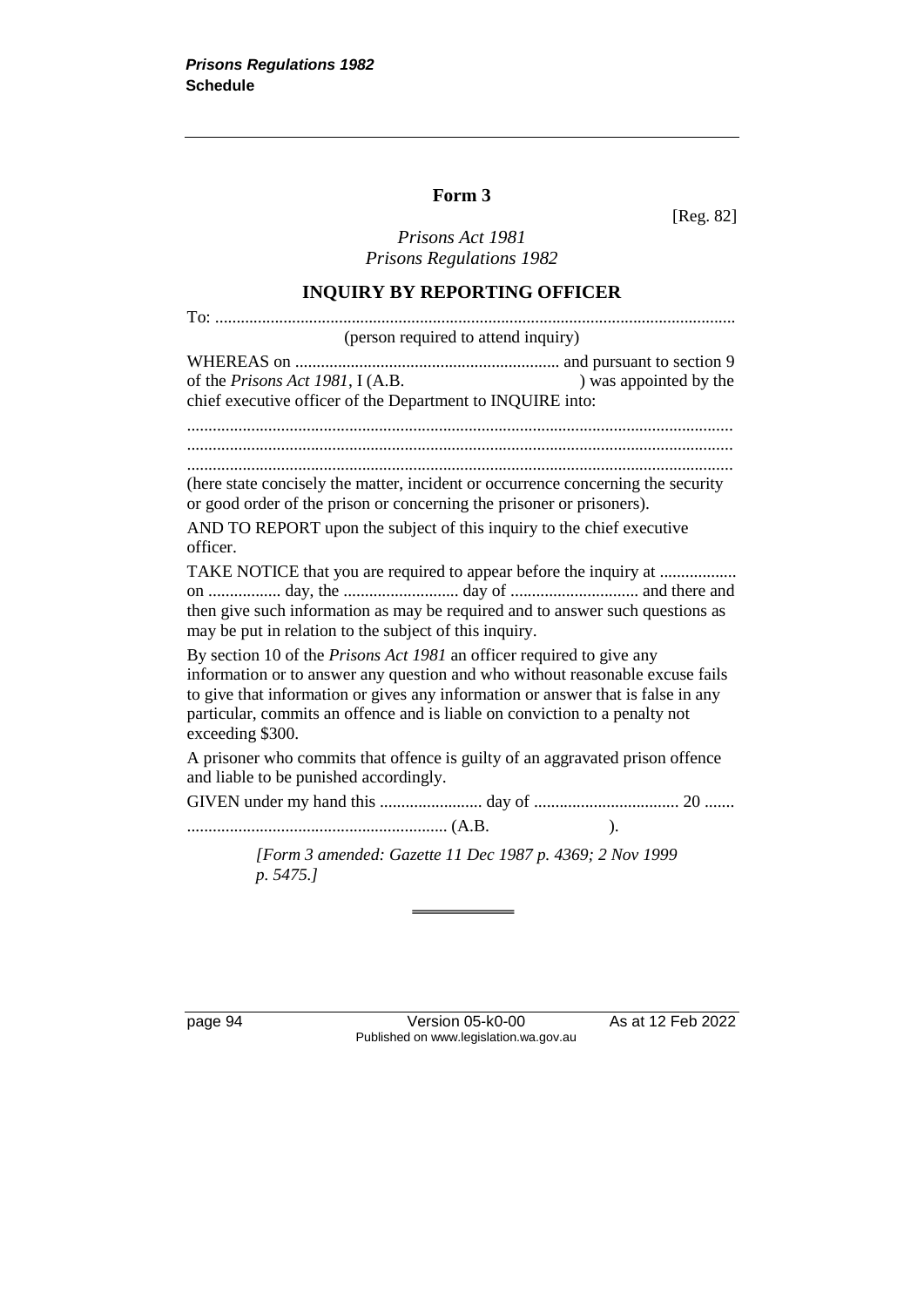# **Notes**

This is a compilation of the *Prisons Regulations 1982* and includes amendments made by other written laws <sup>1M</sup>. For provisions that have come into operation, and for information about any reprints, see the compilation table.

**Compilation table**

| <b>Citation</b>                                                                                                                     | <b>Published</b>          | Commencement                                                    |  |
|-------------------------------------------------------------------------------------------------------------------------------------|---------------------------|-----------------------------------------------------------------|--|
| <b>Prisons Regulations 1982</b>                                                                                                     | 23 Jul 1982<br>p. 2905-29 | 1 Aug 1982 (see r. 1 and Gazette<br>23 Jul 1982 p. 2841)        |  |
| Prisons Amendment<br>Regulations 1982                                                                                               | 24 Dec 1982<br>p. 4906-7  | 24 Dec 1982 (see r. 3)                                          |  |
| <b>Prisons Amendment</b><br><b>Regulations 1983</b>                                                                                 | 22 Apr 1983<br>p. 1250    | 22 Apr 1983                                                     |  |
| <b>Prisons Amendment</b><br><b>Regulations 1984</b>                                                                                 | 17 Aug 1984<br>p. 2449-50 | 17 Aug 1984                                                     |  |
| Prisons Amendment<br>Regulations 1985                                                                                               | 12 Apr 1985<br>p. 1283    | 12 Apr 1985                                                     |  |
| Reprint of the Prisons Regulations 1982 as at 20 May 1986 (see Gazette 5 Jun 1986<br>p. 1849-77) (includes amendments listed above) |                           |                                                                 |  |
| <b>Prisons Amendment</b><br>Regulations 1987                                                                                        | 11 Dec 1987<br>p. 4368-9  | 11 Dec 1987 (see r. 2 and Gazette<br>11 Dec 1987 p. 4363)       |  |
| <b>Prisons Amendment</b><br><b>Regulations 1988</b>                                                                                 | 26 Feb 1988<br>p. 604     | 26 Feb 1988                                                     |  |
| <b>Prisons Amendment Regulations</b><br>$(No. 2)$ 1988                                                                              | 25 Mar 1988<br>p. 898     | 25 Mar 1988                                                     |  |
| <b>Prisons Amendment Regulations</b><br>$(No. 3)$ 1988                                                                              | 20 May 1988<br>p. 1668    | 20 May 1988                                                     |  |
| <b>Prisons Amendment Regulations</b><br>$(No. 4)$ 1988                                                                              | 12 Aug 1988<br>p. 2699    | 12 Aug 1988                                                     |  |
| Prisons Amendment<br>Regulations 1990                                                                                               | 11 May 1990<br>p. 2266-7  | 18 May 1990 (see r. 2)                                          |  |
| <b>Prisons Amendment</b><br>Regulations 1991                                                                                        | 9 Aug 1991<br>p. 4113     | 9 Aug 1991 (see r. 2 and Gazette<br>9 Aug 1991 p. 4101)         |  |
| <b>Prisons Amendment Regulations</b><br>(No. 2) 1991                                                                                | 8 Nov 1991<br>p. 5721     | 8 Nov 1991                                                      |  |
| Prisons Amendment<br><b>Regulations 1992</b>                                                                                        | 27 Mar 1992<br>p. 1341-3  | 1 Apr 1992 (see r. 2 and <i>Gazette</i><br>27 Mar 1992 p. 1341) |  |
| <b>Prisons Amendment</b><br>Regulations 1994                                                                                        | 28 Jun 1994<br>p. 3021    | 1 Jul 1994 (see r. 2)                                           |  |

As at 12 Feb 2022 Version 05-k0-00 Page 95 Published on www.legislation.wa.gov.au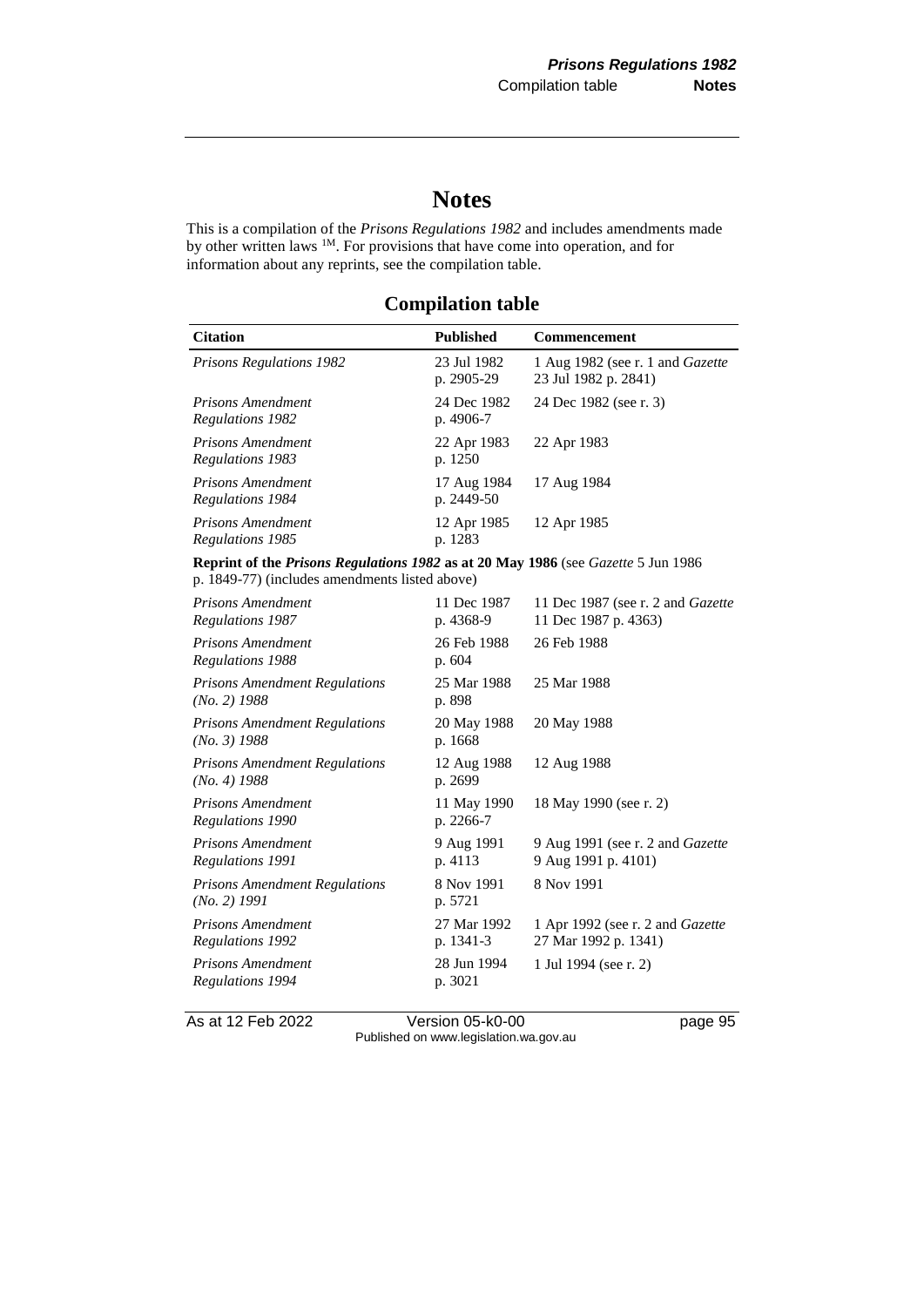| <b>Citation</b>                                                                                                                            | <b>Published</b>            | Commencement                                                     |  |
|--------------------------------------------------------------------------------------------------------------------------------------------|-----------------------------|------------------------------------------------------------------|--|
| Prisons Amendment<br>Regulations 1996                                                                                                      | 19 Mar 1996<br>p. 1240-2    | 19 Mar 1996                                                      |  |
| <b>Prisons Amendment Regulations</b><br>$(No. 2)$ 1996                                                                                     | 13 Sep 1996<br>p. 4569-70   | 13 Sep 1996                                                      |  |
| Reprint of the Prisons Regulations 1982 as at 31 Jan 1997 (includes amendments listed<br>above)                                            |                             |                                                                  |  |
| <b>Prisons Amendment</b><br>Regulations 1997                                                                                               | 7 Oct 1997<br>p. 5609-11    | 8 Oct 1997 (see r. 2 and <i>Gazette</i><br>7 Oct 1997 p. 5607)   |  |
| <b>Prisons Amendment</b><br>Regulations 1999 <sup>1</sup>                                                                                  | 2 Nov 1999<br>p. 5472-5     | 2 Nov 1999                                                       |  |
| <b>Prisons Amendment Regulations</b><br>$(No. 3)$ 1999                                                                                     | 17 Dec 1999<br>p. 6225-6    | 18 Dec 1999 (see r. 2 and Gazette<br>17 Dec 1999 p. 6175)        |  |
| <b>Prisons Amendment Regulations</b><br>$(No. 2)$ 1999                                                                                     | 7 Apr 2000<br>p. 1819-23    | 7 Apr 2000                                                       |  |
| <b>Prisons Amendment</b><br>Regulations 2000                                                                                               | 7 Jul 2000<br>p. 3684-5     | 7 Jul 2000 (see r. 2)                                            |  |
| Reprint of the Prisons Regulations 1982 as at 9 Mar 2001 (includes amendments listed<br>above) (correction in Gazette 23 Mar 2001 p. 1667) |                             |                                                                  |  |
| <b>Prisons Amendment Regulations</b><br>(No. 2) 2001                                                                                       | 12 Apr 2001<br>p. 2098-102  | 12 Apr 2001                                                      |  |
| <b>Prisons Amendment</b><br>Regulations 2001                                                                                               | 18 May 2001<br>p. 2403      | 18 May 2001                                                      |  |
| <b>Prisons Amendment</b><br>Regulations 2002                                                                                               | 11 Feb 2003<br>p. 413-16    | 11 Feb 2003                                                      |  |
| <b>Equality of Status Subsidiary</b><br><b>Legislation Amendment</b><br>Regulations 2003 Pt. 32                                            | 30 Jun 2003<br>p. 2581-638  | 1 Jul 2003 (see r. 2 and Gazette<br>30 Jun 2003 p. 2579)         |  |
| Inspector of Custodial Services Act 2003 s. 56<br>assented to 15 Dec 2003 <sup>2</sup>                                                     |                             | 15 Dec 2003 (see s. 2)                                           |  |
| Prisons Amendment<br><b>Regulations 2003</b>                                                                                               | 11 Jun 2004<br>p. 1999-2002 | 12 Jun 2004 (see r. 2 and <i>Gazette</i><br>11 Jun 2004 p. 1999) |  |
| <b>Prisons Amendment</b><br><b>Regulations 2004</b>                                                                                        | 14 Sep 2004<br>p. 4057      | 14 Sep 2004                                                      |  |
| Reprint 4: The Prisons Regulations 1982 as at 19 Nov 2004 (includes amendments listed<br>above)                                            |                             |                                                                  |  |
| Prisons Amendment<br>Regulations 2007                                                                                                      | 3 Apr 2007<br>p. 1493-506   | 4 Apr 2007 (see r. 2 and Gazette<br>3 Apr 2007 p. 1491)          |  |

page 96 Version 05-k0-00 As at 12 Feb 2022 Published on www.legislation.wa.gov.au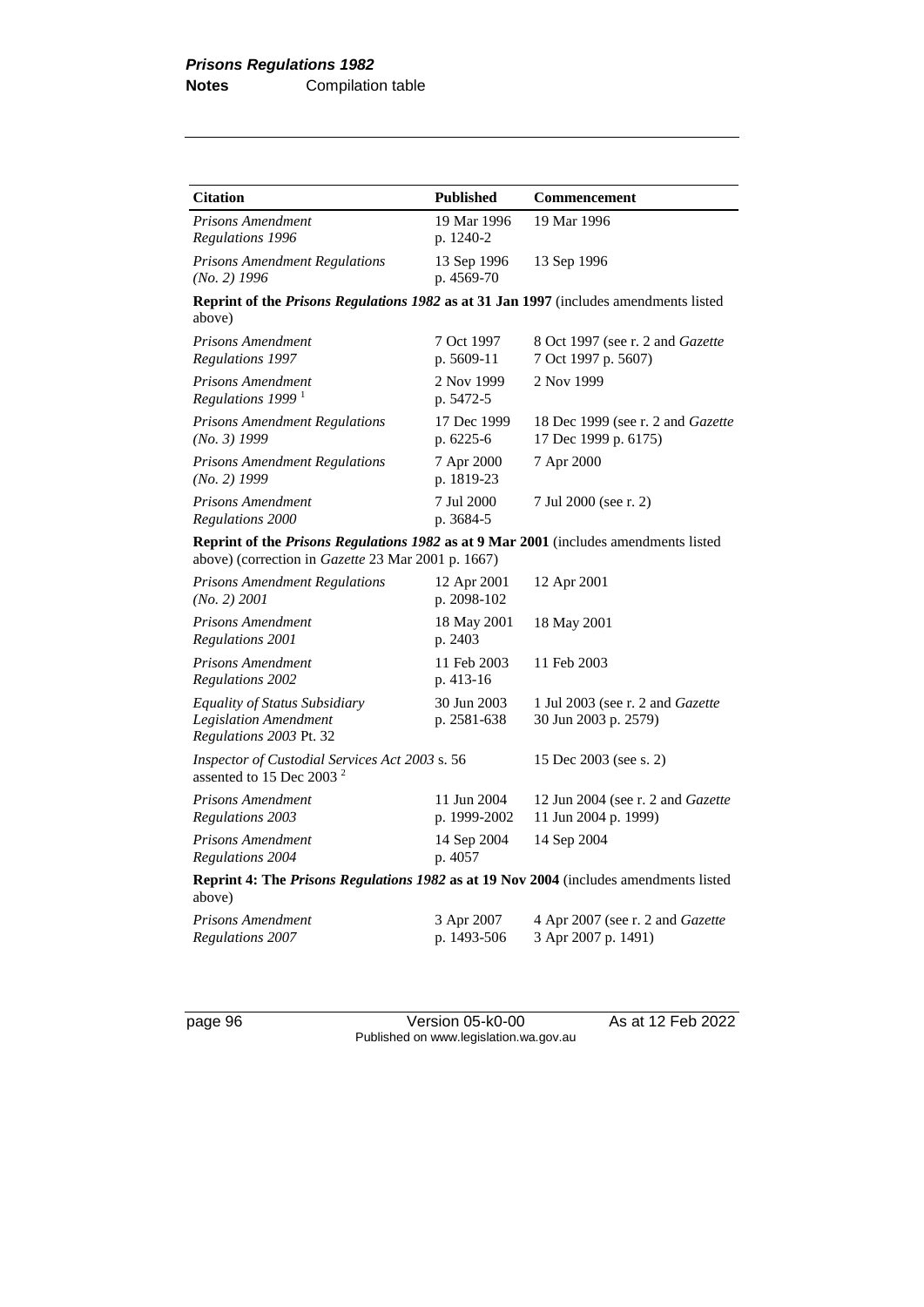| <b>Citation</b>                                                                                                        | <b>Published</b>           | Commencement                                                                                                                                       |  |
|------------------------------------------------------------------------------------------------------------------------|----------------------------|----------------------------------------------------------------------------------------------------------------------------------------------------|--|
| Prisons Amendment<br><b>Regulations 2008</b>                                                                           | 28 Mar 2008<br>p. 907-8    | r. 1 and 2: 28 Mar 2008<br>(see r. $2(a)$ );<br>Regulations other than r. 1 and 2:<br>29 Mar 2008 (see r. 2(b))                                    |  |
| <b>Prisons Amendment Regulations</b><br>(No. 2) 2008                                                                   | 9 May 2008<br>p. 1844-5    | r. 1 and 2: 9 May 2008<br>(see r. $2(a)$ );<br>Regulations other than r. 1 and 2:<br>10 May 2008 (see r. 2(b))                                     |  |
| Reprint 5: The Prisons Regulations 1982 as at 11 Jul 2008 (includes amendments listed<br>above)                        |                            |                                                                                                                                                    |  |
| <b>Prisons Amendment Regulations</b><br>(No. 3) 2008                                                                   | 28 Nov 2008<br>p. 5029-30  | r. 1 and 2: 28 Nov 2008<br>(see r. $2(a)$ );<br>Regulations other than r. 1 and 2:<br>29 Nov 2008 (see r. 2(b))                                    |  |
| Prisons Amendment<br>Regulations 2015                                                                                  | 21 Aug 2015<br>p. 3317-24  | r. 1 and 2: 21 Aug 2015<br>(see r. $2(a)$ );<br>Regulations other than r. 1 and 2:<br>24 Aug 2015 (see r. 2(b) and<br>Gazette 21 Aug 2015 p. 3310) |  |
| <b>Corrective Services Regulations</b><br><b>Amendment</b> (Associations<br>Incorporation) Regulations 2016<br>Pt. $3$ | 30 Dec 2016<br>p. 5967-8   | 31 Dec 2016 (see r. 2(b))                                                                                                                          |  |
| <b>Corrective Services Regulations</b><br>Amendment (Public Health)<br>Regulations 2016 Pt. $2^5$                      | 10 Jan 2017<br>p. 185-9    | 24 Jan 2017 (see r. 2(b) and<br>Gazette 10 Jan 2017 p. 165)                                                                                        |  |
| Corrective Services Regulations<br>Amendment Regulations 2018 Pt. 3                                                    | 13 Nov 2018<br>p. 4433-5   | 1 Dec 2018 (see r. 2(b))                                                                                                                           |  |
| <b>Prisons Amendment</b><br>Regulations 2020                                                                           | SL 2020/251<br>18 Dec 2020 | r. 1 and 2: 18 Dec 2020<br>(see r. $2(a)$ );<br>Regulations other than r. 1 and 2:<br>21 Dec 2020 (see r. 2(b) and<br>SL 2020/243 cl. 2)           |  |
| Prisons Amendment<br><b>Regulations 2022</b>                                                                           | SL 2022/12<br>11 Feb 2022  | r. 1 and 2: 11 Feb 2022<br>(see r. $2(a)$ );<br>Regulations other than r. 1 and 2:<br>12 Feb 2022 (see r. 2(b))                                    |  |

As at 12 Feb 2022 Version 05-k0-00 page 97 Published on www.legislation.wa.gov.au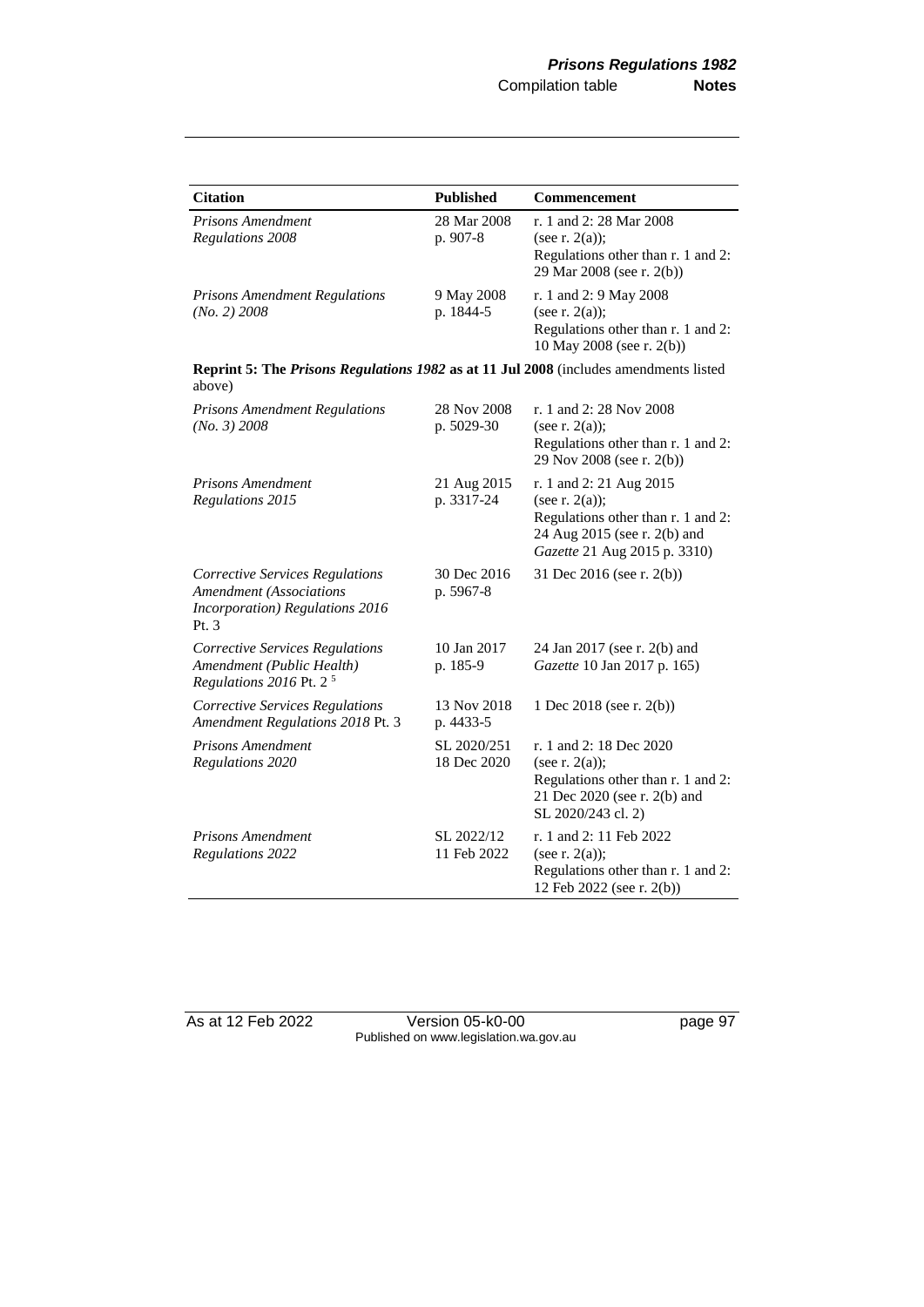#### **Other notes**

- <sup>1M</sup> Under the *Cross-border Justice Act 2008* section 14, in order to give effect to that Act, these Regulations must be applied with the modifications prescribed by the *Cross-border Justice Regulations 2009* Part 3 Division 17 as if these Regulations had been altered in that way. If a modification is to replace or insert a numbered provision, the new provision is identified by the superscript 1M appearing after the provision number. If a modification is to replace or insert a definition, the new definition is identified by the superscript 1M appearing after the defined term.
- <sup>1</sup> Regulation 5 disallowed on 15 Dec 1999 (see *Gazette* 21 Dec 1999 p. 6417).
- <sup>2</sup> The *Inspector of Custodial Services Act 2003* s. 56(2) reads as follows:
	- (2) Nothing in this Act prevents any of the *Prisons Regulations 1982* from being amended in accordance with the *Prisons Act 1981.*

".

 $\zeta\,\zeta$ 

page 98 Version 05-k0-00 As at 12 Feb 2022 Published on www.legislation.wa.gov.au